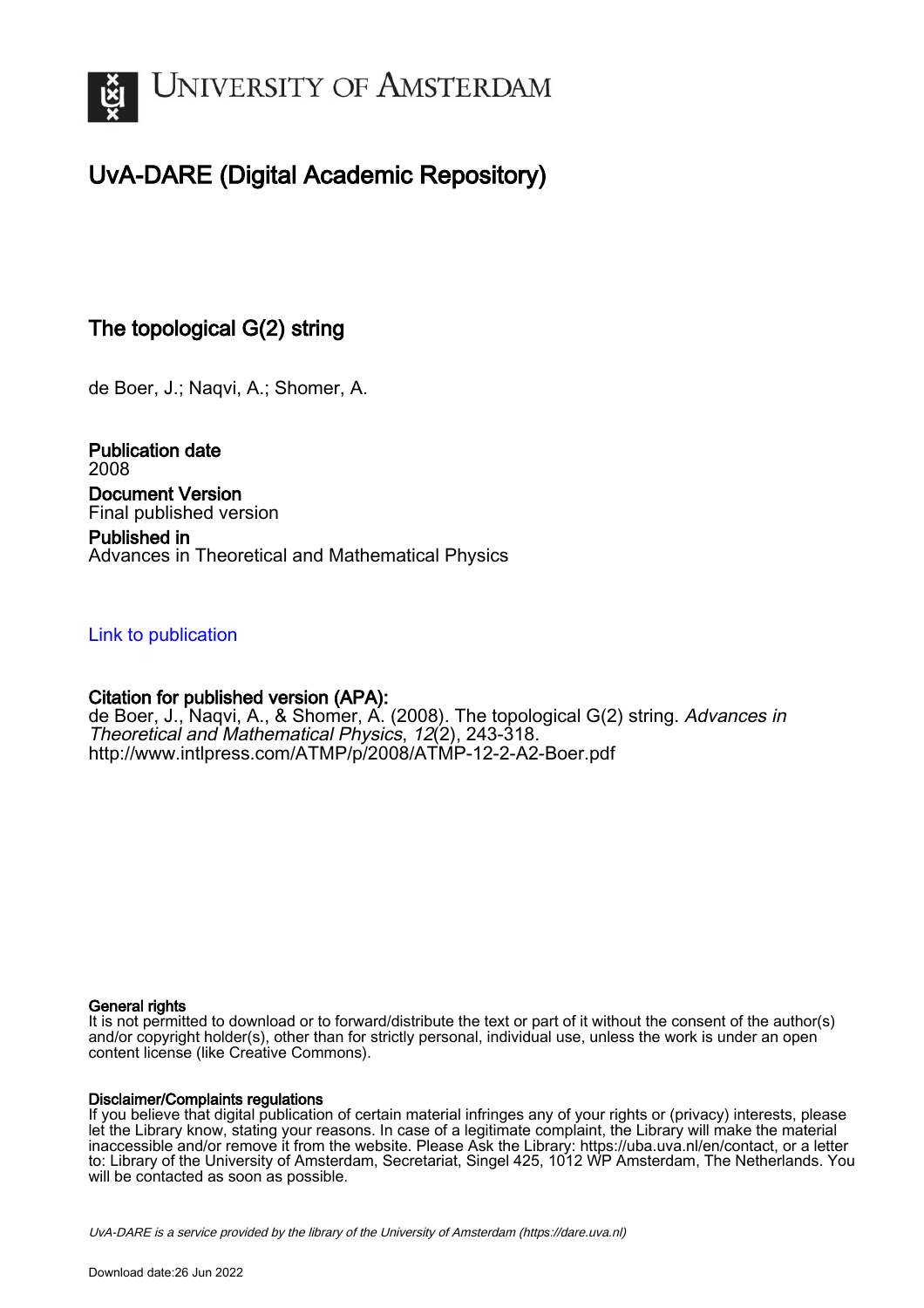# **The topological** *G***<sup>2</sup> string**

**Jan de Boer1, Asad Naqvi2, and Assaf Shomer<sup>3</sup>**

<sup>1</sup>Instituut voor Theoretische Fysica, Valckenierstraat 65, 1018XE Amsterdam, The Netherlands <sup>2</sup>Department of Physics, University of Wales, Swansea, SA2 8PP, UK <sup>3</sup>Santa Cruz Institute for Particle Physics, 1156 High Street, Santa Cruz, 95064 CA, USA

jdeboer@science.uva.nl, a.naqvi@swan.ac.uk, shomer@scipp.ucsc.edu

#### **Abstract**

We construct new topological theories related to sigma models whose target space is a seven-dimensional manifold of  $G_2$  holonomy. We define a new type of topological twist and identify the BRST operator and the physical states. Unlike the more familiar six-dimensional case, our topological model is defined in terms of conformal blocks and not in terms of local operators of the original theory. We also present evidence that one can extend this definition to all genera and construct a seven-dimensional topological string theory. We compute genus zero correlation functions and relate these to Hitchin's functional for three-forms in seven dimensions. Along the way we develop the analogue of special geometry for  $G_2$  manifolds. When the seven-dimensional topological twist is applied to the product of a Calabi–Yau manifold and a circle, the result is an interesting combination of the six-dimensional A and B models.

#### **1 Introduction**

Topological strings on Calabi–Yau manifolds describe certain solvable sectors of superstrings. In particular, various BPS quantities in string theory can be

e-print archive: http://lanl.arXiv.org/abs/hep-th/0506211v2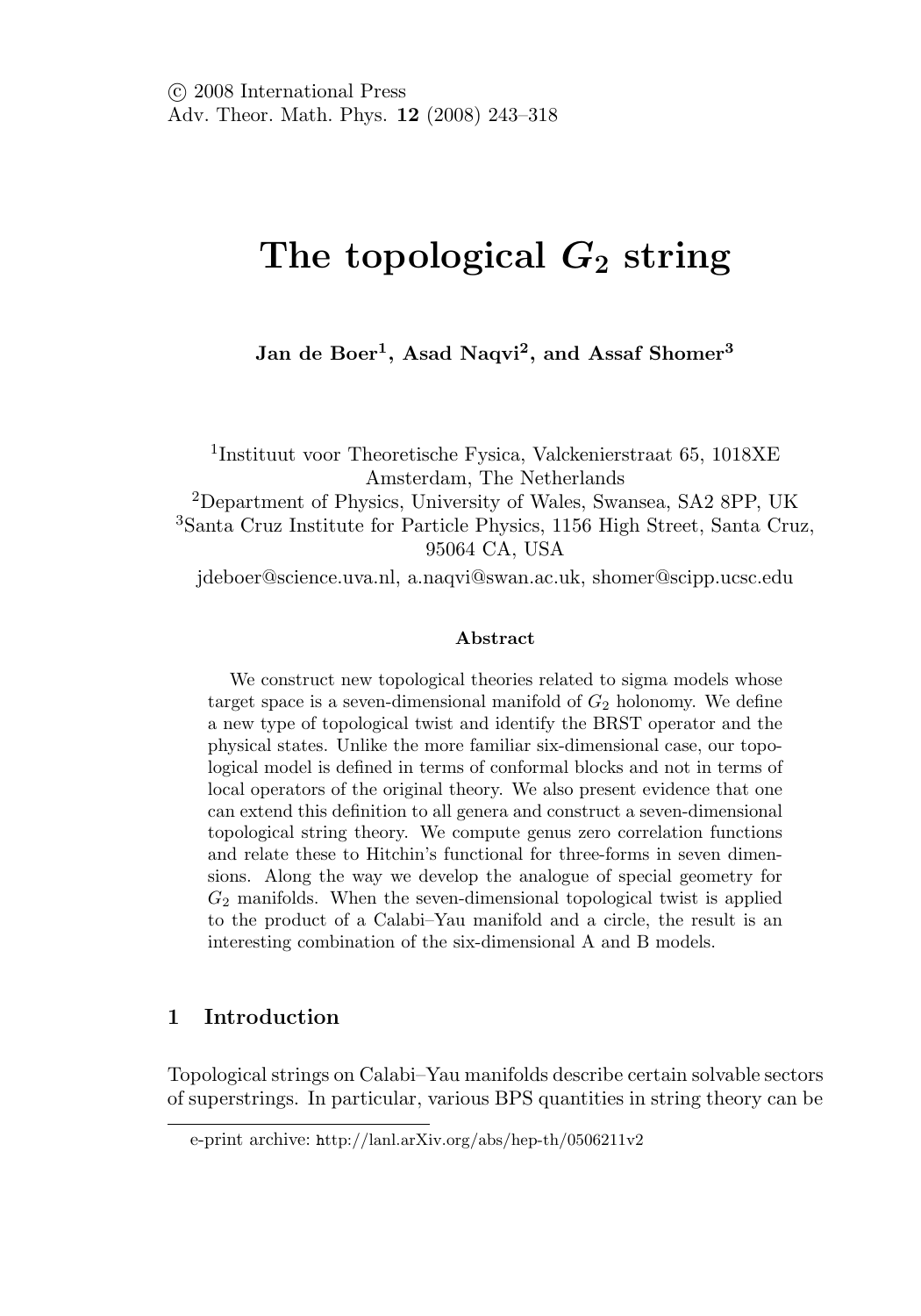exactly computed using their topological twisted version. Also, topological strings provide simplified toy examples of string theories which are still rich enough to exhibit interesting stringy phenomena in a more controlled setting. There are two inequivalent ways to twist the Calabi–Yau  $\sigma$ -model which leads to the celebrated A and B models [1]. The metric is not a fundamental degree of freedom in these models. Instead, the A-model apparently only involves the Kähler moduli and the B-model only the complex structure moduli. However, the roles interchange once branes are included, and it has even been conjectured that there is a version of S-duality which maps the A-model to the B-model on the same Calabi–Yau manifold [2]. This is quite distinct from mirror symmetry which relates the A-model on  $X$  to the B-model on the mirror of  $X$ . Subsequently, several authors found evidence for the existence of seven- and/or eight-dimensional theories that unify and extend the A and B models [3–7]. This was one of our motivations to take a closer look at string theory on seven-dimensional manifolds of  $G_2$  holonomy and see whether it allows for a topological twist. We were also motivated by other issues, such as applications to M-theory compactifications on  $G_2$ manifolds, and the possibility of improving our understanding of the relation between supersymmetric gauge theories in three and four dimensions.

In this paper, we study the construction of a topological string theory on a seven-dimensional manifold of  $G_2$  holonomy. Our approach is to define a topological twist of the  $\sigma$  model on  $G_2$  manifolds. On such manifolds, the (1, 1) world-sheet supersymmetry algebra gets extended to a non-linear algebra, which has a  $c = \frac{7}{10}$  minimal model sub-algebra [8]. We use this fact to define the topological twist of the  $\sigma$  model. This is a particular realization of a more generic result: on an orientable d-dimensional manifold which has holonomy group H which is a subgroup of  $SO(d)$ , the coset CFT  $SO(d)_1/H_1$ with its chiral algebra appears as a building block of the corresponding sigma model, at least at large volume. It is natural to conjecture that this building block persists at finite volume (i.e., to all orders in  $\alpha'$ ). It therefore gives rise to extra structure in the world sheet theory which corresponds to geometrical constructions in the target space. For example, for Calabi–Yau threefolds, this extra structure is given by the  $U(1)$  R-symmetry current, which can be used to Hodge decompose forms of total degree  $p + q$  into  $(p, q)$  forms. The exterior derivative has a corresponding decomposition as  $d = \partial + \partial$ , and physical states in the world sheet theory correspond to suitable Dolbeault co-homology groups  $H^*_{\bar{\partial}}(X,V)$ . A  $G_2$  manifold has an analogous refinement of the de Rham co-homology [9]. Differential forms can be decomposed into irreducible representations of  $G_2$ . The exterior derivative can be written as the sum of two nilpotent operators  $d = \check{d} + \hat{d}$ , where  $\check{d}$  and  $\hat{d}$  are obtained from d by restricting its action on differential forms to two disjoint subsets of  $G_2$  representations. This leads to a natural question: Is there a topologically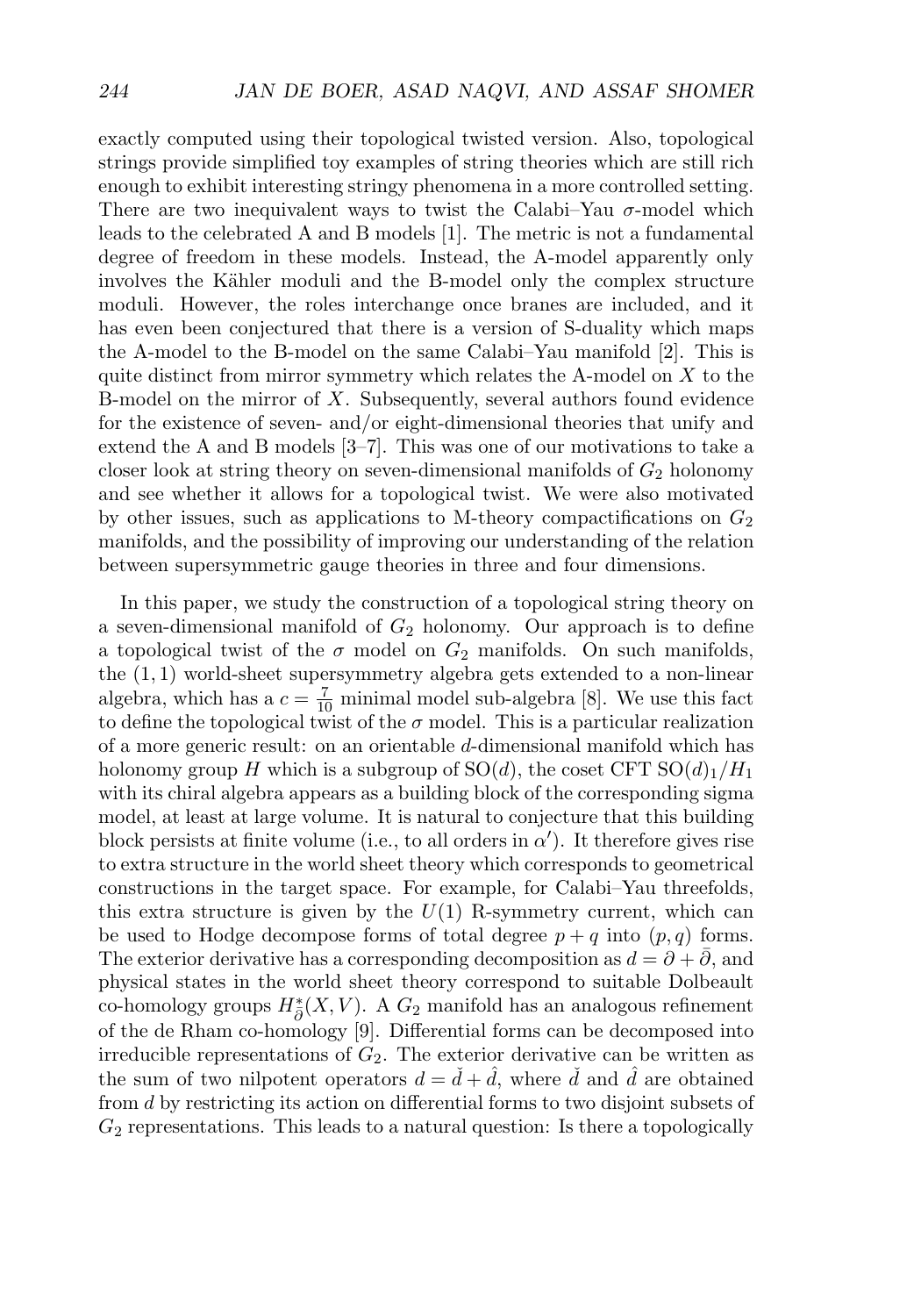twisted theory such that the BRST operator in the left (or right) sector maps to  $\check{d}$ ? We will see that the answer to this question is yes, and in this paper, we give the explicit construction of such a theory.

The outline of the paper is as follows. In Section 2, we start by reviewing  $\sigma$  models on target spaces of  $G_2$  holonomy. We discuss the relation between covariantly constant p-forms on target spaces and holomorphic currents in the world sheet theory: every covariantly constant  $p$ -form leads to the existence of a chiral current supermultiplet [25] (at least classically). A  $G_2$ manifold has a covariantly constant three- and four-form leading to extra currents in the chiral algebra extending it from a  $(1, 1)$  super-conformal algebra to a non-linear algebra generated by six currents. As expected, this algebra contains the chiral algebra of the coset  $SO(7)_1/(G_2)_1$ , which by itself is another  $\mathcal{N}=1$  superconformal algebra with central charge  $c=\frac{7}{10}$ . This is a minimal model, called the tri-critical Ising model, which plays a crucial role in defining the twisted theory. In fact, the tri-critical Ising model is what replaces the  $U(1)$  R-symmetry of the  $\mathcal{N}=2$  superconformal algebra. The full  $c = \frac{21}{2}$  Virasoro algebra with generators  $L_n$  splits into two commuting Virasoro algebras,  $L_n = L_n^I + L_n^r$ , with  $L_n^I$  the generators of the  $c = \frac{7}{10}$  tricritical Ising model. This means that we can label highest weight states by their  $L_0^I$  and  $L_0^r = L_0 - L_0^I$  eigenvalues. We also review some facts about the tri-critical Ising model. In the NS sector, there are primary fields of weights  $0, \frac{1}{10}, \frac{6}{10}$  and  $\frac{3}{2}$  and in the Ramond sector, there are two primary fields of weights  $\frac{7}{16}$  and  $\frac{3}{80}$ . We discuss the fusion rules in this model, which helps us identify the conformal block structure of various fields. This structure plays an important role in definition of the twisted theory.

In Section 3, we derive a unitarity bound for the algebra which provides a non-linear inequality (a BPS bound) between the total weight of the state and its tri-critical Ising model weight. We define a notion of chiral primary states for  $G_2$  sigma model by requiring that they saturate this bound. We also discuss the special chiral primary states in the CFT which correspond to the metric moduli that preserve the  $G_2$  holonomy.

In Section 4, we define the topological twisting of the  $G_2$   $\sigma$ -model. We define correlation functions in the twisted theory by relating them to certain correlation functions in the untwisted theory with extra insertion of a certain Ramond sector spin field. The twisting acts on different conformal blocks of the same local operators in a different way. We also define the BRST operator Q as a particular conformal block of the original  $\mathcal{N}=1$  supercharge. The BRST cohomology consists precisely of the chiral primary states. We discuss the chiral ring, descent relations and a suggestive localization argument which shows that the path integral localizes on constant maps. Finally, we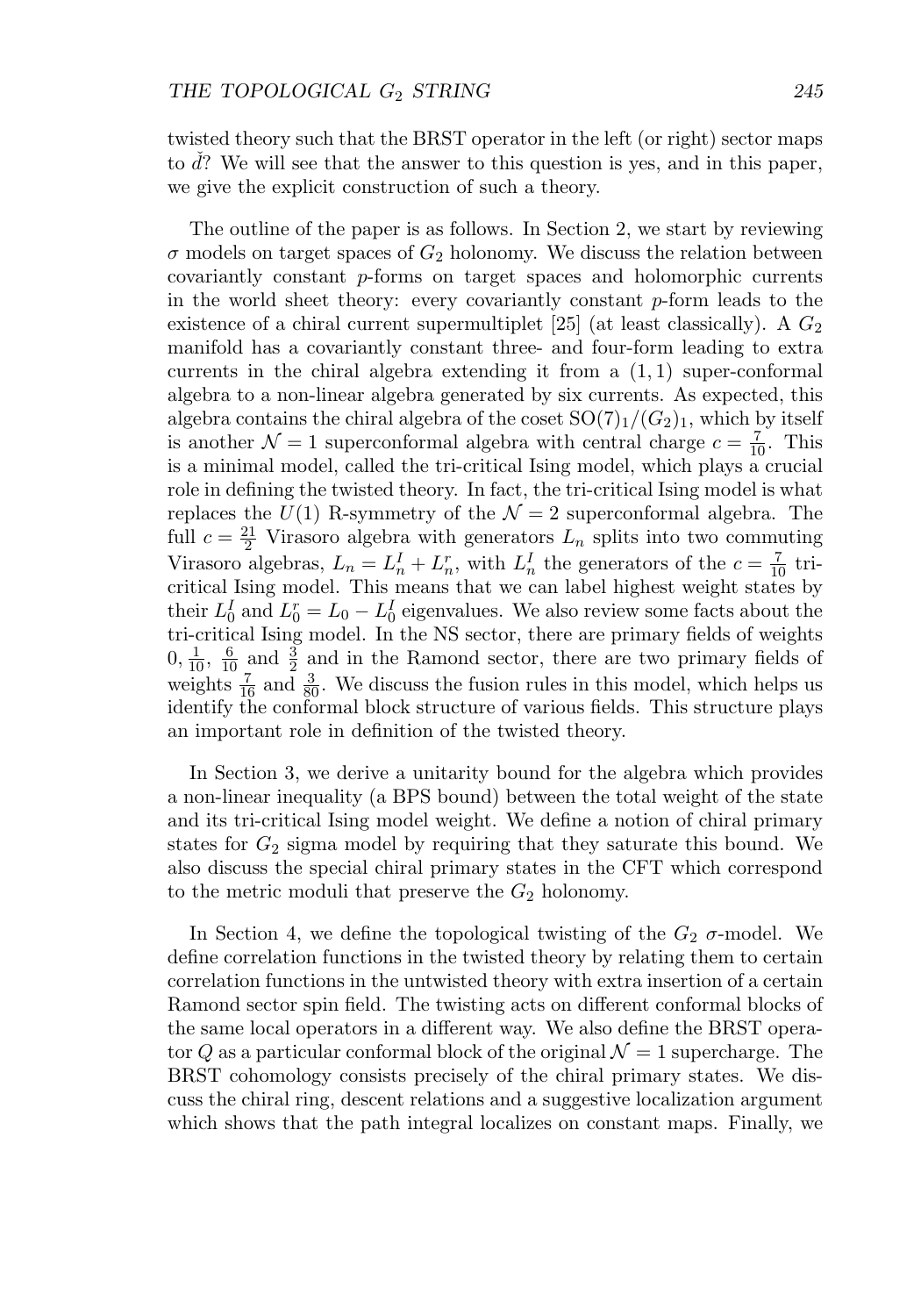analyze some of the putative properties of the twisted stress tensor of the theory.

In Section 5, we go on to discuss the geometric interpretation of the BRST cohomology. To make this connection, we use the fact that  $p$ -forms on the  $G_2$  manifold transforming in different  $G_2$  representations correspond to operators in the CFT which carry different tri-critical Ising model weight  $(L_0^I)$  eigenvalue). Using this we can identify how the BRST operator acts on p-forms. We find that the BRST cohomology in the left or the right moving sector is a Dolbeault type cohomology of the differential complex  $0 \to \Lambda_1^0 \to \Lambda_7^1 \to \Lambda_7^2 \to \Lambda_1^3 \to 0$  where the differential operator is the usual exterior derivative composed of various projection operators to particular representations of  $G_2$  as indicated by the subscript. When we combine the left and the right movers, the BRST cohomology is just as a vector space equal to the total de Rham cohomology  $H^*(M)$ . The BRST cohomology includes the metric moduli that preserve the  $G_2$  holonomy. These are in one-to-one correspondence with elements of  $H^3(M)$ . We also compute three point functions at genus 0 and show that these can be written as appropriate triple derivatives of a suitable generalization of Hitchin's functional. To show this, we develop an analogue of special geometry for  $G_2$  manifolds by defining co-ordinates on the moduli space of  $G_2$  metrics as periods of the  $G_2$ invariant three form and the dual four form. As in the case of Calabi–Yau manifolds, the dual periods are derivatives of a certain pre-potential, which is proportional to the Hitchin's functional. We also argue that the partition function should be viewed as a wave function in a quantum mechanics corresponding to the phase space  $H^2 \oplus H^3 \oplus H^4 \oplus H^5$ , where the symplectic form is given by integrating the wedge product of two forms over the seven manifold. We also consider the special case of the  $G_2$  manifold being a product of Calabi–Yau and a circle and show that the twisted  $G_2$  theory is an interesting and non-trivial combination of the A and the B models.

There is extensive literature about string theory and M-theory compactified on  $G_2$  manifolds. The first detailed study of the world-sheet formulation of strings on  $G_2$  manifolds appeared in [8]. The world-sheet chiral algebra was studied in some detail in  $[8, 10-12]$ . For more about type II strings on  $G_2$  manifolds and their mirror symmetry, see e.g. [13–23]. A review of M-theory on  $G_2$  manifolds with many references can be found in [24].

#### **2** *G***<sup>2</sup> sigma models**

A supersymmetric  $\sigma$ -model on a generic Riemannian manifold has  $(1, 1)$ world-sheet supersymmetry. However, existence of covariantly constant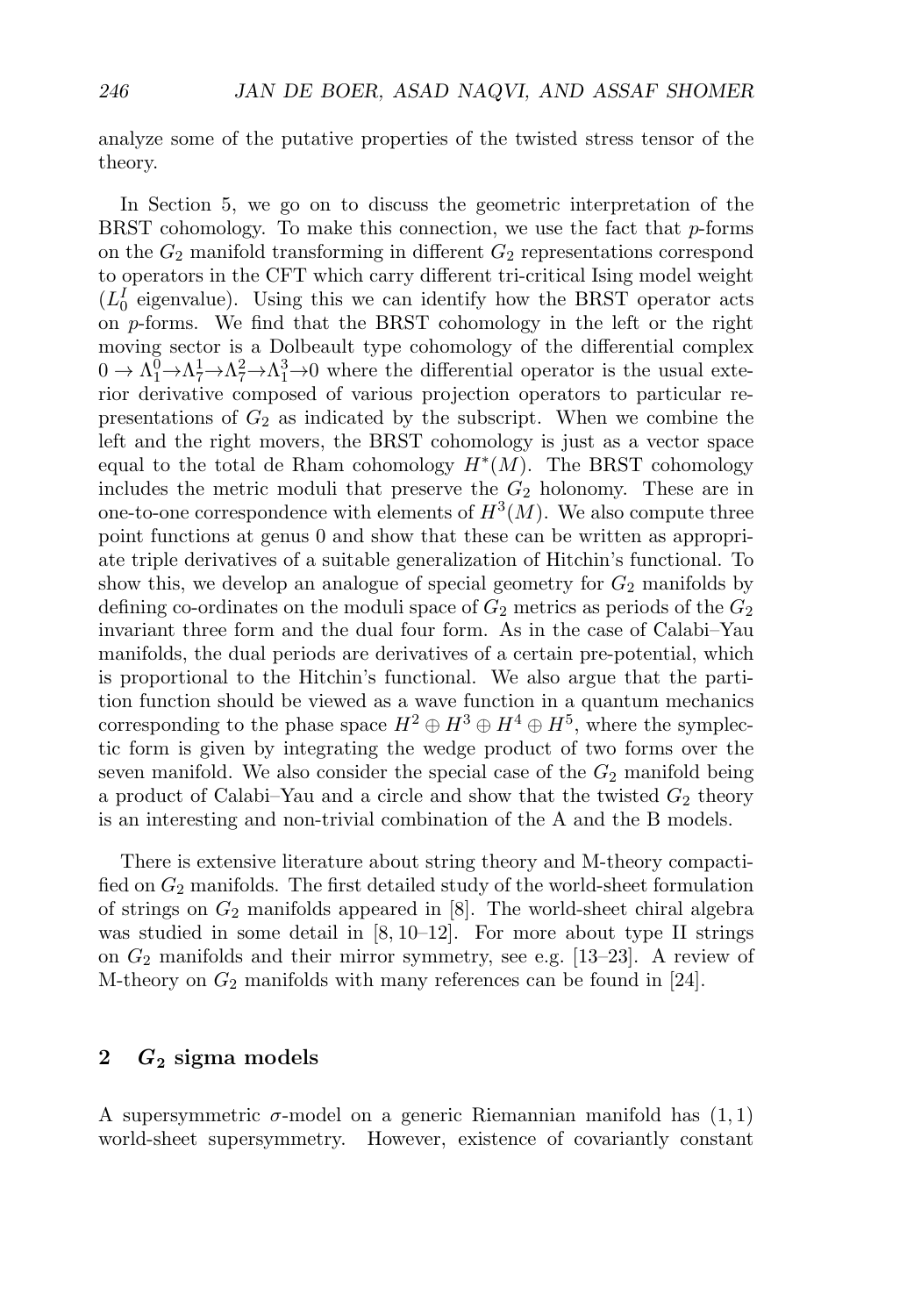p-forms implies the existence of an extended symmetry algebra [25]. This symmetry algebra is a priori only present in the classical theory. Upon quantization, it could either be lost or it could be preserved up to quantum modifications. However, since the extended symmetry is typically crucial for many properties of the theory such as spacetime supersymmetry, it is natural to postulate the extended symmetry survives quantization. To determine the quantum version of the algebra, one can for example study the most general quantum algebra with the right set of generators. For the generators expected in the  $G_2$  case this was done in [10] (though not with this motivation). It turns out that there is a two-parameter family of algebras with the right generators. By requiring the right value of the total central charge, and by requiring that it contains the tri-critical Ising model (which is crucial for space-time supersymmetry), both parameters are fixed uniquely leading to what we call the  $G_2$  algebra.

Alternatively, one could have started with the special case of  $\mathbb{R}^7$  as a model of a  $G_2$  manifold in the infinite volume limit. This is simply a theory of free fermions and bosons, and one can easily find a quantum algebra with the right number of generators using the explicit form of the covariantly closed three- and four-form for  $G_2$  manifolds written in terms of a local orthonormal frame. From this large volume point of view it is natural to expect the coset  $SO(7)_1/(G_2)_1$  to appear, since  $SO(7)_1$  is just a theory of free fermions and bosons. In any case, this leads to the same result for the  $G_2$  algebra as the approach described in the previous paragraph. In the remainder of this section we will briefly describe the large volume approach.

#### **2.1 Covariantly constant** *p***-forms and extended chiral algebras**

We start from a sigma model with  $(1, 1)$  supersymmetry, writing its action in superspace:

$$
S = \int d^2z d^2\theta (G_{\mu\nu} + B_{\mu\nu}) D_\theta \mathbf{X}^\mu D_{\bar{\theta}} \mathbf{X}^\nu
$$
 (2.1)

where

$$
D_{\theta} = \frac{\partial}{\partial \theta} + \theta \frac{\partial}{\partial z}, \quad D_{\bar{\theta}} = \frac{\partial}{\partial \bar{\theta}} + \bar{\theta} \frac{\partial}{\partial \bar{z}}
$$

and **X** is a superfield, which, on shell can be taken to be chiral:

$$
\mathbf{X}^{\mu} = \phi^{\mu}(z) + \theta \psi^{\mu}(z).
$$

For now, we set  $B_{\mu\nu} = 0$ . This model generically has  $(1, 1)$  superconformal symmetry classically. The super stress-energy tensor is given by

$$
\mathbf{T}(z,\theta) = G(z) + \theta T(z) = -\frac{1}{2}G_{\mu\nu}D_{\theta}\mathbf{X}^{\mu}\partial_{z}\mathbf{X}^{\nu}.
$$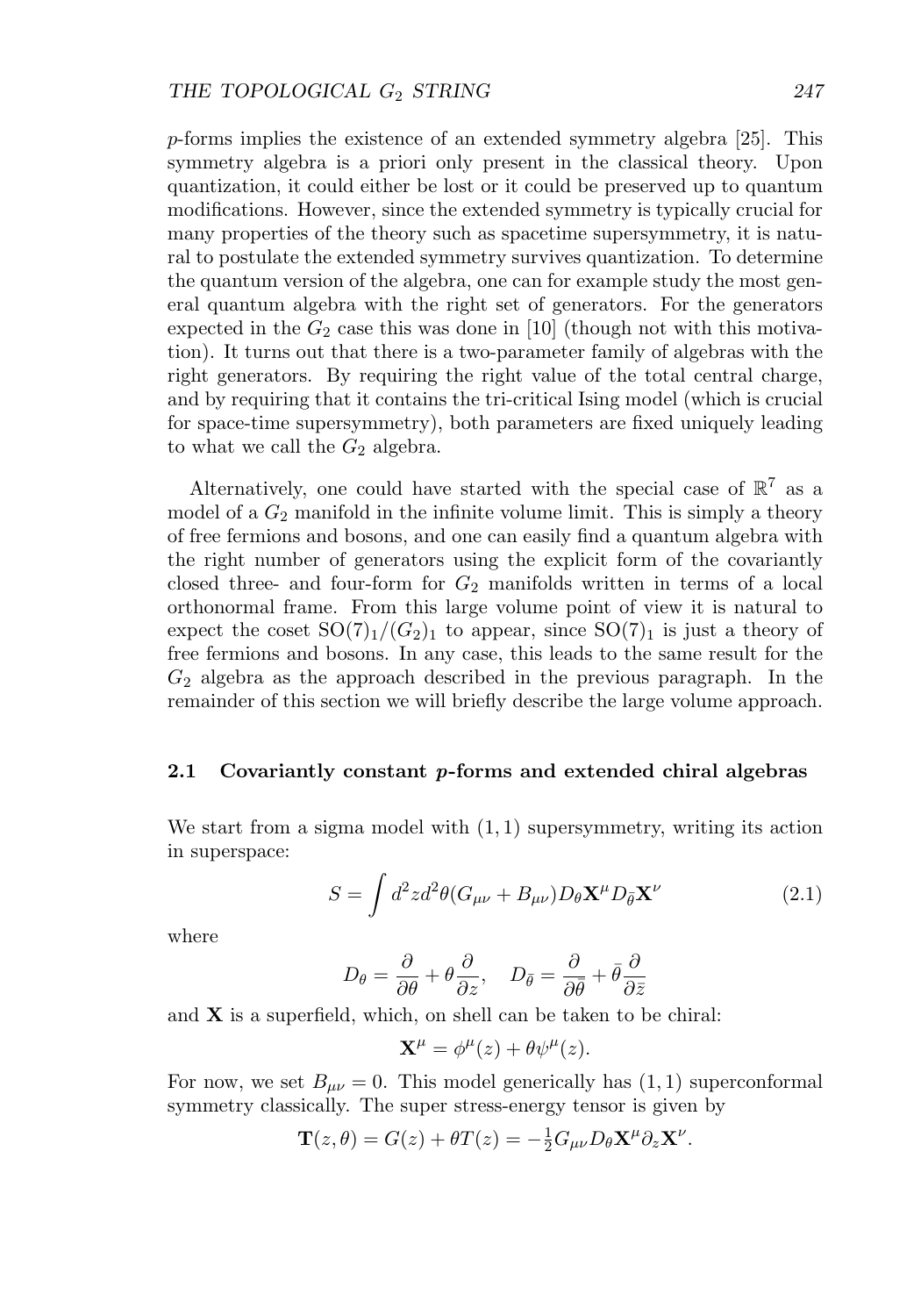This  $\mathcal{N} = (1, 1)$  sigma model can be formulated on an arbitrary target space. However, generically the target space theory will not be supersymmetric. For the target space theory to be supersymmetric the target space manifold must be of special holonomy. This ensures that covariantly constant spinors, used to construct supercharges, can be defined. The existence of covariantly constant spinors on the manifold also implies the existence of covariantly constant p-forms given by

$$
\phi_{(p)} = \epsilon^T \Gamma_{i_1 \dots i_p} \epsilon \, dx^{i_1} \wedge \dots \wedge dx^{i_p}.
$$
\n(2.2)

This expression may be identically zero. The details of the holonomy group of the target space manifold dictate which p-forms are actually present.

The existence of such covariantly constant  $p$ -forms on the target space manifold implies the existence of extra elements in the chiral algebra [25]. For example, given a covariantly constant p-form,  $\phi_{(p)} = \phi_{i_1 \cdots i_p} dx^{i_p} \wedge \cdots \wedge$  $dx^{i_p}$  satisfying  $\nabla \phi_{i_1 \cdots i_p} = 0$ , we can construct a holomorphic superfield current given by

$$
\mathbf{J}_{(p)}(z,\theta) = \phi_{i_1\cdots i_p} D_{\theta} \mathbf{X}^{i_1} \cdots D_{\theta} \mathbf{X}^{i_p}
$$

which satisfies  $D_{\bar{\theta}}J_{(p)} = 0$  on shell. In components, this implies the existence of a dimension  $\frac{p}{2}$  and a dimension  $\frac{p+1}{2}$  current. For example, on a Kähler manifold, the existence of a covariantly constant Kähler two-form  $\omega=g_{i\bar{j}}(d\phi^i\wedge d\phi^{\bar{j}}-d\phi^{\bar{j}}\wedge d\phi^i) \text{ implies the existence of a dimension 1 current}$  $J = g_{i\bar{j}}\psi^i\psi^{\bar{j}}$  and a dimension  $\frac{3}{2}$  current  $G'(z) = g_{i\bar{j}}(\psi^i\partial_z\phi^{\bar{j}} - \psi^{\bar{j}}\partial_z\phi^i)$ , which add to the  $(1, 1)$  superconformal currents  $G(z)$  and  $T(z)$  to give a  $(2, 2)$ superconformal algebra. In fact, there is a non-linear extension of the  $(2, 2)$ algebra even in the case of Calabi–Yau by including generators corresponding to the (anti)holomorphic three-form. This algebra was studied in [26].

#### **2.2 Extended algebra for G<sup>2</sup> sigma models**

A generic seven-dimensional Riemannian manifold has SO(7) holonomy. A  $G_2$  manifold has holonomy which sits in a  $G_2$  subgroup of SO(7). Under this embedding, the eight-dimensional spinor representation **8** of SO(7) decomposes into a **7** and a singlet of  $G_2$ :

$$
8\rightarrow 7\oplus 1
$$

The singlet corresponds to a covariantly constant spinor  $\epsilon$  on the manifold satisfying

$$
\nabla \epsilon = 0.
$$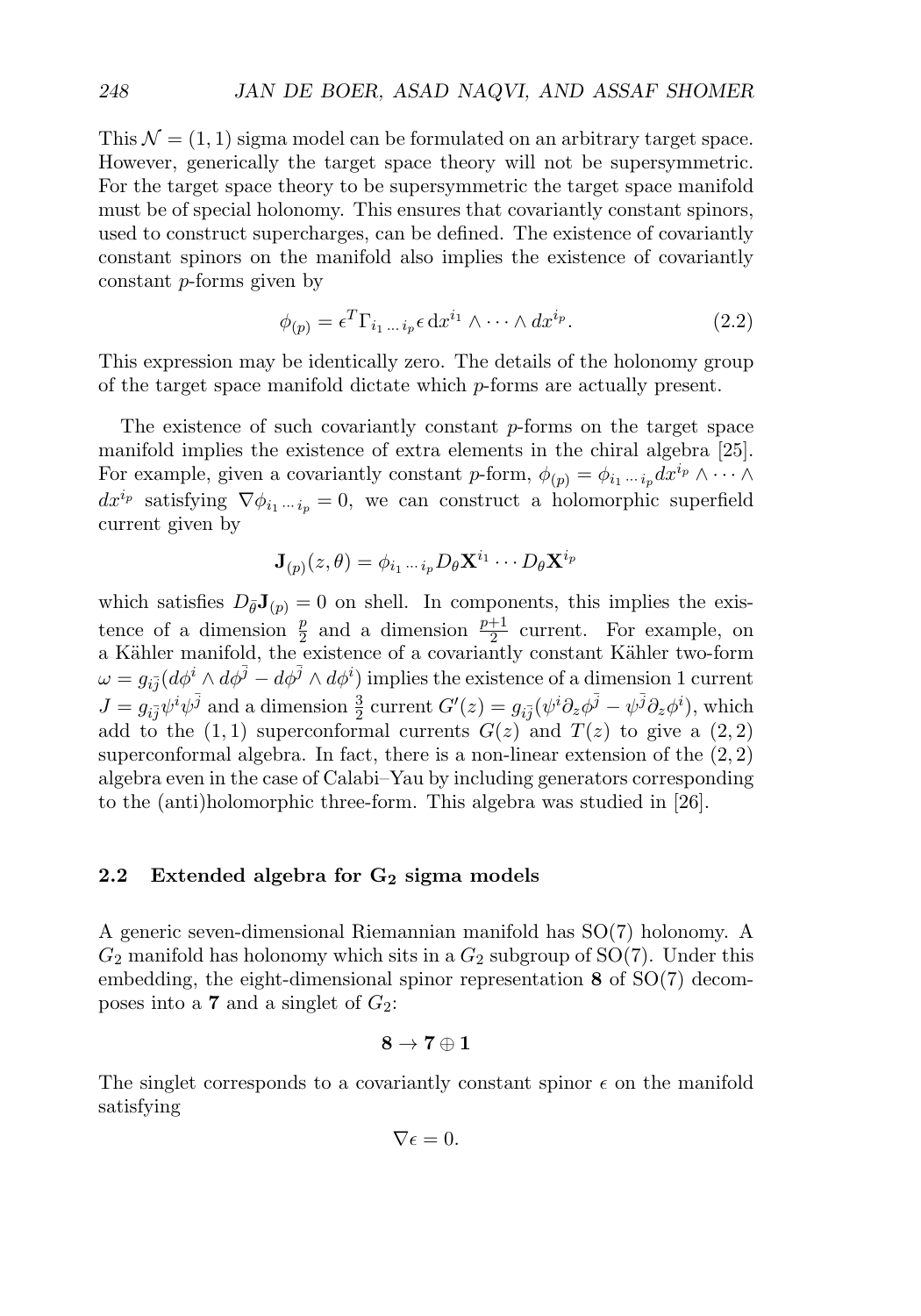For  $G_2$  manifolds (2.2) is non-zero only when  $p = 0, 3, 4$  and 7 since an anti-symmetrized product of p fundamentals  $(7)$  of  $SO(7)$  has a  $G_2$  singlet for these p. The zero and the seven forms just correspond to constant functions and the volume form. In addition to these, there is a covariantly constant three-form  $\phi^{(3)} = \phi_{ijk}^{(3)} dx^i \wedge dx^j \wedge dx^k$  and its Hodge dual four-form,  $\phi^{(4)} =$  $*\phi_{(3)} = \phi_{ijkl}^{(4)} dx^i \wedge dx^j \wedge dx^k \wedge dx^l$ . By this discussion, the three-form implies the existence of a superfield current  $\mathbf{J}_{(3)}(z,\theta) = \phi_{ijk}^{(3)} D_{\theta} \mathbf{X}^{i} D_{\theta} \mathbf{X}^{j} D_{\theta} \mathbf{X}^{k} \equiv$  $\Phi + \theta K$ . Explicitly,  $\Phi$  is a dimension  $\frac{3}{2}$  current

$$
\Phi = \phi_{ijk}^{(3)} \psi^i \psi^j \psi^k \tag{2.3}
$$

and  $K$  is its dimension 2 superpartner

$$
K = \phi_{ijk}^{(3)} \psi^i \psi^j \partial \phi^k.
$$
 (2.4)

Similarly, the four-form implies the existence of a dimension 2 current

$$
Y = \phi_{ijkl}^{(4)} \psi^i \psi^j \psi^k \psi^l \tag{2.5}
$$

and its dimension  $\frac{5}{2}$  superpartner

$$
N = \phi_{ijkl}^{(4)} \psi^i \psi^j \psi^k \partial \phi^l. \tag{2.6}
$$

However, as it will become clear later, instead of  $Y$  and  $N$ , it is more useful to use the following basis of chiral currents

$$
X = -Y - \frac{1}{2}G_{ij}\psi^i\partial\psi^j\tag{2.7}
$$

and its superpartner

$$
M = -N - \frac{1}{2}G_{ij}\partial\phi^i\partial\psi^j + \frac{1}{2}G_{ij}\psi^i\partial^2\phi^j.
$$
 (2.8)

So in summary, the  $G_2$  sigma model has a chiral algebra generated by the following six currents

$$
h = \frac{3}{2} \qquad G(z) \qquad \Phi(z)
$$
  
\n
$$
h = 2 \qquad T(z) \qquad K(z) \qquad X(z)
$$
  
\n
$$
h = \frac{5}{2} \qquad \qquad M(z)
$$

These six generators form a closed algebra which appears explicitly, e.g., in  $[8, 11]$  (see also  $[12]$ ). We have reproduced the algebra in Appendix B. As explained in the beginning of Section 2, the existence of this algebra can be taken as the definition of string theory on  $G_2$  manifolds.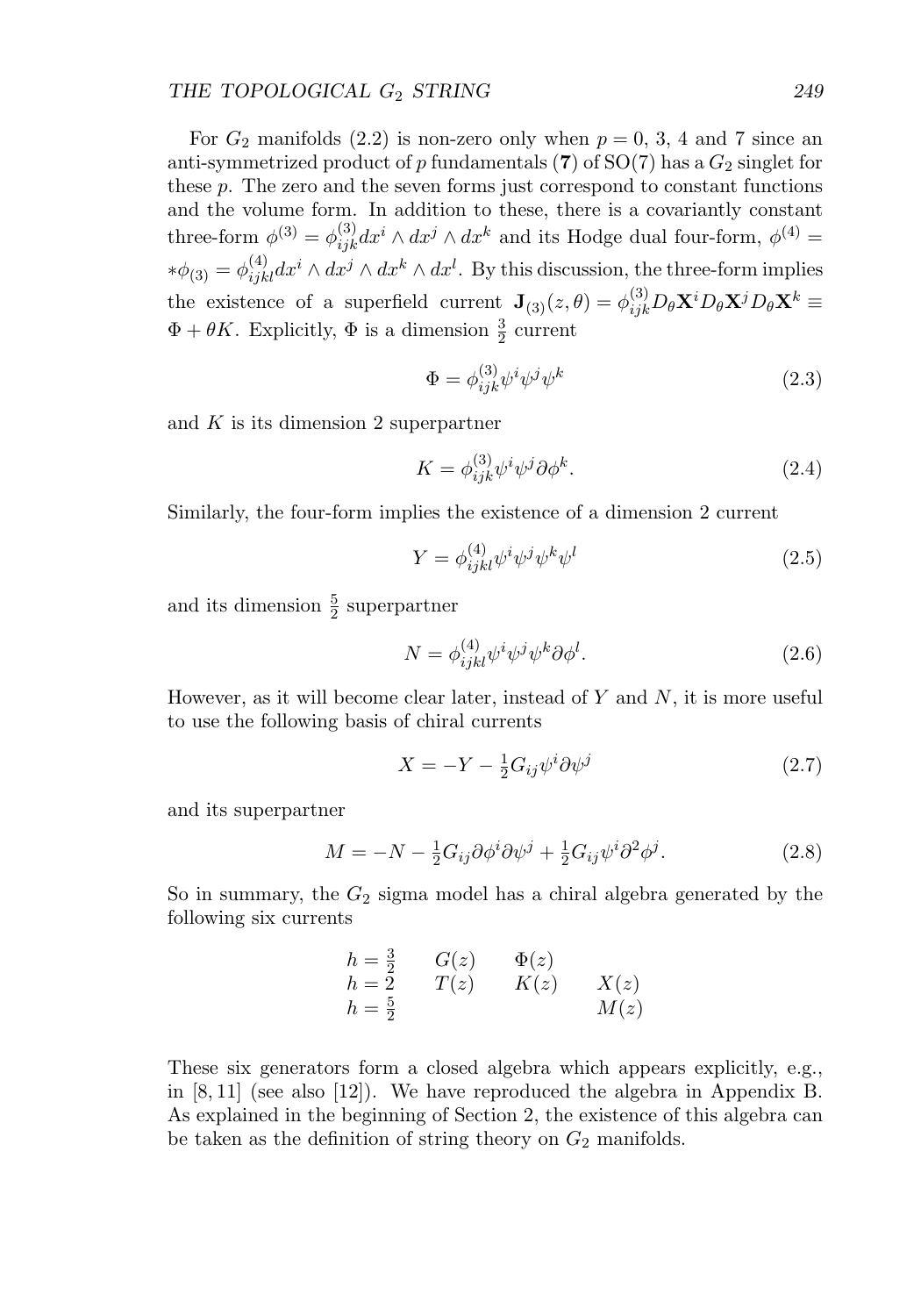#### **2.3 The tri-critical Ising model**

An important fact, which will be crucial in almost all the remaining analysis, is that the generators  $\Phi$  and X form a closed sub-algebra:

$$
\Phi(z)\Phi(0) = -\frac{7}{z^3} + \frac{6}{z}X(0)
$$

$$
\Phi(z)X(0) = -\frac{15}{2z^2}\Phi(0) - \frac{5}{2z}\partial\Phi(0)
$$

$$
X(z)X(0) = \frac{35}{4z^4} - \frac{10}{z^2}X(0) - \frac{5}{z}\partial X(0).
$$

Defining the supercurrent  $G_I = \frac{i}{\sqrt{15}} \Phi$  and stress-energy tensor  $T_I = -\frac{1}{5}X$ this is recognized to be the unique  $\mathcal{N}=1$  super-conformal algebra of the minimal model with central charge  $c = \frac{7}{10}$  known as the tri-critical Ising model. This sub-algebra plays a similar role to the one played by the  $U(1)$ R-symmetry in the case of Calabi–Yau target spaces. The extended chiral algebra contains two  $\mathcal{N}=1$  superconformal sub-algebras: the original one generated by  $(G, T)$  and the  $\mathcal{N} = 1$  superconformal sub-algebra generated by  $(\Phi, X)$ .

In fact, with respect to the conformal symmetry, the full Virasoro algebra decomposes in two commuting Virasoro algebras:  $T = T_I + T_r$  with

$$
T_I(z)T_r(w) = \text{regular.} \tag{2.9}
$$

This means we can classify conformal primaries by two quantum numbers, namely its tri-critical Ising model highest weight and its highest weight with respect to  $T_r$ :  $| \text{primary} \rangle = | h_I, h_r \rangle$ . The Virasoro modules decompose accordingly as

$$
\mathcal{M}_{c=21/2} = \mathcal{M}_{c=7/10}^{I} \otimes \mathcal{M}_{c=98/10}^{\text{rest}}.
$$
\n(2.10)

Notice that this decomposition is with respect to the Virasoro algebras and not with respect to the  $\mathcal{N}=1$  structures, which in fact do not commute. For example, the superpartner of  $\Phi$  with respect to the full  $\mathcal{N}=1$  algebra is K whereas its superpartner with respect to the  $\mathcal{N}=1$  of the tri-critical Ising model is  $X$ .

#### **2.4 Tri-critical Ising and unitary minimal models**

We now review a few facts about the tri-critical Ising that we will use later in the paper.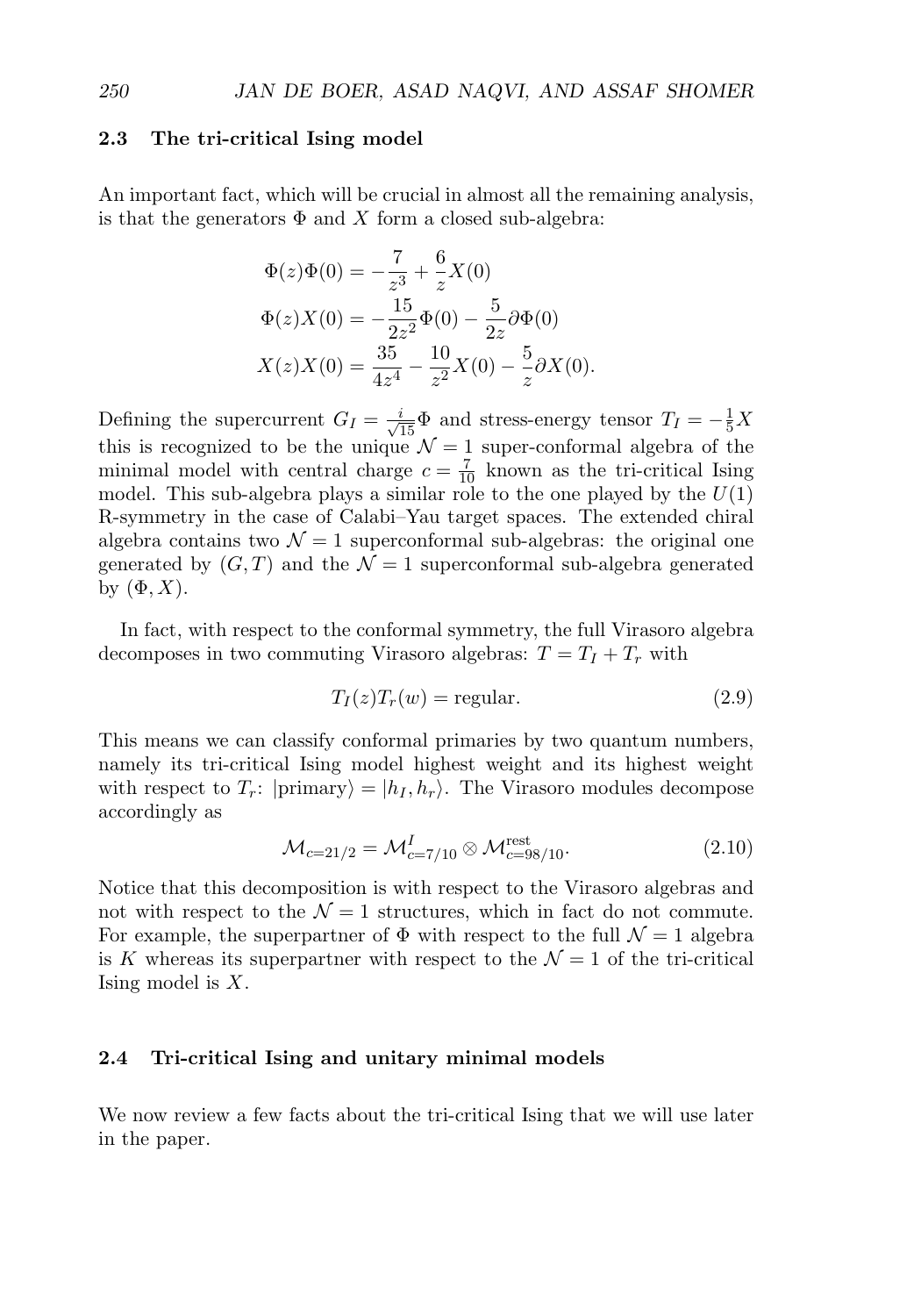Unitary minimal models are labelled by a positive integer  $p = 2, 3, \ldots$  and occur only on the "discrete series" at central charges  $c = 1 - \frac{6}{p(p+1)}$ . The tricritical Ising model is the second member  $(p = 4)$  which has central charge  $c = \frac{7}{10}$ . In fact, it is also a minimal model for the  $\mathcal{N} = 1$  superconformal algebra.

The conformal primaries of unitary minimal models are labeled by two integers  $1 \leq n' \leq p$  and  $1 \leq n < p$ . Primaries with label  $(n', n)$  and  $(p + 1 - p)$  $n', p - n$ ) are identical and should be identified with each other. Therefore, there are in total  $p(p-1)/2$  primaries in the theory. The weights of the primaries are conveniently arranged into a Kac table. The conformal weight of the primary  $\Phi_{n'n}$  is  $h_{n'n} = \frac{[pn' - (p+1)n]^2 - 1}{4p(p+1)}$ . In the tri-critical Ising model  $(p = 4)$  there are six primaries of weights  $0, \frac{1}{10}, \frac{6}{10}, \frac{3}{16}, \frac{7}{16}, \frac{3}{80}$ . Next, we write the Kac table for the tri-critical Ising model. Beside the identity operator  $(h = 0)$  and the  $\mathcal{N} = 1$  supercurrent  $(h = \frac{3}{2})$  the NS sector (first and third columns) contains a primary of weight  $h = \frac{1}{10}$  and its  $\mathcal{N} = 1$  superpartner  $(h = \frac{6}{10})$ . The primaries of weights  $\frac{7}{16}$ ,  $\frac{3}{80}$  are in the Ramond sector (middle column).

The Hilbert space of the theory decomposes in a similar way,  $\mathcal{H} = \bigoplus_{n,n'}$  $\mathcal{H}_{n',n} \times \tilde{\mathcal{H}}_{n'n}$ . A central theme in this work is that since the primaries  $\Phi_{n'n}$ form a closed algebra under the OPE they can be decomposed into conformal blocks which connect two Hilbert spaces. Conformal blocks are denoted by  $\Phi_{n'}^{l',l}$  $\mathbb{R}^{n'}$ , which describes the restriction of  $\Phi_{n',n}$  to a map that only acts from  $\mathcal{H}_{m',m}$  to  $\mathcal{H}_{l',l}$ . More details can be found in [27].

An illustrative example, which will prove crucial in what follows, is the conformal block structure of the primary  $\Phi_{2,1}$  of weight 1/10. General arguments show that the fusion rule of this field with any other primary  $\Phi_{n'n}$ is  $\phi_{(2,1)} \times \phi_{(n',n)} = \phi_{(n'-1,n)} + \phi_{(n'+1,n)}$ . The only non-vanishing conformal blocks in the decomposition of  $\Phi_{2,1}$  are those that connect a primary with the primary right above it and the primary right below in the Kac table, namely,  $\phi_{2}^{n'-1,n}$  $\frac{n^{j}-1,n}{2,1,n',n}$  and  $\phi_{2,1,n',n}^{n'+1,n}$  $\sum_{i=1,n',n}^{n'+1,n}$ . This can be summarized formally by defining the following decomposition<sup>1</sup>

$$
\Phi_{2,1} = \Phi_{2,1}^{\downarrow} \oplus \Phi_{2,1}^{\uparrow}.
$$
\n(2.12)

$$
\mathcal{H}_0 \stackrel{\Phi_{2,1}^{\downarrow}}{\rightarrow} \mathcal{H}_{1/10} \stackrel{\Phi_{2,1}^{\downarrow}}{\rightarrow} \mathcal{H}_{6/10} \stackrel{\Phi_{2,1}^{\downarrow}}{\rightarrow} \mathcal{H}_{3/2}.
$$
 (2.11)

<sup>&</sup>lt;sup>1</sup>Perhaps the notation with  $\downarrow$  and  $\uparrow$  is a bit misleading. By  $\Phi_{2,1}^{\downarrow}$ , we mean that conformal block of  $\Phi_{2,1}$  which maps

This is going down only in the first column of the Kac table, but is actually going up in the third column.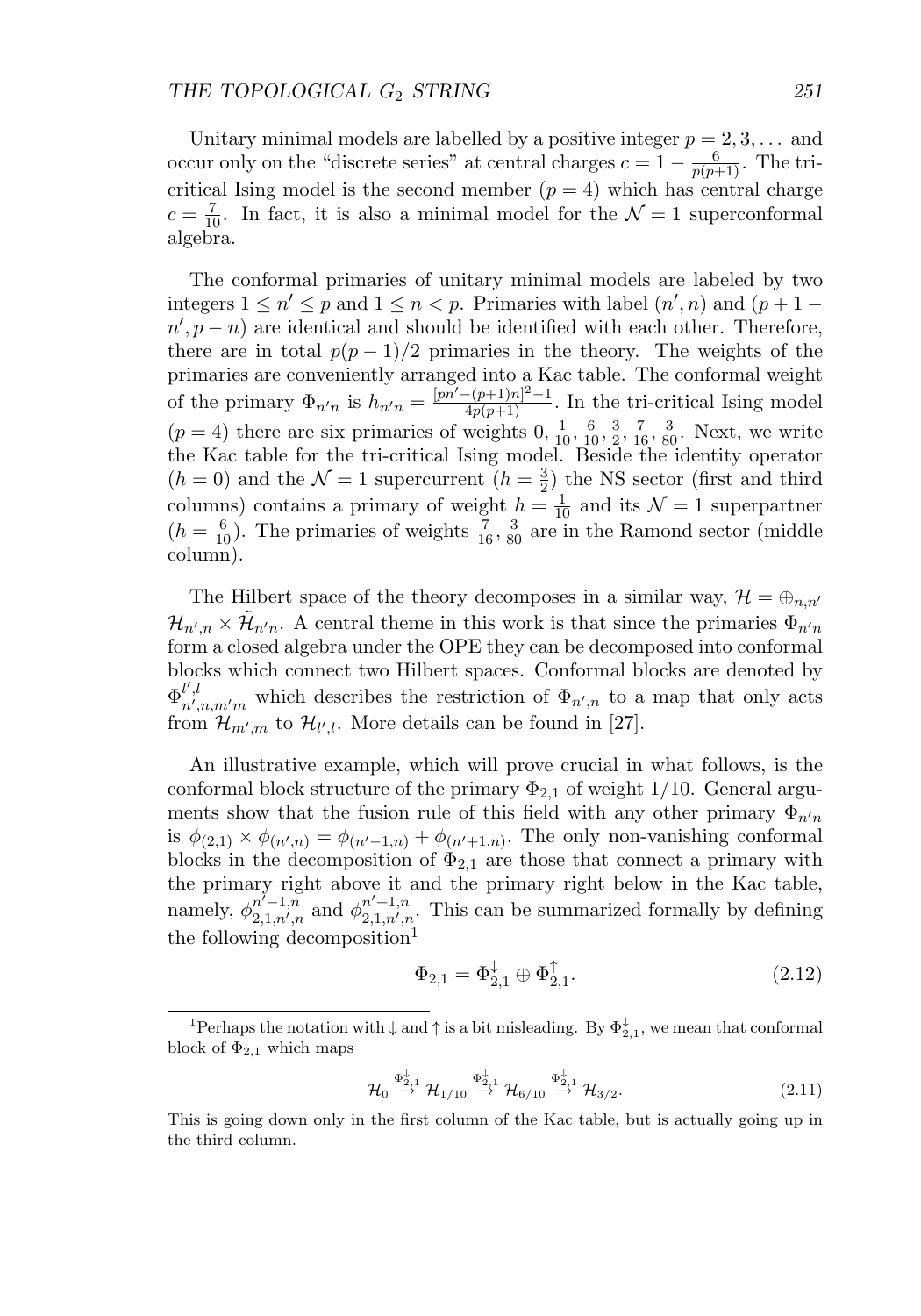| $\it n$<br>п   |                | 2              | 3              |
|----------------|----------------|----------------|----------------|
| 1              | 0              | $\frac{7}{16}$ | $\frac{3}{2}$  |
| $\overline{2}$ | $\frac{1}{10}$ | $\frac{3}{80}$ | $\frac{6}{10}$ |
| 3              | $\frac{6}{10}$ | $\frac{3}{80}$ | $\frac{1}{10}$ |
| 4              | $\frac{3}{2}$  | $\frac{7}{16}$ | ( )            |

Table 1: Kac table for the tri-critical Ising model

Similarly, the fusion rule of the Ramond field  $\Phi_{1,2}$  with any primary is  $\phi_{(1,2)} \times \phi_{(n',n)} = \phi_{(n',n-1)} + \phi_{(n',n+1)}$  showing that it is composed of two blocks, which we denote as follows:

$$
\Phi_{1,2} = \Phi_{1,2}^- \oplus \Phi_{1,2}^+.
$$
\n(2.13)

It is important here to specify on which half of the Kac table we are acting. We take  $\phi_{(n',n)}$  to be either in the first column or in the top half of the second column, i.e., in the boldface region of table 1. With this restriction we denote by  $\Phi_{1,2}^-$  the conformal block that takes us to the left in the Kac table and  $\Phi_{1,2}^{+}$  the one that takes us to the right. Conformal blocks transform under conformal transformations exactly like the primary field they reside in but are usually not single-valued functions of  $z(\bar{z})$ . This splitting into conformal blocks plays a crucial role in the twisting procedure. The  $+$  and  $-$  labels will be clarified further when we consider the Ramond sector of the full  $G_2$ algebra in Section 7.1 where we see that these labels correspond to Ramond sector ground states with different fermion numbers.

#### **3 Chiral primaries, moduli and a unitarity bound**

Having discussed this  $c = \frac{7}{10}$  sub-algebra we now turn to the full  $G_2$  chiral algebra. We first identify a set of special states which will turn out to saturate a unitarity bound for the full  $G_2$  algebra. We call these the chiral primary states. This name seems appropriate since the representations built on chiral primary states are "short" whereas the generic representation is "long." The chiral primary states include the moduli of the compactification, i.e., the metric and B-field moduli that preserve the  $G_2$  holonomy.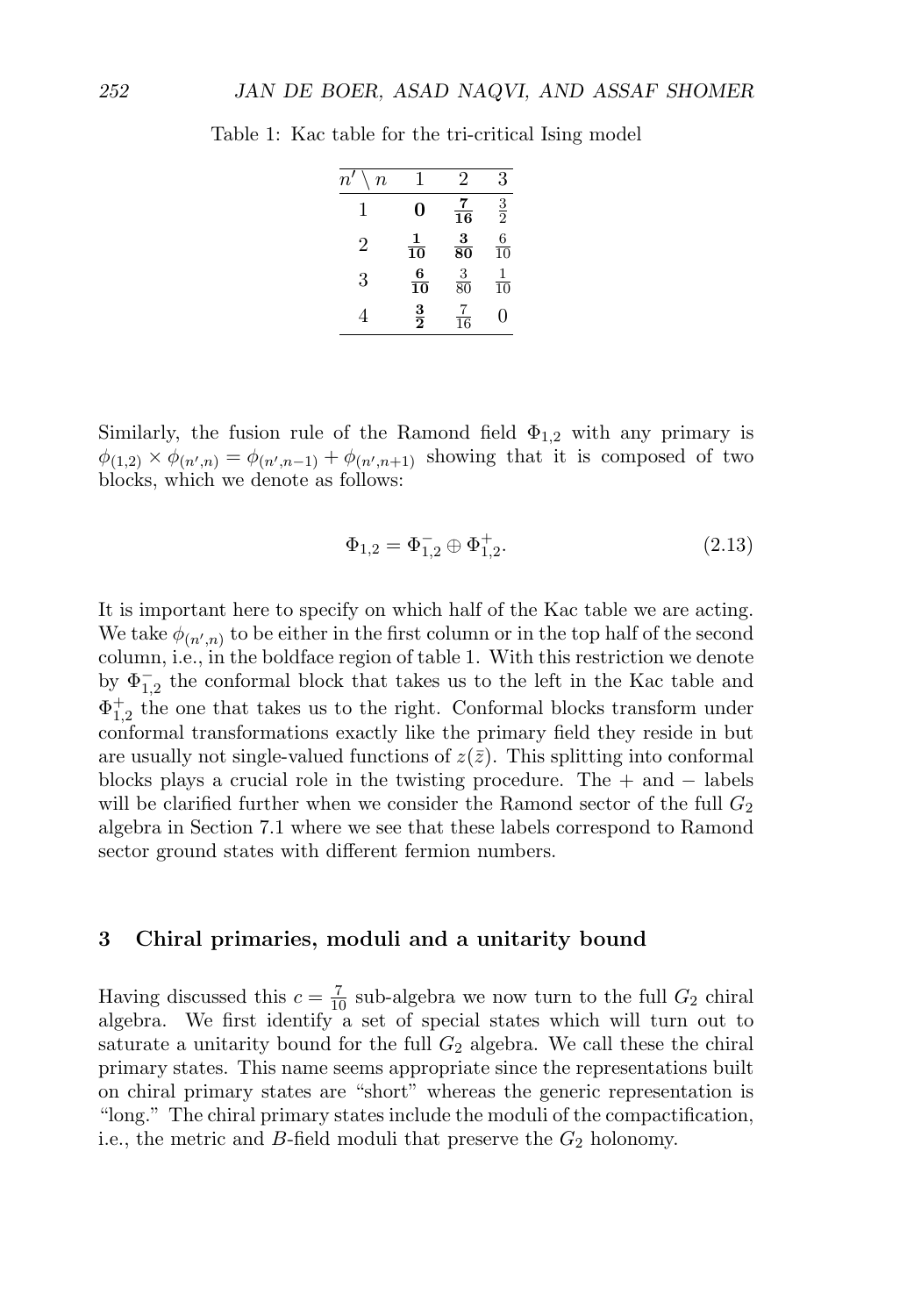#### **3.1 Chiral primary states**

The chiral algebra associated with manifolds of  $G_2$  holonomy<sup>2</sup> allows us to draw several conclusions about the possible spectrum of such theories. It is useful to decompose the generators of the chiral algebra in terms of primaries of the tri-critical Ising model and primaries of the remainder  $(2.10)$ . The commutation relations of the  $G_2$  algebra imply that some of the generators of the chiral algebra decompose as [8]:  $G(z) = \Phi_{2,1} \otimes$  $\psi_{14/10}$ ,  $K(z)=\Phi_{3,1}\otimes \psi_{14/10}$  and  $M(z)=a\Phi_{2,1}\otimes \chi_{24/10}+b[X_{-1},\Phi_{2,1}]\otimes$  $\psi_{14/10}$ , with  $\psi$ ,  $\chi$  primaries of the indicated weights in the  $T_r$  CFT and  $a, b$ constants.

The Ramond sector ground states on a seven-dimensional manifold (so that the corresponding CFT has  $c = 21/2$ ) have weight  $\frac{7}{16}$ . This implies that these states, which are labeled by two quantum numbers (the weights under the tri-critical part and the remaining CFT), are  $\left|\frac{7}{16},0\right\rangle$  and  $\left|\frac{3}{80},\frac{2}{5}\right\rangle$ . The existence of the  $\left|\frac{7}{16},0\right\rangle$  state living just inside the tri-critical Ising model<br>is enucled for defining the tenelected theory. Counting left and right message is crucial for defining the topological theory. Coupling left and right movers, the only possible RR ground states compatible with the  $G_2$  chiral algebra<sup>3</sup> are a single  $\left|\frac{7}{16},0\right\rangle_L \otimes \left|\frac{7}{16},0\right\rangle_R$  ground state and a certain number of states of the form  $\left|\frac{3}{80},\frac{2}{5}\right\rangle_{\mathbf{R}} \otimes \left|\frac{3}{80},\frac{2}{5}\right\rangle_{\mathbf{R}}$ . For a further discussion of the RR ground states see also Section 7.1 and Appendix C.

By studying operator product expansions of the RR ground states using the fusion rules

$$
\frac{7}{16} \times \frac{7}{16} = 0 + \frac{3}{2}
$$

$$
\frac{7}{16} \times \frac{3}{80} = \frac{1}{10} + \frac{6}{10}
$$

we get the following "special" NSNS states

$$
|0,0\rangle_{\text{L}} \otimes |0,0\rangle_{\text{R}}, \left|\frac{1}{10},\frac{2}{5}\right\rangle_{\text{L}} \otimes \left|\frac{1}{10},\frac{2}{5}\right\rangle_{\text{R}}, \left|\frac{6}{10},\frac{2}{5}\right\rangle_{\text{L}}
$$
  
 $\otimes \left|\frac{6}{10},\frac{2}{5}\right\rangle_{\text{R}}$  and  $\left|\frac{3}{2},0\right\rangle_{\text{L}} \otimes \left|\frac{3}{2},0\right\rangle_{\text{R}}$  (3.1)

corresponding to the four NS primaries  $\Phi_{n',1}$  with  $n'=1,2,3,4$  in the tricritical Ising model. Note that for these four states there is a linear relation between the Kac label  $n'$  of the tri-critical Ising model part and the total

<sup>&</sup>lt;sup>2</sup>We loosely refer to it as "the  $G_2$  algebra" but it should not be confused with the Lie algebra of the group  $G_2$ .

<sup>&</sup>lt;sup>3</sup>Otherwise the spectrum will contain a one-form which will enhance the chiral algebra [8]. Geometrically this is equivalent to demanding that  $b_1 = 0$ .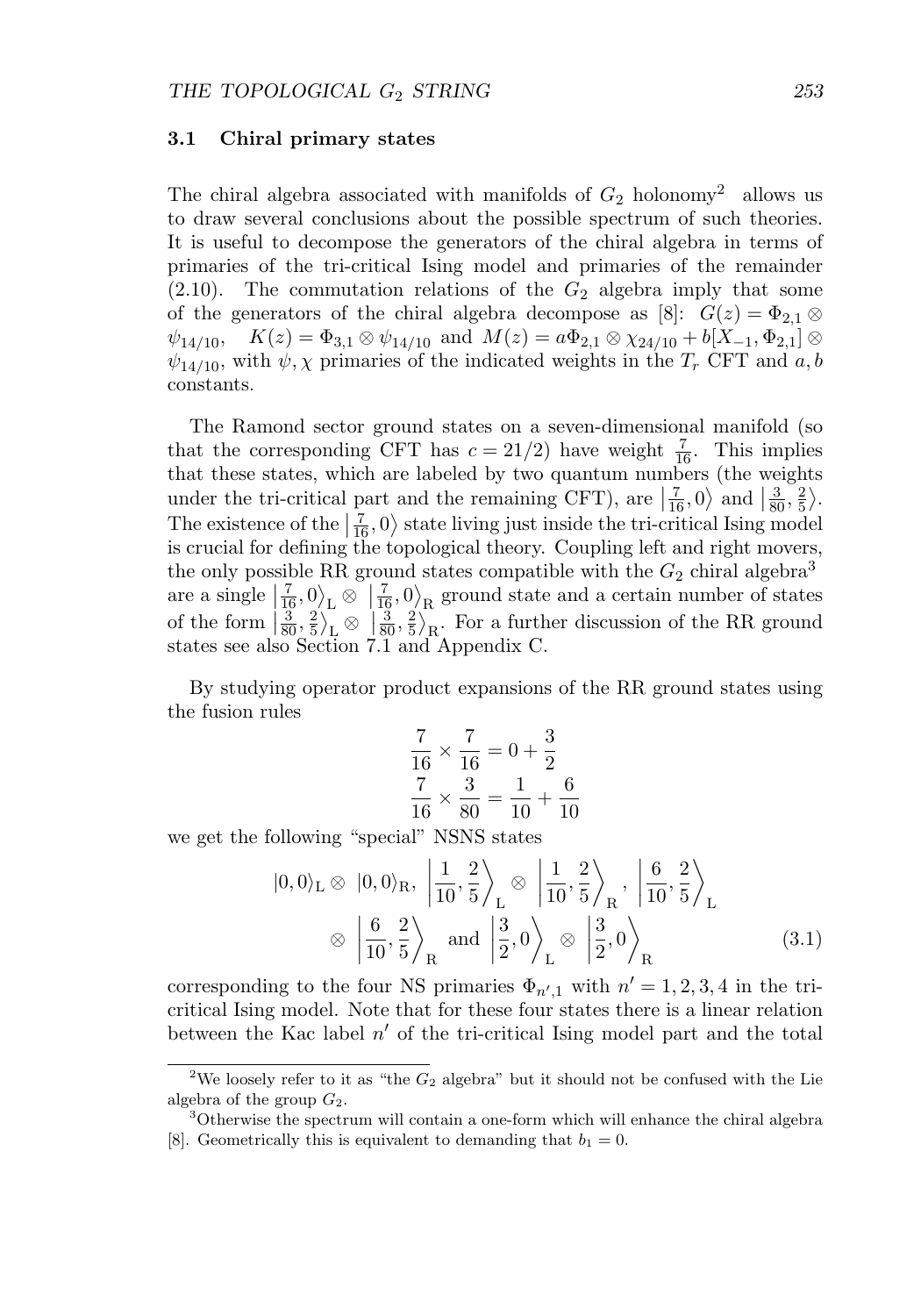conformal weight  $h_{\text{total}} = \frac{n'-1}{2}$ . In fact, in Section 3.3, we show that similar to the BPS bound in the  $\mathcal{N} = 2$  case, primaries of the  $G_2$  chiral algebra satisfy a (non-linear) bound of the form

$$
h_I + h_r \ge \frac{1 + \sqrt{1 + 80h_I}}{8} \tag{3.2}
$$

which is precisely saturated for the four NS states listed before. We will therefore refer to those states as "chiral primary" states. Just like in the case of Calabi–Yau, the  $\frac{7}{16}$  field maps Ramond ground states to NS chiral primaries and is thus an analog of the "spectral flow" operators in Calabi–Yau.

#### **3.2 Moduli**

It was shown in [8] that the upper components

$$
\tilde{G}_{-1/2} \left| \frac{1}{10}, \frac{2}{5} \right\rangle_{\rm L} \otimes G_{-1/2} \left| \frac{1}{10}, \frac{2}{5} \right\rangle_{\rm R}
$$

correspond to exactly marginal deformations of the CFT preserving the  $G_2$ chiral algebra

$$
\left\{G_{-1/2}, \mathcal{O}_{1/10, 2/5}\right\} = \mathcal{O}_{0,1}.\tag{3.3}
$$

and as such, correspond to the moduli of the  $G_2$  compactification. As we will see in more detail later, there are  $b_2 + b_3$  such moduli.

Geometrically, the metric moduli are deformations of the metric  $(\delta g_{ij})$ that preserve Ricci flatness (these deformations also preserve the  $G_2$  structure). Such deformations satisfy the Lichnerowicz equation:

$$
\Delta_L \delta g_{ij} \equiv -\nabla^2 \delta g_{ij} + 2R_{mijn} \delta g^{mn} + 2R_{(i}^k \delta g_{j)k} = 0.
$$
 (3.4)

That there are  $b_3$  solutions to this equation (up to diffeomorphisms) can be seen by relating (3.4) to an equation for a three-form  $\omega$  which is constructed out of  $\delta g$  via  $\delta g_{ij}$ :  $\omega_{ijk} = \phi_{l[ij} \delta g_{k]}^l$ . Indeed, it can be shown [28] that for every solution of (3.4) modulo diffeomorphisms there is a corresponding harmonic three-form:

$$
\Delta_{\mathcal{L}} \delta g = 0 \leftrightarrow \Delta \omega = 0. \tag{3.5}
$$

A natural question is if  $\Delta_{\rm L}$  can be written as the square of some first-order operator. Such a construction exists if the manifold supports a covariantly constant spinor  $\epsilon_0$ . We can construct a spinor valued one-form out of  $\delta g_{ij}$ as  $\delta g_{ij}(\Gamma^i \epsilon_0) dx^j$ . This is a section of  $S(M) \otimes T^*M$  where  $S(M)$  is the spin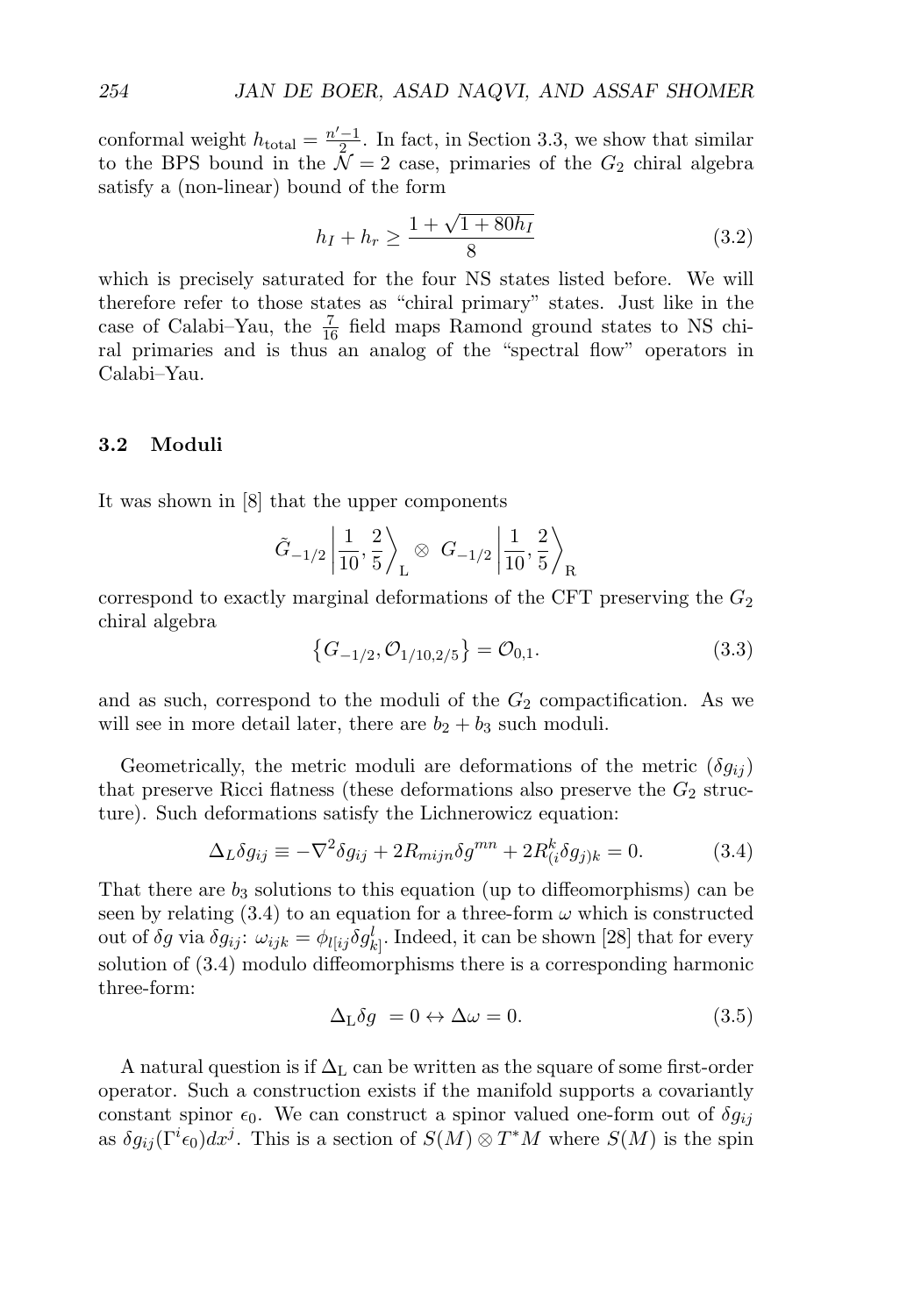bundle. There is a natural  $\vec{p}$  operator acting on this vector bundle. It can be shown that  $D^{\dagger} D = \Delta_{\rm L}$ , which then reduces (3.4) to

$$
D\!\!\!\!\!/\left(\delta g_{ij}\Gamma^i\epsilon_0 dx^j\right) = 0\tag{3.6}
$$

which was shown to imply

$$
\nabla_i \delta g_{jk} \phi^{ij}{}_l = 0 \tag{3.7}
$$

in [29]. This first-order condition for the metric moduli will be beautifully reproduced from our analysis later of the BRST cohomology of our topologically twisted sigma model.

There is another quick way to see how the condition of being chiral primary implies the first-order condition (3.7). This is done using the zero mode of the generator  $K(z)$  of the  $G_2$  algebra. In the next section we will find that  $K_0 = 0$  for chiral primaries using some explicit calculations. One can also show this more generally, since the  $K_0$  eigenvalue of highest weight states of the  $G_2$  algebra can be determined in terms of their  $L_0$  and  $X_0$  eigenvalues by using the fact that the null ideal in (B.19) has to vanish when acting on such states (see Appendix B). Again this leads to the conclusion that  $K_0 = 0$  for chiral primaries. Now in the large volume limit the operator  $\mathcal{O}_{1/10,2/5L} \times \mathcal{O}_{1/10,2/5R}$ , corresponds to the operator  $\delta g_{ij} \psi_L^i \psi_R^j$ .<sup>4</sup> The  $K_0$ eigenvalue is then easily extracted from the double pole in the OPE

$$
K(z)\mathcal{O}_{1/10,2/5\mathcal{L}}(0) \sim \dots + \frac{\nabla_i \delta g_{jk} \phi^{ij} \iota \mathcal{O}_{1/10,2/5\mathcal{L}}(0)}{z^2} + \dots \tag{3.8}
$$

We see that  $K_0 = 0$  implies precisely the first-order condition (3.7) which is a nice consistency check of the framework.

#### **3.3 A unitarity bound**

The  $G_2$  algebra has highest weight representations, made from a highest weight vector that is annihilated by all positive modes of all the generators. First, notice that when acting on highest weight states, the generators  $L_0, X_0$  and  $K_0$  commute<sup>5</sup> so a highest weight state can be labeled by the three eigenvalues  $l_0, x_0, k_0$ <sup>6</sup> In addition,  $l_0 \geq 0$ ,  $x_0 \leq 0$ , and  $k_0$  is purely imaginary. The first two conditions follow from unitarity (recall that  $-5X$ 

<sup>&</sup>lt;sup>4</sup>The tri-critical Ising model weight of this operator can be computed to be  $\frac{1}{10}$  by taking the OPE of it with  $X$  and then extracting the second-order pole.

<sup>&</sup>lt;sup>5</sup>The only subtlety is the  $[X_0, K_0]$  commutator. It does not vanish in general, but it does vanish when acting on highest weight states.

<sup>&</sup>lt;sup>6</sup>As we mentioned in the previous subsection,  $k_0$  is determined in terms of  $l_0$  and  $x_0$ by requiring the vanishing of the null ideal (B.19) when acting on these states. We ignore this in this subsection, though it does alter the analysis.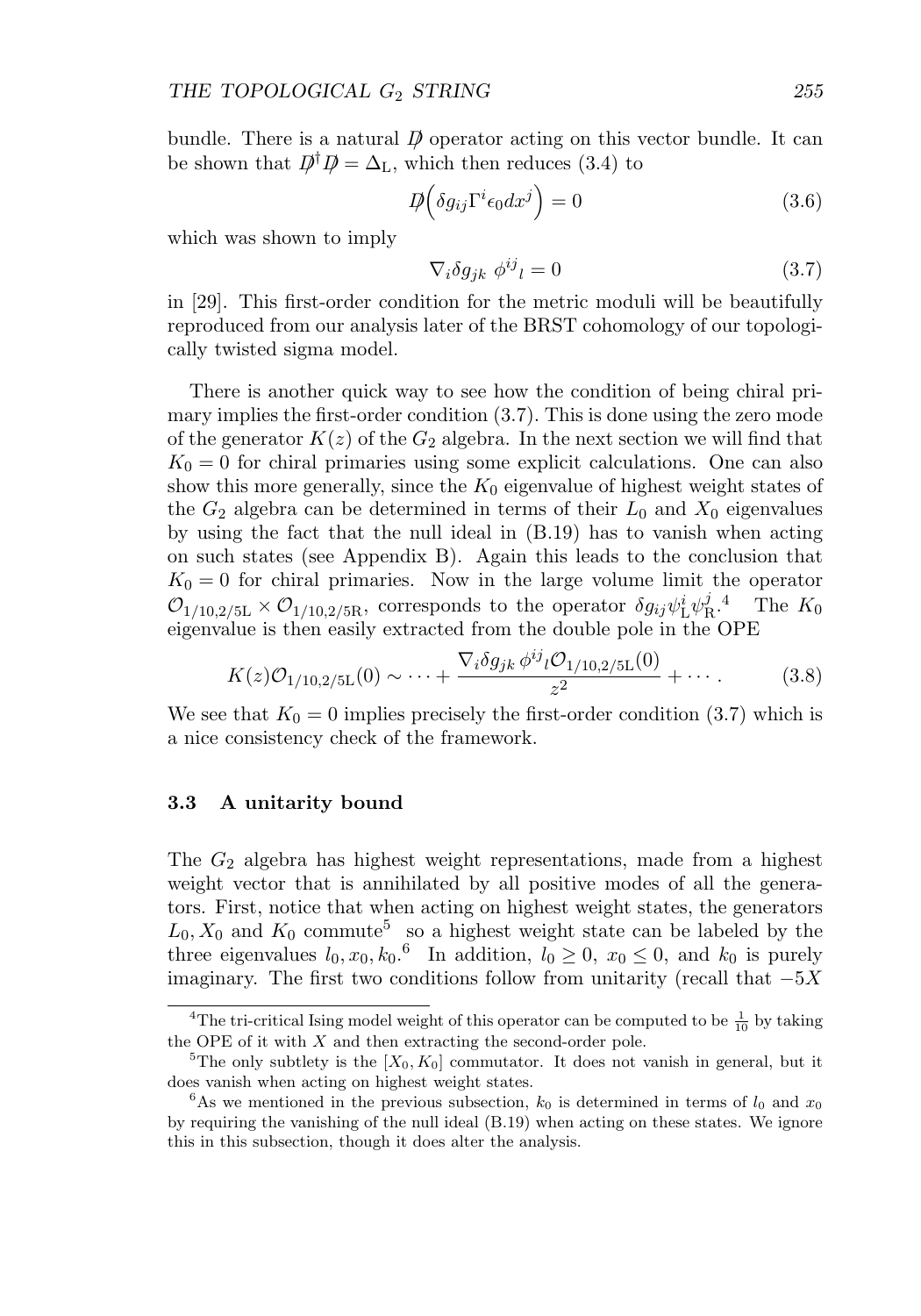is the stress tensor of the tri-critical Ising model), the last condition follows from the hermiticity conditions on  $K_0$ :  $K_m^{\dagger} = -K_{-m}$ .

Next, we want to derive some bounds on  $l_0, x_0, k_0$  that come from unitarity. In particular, we consider the three states  $\{G_{-1/2}|l_0, x_0, k_0\rangle$ ,  $\Phi_{-1/2}|l_0, x_0, k_0\rangle$ ,  $M_{-1/2}|l_0, x_0, k_0\rangle$  and we consider the matrix M of inner products of these states with their hermitian conjugates.<sup>7</sup> This matrix can be worked out using the commutation relations and we find

$$
\mathcal{M} = \begin{pmatrix} 2l_0 & k_0 & l_0 + 2x_0 \\ -k_0 & -6x_0 & -5k_0/2 \\ 2x_0 + l_0 & 5k_0/2 & l_0/2 + 4x_0 - 8x_0l_0 \end{pmatrix}.
$$
 (3.9)

This matrix is indeed hermitian, and unitarity implies that the eigenvalues of this matrix should be non-negative. In particular, the determinant should be non-negative

$$
\det \mathcal{M} = (8l_0 - 6x_0 - 8l_0x_0)k_0^2 + 24x_0^2(4l_0^2 - l_0 + x_0). \tag{3.10}
$$

The piece between parentheses before  $k_0^2$  is always positive, and  $k_0^2$  is always negative. Therefore we should in particular require that (for  $x_0 \neq 0$ )

$$
4l_0^2 - l_0 + x_0 \ge 0 \tag{3.11}
$$

which implies

$$
l_0 \ge \frac{1 + \sqrt{1 - 16x_0}}{8}.\tag{3.12}
$$

Changing basis to eigenvalues of  $T_r$ ,  $T_I$  (see 2.9) the bound (3.12) becomes

$$
h_I + h_r \ge \frac{1 + \sqrt{1 + 80h_I}}{8}.
$$
\n(3.13)

This bound will turn out to play an important role. When the bound is saturated, we will call the corresponding state "chiral primary" in analogy to states saturating the BPS bound in  $\mathcal{N}=2$ . Since in the NS sector of the tri-critical Ising model,  $h_I = 0, \frac{1}{10}, \frac{6}{10}, \frac{3}{2}$  chiral states have total  $h_I + h_r$ scaling dimension  $0, \frac{1}{2}, 1, \frac{3}{2}$  which exactly match the special NSNS states 3.1. We will see that just like for  $\mathcal{N} = 2$  theories it is exactly those chiral states that survive the topological twist. Indeed, in the Coulomb gas approach they became weight zero after the twist. It is interesting to see that the definition of chiral primaries involves a non-linear identity. This reflects the fact that the  $G_2$  chiral algebra is non-linear. Since det  $\mathcal{M}=0$  for chiral primaries, a suitable linear combination of the three states used in building  $\det \mathcal{M}$ vanishes. In other words, chiral primaries are annihilated by a combination

<sup>&</sup>lt;sup>7</sup>This analysis assumes that  $x_0$  is strictly negative otherwise  $\Phi_{-1/2}|l_0, 0, k_0\rangle$  vanishes. For  $x_0$  we remove this state and consider the matrix of inner products of the remaining two states, which leads to exactly the same conclusion.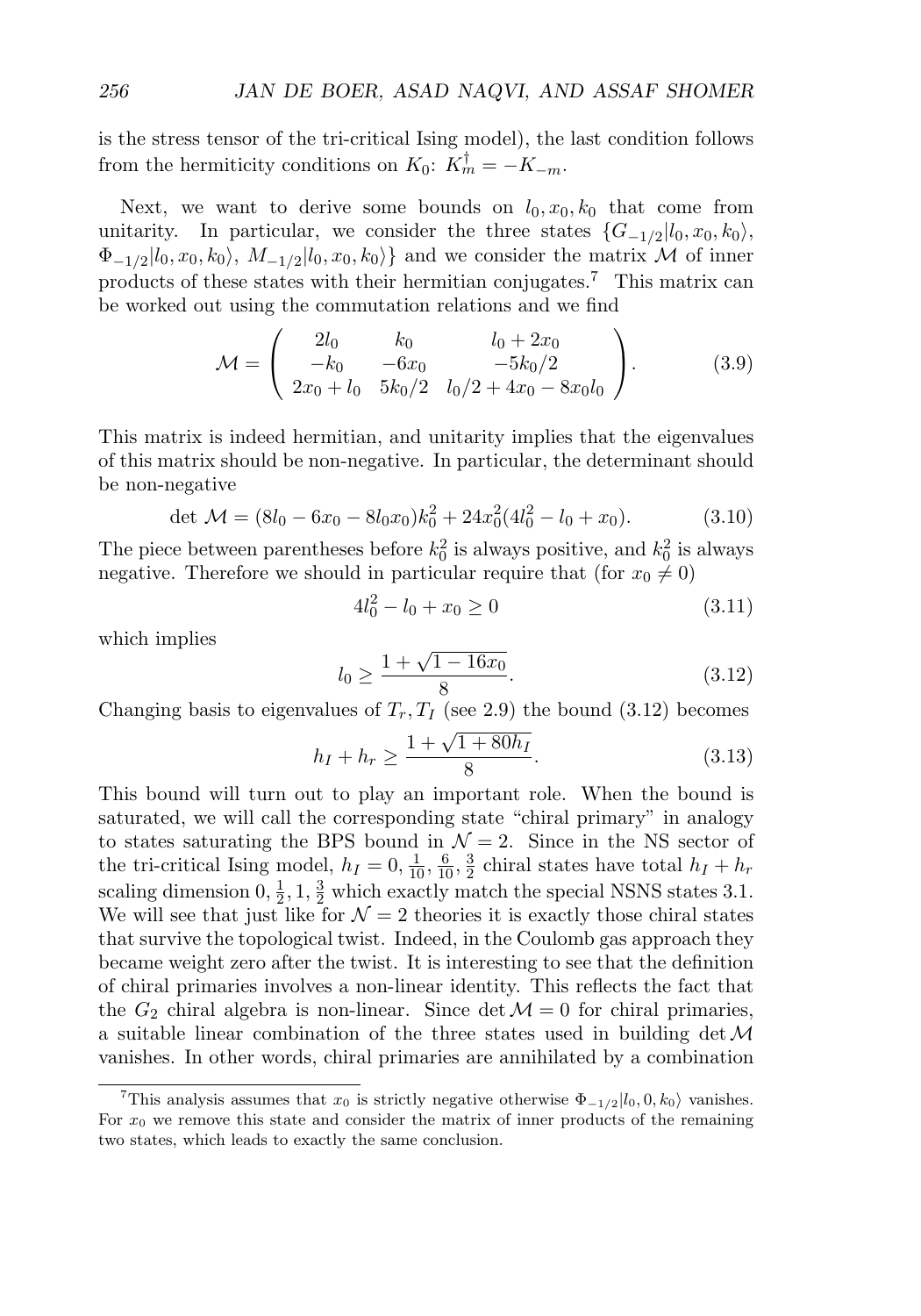of fermionic generators and the representations built from chiral primaries will be smaller than the general representation, as expected for BPS states.

When the bound  $(3.13)$  is saturated, det M can only be non-negative as long as  $k_0 = 0$ . Thus, chiral primaries necessarily have  $k_0 = 0$ , and we will mostly suppress the quantum number  $k_0$  in the remainder.

#### **4 Topological twist**

To construct a topologically twisted CFT, we usually proceed in two steps. First we define a new stress-energy tensor, which changes the quantum numbers of the fields and operators of the theory under Lorentz transformations. Secondly, we identify a nilpotent scalar operator, usually constructed out of the supersymmetry generators of the original theory, which we declare to be the BRST operator. Often this BRST operator can be obtained in the usual way by gauge fixing a suitable symmetry. If the new stress tensor is exact with respect to the BRST operator, observables (which are elements of the BRST cohomology) are metric independent and the theory is called topological. In particular, the twisted stress tensor should have a vanishing central charge.

#### **4.1 Review of twisting the Calabi–Yau** *σ***-model**

In practice [30, 31], for the  $\mathcal{N}=2$  theories, an n-point correlator on the sphere in the twisted theory can conveniently be defined  $\delta$  as a correlator in the untwisted theory of the same n operators plus two insertions of a spin-field, related to the space-time supersymmetry charge, that serves to trivialize the spin bundle. For a Calabi–Yau threefold target space there are two  $SU(3)$  invariant spin-fields which are the two spectral flow operators  $\mathcal{U}_{\pm 1/2}$ . This discrete choice in the left and the right moving sectors is the choice between the  $+(-)$  twists [1] which results in the difference between the topological  $A/B$  models.

The action for the  $\sigma$ -model on a Calabi–Yau is given by

$$
S = \int d^2 z \frac{1}{2} g_{i\bar{j}} \left( \partial x^i \bar{\partial} x^{\bar{i}} + \partial x^{\bar{i}} \bar{\partial} x^i \right) + g_{i\bar{j}} \left( i \psi_-^{\bar{j}} D \psi_-^i + i \psi_+^{\bar{j}} \bar{D} \psi_+^i \right) + R_{i\bar{j}k\bar{l}} \psi_+^i \psi_+^{\bar{j}} \psi_-^k \psi_-^{\bar{l}}.
$$
\n
$$
(4.1)
$$

<sup>8</sup>Up to proper normalization.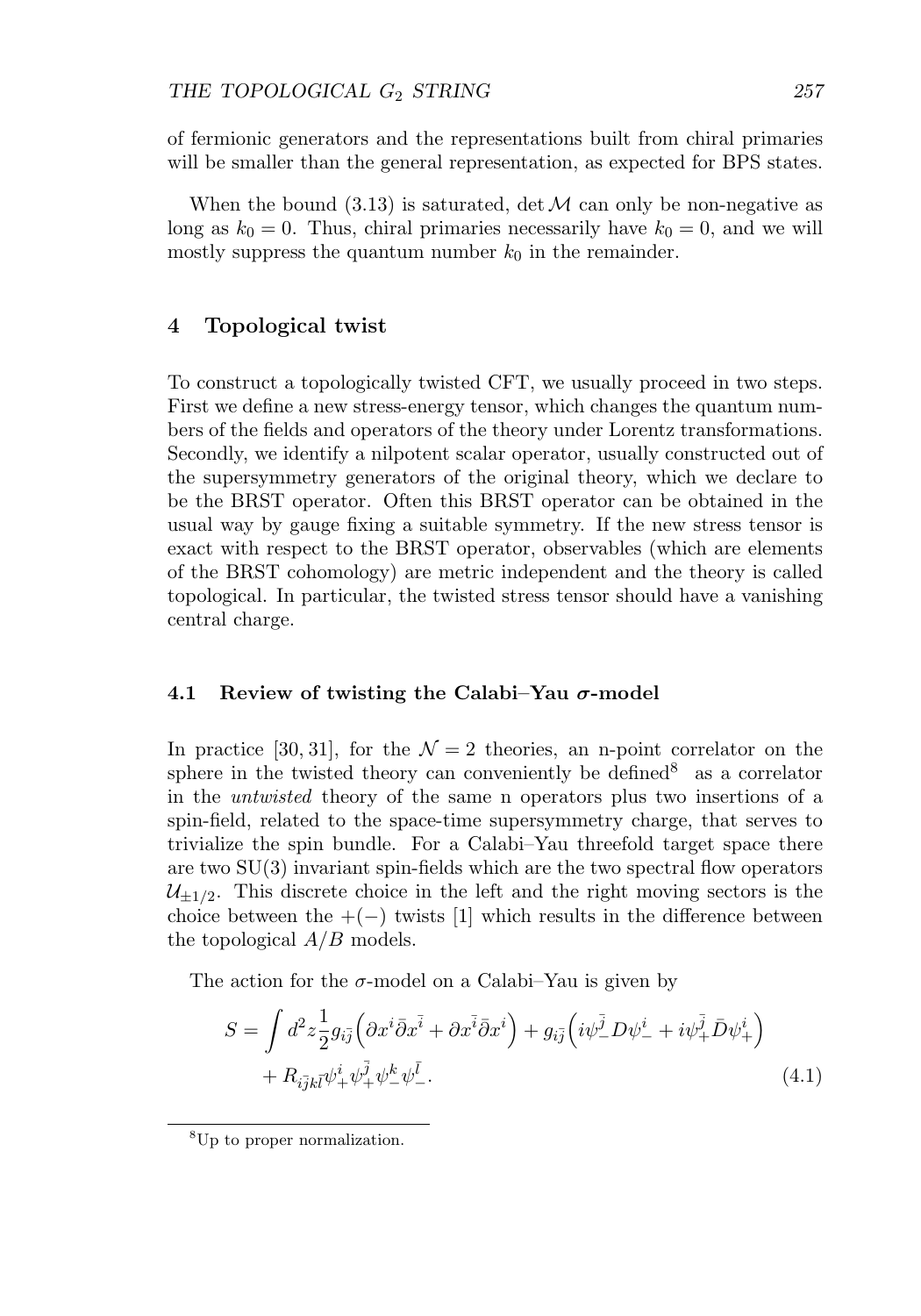Twisting this  $\sigma$ -model corresponds to adding a background gauge field for the  $U(1)$  which acts on the complex fermions. Effectively, we change the covariant derivative from  $D = \partial + \frac{\omega}{2}$  to  $D' = \partial + \frac{\omega}{2} + A$ , where we set the background value of  $A = \frac{\omega}{2}$ . Similarly,  $\bar{D}$  changes to  $\bar{D}' = \bar{\partial} + \frac{\bar{\omega}}{2} \pm \bar{A}$ , where the + sign refers to the B twist and the − sign refers to the A twist. This has the effect of changing the action in the following way:

$$
\delta S = \int g_{i\bar{j}} \psi_+^i \psi_+^{\bar{j}} \frac{\bar{\omega}}{2} \pm g_{i\bar{j}} \psi_-^i \psi_-^{\bar{j}} \frac{\omega}{2}.
$$
 (4.2)

Just considering the left moving sector, and bosonizing the  $\psi_+$ 's by defining  $g_{i\bar{j}}\psi^i_+\psi^{\bar{j}}_+=i\sqrt{d}\partial\phi$ , where d is the complex dimension of the Calabi–Yau, we find √ √

$$
\delta S = \int g_{i\bar{j}} \psi_+^i \psi_+^{\bar{j}} \frac{\omega}{2} = -i \frac{\sqrt{d}}{2} \int \phi \partial \omega = +i \frac{\sqrt{d}}{2} \int \phi R.
$$

On a genus g Riemann surface, we can choose R such that it has  $\delta$ -function support at  $2 - 2g$  points. So, for example, on a sphere, we get

$$
e^{-\delta S} = e^{i(\sqrt{d}/2)\phi(0)}e^{i(\sqrt{d}/2)\phi(\infty)}
$$

which implies that correlation functions in the twisted theory are related to those in the untwisted theory by  $2 - 2g$  insertions of the operator (also known as the spectral flow operator)  $e^{i(\sqrt{d}/2)}$ .

$$
\langle \cdots \rangle_{\text{twisted}} = \left\langle e^{i(\sqrt{d}/2)\phi(\infty)} \cdots e^{i(\sqrt{d}/2)\phi(0)} \right\rangle_{\text{untwisted}}.
$$

This effectively adds a background charge for the field  $\phi$  of magnitude  $Q = \overline{Q}$  $\sqrt{d}$ , changing the central charge of the CFT

$$
c = \frac{3}{2} \times 2d \to 1 - 3Q^2 + 3d - 1 = 0
$$

which is what we expect in a topological theory.

#### **4.2 The** *G***<sup>2</sup> twist on the sphere**

We can apply a similar procedure to the  $G_2$   $\sigma$ -model. The role of the operator  $e^{i(\sqrt{d}/2)\phi}$  will be played by the conformal block  $\Phi_{1,2}^+$  of the primary with conformal weight  $\frac{7}{16}$  which creates the state  $\frac{7}{16}$ , 0). Notice that this state sits entirely inside the tri-critical Ising model. Indeed, also in the case of Calabi–Yau manifolds, the spectral flow operator  $e^{i(\sqrt{d}/2)}\phi$ , sits purely within the  $U(1) = \frac{U(d)}{SU(d)}$  part. In  $G_2$  manifolds, the coset  $\frac{SO(7)_1}{(G_2)_1}$  (with central charge  $\frac{7}{10}$ ) plays the same role as the  $U(1)$  sub-algebra in  $\mathcal{N}=2$ . We therefore suggest (refining a similar suggestion of [8]) that correlation functions of the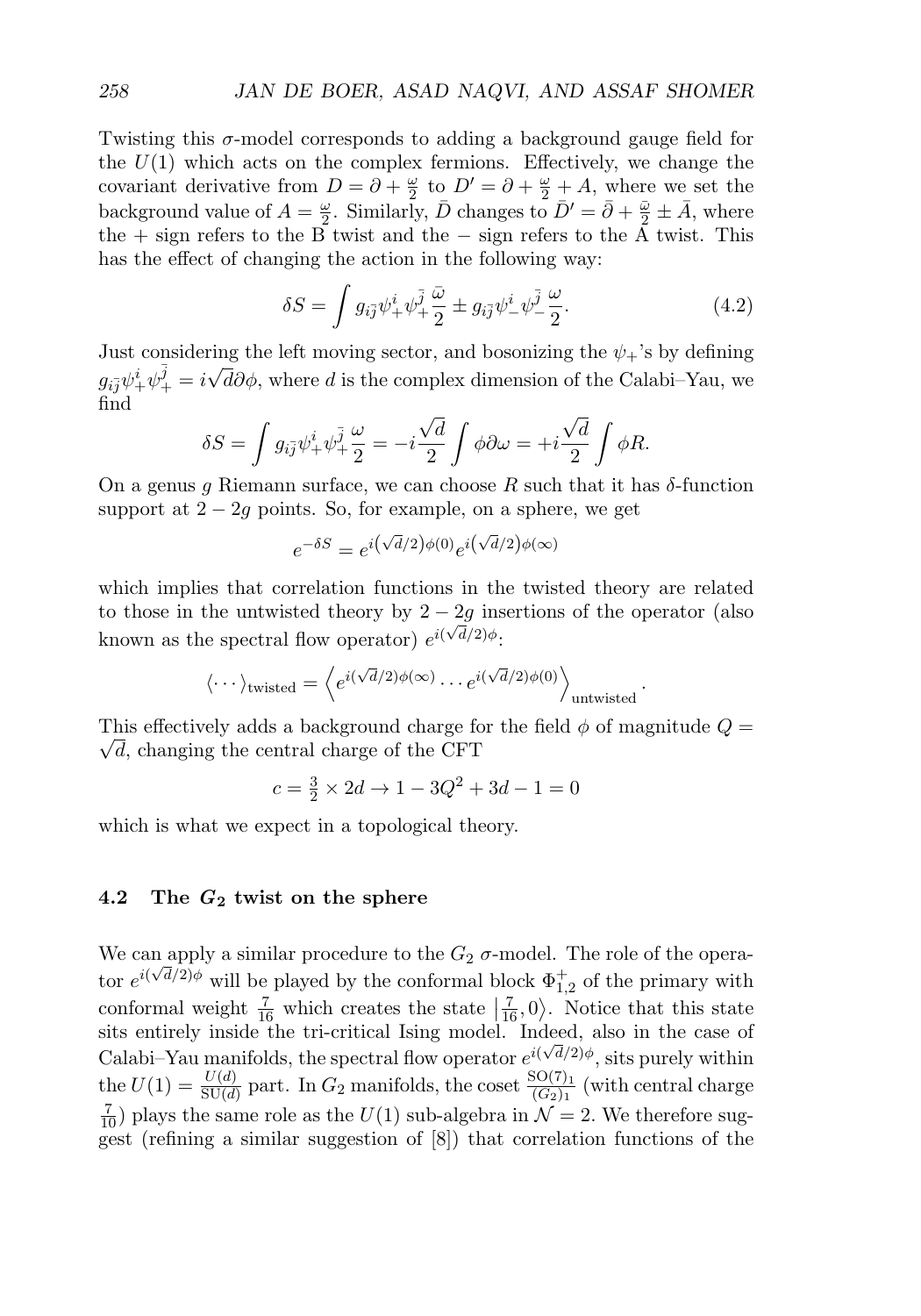twisted theory are defined in terms of the untwisted theory as

$$
\langle V_1(z_1) \dots V_n(z_n) \rangle_{\text{twisted}}^{\text{plane}}
$$
  

$$
\equiv \prod_{i=1}^n z_i^{(h_i - \tilde{h}_i)} \langle \Sigma(\infty) V_1(z_1) \dots V_n(z_n) \Sigma(0) \rangle_{\text{untwisted}}^{\text{plane}}
$$
(4.3)

where,  $(h)h$ <sup>n</sup> are the weights with respect to the (un)twisted stress tensor respectively<sup>9</sup> and  $\Sigma$  is the conformal block

$$
\Sigma = \Phi_{1,2}^+ \tag{4.4}
$$

defined in  $(2.13)$ .

In [8] further arguments were given, using the Coulomb gas representation of the minimal model, that there exists a twisted stress tensor with vanishing central charge. Those arguments, which are briefly reviewed in Appendix A, are problematic because the Coulomb gas representation really adds additional degrees of freedom to the minimal model. To properly restrict to the minimal model, one needs to consider cohomologies of BRST operators defined by Felder [27]. The proposed twisted stress tensor of [8] does not commute with Felder's BRST operators and therefore it does not define a bona fide operator in the minimal model. In addition, a precise definition of a BRST operator for the topological theory was lacking in [8].

We will proceed differently. We formulate our discussion purely in terms of the tri-critical Ising model itself without ever referring to the Coulomb gas representation, except by way of motivation and intuition. We will propose a BRST operator, study its cohomology, and then use 4.3 to compute correlation functions of BRST invariant observables. The connection to target space geometry will be made. We will then comment on the extension to higher genus and on the existence of a topologically twisted  $G_2$  string.

#### **4.3 The BRST operator**

The basic idea is that the topological theory for  $G_2$  sigma models should be formulated in terms of its  $(non-local)^{10}$  conformal blocks and not in

<sup>&</sup>lt;sup>9</sup>The product  $\prod_{i=1}^n z_i^{(h_i - \tilde{h_i})}$  comes about from the mapping between the flat cylinder and the sphere. Note that this is not the same as computing the expectation value of  $V_1(z_1) \ldots V_n(z_n)$  in the Ramond ground state  $\Sigma(0)|0\rangle$  because we insert the same operator at  $0, \infty$  and not an operator and its BPZ conjugate.

 $10$ It should be stressed that this splitting into conformal blocks is non-local in the sense that conformal blocks may be multi-valued functions of  $z(\bar{z})$ .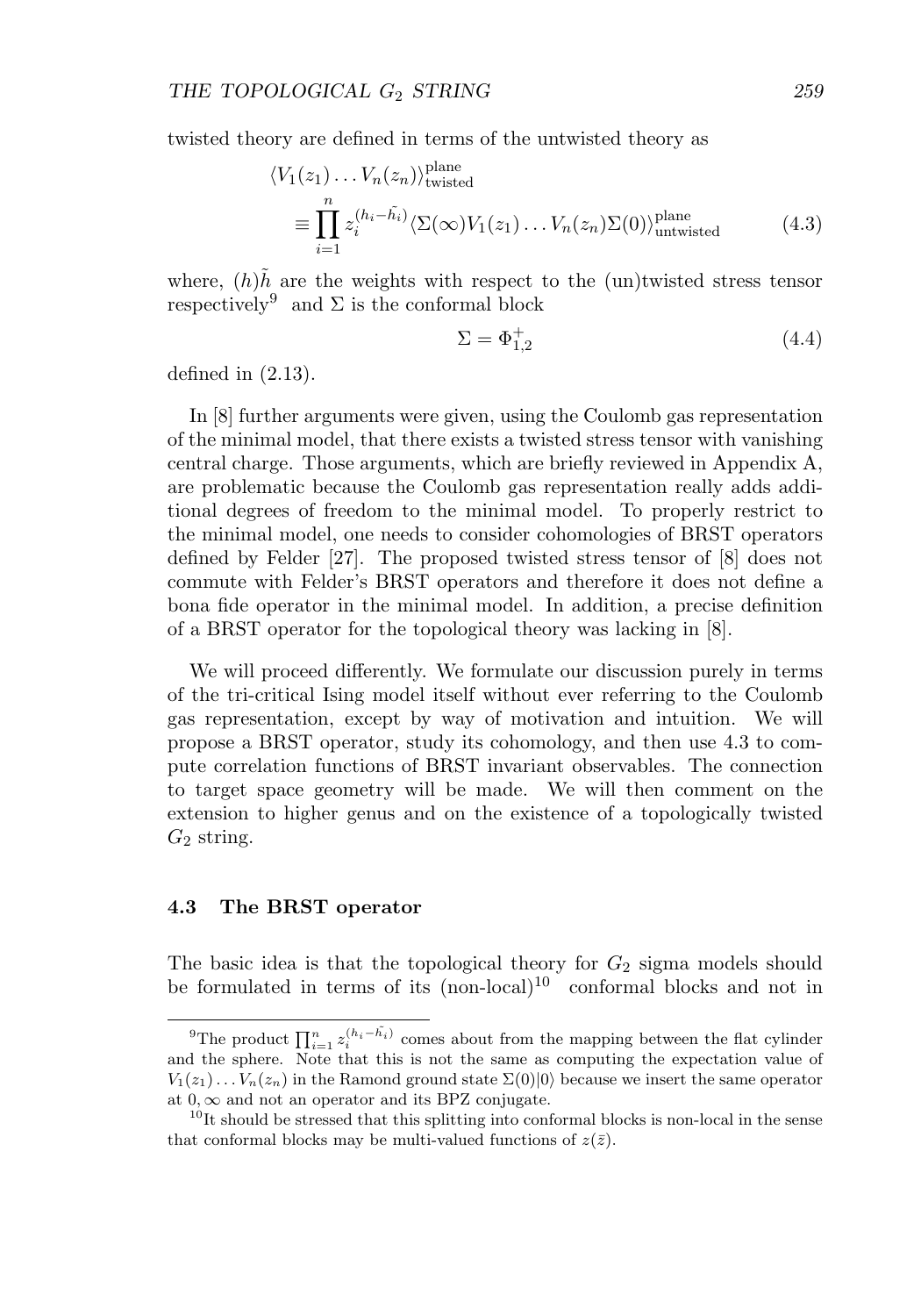terms of local operators. By using the split (2.12) into conformal blocks, we can split any field whose tri-critical Ising model part contains just the conformal family  $\Phi_{2,1}$  into its up and down parts. For example, the  $\mathcal{N}=1$ supercurrent  $G(z)$  can be split as

$$
G(z) = G^{\downarrow}(z) + G^{\uparrow}(z). \tag{4.5}
$$

We claim that  $G^{\downarrow}$  is the BRST current and  $G^{\uparrow}$  is a candidate for the antighost.<sup>11</sup> The basic  $\mathcal{N} = 1$  relation

$$
G(z)G(0) = (G^{\downarrow}(z) + G^{\uparrow}(z))(G^{\downarrow}(0) + G^{\uparrow}(0)) \sim \frac{2c/3}{z^3} + \frac{2T(0)}{z}
$$
 (4.6)

proves the nilpotency of this BRST current (and of the candidate anti-ghost) because the right-hand side contains descendants of the identity operator only and has trivial fusion rules with the primary fields of the tri-critical Ising model and so  $(G^{\downarrow})^2 = (G^{\uparrow})^2 = 0$ .

An algebraic formulation of the decomposition (4.5) starts from defining projection operators. Any state in the theory can be labeled by its eigenvalues under the two commuting  $(2.9)$  Virasoro modes of  $T_I, T_r$  and perhaps some additional quantum numbers needed to completely specify the state. We denote by  $P_{n'}$  the projection operator on the sub-space of states whose tri-critical Ising model part lies within the conformal family of one of the four NS primaries  $\Phi_{n',1}$ . The image of  $P_{n'}$  is  $\mathcal{H}_{n',1}$  which we abbreviate here to  $\mathcal{H}_{n'}$ . The corresponding weights of the primary fields in the tri-critical Ising model by  $\Delta(n')$ . Thus,  $\Delta(1) = 0$ ,  $\Delta(2) = \frac{1}{10}$ ,  $\Delta(3) = \frac{6}{10}$  and  $\Delta(4) = \frac{3}{2}$ . This is summarized by the equation

$$
\Delta(n') = \frac{(2n'-3)(n'-1)}{10}.\tag{4.7}
$$

The four projectors add to the identity

$$
P_1 + P_2 + P_3 + P_4 = 1 \tag{4.8}
$$

because this exhausts the list of possible highest weights in the NS sector of the tri-critical Ising model.<sup>12</sup>

<sup>&</sup>lt;sup>11</sup>Incidently, the Coulomb gas representation indeed assigns the expected conformal weights after the twist (see Appendix A).

<sup>&</sup>lt;sup>12</sup>For simplicity, we will set  $P_{n'} = 0$  for  $n' \le 0$  and  $n' \ge 5$ , so that we can simply write  $\sum_{n'} P_{n'} = 1$  instead of (4.8).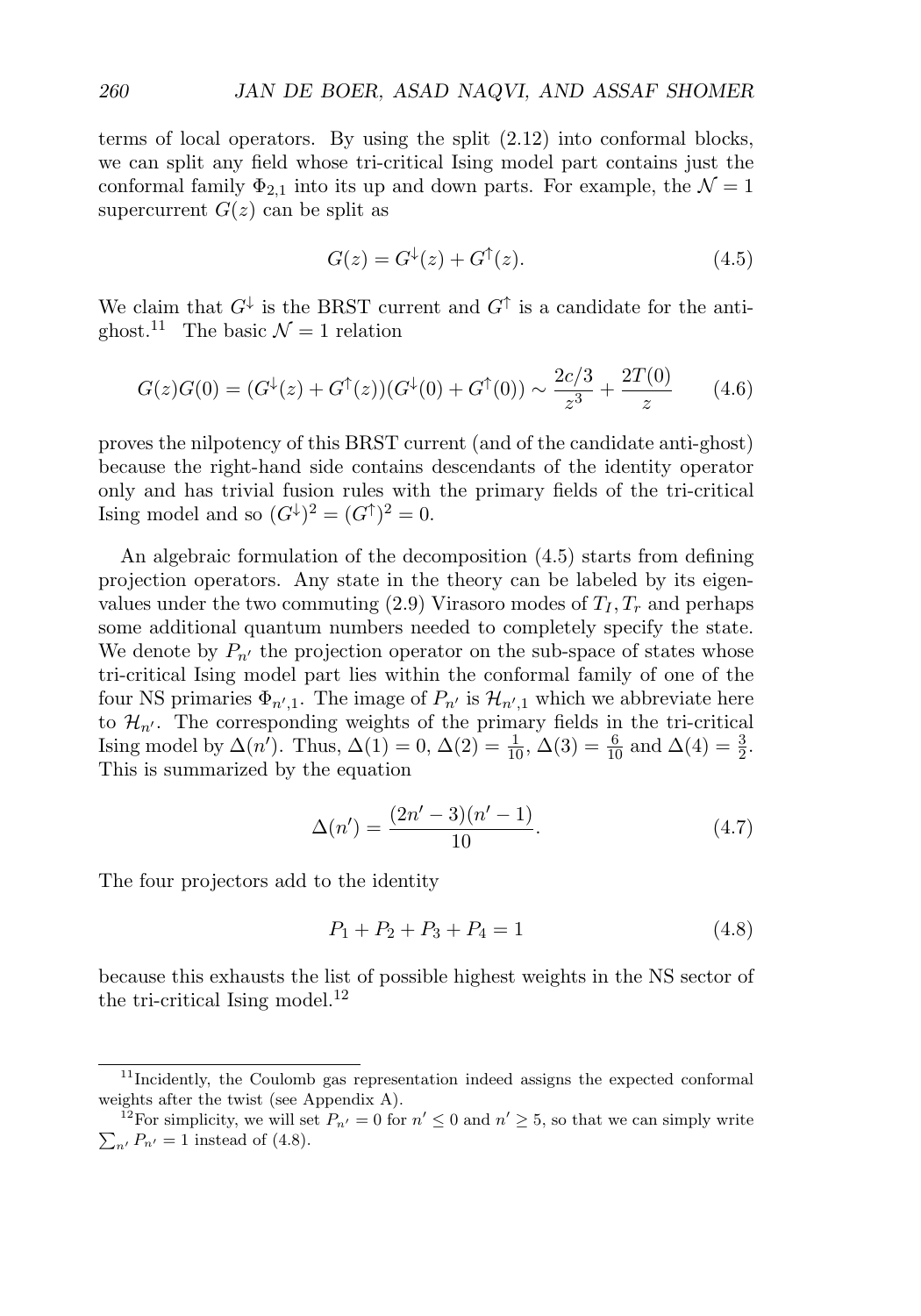We can now define our candidate BRST operator in the NS sector more rigorously

$$
Q = G_{-1/2}^{\downarrow} \equiv \sum_{n'} P_{n'+1} G_{-1/2} P_{n'}.
$$
 (4.9)

The nilpotency  $Q^2 = 0$  is easily proved:

$$
Q^2 = \sum_{n'} P_{n'+2} G^2_{-1/2} P_{n'} = \sum_{n'} P_{n'+2} L_{-1} P_{n'} = 0 \tag{4.10}
$$

where we could replace the intermediate  $P_{n'+1}$  by the identity because of the property (4.5) and the last equality follows since  $L_{-1}$  maps each  $\mathcal{H}_{n'}$  to itself.

#### **4.4 BRST cohomology and chiral operators**

Having defined the BRST operator, we can now compute its cohomology. We first derive the condition on the tri-critical Ising model weight  $h_I$  and its total weight for it to be annihilated by Q. Then we go on to defining the operator cohomology, which correspond to operators (or conformal blocks of operators)  $\mathcal O$  satisfying  $\{Q, \mathcal O\} = 0$ . We mostly work in the NS sector. Perhaps it is more appropriate to work in the Ramond sector since the topological theory computations are done in the Ramond sector of the untwisted theory (see also Section 4.9). We assume here that a version of spectral flow exists which will map the NS sector to the Ramond sector. We discuss such a spectral flow in Appendix F.

#### **4.4.1 State cohomology**

As a first step in the analysis of the BRST cohomology, we consider the action of Q on highest weight states  $|h_I, h_r\rangle = |\Delta(k), h_r\rangle$  of the full algebra. Because Q is a particular conformal block of the supercharge  $G_{-1/2}$ , to extract the action of Q on a state, we first act with  $G_{-1/2}$  on the state and then project on to the term. As discussed previously, the  $\mathcal{N}=1$  supercurrent G can be decomposed as  $\Phi_{2,1} \otimes \psi_{14/10}$ . The fusion rules of the tri-critical Ising model then imply that

$$
G_{-1/2}|\Delta(k),h_r\rangle = c_1|\Delta(k-1),h_r - \Delta(k-1) + \Delta(k) - \frac{1}{2}\rangle
$$
  
+ 
$$
c_2|\Delta(k+1),h_r - \Delta(k+1) + \Delta(k) - \frac{1}{2}\rangle
$$
 (4.11)

where the two states on the right are highest weight states of the  $L_m, X_m$ sub-algebra (but not necessarily of the full  $G_2$  algebra) and which are normalized to have unit norm. Then by definition

$$
Q|\Delta(k), h_r\rangle = c_2|\Delta(k+1), h_r - \Delta(k+1) + \Delta(k) - \frac{1}{2}\rangle.
$$
 (4.12)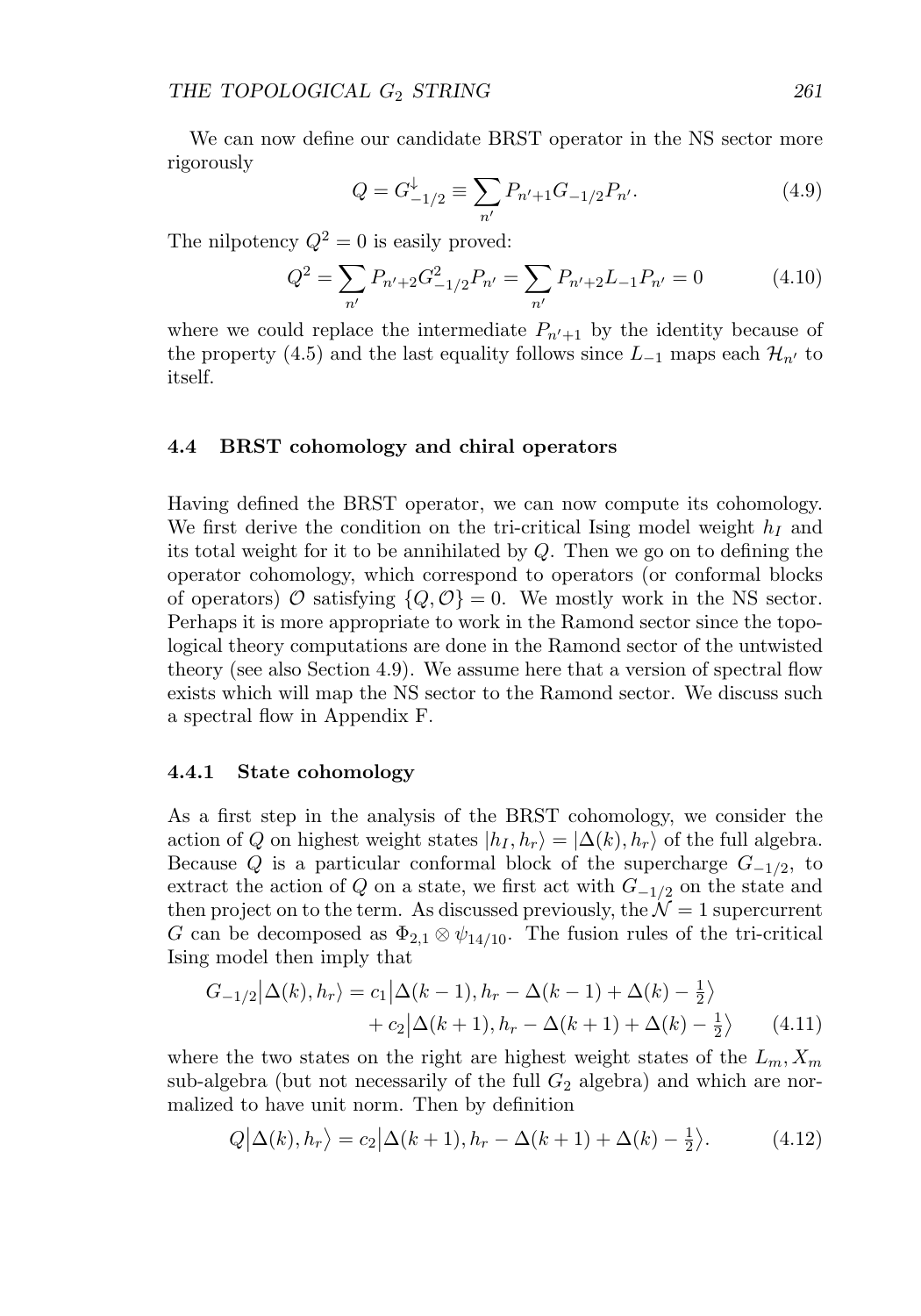Using the  $G_2$  algebra (Appendix B), we find that

$$
\langle \Delta(k), h_r | G_{1/2} G_{-1/2} | \Delta(k), h_r \rangle = 2(\Delta(k) + h_r) = |c_1|^2 + |c_2|^2. \tag{4.13}
$$

The first answer is obtained using  $\{G_{1/2}, G_{-1/2}\} = 2L_0$ , the second follows from (4.11). In a similar way we compute

$$
\langle \Delta(k), h_r | G_{1/2} X_0 G_{-1/2} | \Delta(k), h_r \rangle = 9 \Delta(k) - h_r - 10 \Delta(k) (\Delta(k) + h_r)
$$
  
= 
$$
-5 \Delta(k-1) |c_1|^2 - 5 \Delta(k+1) |c_2|^2.
$$
(4.14)

We can use  $(4.13)$  and  $(4.14)$  to solve for  $c_1$  and  $c_2$  up to an irrelevant phase. In particular, we find that the highest weight state is annihilated by  $Q$ , which is equivalent to  $c_2 = 0$ , if

$$
9\Delta(k) - h_r - 10\Delta(k)(\Delta(k) + h_r) = -10\Delta(k - 1)(\Delta(k) + h_r). \tag{4.15}
$$

We can rewrite this as

$$
\Delta(k) + h_r = \frac{10\Delta(k)}{10\Delta(k) + 1 - 10\Delta(k - 1)} = \frac{k - 1}{2} = \frac{1 + \sqrt{1 + 80\Delta(k)}}{8}
$$
\n(4.16)

where we used  $(4.7)$ . This is precisely the unitarity bound  $(3.13)$ . Therefore, the only highest weight states that are annihilated by Q are the chiral primaries that saturate the unitarity bound. It is gratifying to see a close parallel with the other examples of topological strings in four and six dimensions.<sup>13</sup> We have shown so far that all states that are primary under the  $L_m$ ,  $X_m$  sub-algebra and are annihilated by  $G_{\frac{1}{2}}$  are annihilated by Q if they sat-2 urate the unitarity bound. These states, need not be primary with respect to the full  $G_2$  algebra. This is implied by the condition  $|c_1|^2 \ge 0$  in (4.13) and (4.14).

Of course, to study the full BRST cohomology, much more work is required, and in particular we would want to prove that BRST closed descendants are always BRST exact. We do not have such a proof, but some partial evidence is given in Section 4.6. In the RR sector it is much easier to analyze the BRST cohomology and there one immediately sees that the cohomology consists of just the RR ground states (see Section 4.9).

<sup>&</sup>lt;sup>13</sup>Strictly speaking the previous derivation is not quite correct for  $k = 1, 4$ , since  $\Delta(0)$ and  $\Delta(5)$  do not exist. If they would appear, then the corresponding representations would not be unitary, since they lie outside the Kac table. This implies that the only representations with either  $k = 0$  or  $k = 3$  that can appear in the theory necessarily have  $h_r = 0$ , and these are indeed annihilated by the BRST operator.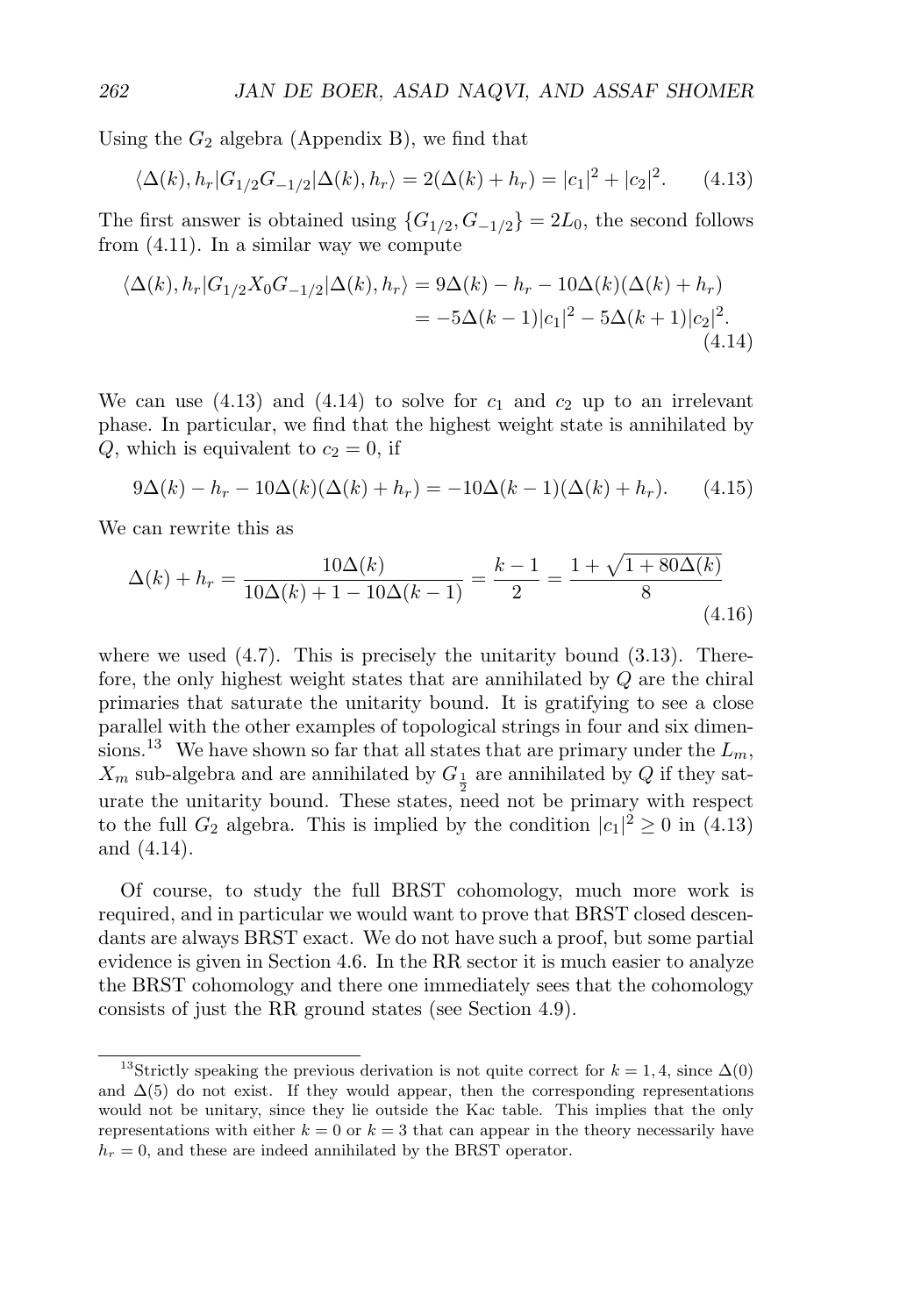The geometric meaning of the BRST cohomology will become clear in the next section. In the remainder of this section, we collect various other technical aspects of the twisted CFT. Readers more interested in the more geometrical aspects can jump to Section 5.

#### **4.4.2 Operator cohomology**

Let  $\mathcal{O}_{n',h,\alpha}$  be the local operator corresponding to the state  $|\Delta(n'),h,\alpha\rangle^{14}$ Generically, Q does not commute with the local operators  $\mathcal{O}_{\Delta(1),0}$ ,  $\mathcal{O}_{\Delta(2),2/5}$ ,  $\mathcal{O}_{\Delta(3),2/5}$  and  $\mathcal{O}_{\Delta(4),0}$  corresponding to the chiral states  $|0,0\rangle$ ,  $|\frac{1}{10},\frac{2}{5}\rangle$ ,  $|\frac{6}{10},\frac{2}{5}\rangle$ ,  $\left|\frac{3}{2},0\right\rangle$  (for brevity we will denote those four local operators just by their tri-<br>critical leign maghal Kas index  $(2, 3, 1, 2, 3, 4)$ . This is because the tope critical Ising model Kac index  $\mathcal{O}_i$ ,  $i = 1, 2, 3, 4$ ). This is because the topological  $G_2$  CFT is formulated not in terms of local operators of the untwisted theory but in terms of non-local conformal blocks. It is straightforward to check that the following blocks,

$$
\mathcal{A}_{n'} = \sum_{m} P_{n'+m-1} \mathcal{O}_{n'} P_m \tag{4.17}
$$

which pick out the maximal "down component" of the corresponding local operator, do commute with  $Q$  and are thus in its operator cohomology. For example writing explicitly  $Q = P_4G_{-1/2}P_3 + P_3G_{-1/2}P_2 + P_2G_{-1/2}P_1$ it follows trivially from the definition of the projectors  $P_I P_J = P_I \delta_{I,J}$  that Q commutes with  $A_4 = P_4 \mathcal{O}_4$   $P_1$ . To get some familiarity with the notation we work out another example,

$$
\{Q, A_{2}\} = \sum_{n'} P_{n'+1} \left( G_{-\frac{1}{2}} P_{n'} \mathcal{O}_{2} + \mathcal{O}_{2} P_{n'} G_{-\frac{1}{2}} \right) P_{n'-1}
$$
  
= 
$$
\sum_{n'} P_{n'+1} \left( \{ G_{-\frac{1}{2}}, \mathcal{O}_{2} \} \right) P_{n'-1} = \sum_{n'} P_{n'+1} \mathcal{O}_{\Delta(1),1} P_{n'-1} = 0
$$
(4.18)

where we repeatedly use the property (4.5) and the existence of the marginal operators  $(3.3)$ . Note that we have not shown that the blocks  $(4.17)$  exhaust the Q cohomology but presumably this is indeed the case.

This algebraic characterization of the conformal blocks corresponding to chiral primaries fits nicely with the Coulomb gas approach where the tri-critical Ising model vertex operator (i.e., block) of the chiral primaries was identified in (A) to be exactly the unscreened vertex that created the maximal "down" shift in the Kac table.

<sup>&</sup>lt;sup>14</sup>Here  $\alpha$  is a formal label that might be needed to completely specify a state.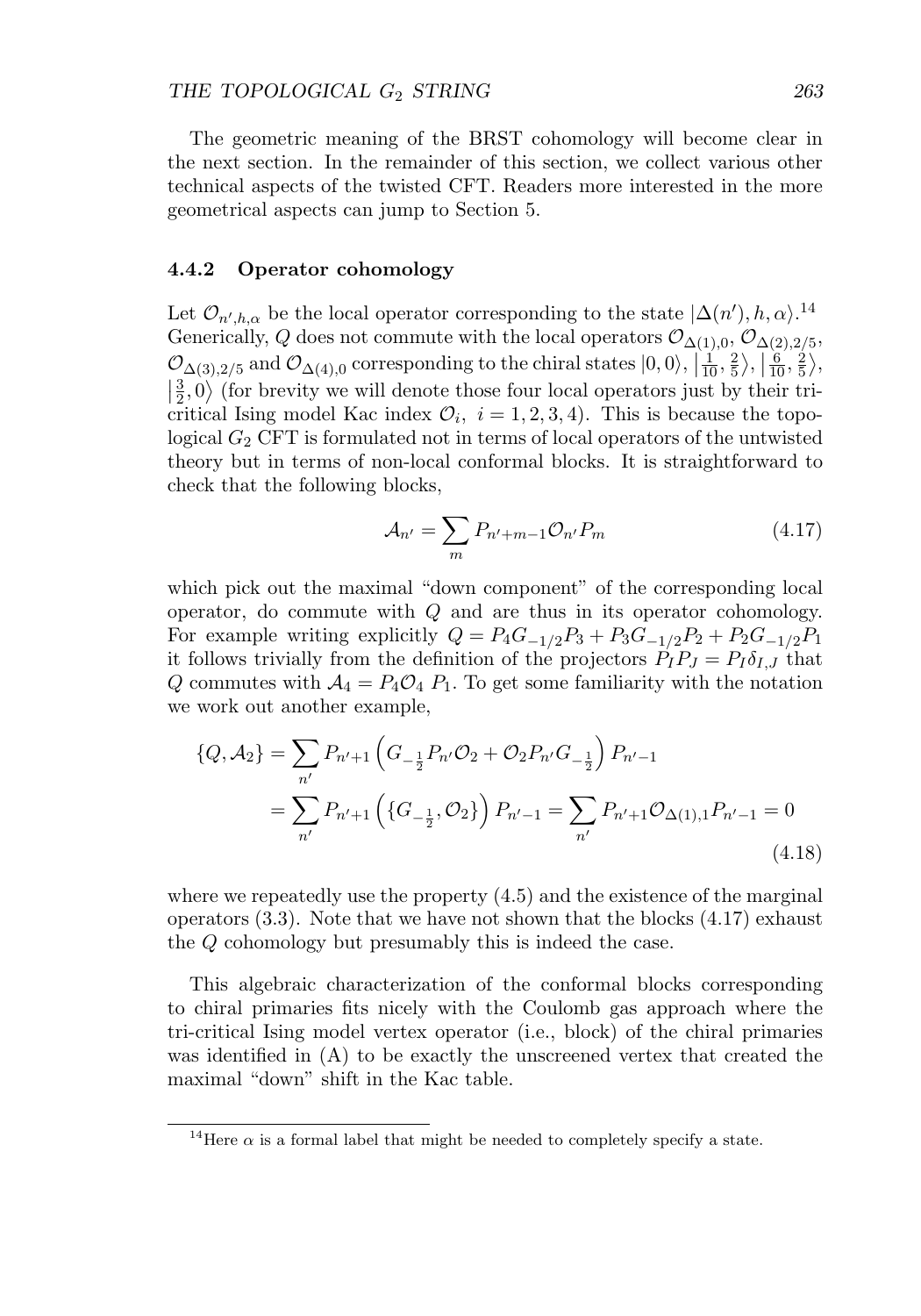#### **4.5 The chiral ring**

In a close parallel to what happens in theories with  $\mathcal{N}=2$  SUSY, the conformal blocks which commute with Q form a ring under the OPE. Due to the simplicity of the tri-critical Ising model there are in fact just two non-trivial checks which are  $\mathcal{A}_2(z)\mathcal{A}_2(0)$  and  $\mathcal{A}_2(z)\mathcal{A}_3(0)$ . For example,

$$
\mathcal{A}_2(z)\mathcal{A}_3(0) = P_4\mathcal{O}_2(z)P_3\mathcal{O}_3(0)P_1 = P_4\mathcal{O}_2(z)\mathcal{O}_3(0)P_1 \n= P_4\mathcal{O}_4(0)P_1 = \mathcal{A}_4(0).
$$
\n(4.19)

The second equality follows because  $P_1$  projects on the identity and the third due to the unitarity bound (3.13), which for chiral primaries is just the linear relation (4.16), implying that in the OPE of two chiral primaries there can be no poles and the leading regular term is automatically also a chiral primary.

#### **4.6 An sl(2***|***1) sub-algebra**

We can construct an interesting  $sl(2|1)$  sub-algebra of the full algebra, whose commutation relations are identical to the lowest modes of the  $N = 2$  algebra. To construct this sub-algebra, we define

$$
G_r^{\uparrow} = \sum_k P_{k-1} G_r P_k, \quad G_r^{\downarrow} = \sum_k P_{k+1} G_r P_k, \quad J_0 = L_0 - \{ G_{-1/2}^{\downarrow}, G_{1/2}^{\uparrow} \}.
$$
\n(4.20)

Using properties of the  $G_2$  algebra, and Jacobi identities, we can show that the algebra generated by  $G_{\pm 1/2}^{\downarrow}$ ,  $G_{\pm 1/2}^{\uparrow}$ ,  $L_0$ ,  $L_{\pm 1}$  and  $J_0$  closes and forms the algebra sl(2|1). Notice that  $Q \equiv G_{-1/2}^{\downarrow}$  is one of the generators of this algebra. We know that  $sl(2|1)$  has short and long representations, and any state in the BRST cohomology must necessarily be a highest weight state of a short representation. This shows that  $sl(2|1)$  descendants are never part of the BRST cohomology. This is a hint that the only elements of the BRST cohomology are the chiral primaries, but to prove this we would need to extend this reasoning to include also elements which are descendants with respect to the other generators of the  $G_2$  algebra, or require us to determine the precise form of the anti-ghost and twisted stress tensor.

Position independence of correlators. Notice that the generators of translations on the plane, namely,  $L_{-1}$  and  $\bar{L}_{-1}$  are BRST exact:

$$
L_{-1} = \left\{ Q, G_{-1/2}^{\uparrow} \right\}.
$$
 (4.21)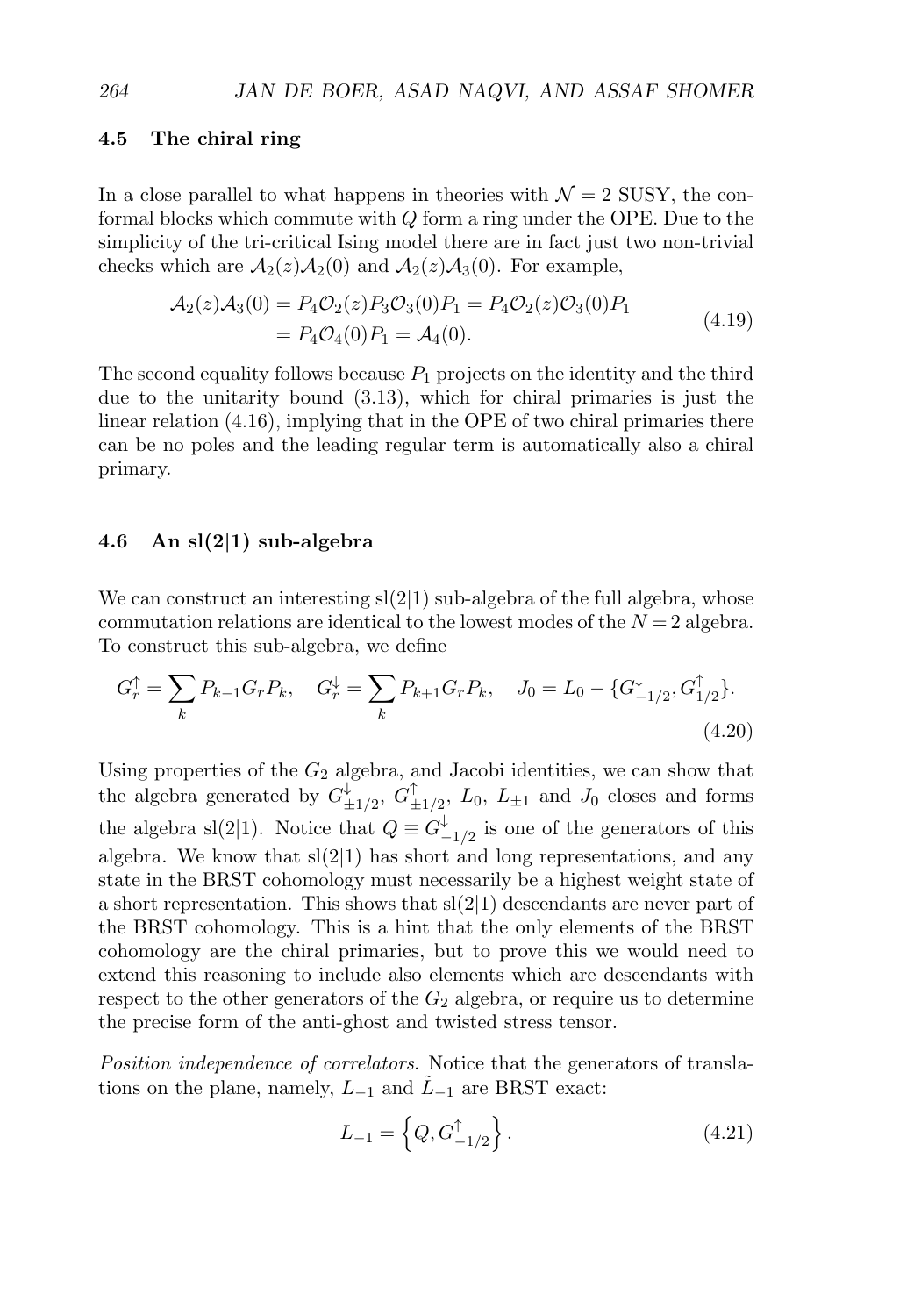It follows that, in the topological  $G_2$  theory, genus zero correlation functions of chiral primaries between BRST closed states are position independent. This is a crucial ingredient of topological theories.

#### **4.7 A twisted Virasoro algebra?**

Before, we constructed an  $sl(2|1)$  algebra, and it is natural to ask if it can be extended to a full  $N = 2$  algebra. This seems unlikely, but one definitely expects to find at least all the modes of a twisted stress tensor, which is essential for the construction of a topological string theory on higher genus Riemann surfaces. Since genus zero amplitudes are independent of the locations of the operators, this suggests that such a twisted stress tensor should indeed exist.

The construction of the  $sl(2|1)$  algebra immediately yields a candidate for the twisted stress tensor, namely

$$
\tilde{L}_m \equiv \{Q, G_{m+\frac{1}{2}}^{\uparrow}\} \equiv \{Q, G_{m+\frac{1}{2}}\}.
$$
\n(4.22)

This definition seems to work at first sight. For example,

$$
\tilde{L}_{-1} = L_{-1} \tag{4.23}
$$

as expected for a twisted energy-momentum tensor. In addition,

$$
[\tilde{L}_{-1}, \tilde{L}_m] = (-1 - m)\tilde{L}_{m-1},
$$
\n(4.24)

which is the correct commutation relation for a Virasoro algebra. In addition,  $[L_m, L_{-m}]$  annihilates chiral primaries, as expected for a twisted energymomentum tensor with zero central charge. However, there is no obvious reason why the other commutation relations should be valid. Some extremely tedious calculations reveal that (assuming that we did not make any mistakes in the lengthy algebra) when acting on primaries of the full  $G_2$ algebra

$$
\tilde{L}_0|\Delta(k+1),h_r\rangle = \frac{4k-2}{4k-1}\left(\left(\Delta(k+1)+h_r\right)-\frac{k}{2}\right)|\Delta(k+1),h_r\rangle \quad (4.25)
$$

and

$$
[\tilde{L}_2, \tilde{L}_{-2}] |\Delta(k+1), h_r\rangle = c_k \left( (\Delta(k+1) + h_r) - \frac{k}{2} \right)
$$
  
×  $(-1485 + 2868k + 2644k^2 - 3392k^3 - 640k^4 + 512k^5 - 72k(\Delta(k+1) + h_r)) |\Delta(k+1), h_r\rangle$  (4.26)

with

$$
c_k = \frac{4k - 2}{(k+1)(2k+3)(4k-11)(4k-1)^2(4k+9)}.\t(4.27)
$$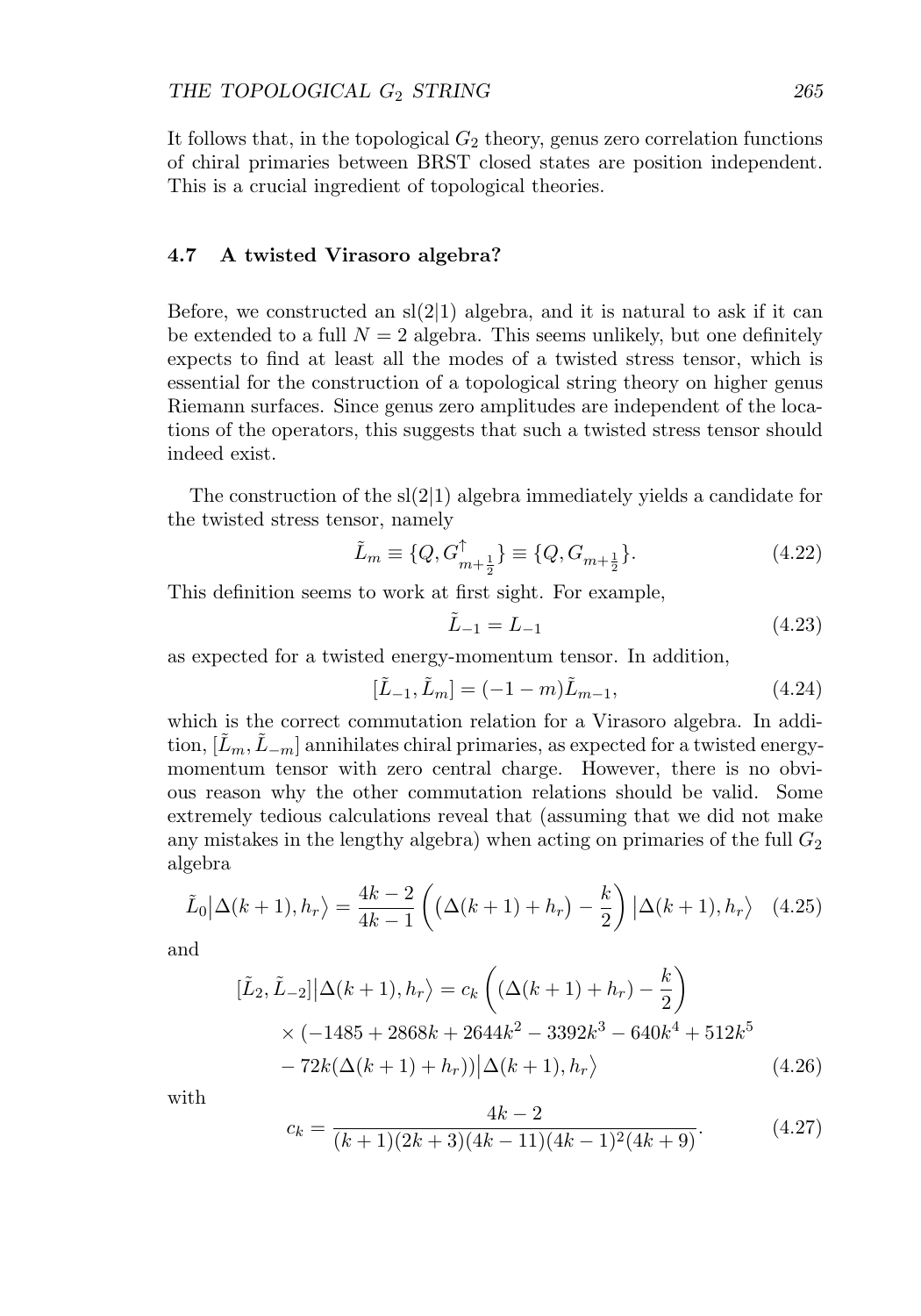This clearly shows that  $[\tilde{L}_2, \tilde{L}_{-2}] \neq 4\tilde{L}_0$ . In addition, we see the shift in  $\tilde{L}_0$ would live entirely in the tri-critical part were it not for the prefactor  $\frac{(4k-2)}{(4k-1)}$ that appears. Having the twist purely in the tri-critical piece is appealing, as this can easily be implemented in the Coulomb gas formulation, but further work is required to prove that such a twisted energy-momentum tensor indeed exists and is BRST exact. This proposal is apparently not quite the correct one.

#### **4.8 Moduli and descent relations**

As mentioned in Section 3.1 the upper components  $\tilde{G}_{-1/2} | \frac{1}{10}, \frac{2}{5} \rangle_L \otimes G_{-1/2}$ ľ  $\left|\frac{1}{10}, \frac{2}{5}\right\rangle_R$  were shown in [8] to be exactly marginal deformations of the CFT preserving the  $G_2$  chiral algebra. We also saw that they are in one-to-one correspondence with the  $b_3$  metric moduli of the  $G_2$  manifold. Once we include the B-field the number of such moduli will turn out to be  $b_2 + b_3$ as we will see in Section 5.2. Since both the ordinary and the topologicallytwisted theories should exist on an arbitrary manifold of  $G_2$  holonomy it is important to check that the moduli space of deformations of the two theories agrees. So far we have seen that the interesting objects in the twisted theory are given in terms of non-local objects of the original one. We will now demonstrate that nevertheless the two theories have the same moduli space of deformations. In a fashion identical to (2.12) we can split the local field  $\mathcal{O}_2$  that creates the chiral primary state  $\left| \frac{1}{10}, \frac{2}{5} \right\rangle$  as

$$
\mathcal{O}_2 = \mathcal{O}_2^{\downarrow} + \mathcal{O}_2^{\uparrow} = \sum_m P_{m+1} \mathcal{O}_2 P_m + \sum_m P_{m-1} \mathcal{O}_2 P_m. \tag{4.28}
$$

The first term coincides with  $A_2$  which corresponds to a chiral operator in the twisted theory so in particular  $\{Q, A_2\} = 0$ . Also, a computation similar to (4.18) shows that  $\{G_{-1/2}^{\uparrow}, \mathcal{O}_{2}^{\uparrow}\}=0$ . Using this we compute

$$
[Q, \{G_{-1/2}, \mathcal{O}_2\}] = [Q, \left\{G_{-1/2}^{\downarrow} + G_{-1/2}^{\uparrow}, \mathcal{O}_2^{\downarrow} + \mathcal{O}_2^{\uparrow}\right\}]
$$
  
\n
$$
= [Q, \left\{Q, \mathcal{O}_2^{\uparrow}\right\}] + [Q, \left\{G_{-1/2}^{\uparrow}, \mathcal{A}_2\right\}]
$$
  
\n
$$
= [Q, \left\{G_{-1/2}^{\uparrow}, \mathcal{A}_2\right\}]
$$
  
\n
$$
= \left[\left\{Q, G_{-1/2}^{\uparrow}\right\}, \mathcal{A}_2\right]
$$
  
\n
$$
= [L_{-1}, \mathcal{A}_2] = \partial \mathcal{A}_2.
$$
  
\n(4.29)

In other words, we showed that  $\partial A_2 = \{Q$ , something}, and the something is the (1,0)-form  $\{G_{-1/2}, \mathcal{O}_2\}$ . This is a conventional operator that does not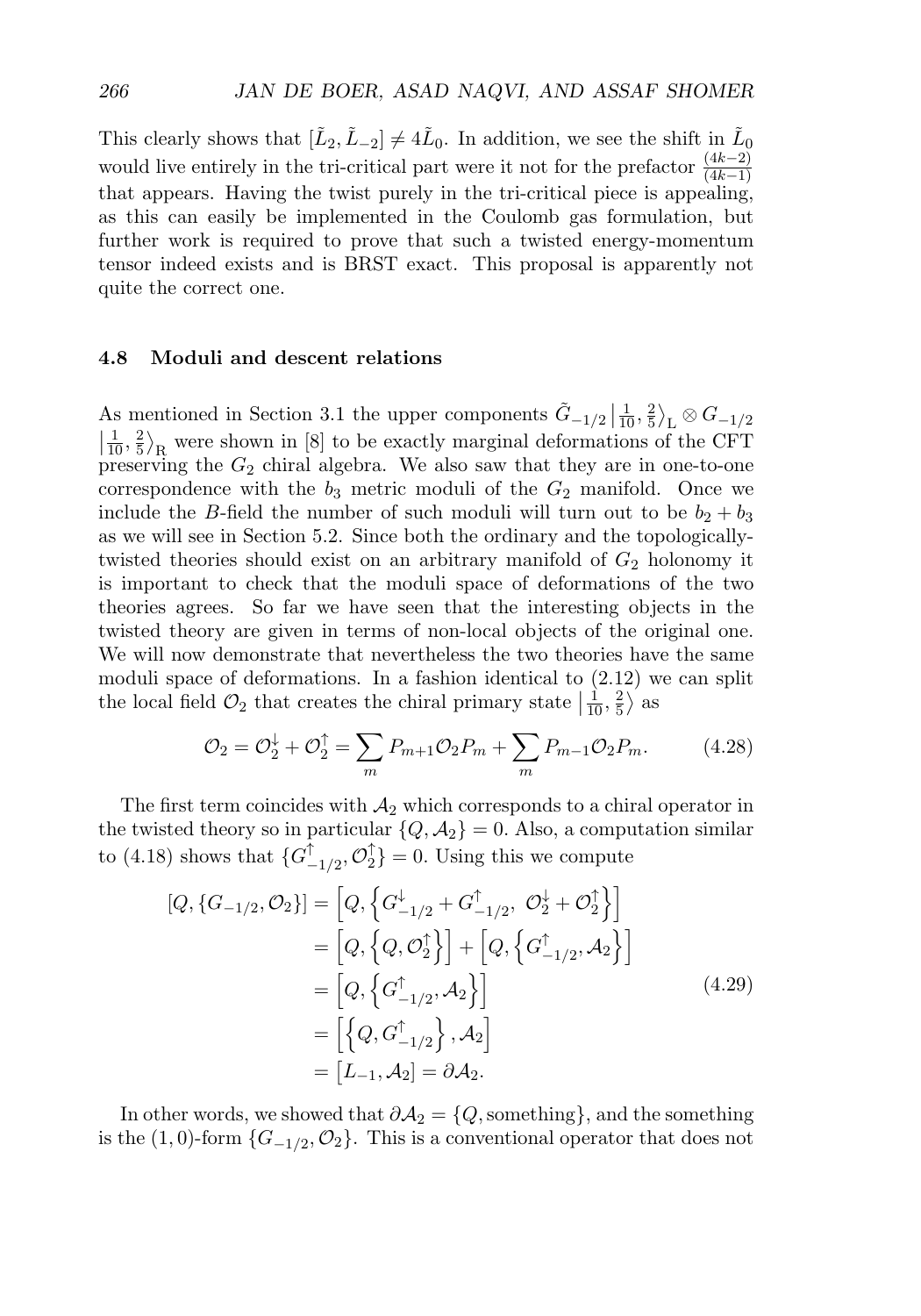involve any projectors. If we combine this also with the right-movers, we find that the deformations in the action of the topological string are exactly the same as the deformations of the non-topological string.

#### **4.9 The Ramond sector**

We have previously given evidence, though no rigorous proof, that the cohomology in the NS sector of  $G^{\downarrow}_{-1/2}$  is given by the chiral primaries. In the R sector the situation is somewhat different. There is an obvious candidate for a BRST operator in the R sector, namely  $Q = G_0^{\downarrow}$ . Perhaps this is an even better candidate, as it is the zero-mode of a field (as it should be in a twisted theory), and because our twisting essentially boils down to doing computations in the R sector. It is not immediately clear that there is an easy map between the action of  $G_0^{\downarrow}$  in the R sector and the action of  $G_{-1/2}^{\downarrow}$  in the NS sector. This would require us to have a suitable isomorphism between the NS and R sector. Such an isomorphism does exist and is sometimes referred to as spectral flow (discussed more in Appendix F), however it is not at all clear that this maps  $G_{-1/2}^{\downarrow}$  to  $G_0^{\downarrow}$ . It does however map R ground states to chiral primaries, so this is further evidence that the BRST cohomology in the NS sector consists of chiral primaries and nothing else.

As an aside, notice that in the NS sector we found an  $sl(2|1)$  sub-algebra using some of the modes of  $G^{\uparrow}$  and  $G^{\downarrow}$ . In the R sector this is no longer the case. In the R sector the only easy calculation we can readily do is that

$$
\{G_0^{\downarrow}, G_0^{\uparrow}\} = L_0 - \frac{7}{16}.\tag{4.30}
$$

This in particular implies that the  $G_0^{\downarrow}$  cohomology is given by the R ground states. This is an exact statement. Therefore,  $G_0^{\downarrow}$  looks like an excellent candidate BRST operator. It also has the nice property that the right-hand side of  $(4.30)$  is the most natural definition of  $L_0^{\text{twisted}}$  in the R sector in contrast to the situation in the NS sector.

#### **4.10 Localization**

It can be shown quite generally [1] that the path integral localizes to fixed points of the BRST symmetry. For the usual case of the A and B models, this implies that only holomorphic and constant maps contribute, respectively. To derive a similar statement for the topological  $G_2$  sigma model, we start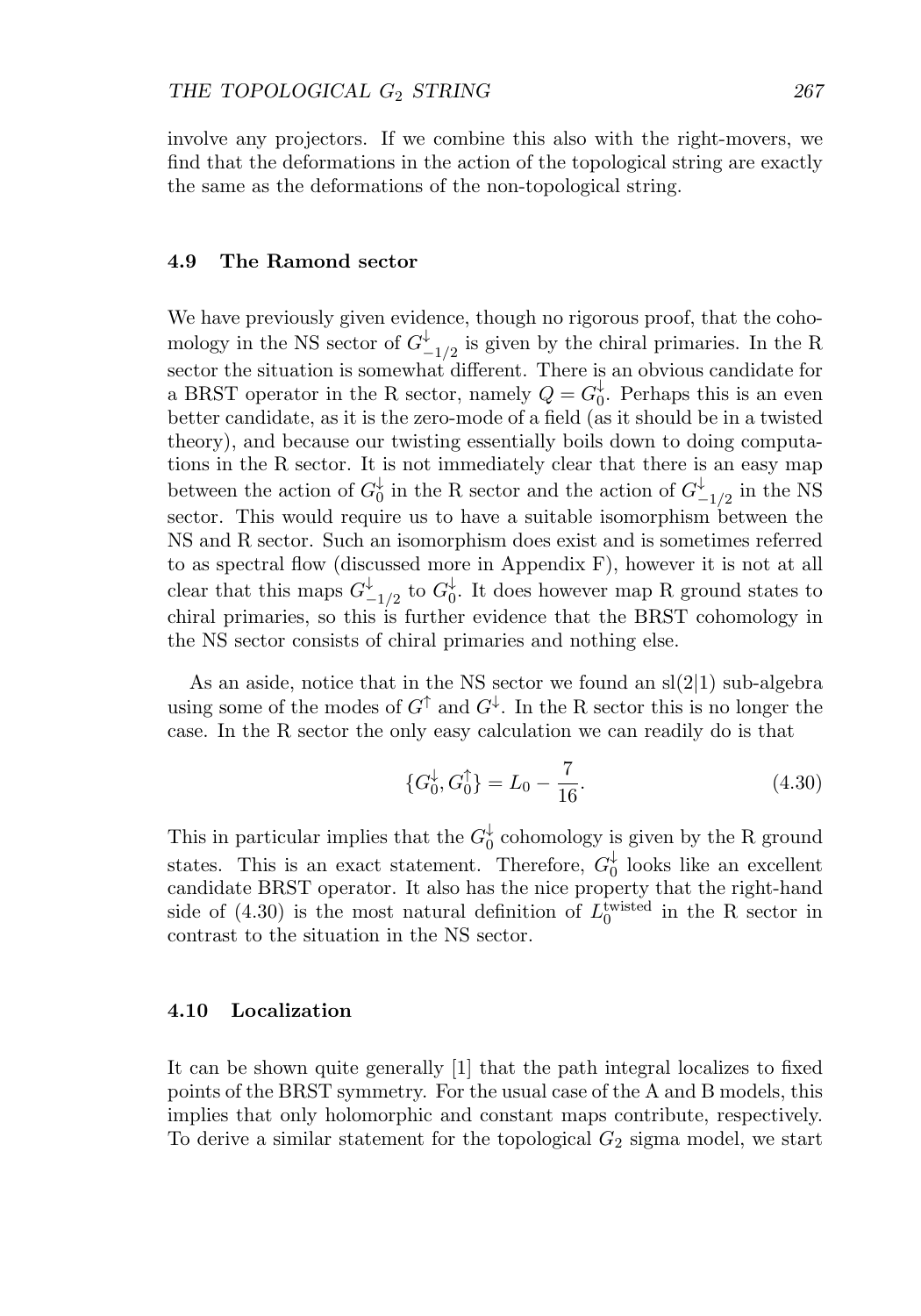by writing the action as

$$
S = \int d^2 z \frac{1}{2} g_{IJ} \partial x^I \bar{\partial} x^J + g_{IJ} \Big( i \psi_L^{\dagger J} D \psi_L^{\dagger I} + i \psi_L^{\dagger J} D \psi_L^{\dagger I} + i \psi_R^{\dagger J} \bar{D} \psi_R^{\dagger I} + i \psi_R^{\dagger J} \bar{D} \psi_R^{\dagger I} + i \psi_R^{\dagger J} \bar{D} \psi_R^{\dagger I} \Big) + R_{IJKL} \psi_R^{\dagger I} \psi_R^{\dagger J} \psi_L^{\dagger K} \psi_L^{\dagger L}.
$$

This action has the fermionic symmetry

$$
\delta x^I = i\epsilon_L \psi_L^{\downarrow I} + i\epsilon_R \psi_R^{\downarrow I}
$$
  
\n
$$
\delta \psi_L^{\uparrow I} = -\epsilon_L \partial x^J - \epsilon_R \psi_R^{\downarrow K} \Gamma^I_{KM} \psi_L^{\uparrow M}
$$
  
\n
$$
\delta \psi_L^{\downarrow I} = -\epsilon_R \psi_R^{\downarrow K} \Gamma^I_{KM} \psi_L^{\downarrow M}
$$
  
\n
$$
\delta \psi_R^{\downarrow I} = -\epsilon_L \psi_L^{\downarrow K} \Gamma^I_{KM} \psi_R^{\downarrow M}
$$
  
\n
$$
\delta \psi_R^{\uparrow I} = -\epsilon_R \bar{\partial} x^J - \epsilon_L \psi_L^{\downarrow K} \Gamma^I_{KM} \psi_R^{\uparrow M}.
$$

The fixed points of this symmetry satisfy  $\partial x^I = \overline{\partial} x^I = 0$ , which implies that the path integral localizes on constant maps. Of course, we should take this analysis with a grain of salt: the decomposition of the world sheet fermions  $\psi^I$  into conformal blocks  $\psi^{\uparrow I} + \psi^{\downarrow I}$  is inherently quantum mechanical and hence it is problematic to use this decomposition in path integral arguments. Nevertheless, we take this argument as at least suggestive that we are localizing on constant maps.

#### **5 Relation to geometry**

For a  $G_2$  manifold, differential forms of any degree can be decomposed into irreducible representations of  $G_2$ 

$$
\Lambda^0 = \Lambda_1^0 \quad \Lambda^1 = \Lambda_7^1
$$

$$
\Lambda^2 = \Lambda_7^2 \oplus \Lambda_{14}^2 \quad \Lambda^3 = \Lambda_1^3 \oplus \Lambda_7^3 \oplus \Lambda_{27}^3
$$

This is described in more detail in Appendix D. In a similar spirit as Hodge theory, this decomposes the cohomology groups as  $H^p = \bigoplus_{\mathcal{R}} H^p_{\mathcal{R}}(M)$  where the sum is over  $G_2$  representations  $R$ . The cohomology turns out to depend solely on the representation  $R$  and not on the degree  $p$  [28]. For a proper compact  $G_2$  manifold,  $H^1(M) = 0$  and so there is no cohomology in the seven-dimensional representation of  $G_2$ . Also,  $b_1^3 = 1$ , corresponding to a unique closed three-form  $\phi$  which defines the  $G_2$  structure. There are only two independent Betti numbers left unknown, namely  $b_{14}^2$  which is equal to the usual second Betti number  $b_2$  and  $b_{27}^3 = b_3 - 1$  with no known restrictions on these numbers.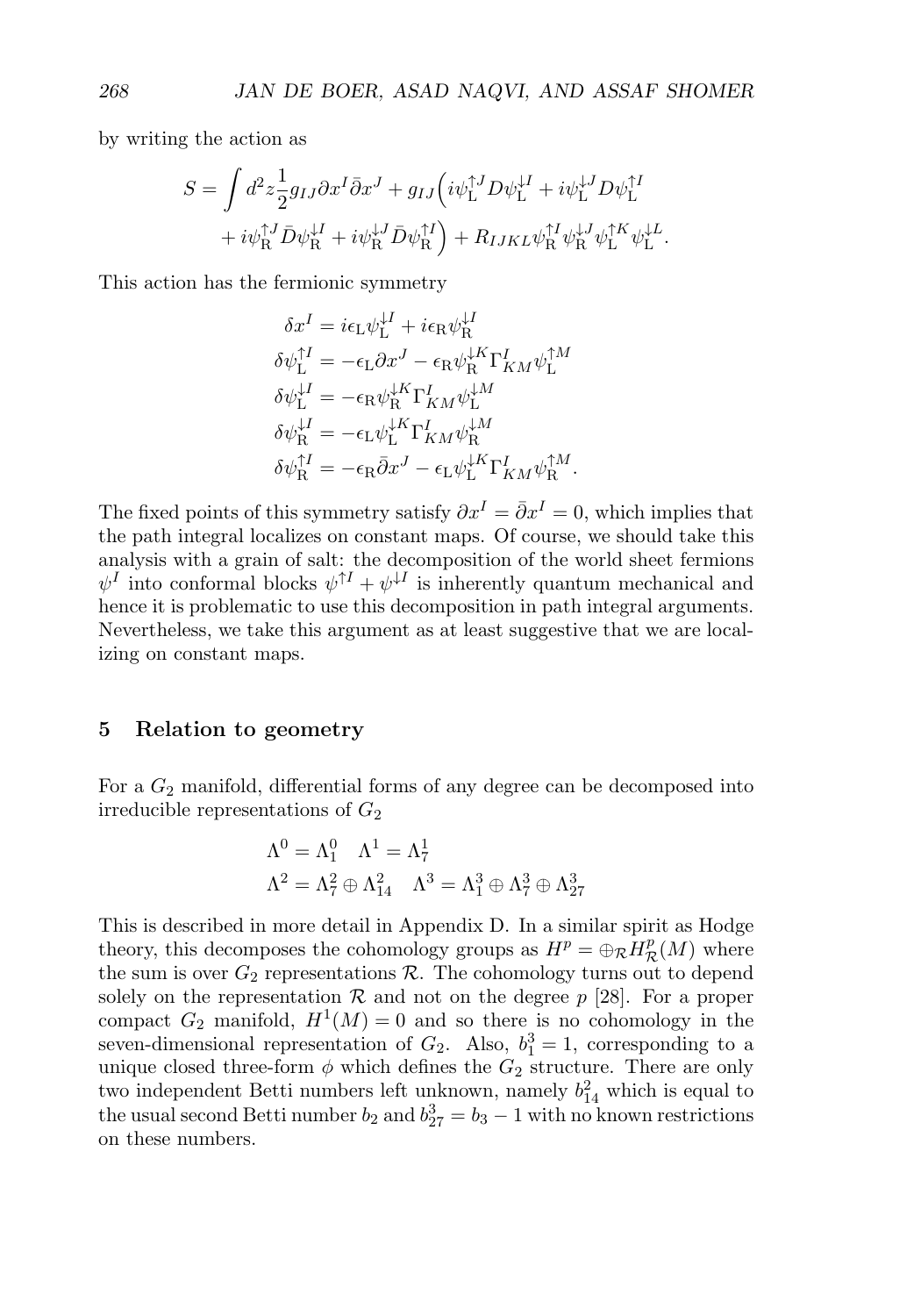#### **5.1 Dolbeault complex for** *G***<sup>2</sup> manifolds**

It is possible to define a refinement of the de Rham complex, in a spirit somewhat similar to Dolbeault cohomology, as follows:

$$
0 \to \Lambda_1^0 \xrightarrow{\check{D}} \Lambda_7^1 \xrightarrow{\check{D}} \Lambda_7^2 \xrightarrow{\check{D}} \Lambda_1^3 \to 0 \tag{5.1}
$$

where  $\check{D}$  is the usual exterior derivative when acting on zero-forms, but is the composition of the exterior derivative and projection to the **7** and **1** representations of  $G_2$  when acting on one and two forms, respectively:

$$
\tilde{D}(\alpha) = \pi_7^2(d\alpha) \quad \text{for } \alpha \in \Lambda^1
$$
  

$$
\tilde{D}(\beta) = \pi_1^3(d\beta) \quad \text{for } \beta \in \Lambda^2
$$

where the projection operators  $\pi_r^p$  are defined in Appendix D. In local coordinates, these expressions become

$$
(\check{D}(\alpha))_{\mu\nu} dx^{\mu} \wedge dx^{\nu} = 3\partial_{[\mu}A_{\nu]}\phi_{\rho}^{\mu\nu}\phi_{\eta\chi}^{\rho}dx^{\eta} \wedge dx^{\chi} \quad \alpha = A_{\mu}dx^{\mu}
$$

$$
(\check{D}(\beta))_{\mu\nu\rho} dx^{\mu} dx^{\nu} dx^{\rho} = \partial_{[\xi}B_{\eta\chi]}\phi^{\xi\eta\chi}\phi_{\mu\nu\rho}dx^{\mu} \wedge dx^{\nu} \wedge dx^{\rho} \quad \beta = B_{\mu\nu}dx^{\mu} \wedge dx^{\nu}
$$

We will next see that the cohomology of this differential complex maps to the BRST cohomology in the left (or right) moving sector. The differential operator  $\check{D}$  maps to the BRST operator  $G_{-1/2}^{\downarrow}$ . This gives a nice and natural geometric meaning to the BRST operator, and clearly shows we are on the right track.

#### **5.2 The BRST cohomology geometrically**

In the previous section, we argued that the BRST cohomology consists of the chiral primary operators of our conformal field theory. We now proceed to study the sigma model description of these operators and the geometric meaning of the chiral ring.

To determine whether an operator corresponds to a chiral primary, we need to find its  $L_0$  and  $X_0$  quantum numbers. Often in topological theories, this calculation can be reduced to operators built out of non-derivative fields only. In our case we also expect this to be the case, since all elements in the cohomology are in one-to-one correspondence to R ground states. Also, the argument that the path integral localizes on constant maps indicates that only zero modes appear.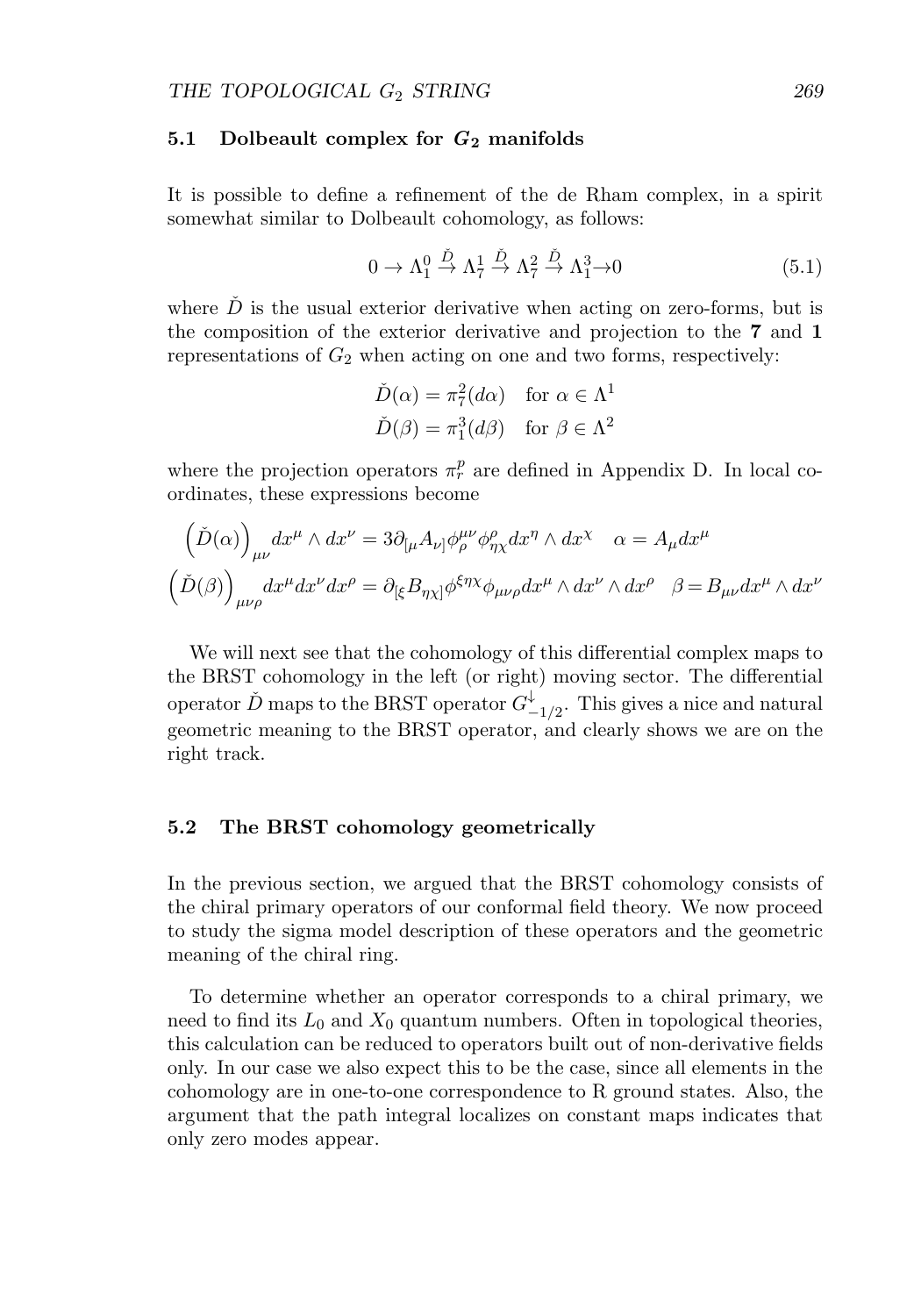So we proceed by analyzing the action of the BRST operator at the level of operators that do not contain any derivatives of fields. In the left-moving sector, such operators are in one-to-one correspondence with  $p$ -forms on the target space:

$$
\omega_{i_1,\dots,i_p} dx^{i_1} \wedge \dots \wedge dx^{i_p} \leftrightarrow \omega(x^{\mu})_{i_1,\dots,i_p} \psi^{i_1} \dots \psi^{i_p}.
$$
 (5.2)

The same is obviously also true in the right-moving sector, but for simplicity we analyze the left-moving sector first.

The group  $G_2$  acts on the tangent space of the manifold, and the space of p-forms at a point can be decomposed in  $G_2$  representations as explained before. Since  $X_0$  and  $L_0$  are  $G_2$  singlets, they take the same value in each of these representations. Some further explicit calculations<sup>15</sup> involving the precise form of  $X_0$  then reveal that the quantum numbers associated to each representation are

|       | 1                                  |                                                   | 14                                 | $\bf 27$                                      |
|-------|------------------------------------|---------------------------------------------------|------------------------------------|-----------------------------------------------|
| $p=0$ | $ 0,0\rangle$                      |                                                   |                                    |                                               |
| $p=1$ |                                    | $\ket{\frac{1}{10}, \frac{2}{5}}$                 |                                    |                                               |
| $p=2$ |                                    | $\left \frac{6}{10},\frac{2}{5}\right\rangle$     | $ 0,1\rangle$                      |                                               |
| $p=3$ | $ \frac{3}{2},0\rangle$            | $\left \frac{11}{10},\frac{2}{5}\right\rangle$    |                                    | $\left \frac{1}{10},\frac{7}{5}\right\rangle$ |
| $p=4$ | $ 2,0\rangle$                      | $\left \frac{16}{10},\frac{2}{5}\right\rangle$    |                                    | $\left \frac{6}{10},\frac{7}{5}\right\rangle$ |
| $p=5$ |                                    | $\left  \frac{21}{10}, \frac{2}{5} \right\rangle$ | $\left \frac{3}{2},1\right\rangle$ |                                               |
| $p=6$ |                                    | $\left \frac{26}{10},\frac{2}{5}\right\rangle$    |                                    |                                               |
| $p=7$ | $\left \frac{7}{2},0\right\rangle$ |                                                   |                                    |                                               |

(5.4)

This table also nicely reflects the two maps which take a  $p$ -form  $\omega$  into a  $p+3$  form given by  $\omega \wedge \phi$  and into a  $p+4$  form  $\omega \wedge * \phi$  (see Appendix D). When restricted to  $G_2$  representations, these operators are either identically zero or act as isomorphisms. They translate to the action of  $\Phi_{-3/2}$  and  $X_{-2}$ at the level of states. Notice that chiral primaries appear only in four places in (5.4), and precisely those differential forms enter into (5.1). Of course, this is not a coincidence, as we will see next.

$$
X(z) \cdot \left( A(X)_{\mu} \psi^{\mu}(0) \right) \sim \dots - \frac{1}{2} \frac{A(X)_{\mu} \psi^{\mu}}{z^2} + \dots \tag{5.3}
$$

<sup>&</sup>lt;sup>15</sup>As an example, we determine the  $X_0$  eigenvalue of the operator  $A(X)_{\mu}\psi^{\mu}$  which corresponds to the one-form  $A(X)_{\mu}dx^{\mu}$ . Using the expression for  $X(z)$  in (2.7), the  $X_0$ eigenvalue is given by the coefficient of the second-order pole in the OPE

which gives the  $X_0$  eigenvalue of this operator to be  $-\frac{1}{2}$  and the tri-critical Ising model weight  $\frac{1}{10}$ .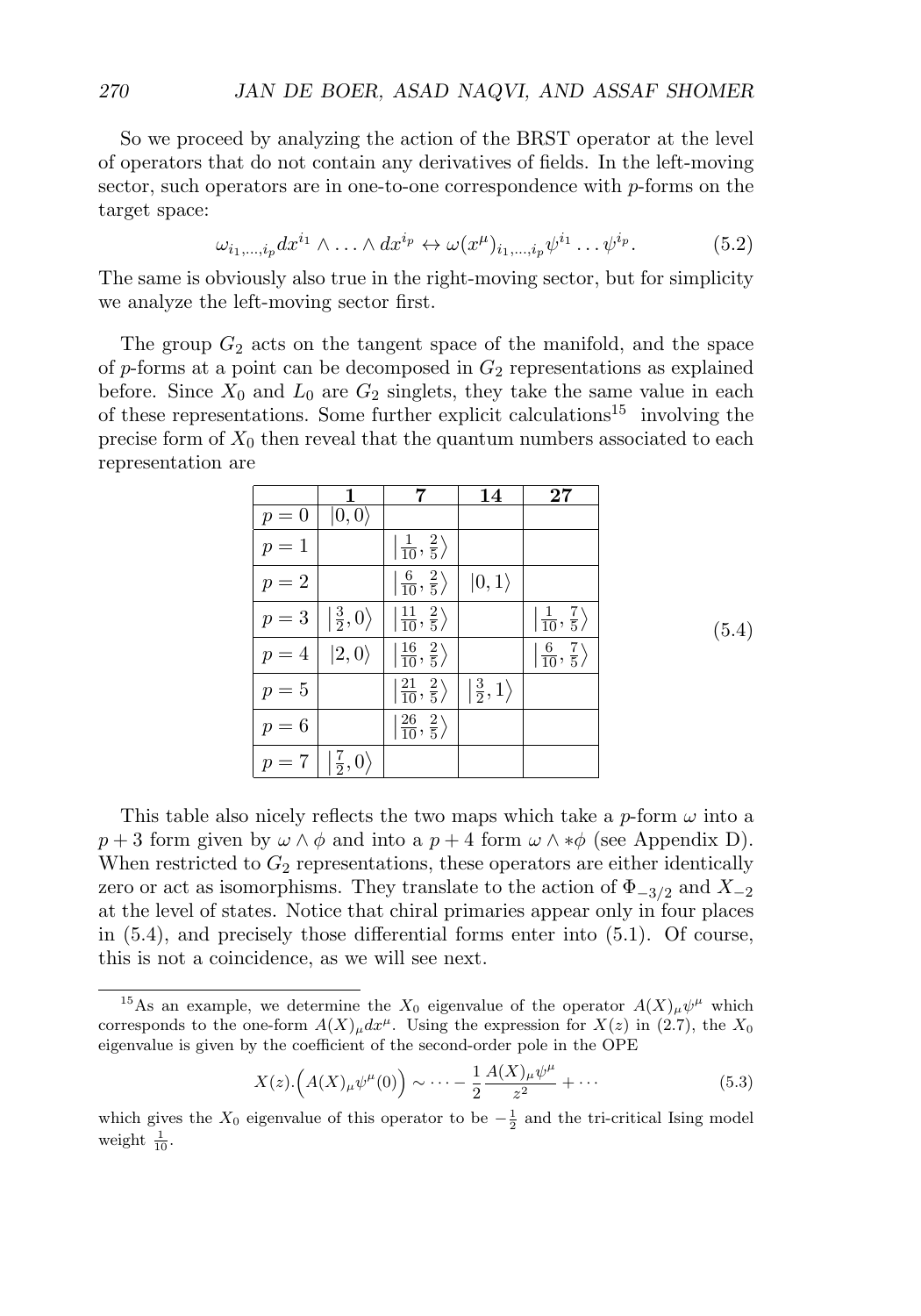In order to construct the precise form of these states, we need to project the relevant forms on to appropriate  $G_2$  representation. All such projectors can be constructed in terms of the three-form  $\phi$  and its Hodge dual, as explained in Appendix D. To find their precise form, various identities satisfied by  $\phi$  are useful, such as

$$
\phi_c^{de}\phi_{de}^f = \frac{1}{6}\delta_c^f
$$
  
\n
$$
\phi_{ab}^{cd}\phi_{cd}^e = \frac{1}{6}\phi_{ab}^e
$$
  
\n
$$
\phi_{ab}^c\phi_c^{de} = \frac{2}{3}\phi_{ab}^{de} + \frac{1}{36}(\delta_a^d\delta_b^e - \delta_a^e\delta_b^d)
$$
  
\n
$$
\phi_{ab}^{cd}\phi_{cd}^{ef} = \frac{1}{12}\phi_{ab}^{ef} + \frac{1}{144}(\delta_a^e\delta_b^f - \delta_a^f\delta_b^e)
$$
  
\n
$$
\phi_{abc}\phi^{abc} = \frac{7}{6}
$$
  
\n
$$
\phi_{[ab}^{cd}\phi_{e]cd} = \phi_{abe}
$$
  
\n
$$
\frac{1}{2}\phi_{[ab}^{cd}\phi_{e]cd}^f = -\frac{1}{4}\phi_{abe}^f.
$$
\n(5.5)

In these equations, antisymmetrization over  $n$  indices does not include a factor of  $1/n!$ . They are also useful in order to compute the  $X_0$  eigenvalue in each representation. Notice, however, that the exact quantum  $X_0$ eigenstates cannot in general be written in terms of fields without derivatives, typically one needs to add some quantum corrections involving fewer fermions and a few derivatives as well.

This table allows us to extract the precise action of the BRST operator on the operators that do not involve derivatives. For example,

$$
G_{-1/2}A_{\mu}(X)\psi^{\mu} = \frac{1}{2}\partial_{[\nu}A_{\mu]}\psi^{\nu}\psi^{\mu} + A_{\mu}(X)\partial X^{\mu}.
$$
 (5.6)

In the calculation we get a covariant derivative, however this is equal to the ordinary derivative when acting on forms as an exterior derivative. To extract the action of  $G^{\downarrow}_{-\frac{1}{2}}$ , we first observe the second term has  $X_0 = 0$  and therefore only contributes to  $G^{\uparrow}_{-\frac{1}{2}}$ . The first term has a part transforming in the **7** of  $G_2$  and a part transforming in the **14** of  $G_2$ , and according to (5.4) we need to project on the **7** to obtain the action of  $G_{-1/2}^{\downarrow}$ . The relevant projection operator is  $P_{ab}{}^{de} = 6 \phi_{ab}{}^c \phi_c{}^{de}$ , and we finally get

$$
G_{-1/2}^{\downarrow}A_{\mu}(X)\psi^{\mu} = 3\partial_{\left[\nu\right]}A_{\mu\right]}\phi^{\nu\mu}{}_{\rho}\phi^{\rho}{}_{\alpha\beta}\psi^{\alpha}\psi^{\beta}.
$$
 (5.7)

It is clear by inspection of table (5.4) that chiral primaries, i.e., non-trivial elements of the BRST cohomology, can either be singlet zero- or three-forms, or one- or two-forms transforming in the  $7$  of  $G_2$ .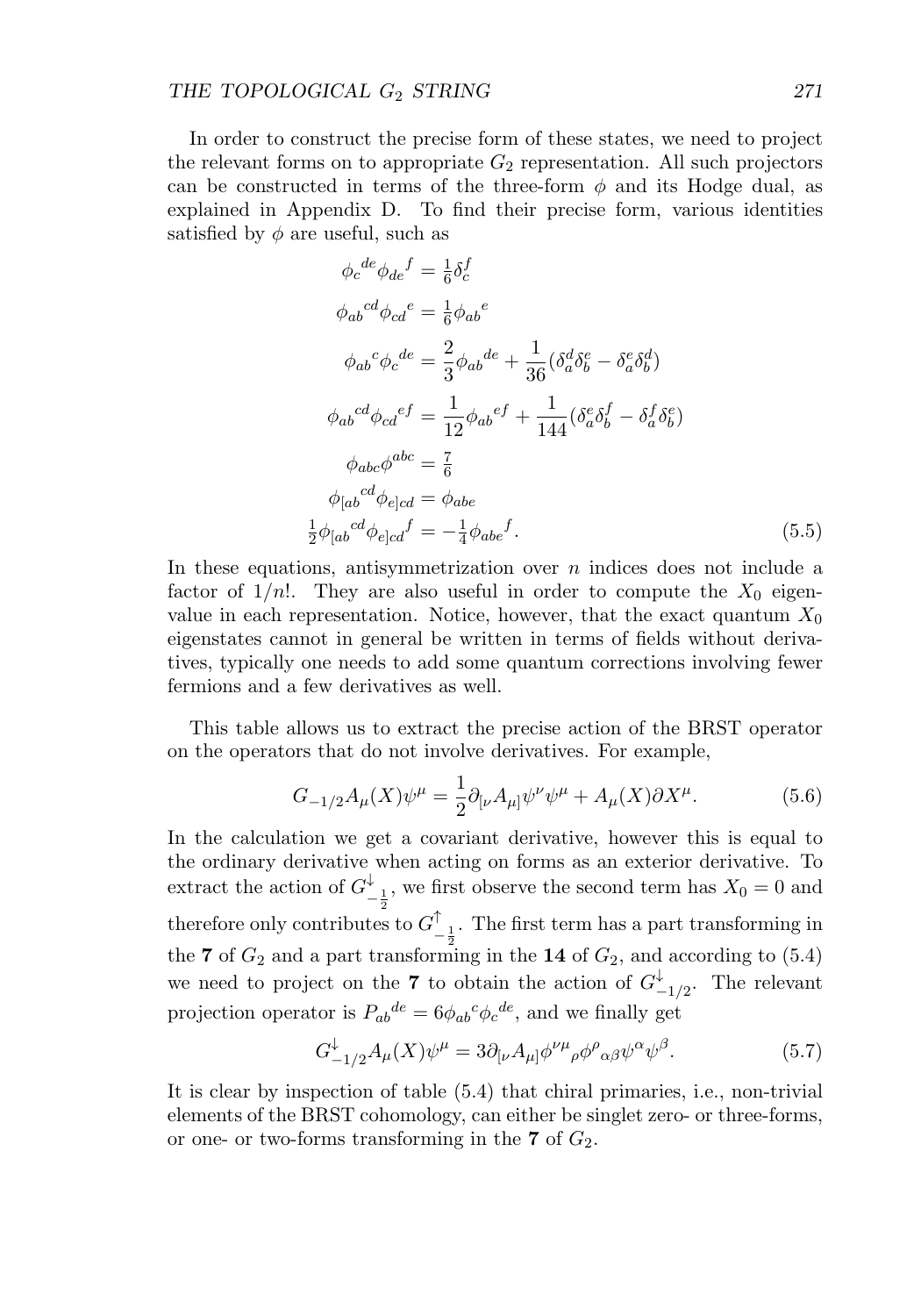By repeating (5.7) for the two-form  $B_{\mu\nu}\psi^{\mu}\psi^{\nu}$  and the three-form  $\phi_{\mu\nu\alpha}$  $\psi^{\mu}\psi^{\nu}\psi^{\alpha}$ , the kernel of  $Q_{\rm BRST}$  in the left-moving sector is then seen to consist of

1  
\n
$$
A_{\mu}\psi^{\mu} \quad \text{with } \phi_{\rho}{}^{\mu\nu}\partial_{[\mu}A_{\nu]} = 0
$$
\n
$$
B_{\mu\nu}\psi^{\mu}\psi^{\nu} \quad \text{with } \phi^{\rho\mu\nu}\partial_{[\rho}B_{\mu\nu]} = 0
$$
\n
$$
\phi_{\mu\nu\rho}\psi^{\mu}\psi^{\nu}\psi^{\rho}.
$$
\n(5.8)

We should still remove the image of  $G^{\downarrow}_{-1/2}$ , which means identifying, e.g.,

$$
A_{\mu} \sim A_{\mu} + \partial_{\mu} C \tag{5.9}
$$

and

$$
B_{\alpha\beta} \sim B_{\alpha\beta} + 3\partial_{\left[\nu\right.} D_{\mu}\right] \phi^{\nu\mu}{}_{\rho} \phi^{\rho}{}_{\alpha\beta} \tag{5.10}
$$

for arbitrary  $C, D_{\mu}$ .

It is interesting to note that the BRST cohomology in the left-moving sector is just the Dolbeault-type cohomology of the  $D$  operator that we defined in the previous subsection. The BRST operator  $G^{\downarrow}_{-1/2}$  naturally maps to the operator  $\check{D}$ . In fact, the table (5.4) reveals the existence of two other differential complexes. One of these is related to the complex in (5.1) by the Hodge duality. The other one is a new complex

$$
0 \to \Lambda_{14}^2 \xrightarrow{\tilde{D}} \Lambda_7^3 \oplus \Lambda_{27}^3 \xrightarrow{\tilde{D}} \Lambda_7^4 \oplus \Lambda_{27}^4 \xrightarrow{\tilde{D}} \Lambda_{14}^5 \to 0 \tag{5.11}
$$

where the differential operator  $D$  is the composition of the ordinary exterior derivative with appropriate projection operators (defined in Appendix D). This new complex does not consist of chiral primaries and does not seem to

|                                                                     | 1                     |                                                  | 14                                   | 27                                 |
|---------------------------------------------------------------------|-----------------------|--------------------------------------------------|--------------------------------------|------------------------------------|
| -0<br>$\mathcal{D}$<br>$=$                                          | $ 0, 0\rangle$        |                                                  |                                      |                                    |
| $p=1$                                                               |                       | $\ket{\frac{1}{10},\frac{2}{5}}$                 |                                      |                                    |
| $p=2$                                                               |                       | $\left \frac{6}{10},\frac{2}{5}\right\rangle$    | $\pmb{\downarrow}  0\,,\,1\rangle$ . |                                    |
| $p=3$                                                               | $\ket{\frac{3}{2},0}$ | $\ket{\frac{11}{10},\frac{2}{5}}$                |                                      | $ \frac{1}{10},\frac{7}{5}\rangle$ |
| 4<br>$\mathcal{D}$                                                  | 2, 0                  | $\frac{2}{5}$<br>$\left  \frac{16}{10}, \right.$ |                                      | $\frac{6}{10}, \frac{7}{5}$        |
| $=5$<br>$\overline{p}$                                              |                       | $\frac{21}{10}$ ,<br>$\frac{2}{5}$               | $ \frac{3}{2}, 1\rangle$             |                                    |
| 6<br>$p =$                                                          |                       | $\ket{\frac{26}{10},\frac{2}{5}}$                |                                      |                                    |
| $\overline{7}$<br>$\overbrace{\phantom{12333}}$<br>$\boldsymbol{v}$ | $\frac{7}{2}$         |                                                  |                                      |                                    |

Figure 1: Differential complexes and the BRST cohomology.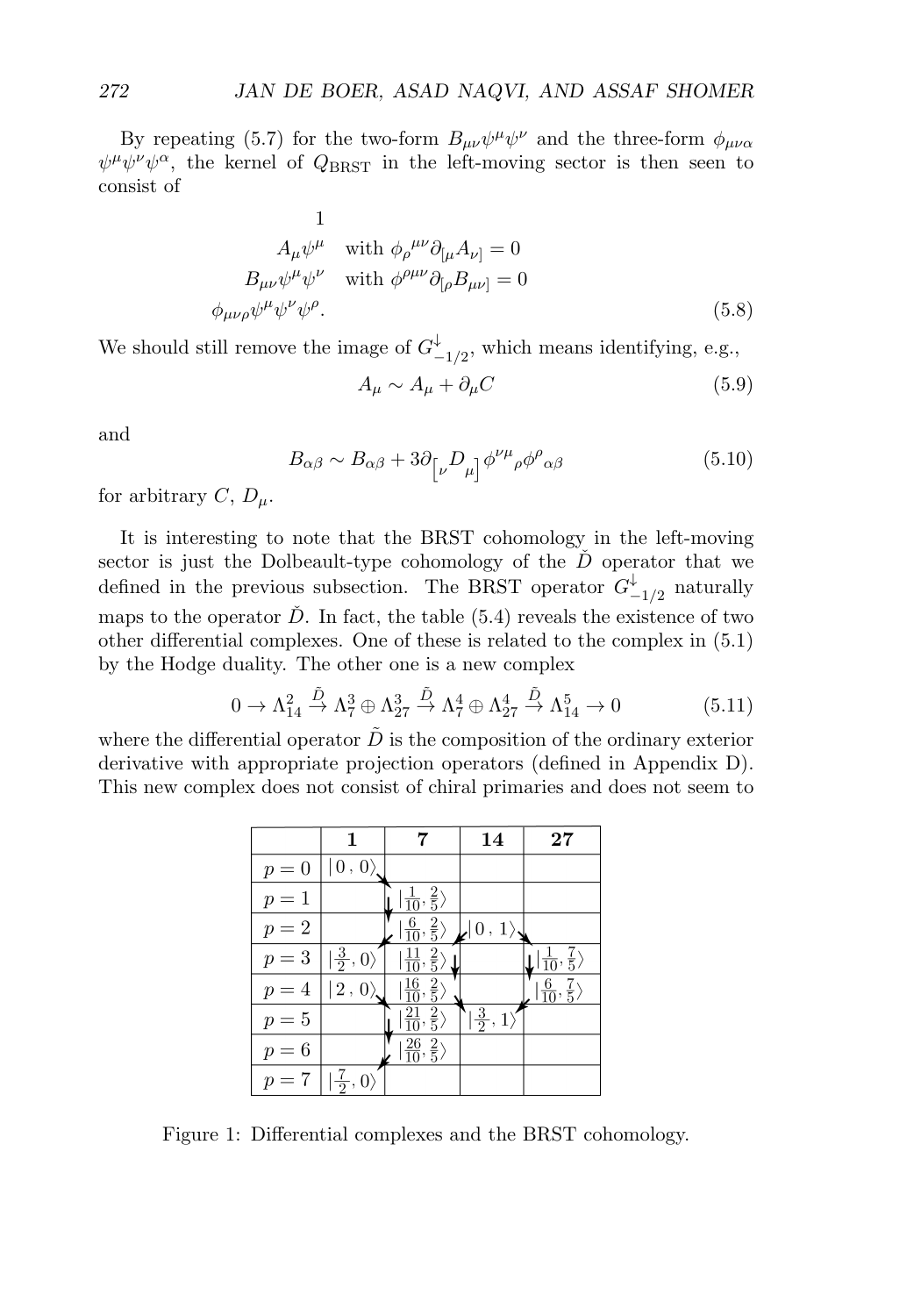play any role in the twisted theory we are considering, but it would still be interesting to know whether it has a distinguished geometric interpretation (see figure 1).

If we do not combine left and right movers, the cohomology is almost trivial. As we noted earlier, compact  $G_2$  manifolds have  $b_1 = 0$  and therefore there is no cohomology in the seven-dimensional representation of  $G_2$ . As a consequence, only the identity and the three-form survive if we do not include right-movers.

However, once we combine left- and right-movers, we obtain a more interesting cohomology. The two-form  $B$  and one-form  $A$  are in one-to-one correspondence via  $B_{\mu\nu} = \phi_{\mu\nu}{}^{\alpha} A_{\alpha}$  so it is sufficient to consider only the combination of the left- and right moving one-forms. Each of them transforms in the **7** of  $G_2$ , and **7**  $\otimes$  **7** = **1** + **7** + **14** + **27**. We get one non-trivial class from **1**, none from **7**,  $b_2$  from **14** and  $b_3 - 1$  from **27**. In total, we get  $b_2 + b_3$ , corresponding to the non-trivial B-field and metric deformations of the  $G_2$ manifold. This is indeed the set of moduli that we expect to find in a topological theory. If we replace the left or right movers by a two-form, these results do not change. We also get a contribution to the cohomology from the left-moving zero-/three-form times the right-moving zero-/three-form. The total cohomology is

$$
0\text{-form} \times 0\text{-form} \to b_0
$$
\n
$$
1\text{-form} \times 1\text{-form} \to b_2 + b_3
$$
\n
$$
2\text{-form} \times 2\text{-form} \to b_4 + b_5
$$
\n
$$
3\text{-form} \times 3\text{-form} \to b_7 \tag{5.12}
$$

plus another copy of this if we allow the left and right levels not to match each other. Either way, we get one or two copies of the full cohomology  $H^*(M)$  of M.

We can verify whether we recover known results about the metric moduli of  $G_2$  manifolds. According to this, metric and  $B$ -field moduli should be given by operators of the form

$$
(\delta g_{\mu\nu} + \delta B_{\mu\nu}) \psi_R^{\mu} \psi_L^{\nu}
$$
\n(5.13)

with

$$
\phi_{\alpha}{}^{\lambda\mu}(\nabla_{[\lambda}\delta g_{\mu]\nu} + \nabla_{[\lambda}\delta B_{\mu]\nu}) = 0.
$$
\n(5.14)

Metric moduli are indeed known to satisfy this equation (3.7) as pointed out in [29]. To verify that B-moduli also satisfy  $(5.14)$ , we first use the fact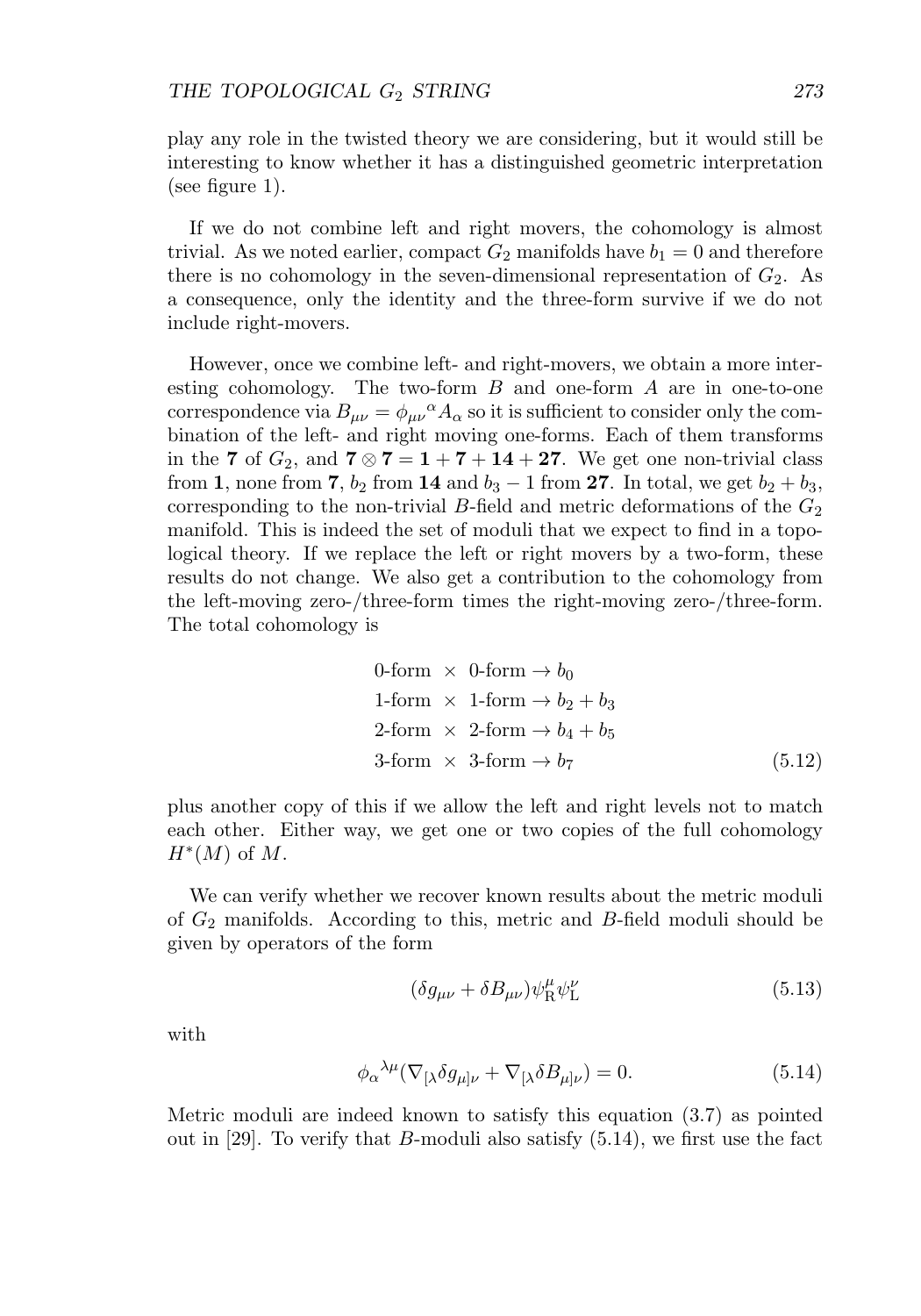that  $\phi$  is covariantly constant to rewrite

$$
\phi_{\alpha}{}^{\lambda\mu}(\nabla_{[\lambda}\delta B_{\mu]\nu}) = \nabla_{[\lambda}(\delta B_{\mu]\nu}\phi_{\alpha}{}^{\lambda\mu}).\tag{5.15}
$$

Since B-moduli transform in the **14** of  $G_2$ , they also obey (see Appendix D)

$$
\delta B_{\lambda\mu}\phi_{\alpha}{}^{\lambda\mu} = 0. \tag{5.16}
$$

We can therefore replace the right-hand side of (5.15) by

$$
\nabla_{[\lambda} (\delta B_{\mu\nu]}\phi_{\alpha}^{\ \lambda\mu}) = \partial_{[\lambda} \delta B_{\mu\nu]}\phi_{\alpha}^{\ \lambda\mu} = 0 \tag{5.17}
$$

since B-moduli are closed two-forms. This shows that the B-moduli also satisfy (5.14) and the BRST cohomology consists exactly of the metric and the B-field moduli.

#### **5.3 Correlation functions**

In this section we explicitly compute some simple correlation functions in the  $G_2$  sigma model by working in the classical, large volume approximation.

As we discussed already, the operator cohomology contains only operators that map  $\mathcal{H}_i$  to  $\mathcal{H}_j$  with  $i \leq j$ . Therefore, only a finite set of correlation functions will be non-zero. Let us first consider the left-movers only, and consider a three-point function of three operators  $\mathcal{O}_k = A^k_\mu \psi^\mu$ , with  $k =$ 1, 2, 3, and we assume each to be in the BRST cohomology. This boils down to the calculation of

$$
\langle V_{7/16,+} \mathcal{O}_1 \mathcal{O}_2 \mathcal{O}_3 V_{7/16,+} \rangle \tag{5.18}
$$

in the untwisted theory. This object turns out to be a four-point function in the R-sector

$$
\langle \Phi_0 \mathcal{O}_1 \mathcal{O}_2 \mathcal{O}_3 \rangle_R \tag{5.19}
$$

because  $V^{\dagger}_{7/16,+} = V_{7/16,-} = \Phi_0 V_{7/16,+}$ . The operator  $\Phi$  is  $\phi_{\alpha\beta\gamma}\psi^{\alpha}\psi^{\beta}\psi^{\gamma}$ , and from the contractions we obtain for the correlator something proportional to

$$
\phi_{\alpha\beta\gamma}g^{\alpha\mu}g^{\beta\nu}g^{\gamma\rho}A_{\mu}^{1}A_{\nu}^{2}A_{\rho}^{3}.
$$
\n(5.20)

The inverse metrics arise due to the fact that in this approximation the fermion two-point function is proportional to the inverse metric.

Combining left- and right- movers, relabeling everything in terms of metric and B-field moduli, and including an integral over the seven manifold from the zero mode of  $X^{\mu}$ , we finally obtain for the three-point function for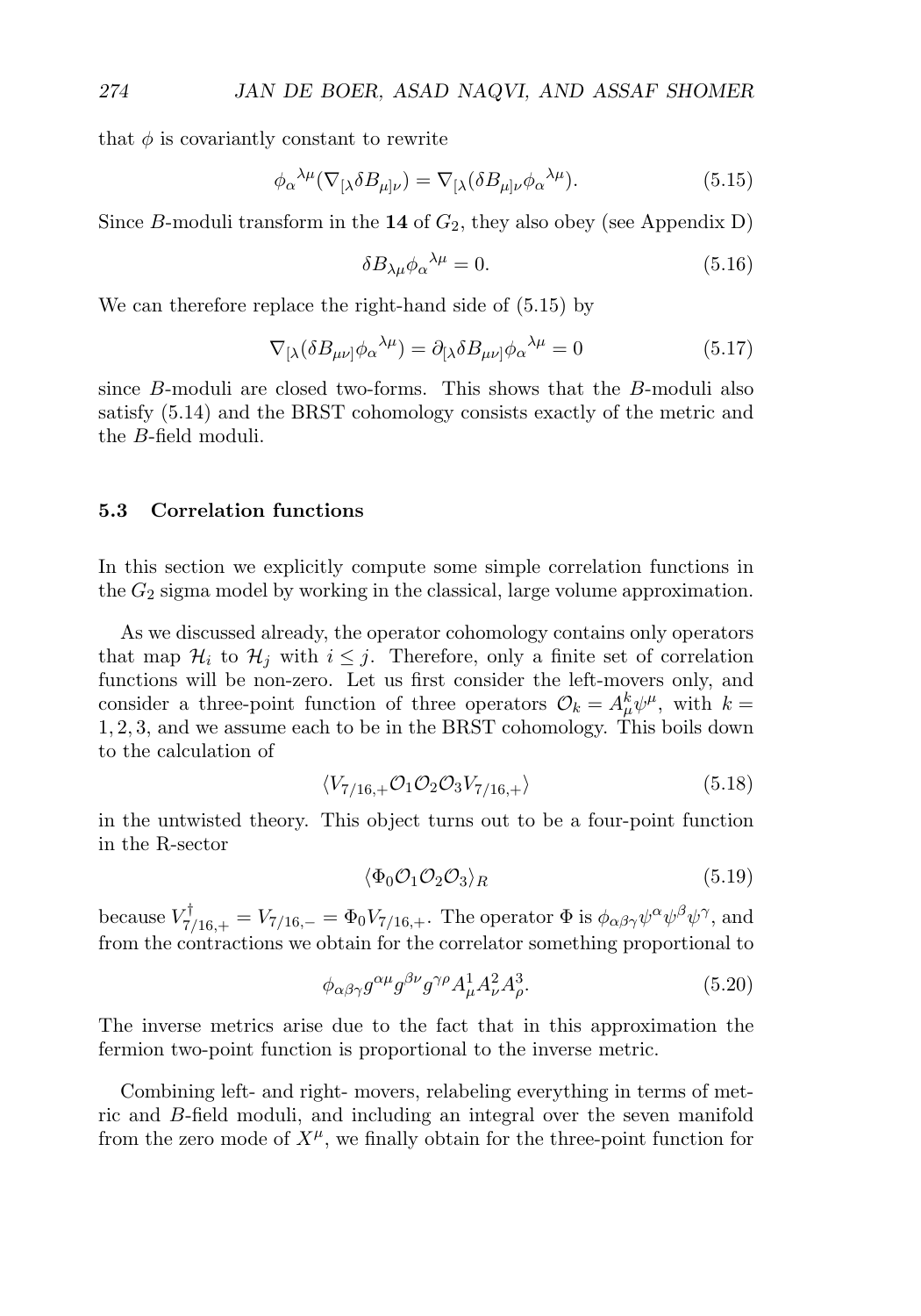metric and B-field moduli

$$
\mathcal{F}_{3\text{-point}} = \int_M d^7x \sqrt{g} \phi_{\alpha\beta\gamma} (\delta_1 g^{\alpha\alpha'} + \delta_1 b^{\alpha\alpha'}) (\delta_2 g^{\beta\beta'} + \delta_2 b^{\beta\beta'})
$$
  
 
$$
\times (\delta_3 g^{\gamma\gamma'} + \delta_3 b^{\gamma\gamma'}) \phi_{\alpha'\beta'\gamma'}.
$$
 (5.21)

To analyze this expression a bit further, we drop the B-field moduli. In addition, we will take a suitable set of coordinates  $t_i$  on the moduli space of  $G_2$  metrics, and denote by  $Y_i$  the operator corresponding to sending  $t_i \rightarrow t_i + \delta t_i$ . In other words, the three-point function reads

$$
\langle Y_i Y_j Y_k \rangle = \int_M d^7 x \sqrt{g} \phi_{\alpha\beta\gamma} \frac{\partial g^{\alpha\alpha'}}{\partial t_i} \frac{\partial g^{\beta\beta'}}{\partial t_j} \frac{\partial g^{\gamma\gamma'}}{\partial t_k} \phi_{\alpha'\beta'\gamma'}.\tag{5.22}
$$

One might expect, based on general arguments (see, e.g., [32]), that this is the third derivative of some prepotential if suitable "flat" co-ordinates are used. For example, consider the manifold  $M = T<sup>7</sup>$  and choose coordinates such that  $\phi$  is linear in them. We find that

$$
\langle Y_i Y_j Y_k \rangle = -\frac{1}{21} \frac{\partial^3}{\partial t_i \partial t_j \partial t_k} \int \phi \wedge * \phi. \tag{5.23}
$$

This strongly suggests that the same results should also be valid on general  $G_2$  manifolds. In fact, in the next subsection, we will develop a version of "special geometry" for  $G_2$  manifolds and show that with an appropriate definition of flat co-ordinates for the moduli space of  $G_2$  metrics, the threepoint function can be written as in (5.23)

The action

$$
S = \int \phi \wedge * \phi \tag{5.24}
$$

also appears in [33], where it was shown that the critical points of this functional, viewed as a functional on the space of three-forms in a given cohomology class, are precisely the three-forms of  $G_2$  manifolds. It was also the starting point of topological M-theory in [4]; see also [3]. It is tempting to speculate that our topological  $G_2$  string provides the framework to quantize topological M-theory, which by itself is not yet a well-defined quantum theory.

#### **5.4** *G***<sup>2</sup> special geometry**

To prove in full generality a relation between our topological three-point function and the Hitchin functional we need to develop a version of "special geometry" for  $G_2$  manifolds.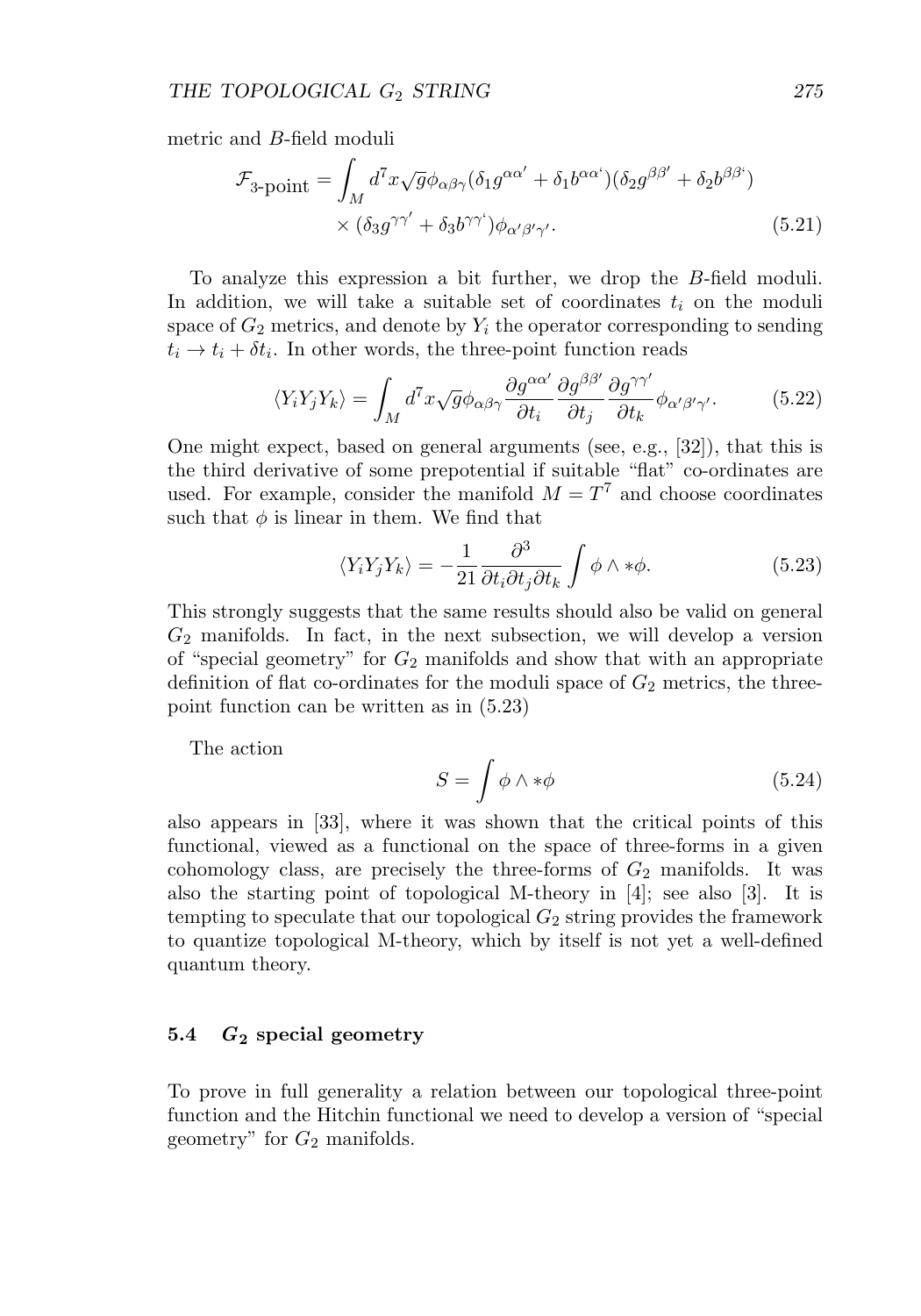First of all we define

$$
\mathcal{I} = \int \phi \wedge * \phi,\tag{5.25}
$$

which will be a functional on the space of  $G_2$  metrics (or on the space of the corresponding three-forms).

The most natural choice for flat co-ordinates, as our torus example also suggests, is to choose periods, as we do in the case of the six-dimensional topological string. We thus pick a symplectic basis of homology three-cycles  $C_A$  and dual four cycles  $D^A$ , and define co-ordinates on the moduli space of  $G_2$  metrics as

$$
t^A = \int_{C_A} \phi. \tag{5.26}
$$

For the dual periods we introduce the notation

$$
F_A = \int_{D^A} *\phi. \tag{5.27}
$$

It is perhaps tempting to write

$$
\phi = t^A \chi_A \tag{5.28}
$$

with  $\chi_A$  a basis of three-forms Poincare dual to the four-cycles  $D_A$ . This is not quite correct as the detailed form of  $\phi$  will in general differ from (5.28) by an exact three-form. In most calculations, this exact three-form drops out, but it is important to keep in mind that  $\phi$  cannot simply be expanded linearly in a given basis of cohomology.

Continuing, we can also write  $F_A$  as

$$
F_A = \int \ast \phi \wedge \partial_A \phi. \tag{5.29}
$$

Furthermore, by a generalization of the Riemann bilinear identities we find that

$$
\mathcal{I} = t^A F_A. \tag{5.30}
$$

Let us now take one derivative of  $I$ . We readily obtain

$$
\partial_B \mathcal{I} = F_B + t^A \partial_B F_A. \tag{5.31}
$$

We can also perform straightforward explicit computations by using the canonical expressions for  $\phi$  and  $*\phi$  in local co-ordinates:

$$
\phi = dx^{123} + dx^{145} + dx^{167} + dx^{246} - dx^{257} - dx^{347} - dx^{356},
$$
(5.32)

$$
*\phi = dx^{4567} + dx^{2367} + dx^{2345} + dx^{1357} - dx^{1346} - dx^{1256} - dx^{1247}.
$$
 (5.33)

Here,  $dx^{ijk} = e^i \wedge e^j \wedge e^k$ , with  $e^i = e^i_\mu dx^\mu$  a local orthonormal frame, i.e., a set of vielbeins in which the metric becomes  $g_{\mu\nu} = e^i_\mu e^i_\nu$ . To find the variation of various quantities with respect to  $t^A$ , we will need to vary the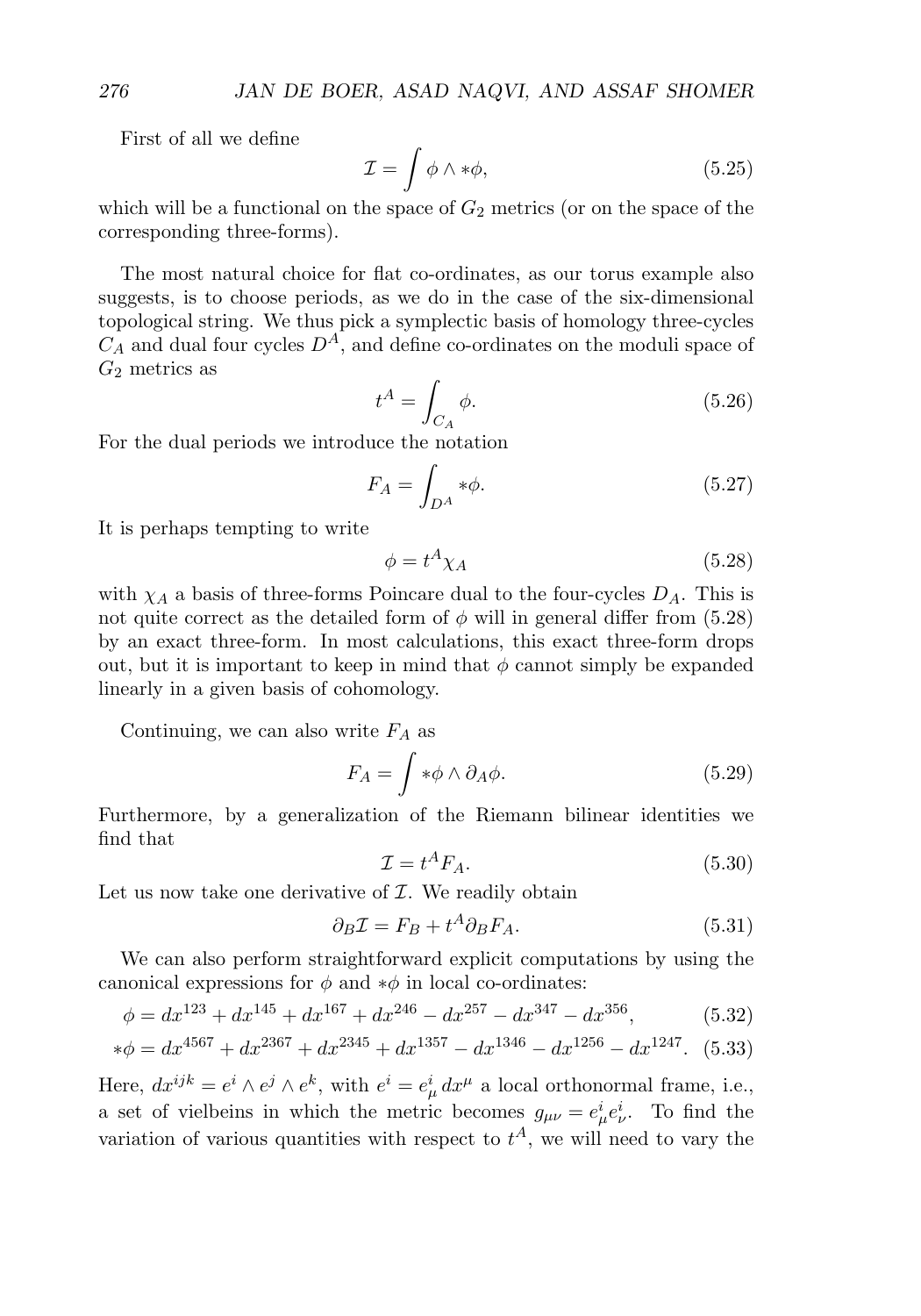vielbeins. We notice that up to  $SO(7)$  rotations rotating the  $e^i$  into each other

$$
\partial_{A}e_{\mu}^{a} = \frac{1}{2}\partial_{A}h_{\mu\nu}h^{\nu\lambda}e_{\lambda}^{a}.
$$
\n(5.34)

Then, using the explicit expressions for  $\phi$  and  $*\phi$  in terms of the vielbeins, we find

$$
F_A = \int \ast \phi \wedge \partial_A \phi = \frac{3}{2} \partial_A h_{\mu\nu} h^{\mu\nu} \mathcal{I}
$$
 (5.35)

and

$$
t^{B}\partial_{A}F_{B} = \int \partial_{A} * \phi \wedge \phi = 2\partial_{A}h_{\mu\nu}h^{\mu\nu}\mathcal{I}
$$
 (5.36)

which implies that

$$
t^A \partial_B F_A = \frac{4}{3} F_B. \tag{5.37}
$$

We conclude from (5.31) and (5.37) that

$$
F_B = \frac{3}{7} \partial_B \mathcal{I}.
$$
\n<sup>(5.38)</sup>

Thus we see that  $\mathcal I$  is homogeneous of degree  $7/3$  in the co-ordinates  $t^A$ , which can also easily be verified explicitly, but more importantly we have found that the dual periods are the derivatives of a single function, the prepotential  $F$ , which is given by

$$
F = \frac{3}{7}\mathcal{I}.\tag{5.39}
$$

Next we turn to the second derivative of  $I$ . From the above we readily obtain

$$
\int \partial_A \phi \wedge \partial_B * \phi = \int \partial_B \phi \wedge \partial_A * \phi = 3 \int \phi \wedge \partial_A \partial_B * \phi = \frac{3}{7} \partial_A \partial_B \mathcal{I}.
$$
 (5.40)

We can evaluate the first expression most easily, by varying the vielbeins that appear in the standard expression for  $\phi$  and ∗ $\phi$ , and by counting the resulting terms. We find

$$
\int \partial_A \phi \wedge \partial_B * \phi = \frac{1}{2} \int \sqrt{g} (\partial_A h_{\mu\nu} h^{\mu\nu} \partial_B h_{\rho\sigma} h^{\rho\sigma} - \partial_A h_{\mu\nu} h^{\nu\rho} \partial_B h_{\rho\sigma} h^{\sigma\mu}).
$$
\n(5.41)

On the other hand, by using the third identity in (5.5) we deduce

$$
\int \sqrt{g} \phi_{abc} \partial_A h^{aa'} \partial_B h^{bb'} h^{cc'} \phi_{a'b'c'} = \frac{1}{36} \int \sqrt{g} (\partial_A h_{\mu\nu} h^{\mu\nu} \partial_B h_{\rho\sigma} h^{\rho\sigma} - \partial_A h_{\mu\nu} h^{\nu\rho} \partial_B h_{\rho\sigma} h^{\sigma\mu}). \tag{5.42}
$$

Combining  $(5.40)$ ,  $(5.41)$  and  $(5.42)$  we finally obtain

$$
\int \sqrt{g} \phi_{abc} \partial_A h^{aa'} \partial_B h^{bb'} h^{cc'} \phi_{a'b'c'} = \frac{1}{42} \partial_A \partial_B \mathcal{I}.
$$
 (5.43)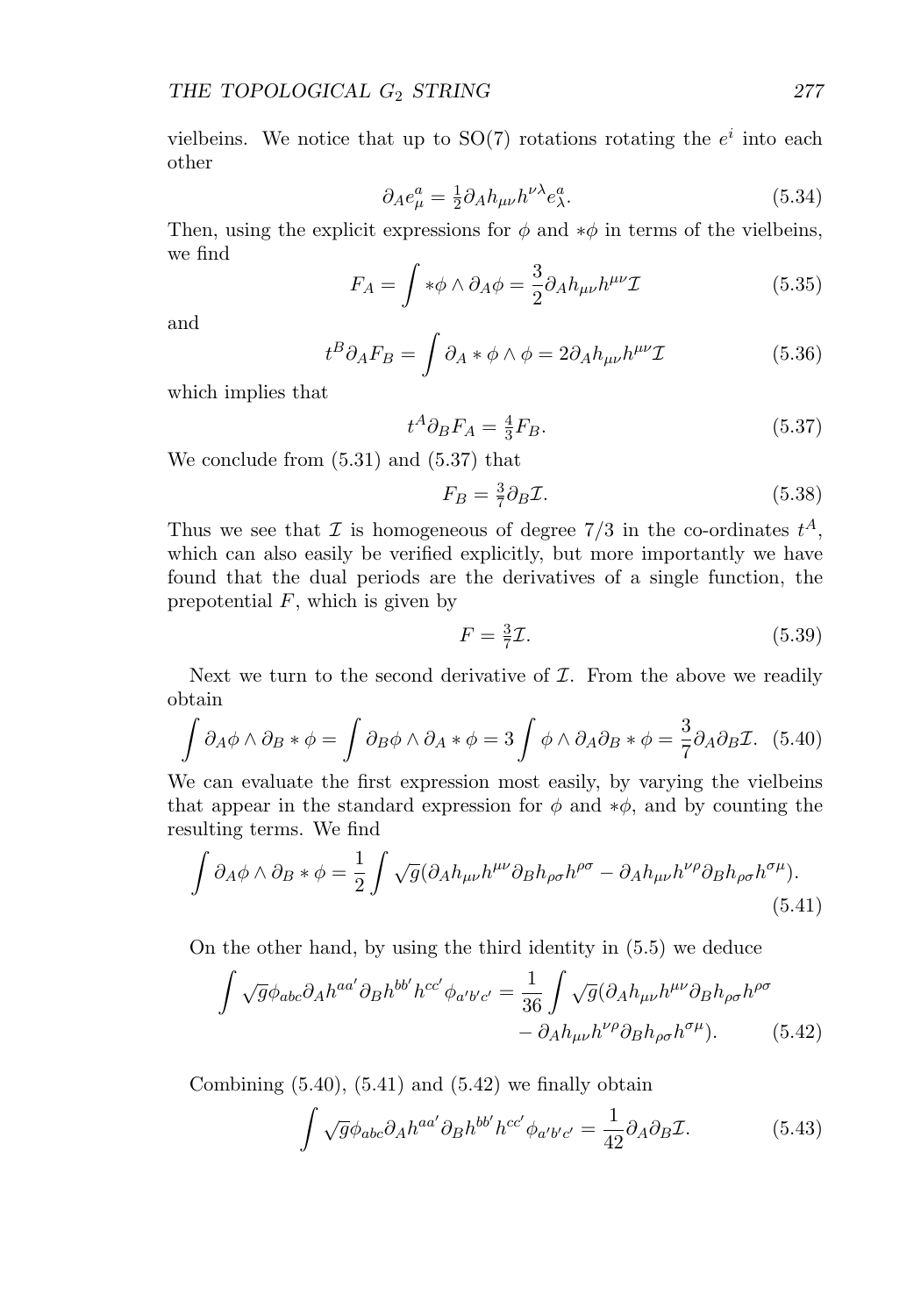Therefore, the second derivatives of  $\mathcal I$  closely resemble the expression for the three-point function we obtained from the topological string.

Turning finally to the third derivative, this analysis is a bit more tedious. In analogy with (5.40) we have

$$
\int \partial_A \phi \wedge \partial_B \partial_C * \phi = -\frac{3}{2} \int \phi \wedge \partial_A \partial_B \partial_C * \phi = \frac{3}{7} \partial_A \partial_B \partial_C \mathcal{I}.
$$
 (5.44)

The first expression is again the most useful one to manipulate, and we do this as before in terms of a representation in a local orthonormal flat frame (i.e., vielbeins). We again use the variation of the vielbein as given in (5.34). We find a new feature, namely we now also will run into double derivatives of the metric, due to the double derivative acting on  $*\phi$  in the first expression in (5.44). We can get rid of this double derivative as follows. We write  $\partial_{BC}$  for the double derivative acting on a single vielbeins only. Then it is easy to see that

$$
\int \partial_A \phi \wedge \partial_{BC} * \phi = \int \partial_{BC} \phi \wedge \partial_A * \phi. \tag{5.45}
$$

Now notice that  $\partial_B \partial_C = \partial_{BC} + \partial'_{BC}$ , where  $\partial'_{BC}$  is defined such that the two derivatives never act on the same vielbein. Thus, for example,

$$
\partial_{BC}e^{1} \wedge e^{2} \equiv \partial_{B}\partial_{C}e^{1} \wedge e^{2} + e^{1} \wedge \partial_{B}\partial_{C}e^{2}
$$
  
\n
$$
\partial'_{BC}e^{1} \wedge e^{2} \equiv \partial_{B}e^{1} \wedge \partial_{C}e^{2} + \partial_{C}e^{1} \wedge \partial_{B}e^{2}
$$
\n(5.46)

and clearly these two add up to  $\partial_B \partial_C$ . Because  $\phi$  is linear in  $t^A$  (5.28), we can replace in (5.45)  $\partial_{BC}\phi = \partial_B\partial_C\phi - \partial'_{BC}\phi = -\partial'_{BC}\phi$ . So we obtain,

$$
\partial_A \partial_B \partial_C \mathcal{I} = \frac{7}{3} \left( \int \partial_A \phi \wedge \partial'_{BC} * \phi - \int \partial'_{BC} \phi \wedge \partial_A * \phi \right). \tag{5.47}
$$

In this expression no double derivatives of the metric appear anymore. However, it contains a priori all kinds of contractions of the three single derivatives of the metric. To determine the detailed form of the result, we took  $(5.47)$ , wrote  $*\phi$  in terms of  $\phi$  using the seven-dimensional completely antisymmetric  $\epsilon$  tensor, and expanded (5.47) in terms of all possible contractions that can appear. After a significant amount of tedious algebra we found, quite surprisingly, that almost all terms cancel, and that we are left with the simple final result

$$
\partial_A \partial_B \partial_C \mathcal{I} = -21 \int \sqrt{g} \phi_{abc} \partial_A h^{aa'} \partial_B h^{bb'} \partial_C h^{cc'} \phi_{a'b'c'}.
$$
 (5.48)

This proves that our topological three-point function is indeed the third derivative of a single function, which is precisely the Hitchin functional, viewed as a function on the space of  $G_2$  metrics! Notice that (5.48) is valid both for the rather trivial modulus which corresponds to rescaling  $\phi$ , as well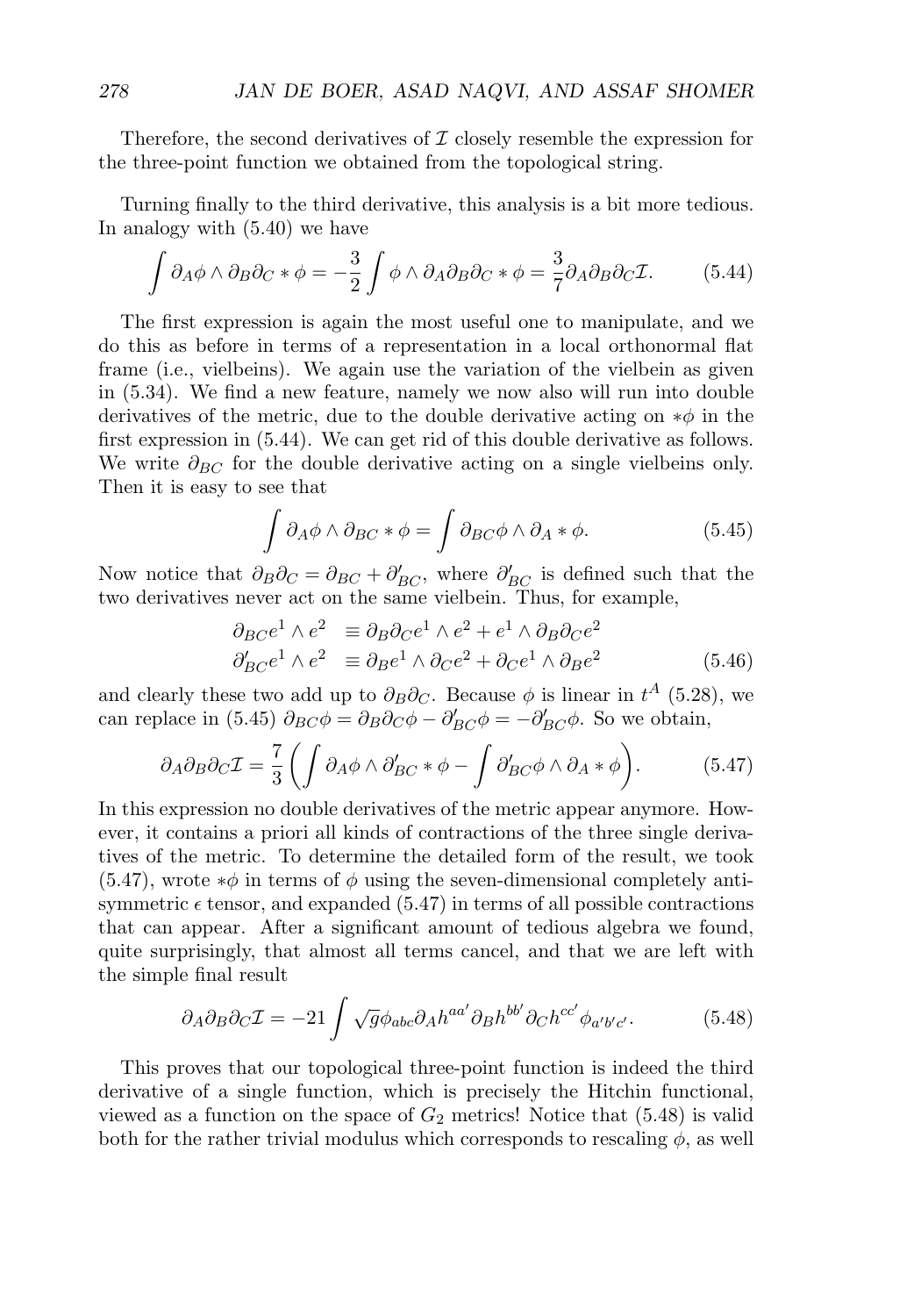as for the  $b_3 - 1$  moduli which live in the **27** of  $G_2$ . For the latter moduli an expression similar to (5.48) was written down in [34], where it was used to describe fibrations of  $G_2$  manifolds by co-associative submanifolds. These three-point functions were called Yukawa couplings in that paper, though the relation with the physical Yukawa couplings in M-theory was not given. Our results show that the cubic coupling (5.48), which is the topological three-point function, is indeed closely related to the physical Yukawa couplings that one obtains in compactifying M-theory on  $G_2$  manifolds. This is because the Kähler potential of the resulting four-dimensional theory is essentially the logarithm of  $I$ , and Yukawa couplings are given by the third derivative of the Kähler potential. A more detailed discussion can be found in Section 7.3.

## **5.5 Inclusion of the** *B***-field**

We next want to see what happens when we include the B-field. There is only one relevant correlator

$$
\int \sqrt{g} \phi_{abc} \partial_p B^{aa'} \partial_q B^{bb'} \partial_C h^{cc'} \phi_{a'b'c'}, \tag{5.49}
$$

since the correlators involving one or three B-field insertions vanish identically due to symmetry/anti-symmetry properties of the index contractions. We introduced co-ordinates  $s^p$  on the space  $H^2(M)$  of B-fields, but still need to specify how they are defined. To simplify the above expression, we first observe that since  $B^{bb'}$  lives in the **14** of  $G_2$  (the B-field is a closed two-form and the only non-trivial second cohomology transforms as in the **14** dimensional representation of  $G_2$ ), which means  $\phi_{abb'} B^{bb'} = 0$ . Therefore, we can antisymmetrize over  $a, a', b, b'$  in the previous expression so that it becomes

$$
\frac{1}{24} \int \sqrt{g} \phi_{c[ab} \phi_{a'b']c'} \partial_p B^{aa'} \partial_q B^{bb'} \partial_c h^{cc'}.
$$
 (5.50)

Next, we can use the following identity

$$
\phi_{a[bc}\phi_{b'c']a'} = -\frac{4}{9}g_{a[b}\phi_{cb'c']a'} - \frac{4}{9}g_{a'[b}\phi_{cb'c']a} - \frac{2}{9}\delta_{aa'}\phi_{[bcb'c']}\n\tag{5.51}
$$

which we can prove in a local orthonormal frame. Inserting (5.51) into (5.50) leads to

$$
\int \sqrt{g} \phi_{abc} \partial_p B^{aa'} \partial_q B^{bb'} \partial_C h^{cc'} \phi_{a'b'c'} = -\frac{1}{9} \frac{\partial^3}{\partial t^C \partial s^p \partial s^q} \int \sqrt{g} \phi^{abcd} B_{ab} B_{cd}
$$
\n(5.52)

where it is crucial that we choose our coordinates  $s^a$  such that the periods of  $B \wedge B$  along all four cycles are purely quadratic expressions in terms of the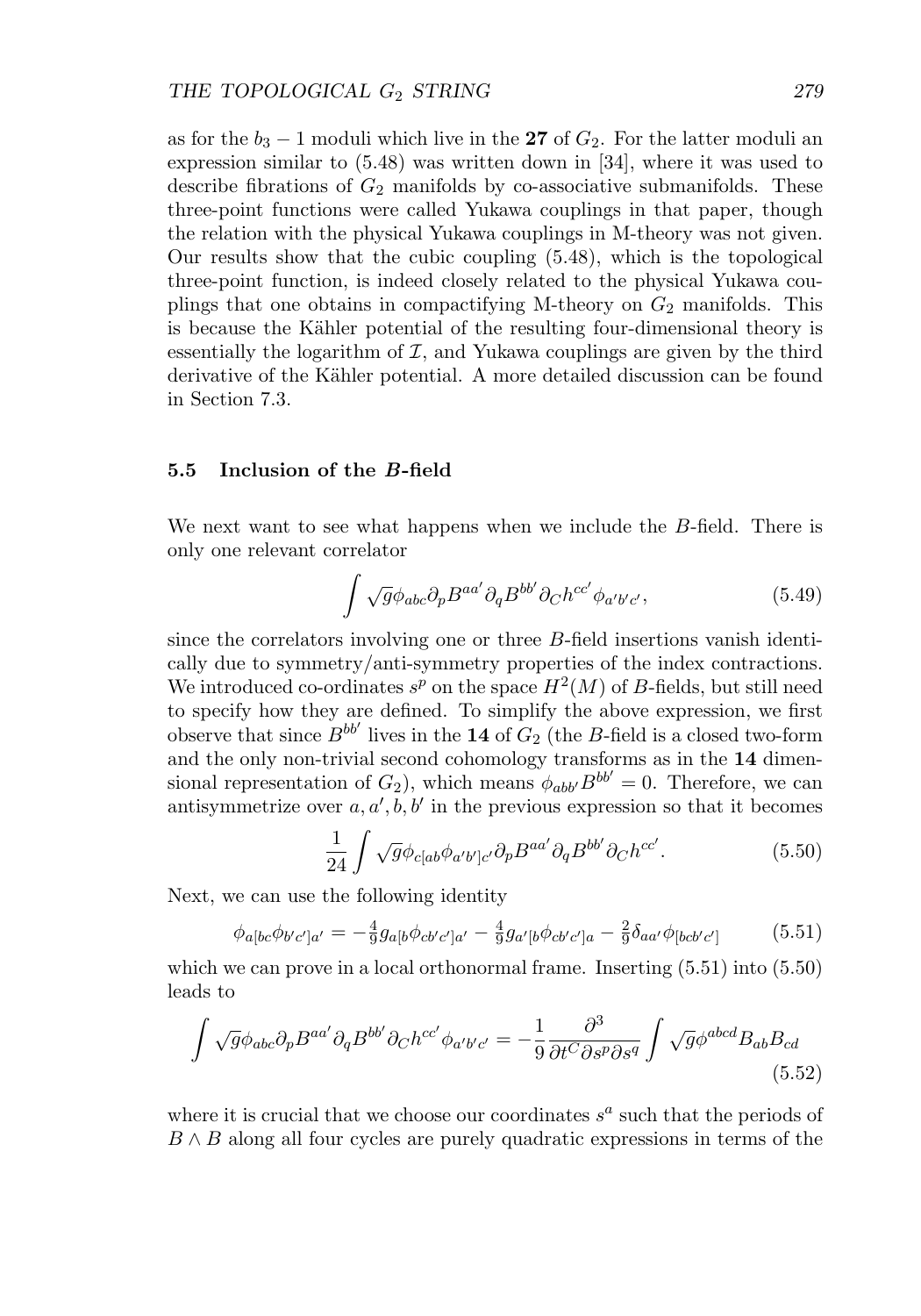$s^p$  that do not depend on the  $t^A$ . We can rewrite (5.52) more compactly as

$$
\int \sqrt{g} \phi_{abc} \partial_p B^{aa'} \partial_q B^{bb'} \partial_C h^{cc'} \phi_{a'b'c'} = -\frac{1}{216} \frac{\partial^3}{\partial t^C \partial s^p \partial s^q} \int B \wedge B \wedge \phi
$$
\n(5.53)

which is manifestly invariant under  $B \to B + dV$ . The expression on the right-hand side of (5.53) also appeared in [34] as defining a nice quadratic form on the space of B-fields; here we see that it arises naturally from the topological  $G_2$  string. Also notice that this term is purely cubic in the coordinates, so fourth and higher derivatives of this term will vanish identically.

The final generating functional of all correlation functions is an extension of the Hitchin's functional to include the B-fields:

$$
\mathcal{I}_{\text{tot}} = \int \phi \wedge * \phi + \frac{7}{72} \int B \wedge B \wedge \phi. \tag{5.54}
$$

# **5.6 What are we quantizing?**

From the earlier discussion it seems clear that the prepotential  $\mathcal I$  of the topological string theory that we are studying can be viewed as a wave function in the Hilbert space that one obtains by quantization of the symplectic space  $H^2(M,\mathbb{R})\oplus H^3(M,\mathbb{R})\oplus H^4(M,\mathbb{R})\oplus H^5(M,\mathbb{R})$ , with symplectic structure  $\omega(\delta\alpha,\delta\beta) = \int \delta\alpha \wedge \delta\beta$ . For the six-dimensional topological string, this point of view was taken in [35], see also [3,36], and it was shown that this is the natural way to understand the holomorphic anomaly. In our case we do not have a holomorphic anomaly, so it is not clear how compelling the interpretation of  $\mathcal I$  as a wave function is, see also Section 8.1. Still, it is interesting to pursue this idea a little bit and therefore we will now briefly study the wave function interpretation restricting to the metric degrees of freedom only, i.e., we restrict ourselves to  $H^3 \oplus H^4$ .

In order to be able to define suitable covariant derivatives we first define a Kähler potential

$$
K = -\frac{3}{7}\log \mathcal{I}.\tag{5.55}
$$

This is, up to a numerical factor, precisely the Kähler potential of the fourdimensional (4D) theory obtained by compactifying M-theory on a  $G_2$  manifold (see Section 7.3). In fact, the expression in (5.53) corresponds to the gauge couplings of the  $4D$  theory<sup>16</sup> so that at tree level our topological

<sup>16</sup>More precisely [37], the gauge couplings are proportional to  $\left(t^A \frac{\partial^3}{\partial t^A \partial s^P \partial s^q} \int B \wedge B\right)$  $\wedge$   $\phi$   $\Big)$  and the  $\theta$  terms are given by  $\Big(p^A\frac{\partial^3}{\partial t^A\partial s^p\partial s^q}\int B\wedge B\wedge\phi\Big)$  where  $p^A$  are moduli coming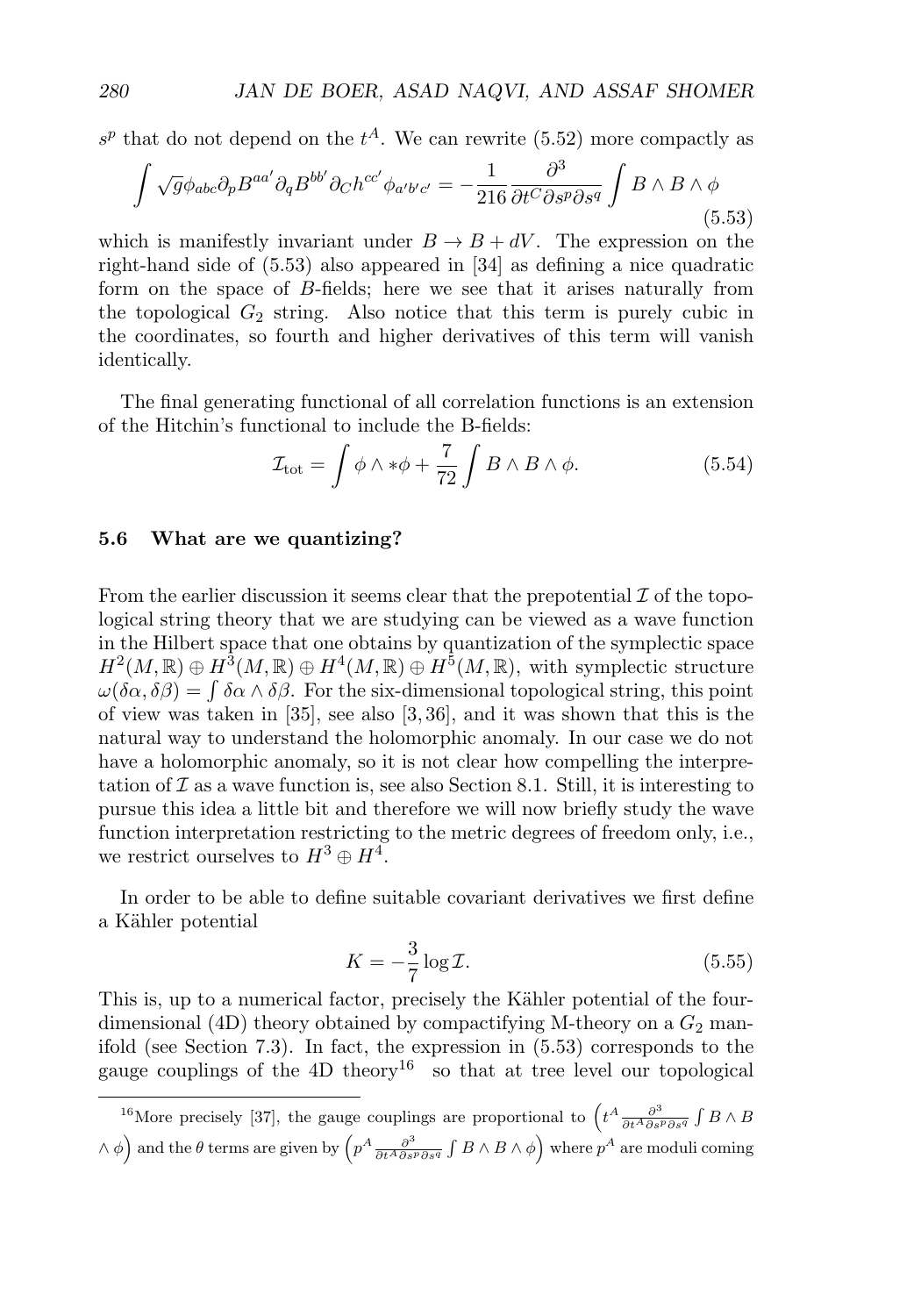string computes both the Kähler potential and the gauge couplings of the low energy effective field theory.

We can use the Kähler potential to define a covariant derivative

$$
\nabla_A \phi = \partial_A \phi + \partial_A K \phi \tag{5.56}
$$

which has the property that  $\nabla_A \phi$  lives purely in the **27** of  $G_2$ . In other words, the covariant derivative projects out the  $G_2$  singlet contribution. Similarly, we can define a covariant derivative of  $*\phi$  via

$$
\nabla_A * \phi = \partial_A * \phi + \frac{4}{3} \partial_A K * \phi.
$$
 (5.57)

A useful observation is that

$$
\nabla_A * \phi = - * \nabla_A \phi \tag{5.58}
$$

which can be derived using the calculations done in the preceding sections, but which also follows from the identity [33]

$$
\delta * \phi = * \left( \frac{4}{3} \pi_1 (\delta \phi) + \pi_7 (\delta \phi) - \pi_{27} (\delta \phi) \right) \tag{5.59}
$$

where  $\pi_1, \pi_7$  and  $\pi_{27}$  are the appropriate projections on the corresponding  $G_2$  representations, and  $\delta\phi$  is an arbitrary variation.

Turning back to  $H^3 \oplus H^4$ , we wish to consider the quantization of this space with respect to the symplectic form

$$
\omega = \int_M \delta \alpha_3 \wedge \delta \alpha_4 \tag{5.60}
$$

for  $(\alpha_3, \alpha_4) \in H^3 \oplus H^4$ .

The simplest quantization, the analog of the real polarization in the case of the B-model, is to define

$$
p^{A} = \int_{C_{A}} \alpha_{3}, \quad q_{A} = \int_{D^{A}} \alpha_{4}
$$
 (5.61)

for which the symplectic form becomes simply

$$
\omega = \sum_{A} dp^{A} \wedge dq_{A}.
$$
 (5.62)

This structure is manifestly independent of the  $G_2$  structure of the manifold, i.e., it is background independent.

from the  $C$  field in M-theory:

$$
C = \sum_{a=1}^{h_2} A^a \wedge \partial_a B + p^A \partial_A \phi.
$$

Here  $A^a$  are the  $h_2$  gauge fields in the four-dimensional theory. We will come back to this in Section 7.3.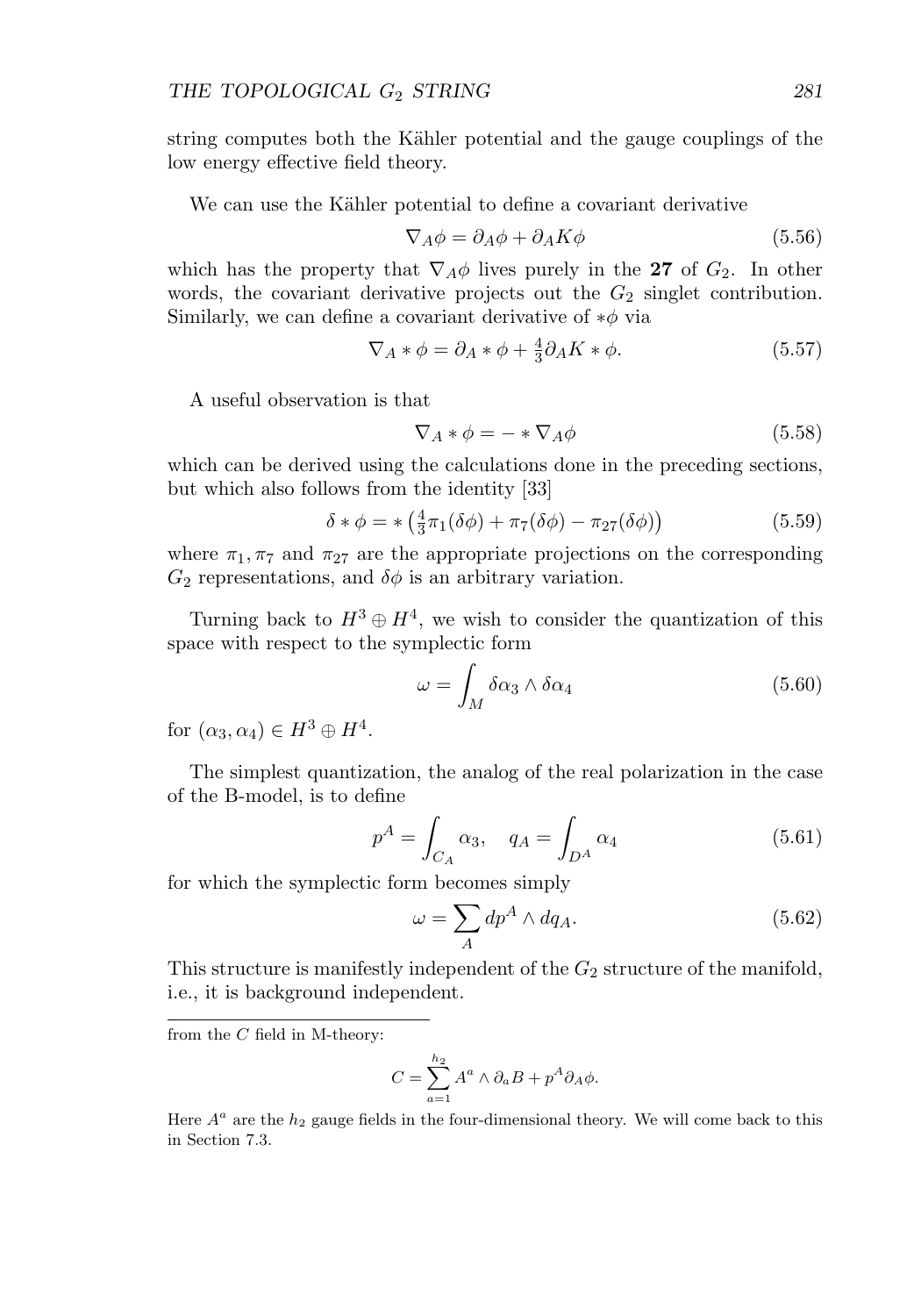Next, we introduce a different set of co-ordinates. We pick a fixed reference  $G_2$  structure  $\phi$  and choose

$$
(\alpha_3, \alpha_4) = (x^A \partial_A \phi, y^A *_{\phi} \partial_A \phi).
$$
 (5.63)

We put the subscript  $\phi$  on  $*$  to indicate that this is defined with respect to the reference  $G_2$  structure. Notice that  $*_\phi \partial_A \phi$  is closed, this follows from the identity

$$
*\partial_A \phi = -\partial_A * \phi - \frac{7}{3}\partial_A K * \phi \tag{5.64}
$$

and since  $d * \phi = 0$  it is clear that  $d\partial_A * \phi = 0$  as well, so that the right-hand side of (5.64) is indeed closed.

Combining (5.40) and (5.64) we find that the symplectic form becomes

$$
\omega = e^{-7K/3} \partial_A \partial_B K dx^A \wedge dy^B \tag{5.65}
$$

so that after quantization

$$
\left[x^A, y^B\right] = -ie^{7K/3}K^{AB} \tag{5.66}
$$

with  $K^{AB}$  the inverse of  $K_{AB} \equiv \partial_A \partial_B K$ .

As we vary the background the quantization changes. The co-ordinate  $x^A$ is independent of the background [in fact,  $x^A = p^A$  defined in (5.61)], since  $\phi$  is linear in the background co-ordinates  $t^A$  (up to possible an exact form). However,  $y^A$  changes. Its variation follows by imposing [35]

$$
\frac{\partial \alpha_4}{\partial t^B} = 0. \tag{5.67}
$$

After some straightforward algebra we obtain

$$
\partial_A y^D - \frac{7}{3} \partial_A K y^D = -K_{ABC} K^{CD} y^B, \qquad (5.68)
$$

where  $K_{ABC} \equiv \partial_A \partial_B \partial_C K$ . It is interesting to observe that the answers are naturally expressed in terms of the Kähler potential  $K$ .

Equation  $(5.68)$  implies that y eigenstates satisfy

$$
\partial_A|y\rangle = \left(-K_{ABC}K^{BD}\frac{\partial}{\partial y^D}Y^C + \frac{7}{3}K_A\frac{\partial}{\partial Y^B}Y^B\right)|y\rangle. \tag{5.69}
$$

The topological string wave function  $\psi(y) = \langle \psi_{\text{top}} | y \rangle$  will then satisfy a similar differential equation, given that  $|\psi_{\text{top}}\rangle$  does not depend on the choice of background  $G_2$  structure. This is the analog of the holomorphic anomaly for the  $G_2$  string.

From here on there are many different polarizations one can study. We can combine  $x^A$  and  $y^A$  in complex coordinates and work with the corresponding coherent states, to be closer to what we do in the case of a Calabi–Yau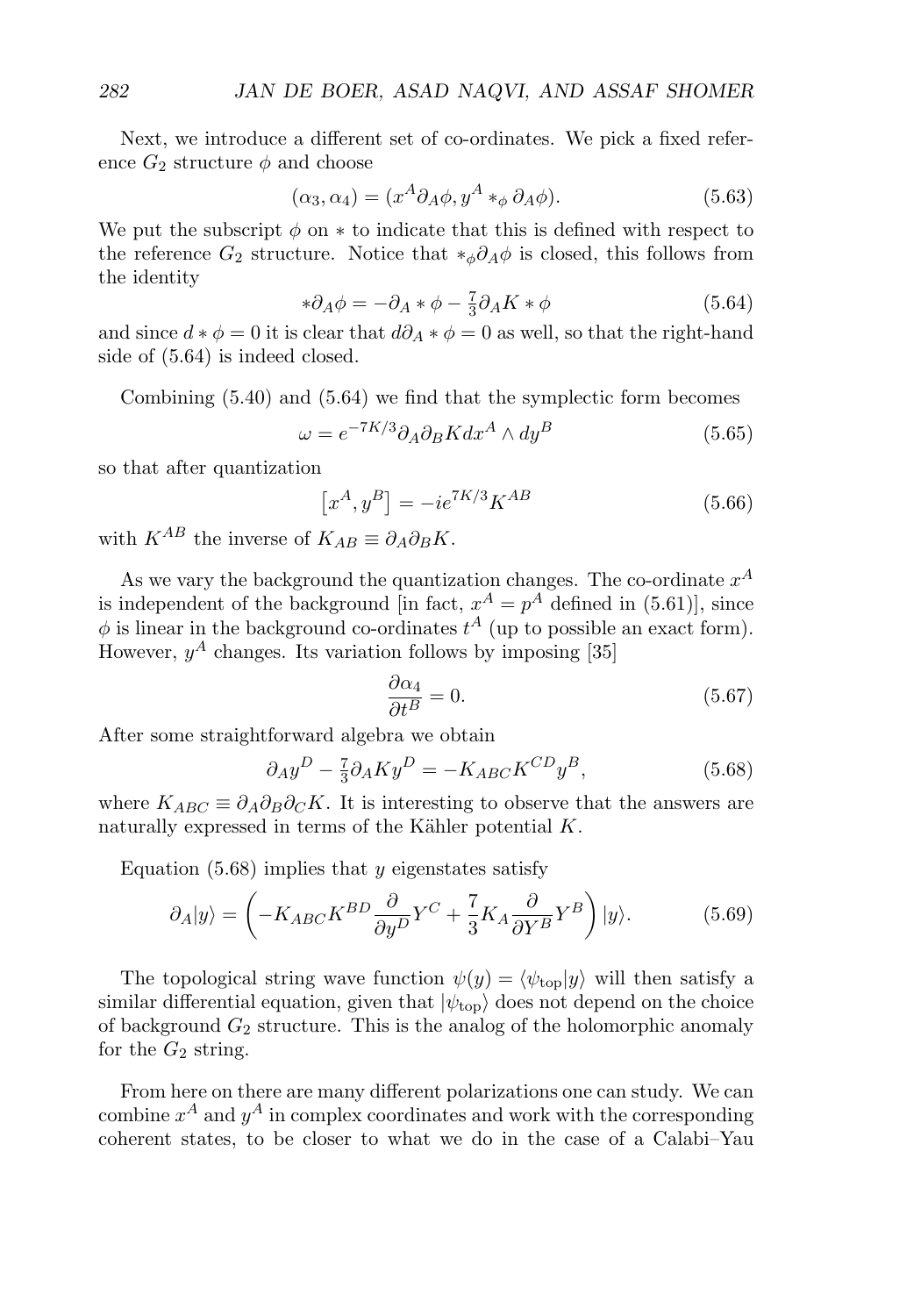manifold. We can also separate out the overall rescalings of the metric and parametrize

$$
(\alpha_3, \alpha_4) = (\xi \phi + x^i \nabla_i \phi, \zeta * \phi + y^j *_{\phi} \nabla_j \phi).
$$
 (5.70)

The symplectic form, in these co-ordinates, becomes

$$
\omega = e^{-\frac{7K}{3}} \Big( d\xi \wedge d\zeta + (\partial_i \partial_j K - \partial_i K \partial_j K) dx^i \wedge dx^j \Big). \tag{5.71}
$$

The rest of the analysis will be similar to what we did before and we will not work out the details here. It will be an interesting question to see whether we can use these differential equations to make an educated guess about the higher genus contributions to the wave function.

To summarize, the topological  $G_2$  string can be viewed as a wave function associated to a certain Lagrangian submanifold of the symplectic space  $H^2 \oplus$  $H^3 \oplus H^4 \oplus H^5$ . The Lagrangian submanifold consists of the points

$$
\left(B, \phi, \frac{7}{3} *_{\phi} \phi + \frac{7}{72} B \wedge B, \frac{7}{36} B \wedge \phi\right) \tag{5.72}
$$

where  $\phi$  runs over the space of  $G_2$  metrics and B over  $H^2(M)$ .

# 5.7 Topological  $G_2$  strings on  $CY \times S^1$

An interesting example to study is the topological  $G_2$  string on  $CY \times S^1$ . Because of the  $S^1$ , this seven-manifold is not a generic  $G_2$  manifold. Whereas generic  $G_2$  manifolds have no supersymmetric two-cycles,  $CY \times S^1$  does have such two-cycles and therefore world-sheet instantons will contribute to the theory. In addition, the analysis of the BRST cohomology will be modified since  $H^1(CY \times S^1, \mathbb{R}) = \mathbb{R}$ . We will postpone a detailed discussion of these issues to another occasion, and here mainly focus on the metric and *B*-field moduli of  $CY \times S^1$ .

Any manifold of the form  $CY \times S^1$  has a natural  $G_2$  structure of the form

$$
\phi = \text{Re}(e^{i\alpha}\Omega) + R\omega \wedge d\theta
$$
  
\n
$$
*\phi = R\,\text{Im}(e^{i\alpha}\Omega) \wedge d\theta + \frac{1}{2}\omega \wedge \omega
$$
 (5.73)

where  $\theta$  is a periodic variable with period  $2\pi$ ,  $e^{i\alpha}$  is an arbitrary phase, R is the radius of the  $S^1$  and  $\Omega$  and  $\omega$  are the holomorphic three-form and Kähler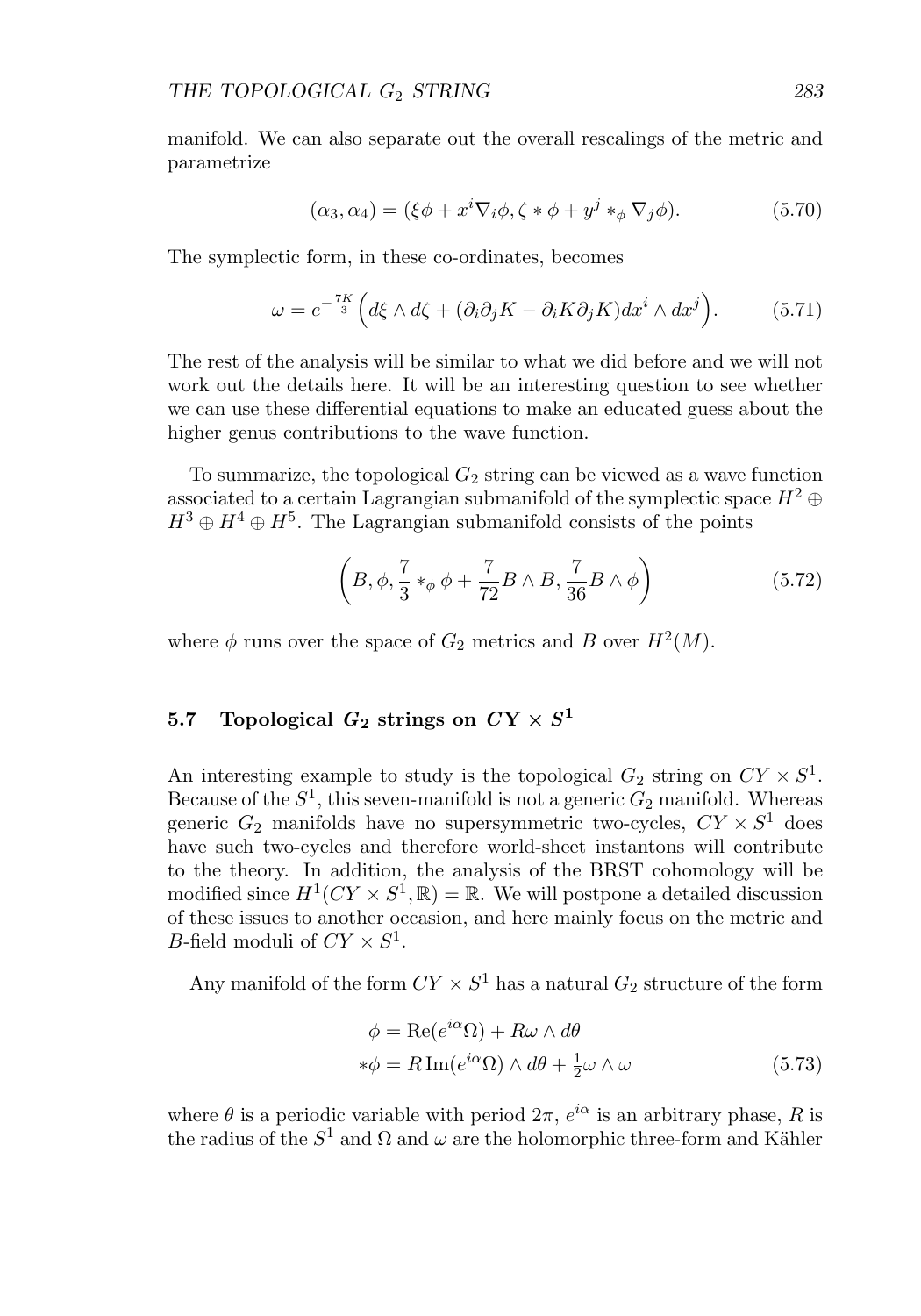form on the Calabi–Yau manifold. These are not completely independent, but have to obey

$$
i\int \Omega \wedge \bar{\Omega} = \frac{4}{3} \int \omega \wedge \omega \wedge \omega. \tag{5.74}
$$

The  $G_2$  BRST complex in say the left-moving sector, acting at the level of zero modes, involves among others the following differentials:

$$
\Omega^0(M,\mathbb{R}) \stackrel{d}{\longrightarrow} \Omega^1(M,\mathbb{R}) \stackrel{\ast\phi \wedge d}{\longrightarrow} \Omega^6(M,\mathbb{R}) \stackrel{d}{\longrightarrow} \Omega^7(M,\mathbb{R}).\tag{5.75}
$$

where we used the identification of **7** in  $\Omega^2(M,\mathbb{R})$  with  $\Omega^6(M,\mathbb{R})$  and of **1** in  $\Omega^3(M,\mathbb{R})$  with  $\Omega^7(M,\mathbb{R})$  [see table (5.4)]. The complex (5.75) is equivalent to  $(5.1)$  for any  $G_2$  manifold. Thus, the full BRST cohomology is obtained by combining two complexes of the form (5.75), one for the left-movers and one for the right-movers. If we specialize to the case of a Calabi–Yau manifold times a circle using (5.73), (5.75) reduces to a certain complex involving the differential forms on the Calabi–Yau manifold. We are not aware of any literature on Calabi–Yau manifolds where such a complex appears, and this shows that the topological  $G_2$  twist is not in a straightforward way related to the usual topological twist for Calabi–Yau manifolds.

More generally, complexes of the form (5.75) can be constructed for any special holonomy manifold by simply replacing  $\phi$  by a suitable covariantly closed differential form. It is an interesting question whether such complexes in general give rise to a new geometric understanding of special holonomy manifold.

Turning back to the  $CY \times S^1$  case, the metric moduli of  $CY \times S^1$  include the  $2h^{1,2}$  complex structure moduli and  $h^{1,1}$  Kähler moduli of the Calabi– Yau, but also the radius of the circle  $R$ . The total number of metric moduli is therefore dim  $H^3(CY \times S^1, \mathbb{R}) - 1$ . The number of three-form moduli is, however, equal to dim  $H^3(CY \times S^1, \mathbb{R})$ . The difference is the parameter  $\alpha$  in (5.73). Strictly speaking  $\alpha$  does not correspond to an element of the BRST cohomology, and we should therefore remove the period of  $\phi$  corresponding to  $\alpha$  from our consideration, but since nothing turns out to depend on  $\alpha$ we may as well work with the full set of dim  $H^3(CY \times S^1)$  periods. The modulus  $R$  on the other hand is physical, and this has some interesting consequences for the relation between the topological  $G_2$  string and the A- and B-model topological string on the Calabi–Yau manifold.

To study the topological  $G_2$  string and its relation to the A and B models, we choose a basis of three-cycles  $A^I$ ,  $B_I$  with intersection number  $(A^I, B_J)$  =  $\delta_J^I$  on the Calabi–Yau manifold. Similarly, we choose a basis of two-cycles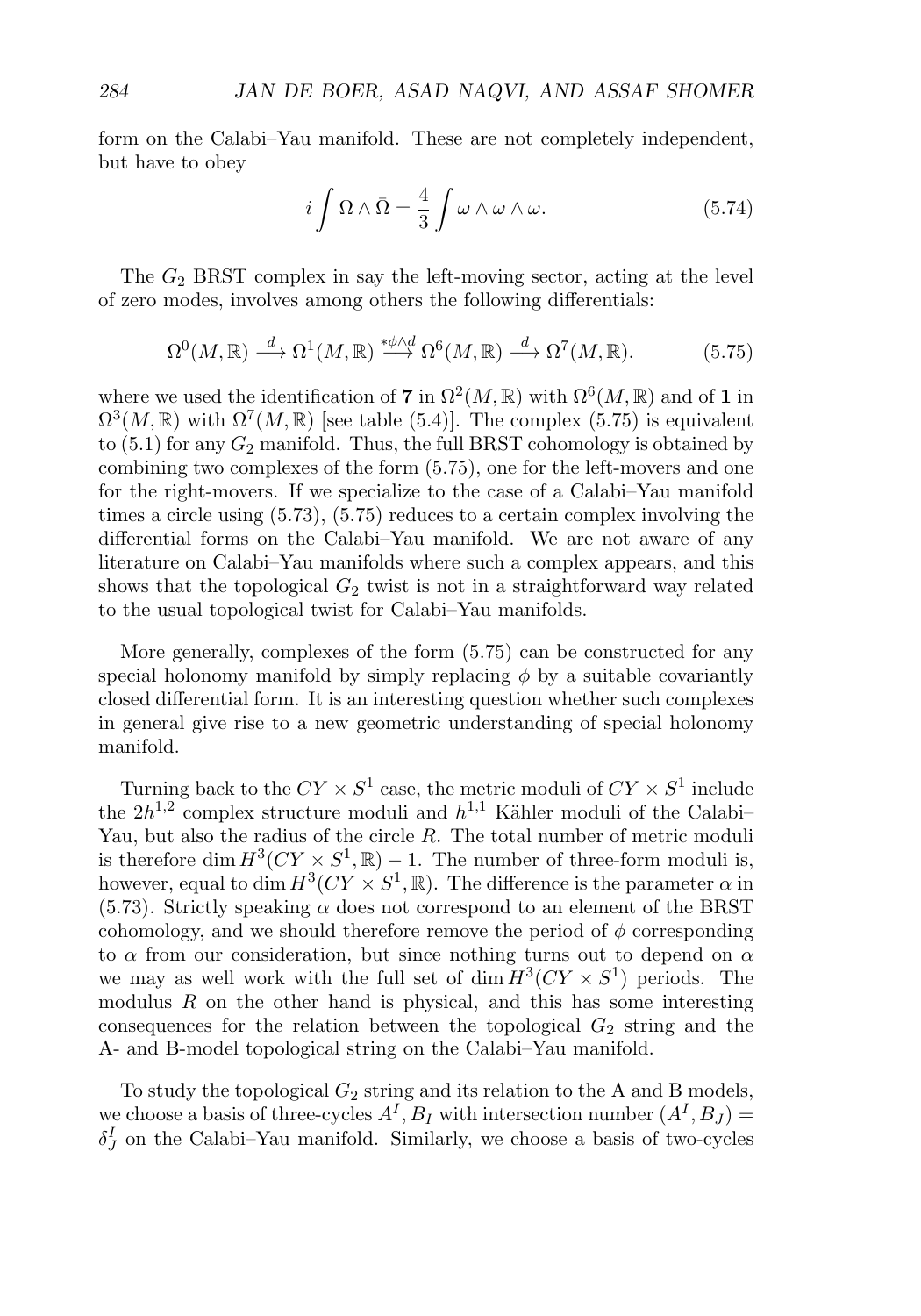$C^a$  and dual four-cycles  $D_a$ . The cycles on  $CY \times S^1$  are then given by

twocycles : 
$$
C^a
$$
  
\nthreecycles :  $C^a \times S^1$ ,  $A^I$ ,  $B_I$   
\nfourcycles :  $D_a$ ,  $B_I \times S^1$ ,  $-A^I \times S^1$   
\nfivecycles :  $D_a \times S^1$ . (5.76)

The prepotential of the topological  $G_2$  string also depends on the B-field. To take this into account we need to improve the four-form to

$$
*\phi \to \phi^{(4)} \equiv -R\operatorname{Im}(e^{i\alpha}\Omega) \wedge d\theta - \frac{1}{2}\operatorname{Re}\left(\omega + \frac{i}{2}B\right) \wedge \left(\omega + \frac{i}{2}B\right). \tag{5.77}
$$

The various periods, which define co-ordinates on the moduli space of  $G_2$ metrics, are given by

$$
b^{a} = \int_{C^{a}} B
$$
  
\n
$$
k^{a} = \int_{C^{a} \times S^{1}} \phi
$$
  
\n
$$
q^{I} = \int_{A^{I}} \phi
$$
  
\n
$$
p_{I} = \int_{B_{I}} \phi
$$
  
\n
$$
\frac{3}{7} \frac{\partial \mathcal{I}}{\partial k^{a}} = \int_{D_{a}} \phi^{(4)}
$$
  
\n
$$
\frac{3}{7} \frac{\partial \mathcal{I}}{\partial q^{I}} = \int_{B_{I} \times S^{1}} \phi^{(4)}
$$
  
\n
$$
\frac{3}{7} \frac{\partial \mathcal{I}}{\partial p_{I}} = \int_{-A^{I} \times S^{1}} \phi^{(4)}
$$
  
\n
$$
\frac{1}{2} \frac{\partial \mathcal{I}}{\partial b^{a}} = \int_{D_{a} \times S^{1}} B \wedge \phi.
$$
\n(5.78)

Now, we want to relate these variable to the quantities that appear naturally in the A and the B models on the Calabi–Yau manifold. If we denote by  $\mathcal{F}^A$ and  $\mathcal{F}^B$  the suitably normalized prepotentials of the A and the B models, then these obey

$$
X^{I} = \int_{A^{I}} \Omega
$$

$$
\frac{\partial \mathcal{F}^{B}}{\partial X^{I}} = \int_{B_{I}} \Omega
$$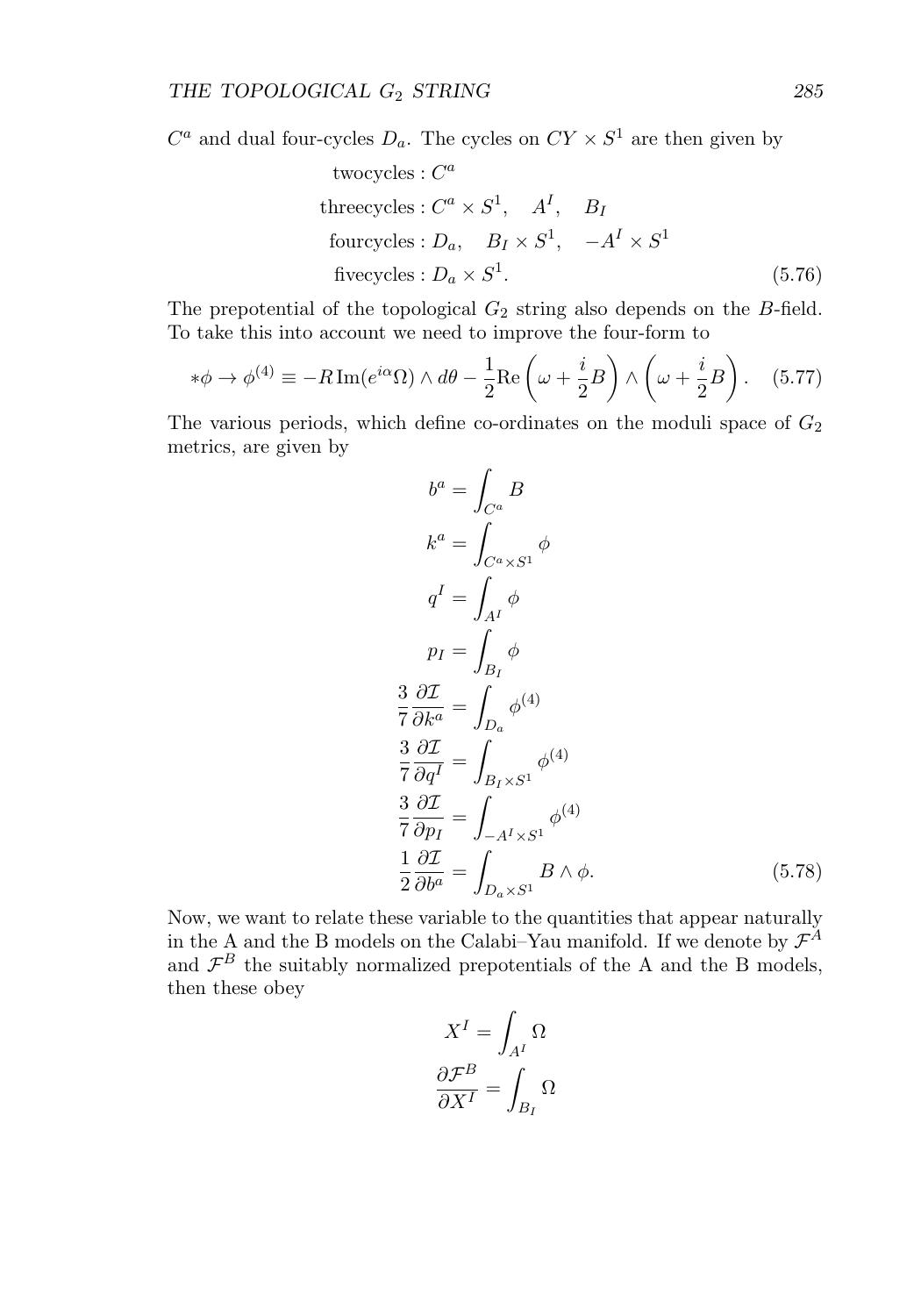$$
t^{a} = \int_{C^{a}} \omega + \frac{i}{2}B
$$

$$
\frac{\partial \mathcal{F}^{A}}{\partial t^{a}} = \int_{D_{a}} \left(\omega + \frac{i}{2}B\right)^{2}
$$
(5.79)

with  $X<sup>I</sup>$  and  $t<sup>a</sup>$  the complex structure and complexified Kähler moduli. By comparing (5.78) and (5.7) we can now determine the relation between  $\mathcal{I}$ and  $\mathcal{F}^A$  and  $\mathcal{F}^B$ . This is somewhat subtle due to the appearance of the parameter R in  $\phi$  and  $\phi^{(4)}$ . R itself is not an independent period but it appears in (5.78) in a non-trivial way. We should also keep in mind that in (5.7)  $\Omega$  and  $\omega$  are constrained by (5.74), so that the variables  $X<sup>I</sup>$  and  $t<sup>a</sup>$ obey a non-trivial constraint. To reformulate this constraint we denote

$$
P(X^I, \bar{X}^I) = 3i \int \Omega \wedge \bar{\Omega}, \quad Q(t^a, \bar{t}^a) = 4 \int \omega^3 \tag{5.80}
$$

so that the constraint is that  $P(X^I, \bar{X}^I) = Q(t^a, \bar{t}^a)$ . A comparison of the periods yields the following set of equations (we put  $\alpha = 0$  here, but it can be trivially put back into the equations by replacing  $\Omega \to e^{i\alpha}\Omega$ )

$$
b^{a} = 2 \operatorname{Im}(t^{a})
$$
  
\n
$$
k^{a} = 2\pi R \operatorname{Re}(t^{a})
$$
  
\n
$$
q^{I} = \operatorname{Re}(X^{I})
$$
  
\n
$$
p_{I} = \operatorname{Re}(\partial_{I} \mathcal{F}^{B})
$$
  
\n
$$
\frac{3}{7} \frac{\partial \mathcal{I}}{\partial k^{a}} = -\frac{1}{2} \operatorname{Re}(\partial_{a} \mathcal{F}^{A})
$$
  
\n
$$
\frac{3}{7} \frac{\partial \mathcal{I}}{\partial q^{I}} = -2\pi R \operatorname{Im}(\partial_{I} \mathcal{F}^{B})
$$
  
\n
$$
\frac{3}{7} \frac{\partial \mathcal{I}}{\partial p_{I}} = 2\pi R \operatorname{Im}(X^{I})
$$
  
\n
$$
\frac{1}{2} \frac{\partial \mathcal{I}}{\partial b^{a}} = 2\pi R \operatorname{Im}(\partial_{a} \mathcal{F}^{A}).
$$
  
\n(5.81)

To solve this system of equations, we first express  $P(X^I, \overline{X}^I)$  in terms of  $q^I, p_I$ . As is well-known, in terms of  $q^I, p_I$   $\overline{P}$  is equal to the Legendre transform of the imaginary part of  $\mathcal{F}^B$ ,

$$
P(p_I, q^I) = 3i \int \Omega \wedge \bar{\Omega} = 12 \left( \text{Im}(\mathcal{F}^B) - p_I \text{Im}(X^I) \right)_{q^I = \text{Re}(X^I), p_I = \text{Re}(\partial_I \mathcal{F}^B)}.
$$
\n(5.82)

 $\overline{a}$ 

We cannot express  $Q(t^a, \bar{t}^a)$  in terms of  $k^a$  directly, due to the factor of R that appears in the relation between  $k^a$  and  $t^a$ . However, the following is a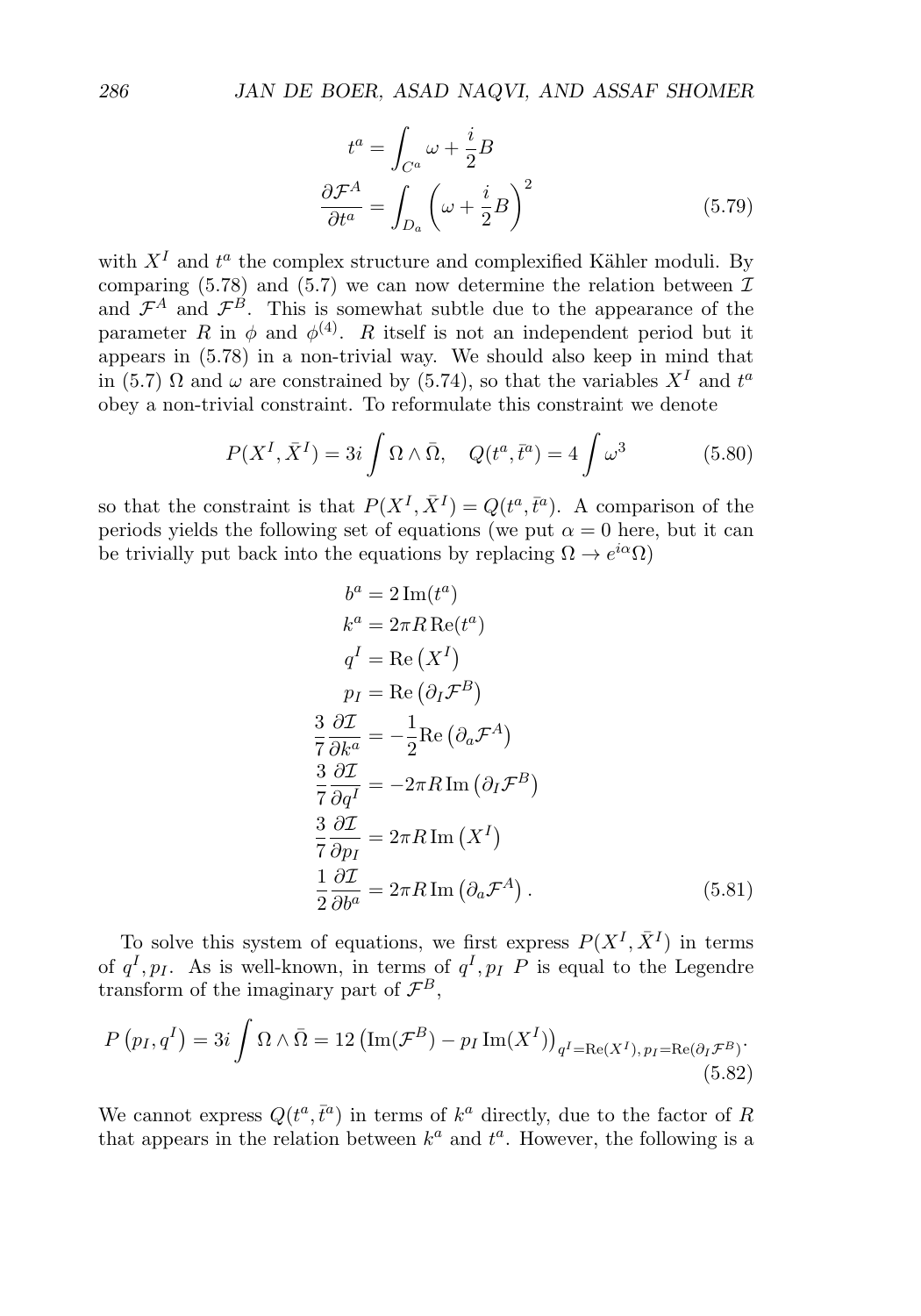function of just the  $k^a$ :

$$
S(ka) = 4 \int (2\pi R\omega)^3.
$$
 (5.83)

The constraint  $P = Q$  now implies that R is a non-trivial function of  $q<sup>I</sup>$ ,  $p<sub>I</sub>$ ,  $k^a$ , given by

$$
2\pi R(p_I, q^I, k^a) = \left(\frac{S(k^a)}{P(p_I, q^I)}\right)^{\frac{1}{3}}.
$$
\n(5.84)

We also define

$$
T(p_I, q^I, k^a, b^a) = 12 \operatorname{Re} (\mathcal{F}^A)_{t^a = k^a/2\pi R(p_I, q^I, k^a) + ib^a/2}
$$
 (5.85)

so that

 $S(k^{a}) = (2 \pi R (p_{I}, q^{I}, k^{a}))^{3} T (p_{I}, q^{I}, k^{a}, b^{a})$  $(5.86)$ 

We now claim that

$$
\mathcal{I} = 2\pi R(p_I, q^I, k^a) \left( -\frac{7}{36} P(p_I, q^I) - \frac{7}{72} T(p_I, q^I, k^a, b^a) \right)
$$
  
=  $-\frac{7}{3} (2\pi R) \left( (\text{Im}(\mathcal{F}^B) - p_I \text{Im}(X^I)) + \frac{1}{2} \text{Re}(\mathcal{F}^A) \right).$  (5.87)

This shows that the prepotential of the topological  $G_2$  string is indeed a combination of the A- and B-model topological string, but the complex and Kähler moduli of the Calabi–Yau manifold get mixed in a rather intricate way due to the presence of the radius  $R$ .  $R$  is closely related to the volume of the Calabi–Yau manifold, and it would be interesting to see if this is related to and/or can resolve the gravitational anomaly found in the one-loop calculation in the six-dimensional Hitchin system in [38]. The non-trivial role that R plays in this also manifests itself in the analysis of four-dimensional supergravity, see e.g., [39].

To show that (5.87) solves (5.81) is somewhat complicated due to the dependence of R on  $p_I, q^I, k^a$ . However, one may check that

$$
\frac{\partial \mathcal{I}}{\partial (2\pi R)} = -\frac{7}{36} \left( P \left( p_I, q^I \right) - T \left( p_I, q^I, k^a, b^a \right)_{b^a = 0} \right) \tag{5.88}
$$

where it is important to differentiate not just the explicit  $R$  that appears in  $(5.87)$ , but also the R that appears in the definition of T in  $(5.85)$ . The righthand side of (5.88) is precisely the original constraint (5.74) and therefore vanishes identically. In other words, the radius seems to play the role of a Lagrange multiplier that imposes the volume constraint (5.74). Because of this, we can treat R as a constant when verifying  $(5.81)$ , and with this simplification it is straightforward to verify that  $(5.87)$  solves  $(5.81)$ .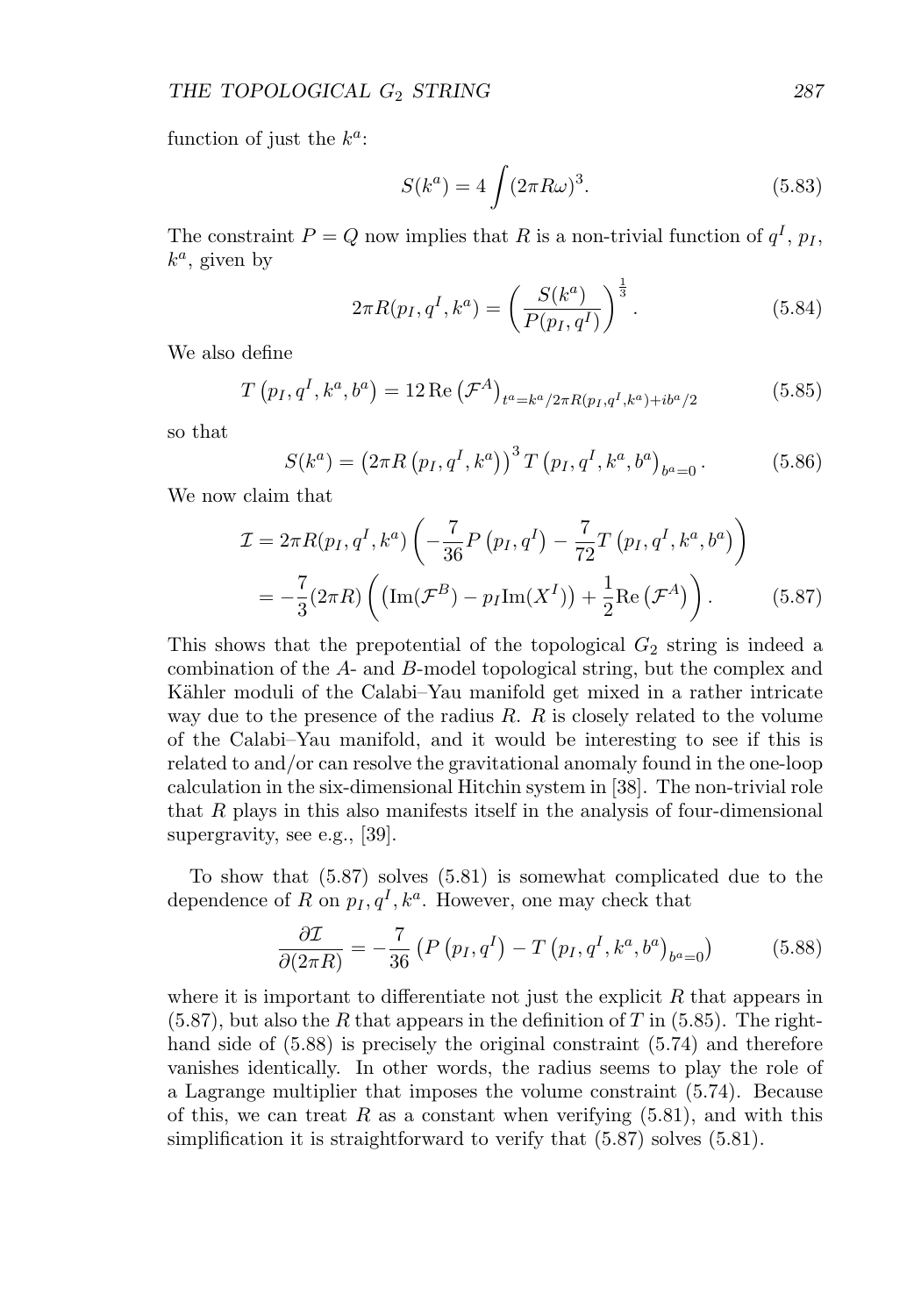From  $(5.87)$  we also find, using  $(5.84)$  and  $(5.86)$ , that

$$
\mathcal{I}_{b^a=0} = -\frac{7}{12} S(k^a)^{1/3} P(p_I, q^I)^{2/3}.
$$
\n(5.89)

Thus, the topological  $G_2$  string is not just the sum of the A and B models, but it can also be written as the product of fractional powers of the A and B models. It would be interesting to know whether either the combinations (5.87) and (5.89) have any distinguished meaning for six-dimensional topological strings.

# **6 The topological** *G***<sup>2</sup> string**

We have so far been considering a topologically twisted  $\sigma$ -model of maps from a sphere into a  $G_2$  manifold. However, on higher genus Riemann surfaces, there is nothing interesting to compute in the  $\sigma$ -model. To get interesting amplitudes, we need to couple the  $\sigma$ -model to two-dimensional gravity, and integrate over the moduli space of Riemann surfaces. This will define the topological  $G_2$  string. In the following, we first give a preliminary discussion of the topological  $\sigma$ -model at higher genus and then construct a measure on the moduli space of Riemann surfaces to define the topological string amplitudes.

#### **6.1 Twisting the** *σ***-model at higher genus**

Generalizing the sphere computation to higher genera  $[30, 31]$ , *n*-point correlators on a genus-q Riemann surface in the twisted theory are defined as a correlator in the untwisted theory of the same n operators plus  $(2 - 2q)$ insertions of the spin-field that is related to the space-time supersymmetry charge. For a Calabi–Yau three-fold target space on a Riemann surface with  $g > 1$  the meaning of this prescription is to insert  $2g - 2$  of the conjugate spectral flow operator  $(e^{-i(\sqrt{d}/2)\phi})$  in the notation of Section 4.1). To generalize this to the  $G_2$  situation, we will do something similar. However, there is only a single  $G_2$  invariant spinfield. This is where the decomposition in conformal blocks in Section 2.3 is useful: the spin-field  $\Phi_{1,2}$  (which corresponds to the particular Ramond sector ground state  $\left(\frac{7}{16}, 0\right)$  could be decomposed in a block  $\Phi_{1,2}^+$  and in a block  $\Phi_{1,2}^-$  [see equations (2.14) and (A.8), and also Section 7.1]. At genus zero we needed two insertions of  $\Phi_{1,2}^+$ , so the natural guess is that at genus g we need  $2g - 2$  insertions of  $\Phi_{1,2}^-$ . We will demonstrate shortly that with this guess the topological  $G_2$  strings are indeed "critical" in seven dimensions.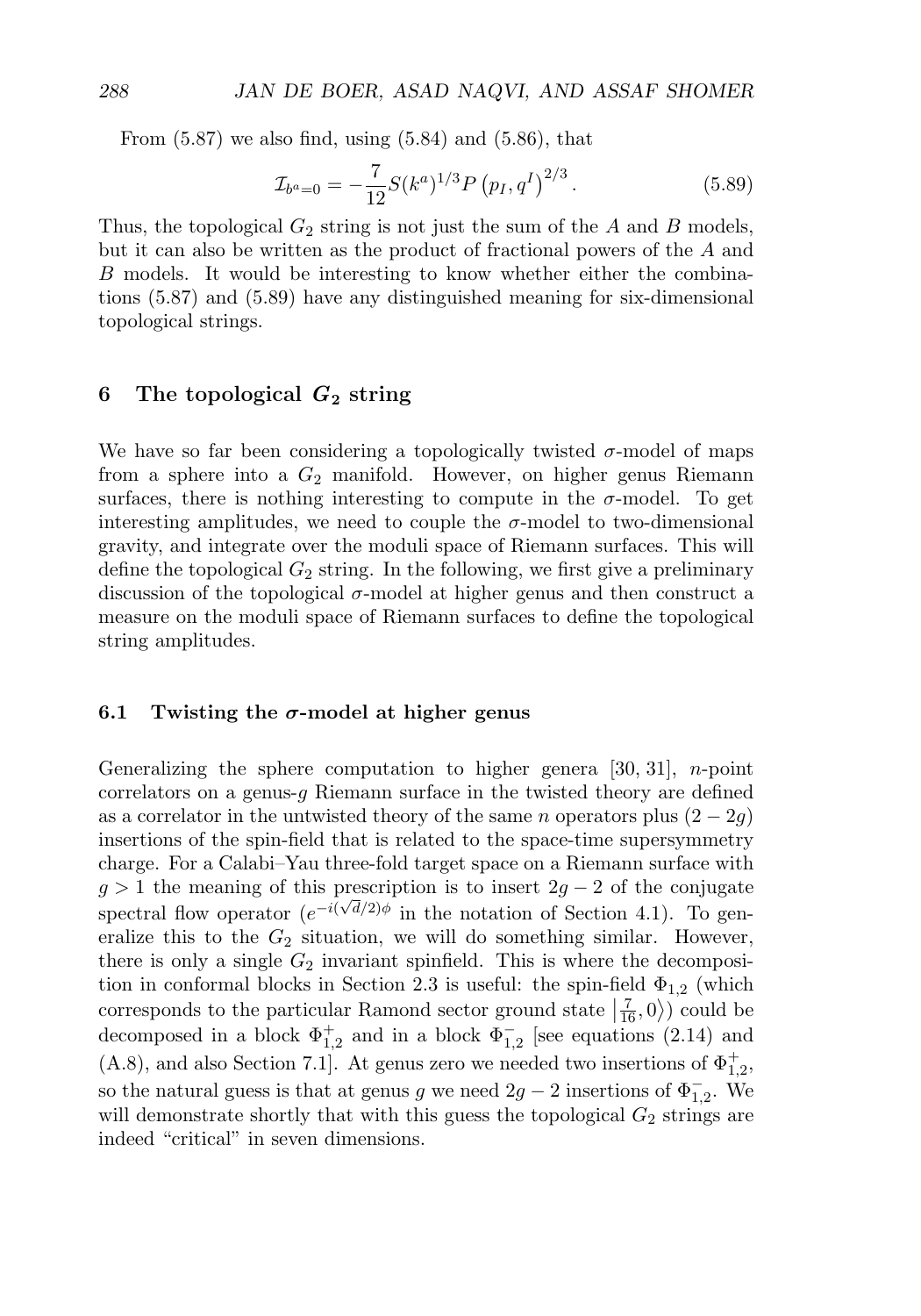#### **6.2 Topological strings**

To go from a topological  $\sigma$ -model to topological strings, we need to integrate over the moduli space of Riemann surfaces,  $\mathcal{M}_q$ . To construct a measure on the moduli space of Riemann surfaces, we need an anti-ghost  $G_*^{\uparrow}$ , such that  $\{Q, G^{\uparrow}_{*}\} = T$  where T is the twisted stress tensor and Q is the BRST operator. We use the notation  $G^{\uparrow}_{*}$  for the anti-ghost because the conformal block  $G^{\uparrow}$  defined previously almost does the job, as discussed in Section 4.7. In the following, we assume that a suitable modification  $G^{\uparrow}_{*}$  of  $G^{\uparrow}$  exists which we can use to define the topological string amplitudes. With this important assumption we can define the genus-g free energy  $F_q$  of the  $G_2$ topological string by integrating over the  $3g - 3$ -dimensional moduli space of genus-g Riemann surfaces  $\mathcal{M}_g$  along with 3g − 3 insertions of the antighost folded against Beltrami differentials giving the appropriate measure of integration

$$
F_g = \int_{\mathcal{M}_g} \left\langle \prod_{i=1}^{3g-3} |(\mu_i, G_*^{\uparrow})|^2 \right\rangle_g \tag{6.1}
$$

where the folded anti-ghosts are defined by integrating them over the genus- $q$ world-sheet against the Beltrami differentials  $(\mu_i, G^{\uparrow}_*) = \int d^2z \mu_i(z)G^{\uparrow}_*(z)$ .

Critical dimension. The usual topological strings on Calabi–Yau manifolds have a "critical dimension"  $d = 6$  (complex dimension 3). This is because essentially all the higher genus free energies  $F_g$  vanish when the target space is a complex manifold of (complex) dimension other than 3. The  $G_2$  string is critical in seven dimensions. Indeed, we can use the fusion rules of the tri-critical Ising model to show that there is a non-vanishing contribution to correlation functions of  $2g - 2 \Phi_{1,2}$ 's and  $3g - 3 G^{\uparrow}$ . We can also show that their correlation functions are non-zero by considering the Coulomb gas representation of the tri-critical Ising model (which is useful to compute correlation functions). From that perspective the  $2g - 2$  insertions of  $\Phi_{1,2}^$ and 3g − 3 insertions of  $G^{\uparrow}$  yield a total  $\phi$  charge of

$$
(2-2g)\frac{5}{2\sqrt{10}} + (3g-3)\frac{2}{\sqrt{10}} = (g-1)\frac{1}{\sqrt{10}}
$$
(6.2)

which is exactly the correct amount needed to cancel the existing background charge  $\left(\frac{1}{\sqrt{10}}\right)$  of the tri-critical Ising model on a genus-g Riemann surface. Here we used that the anti-ghost  $G^{\uparrow}$  has weight two in the Coulomb gas representation (see Appendix A).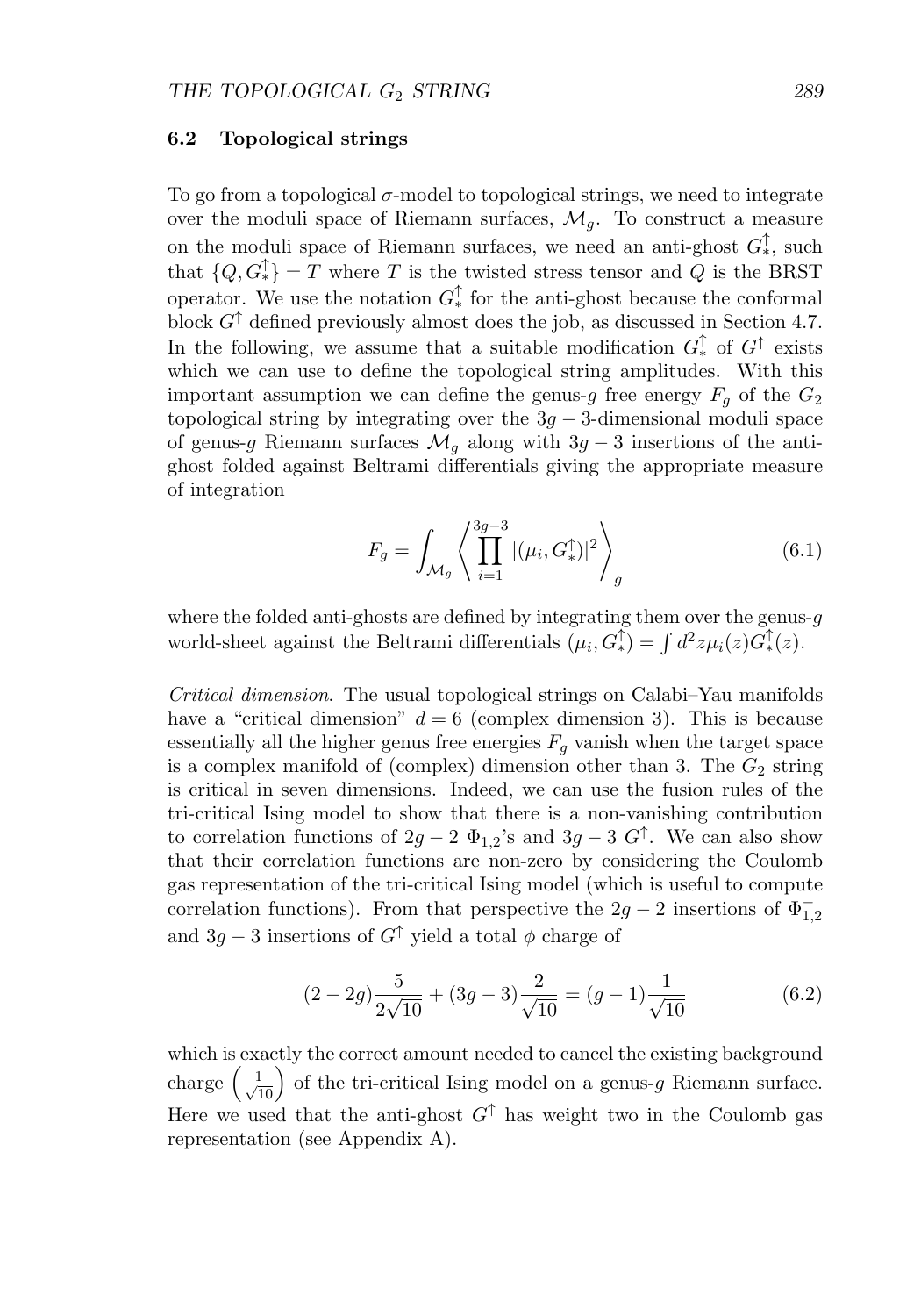The  $G_2$  topological string partition function is defined as an asymptotic series in a coupling constant  $\lambda$ 

$$
\mathcal{Z} = e^{\mathcal{F}}, \quad \text{where } \mathcal{F} = \sum_{g=0}^{\infty} \lambda^{2-2g} F_g.
$$
 (6.3)

The descent relations introduced in Section 4.8 enable us to now define correlation functions of chiral primaries just like in the  $\mathcal{N}=2$  topological string.

## **7 Physics in three dimensions**

Since we are discussing type II string theory compactified on a manifold of  $G_2$  holonomy, we expect the topological  $G_2$  string to be of relevance for the resulting three-dimensional effective field theory. In this section we will explore some properties of this effective field theory and how they are related to topological  $G_2$  strings. Since  $G_2$  compactifications preserve four supercharges, the resulting three-dimensional theory will have  $\mathcal{N}=2$ supersymmetry.

#### **7.1 Massless fields and the GSO projection**

We are dealing with an odd-dimensional compactification of string theory. Therefore, the GSO projection is particularly subtle. In order to define it, we need a notion of fermion number. We will first define this in the NS sector of the internal CFT corresponding to the sigma model on the  $G_2$  manifold. As discussed in some detail in [8], we can assign a fermion number to a state by assigning a fermion number to the tri-critical Ising part of the state. In the NS sector, there is a tri-critical Ising model notion of fermion number in which we associate fermion number  $(-1)^{n+1}$  for states in Hilbert space  $\mathcal{H}_n$ with  $n = 1, \ldots, 4$  ( $n = 1$  corresponding to the identity,  $n = 2$  to the primary  $\frac{1}{10}$ , etc). The fermion number in the three-dimensional spacetime part of the compactification in the NS sector is the usual one.

In the R sector, things are less straightforward. In three dimensions, the representations of the Clifford algebra are two-dimensional, and there are no chiral spinors. The same holds true in seven dimensions. Therefore, in order to have a well-defined fermion number, we need to take a reducible representation of the Clifford algebra in three dimensions which consists of two spinors which we will call  $|3, +\rangle$  and  $|3, -\rangle$  where the sign indicates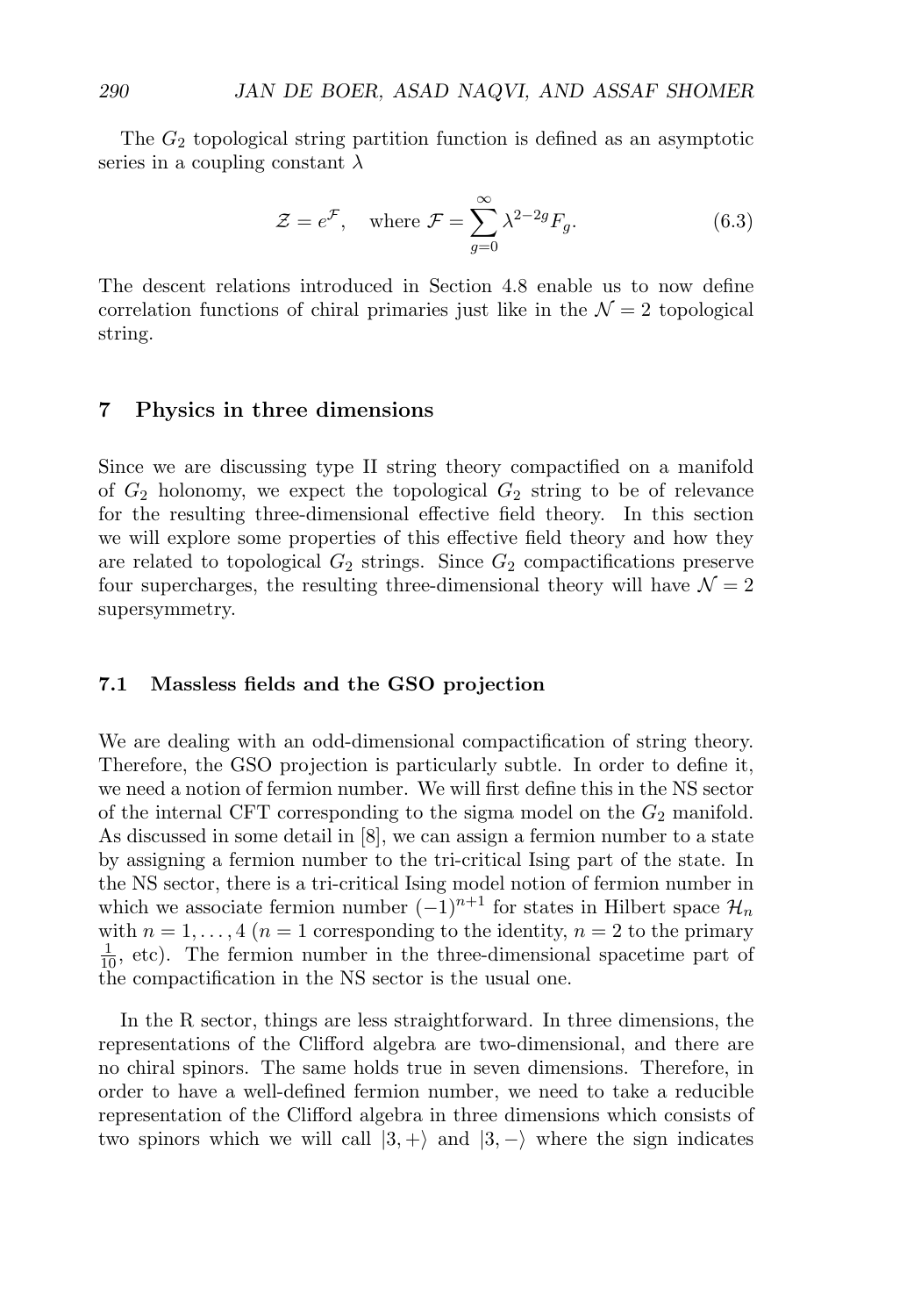fermion number. Similarly, we need two spinors coming from the sevendimensional part, which we will call  $|7, +\rangle$  and  $|7, -\rangle$ . The zero modes of the three-dimensional fermions map  $|3,+\rangle$  to  $|3,-\rangle$  and vice versa. With this doubling we have a well-defined action of  $(-1)^F$  given by  $(-1)^F |3, \pm \rangle =$  $\pm |3, \pm \rangle$ . A similar remark applies to the seven-dimensional part. When we combine the three- and seven-dimensional part, we find that if we take all possible combinations, we obtain a reducible representation. The smallest irreducible representation, which still allows for a proper action of  $(-1)^F$ , is obtained by taking, e.g., the combinations

$$
|\chi, +\rangle = |3, +\rangle \otimes |7, +\rangle + |3, -\rangle \otimes |7, -\rangle
$$
  

$$
|\chi, -\rangle = |3, +\rangle \otimes |7, -\rangle + |3, -\rangle \otimes |7, +\rangle
$$
 (7.1)

where fermion number acts as  $(-1)^F |\chi, \pm\rangle = \pm |\chi, \pm\rangle$ . The GSO projection projects on one of the two chiralities and results in a single two-component spinor in three dimensions. From the right-movers we get another twocomponent spinor and this is how we arise at  $N = 2$  supersymmetry in three dimensions.<sup>17</sup>

If we just quantize the seven-dimensional sigma model, the previous concept suggests that we get two copies of each R representation, together with a label  $\pm$ . The natural interpretation from the point of view of the tri-critical Ising model, is that  $\pm$  corresponds to the decomposition of R ground states into two conformal blocks. In this way, the fusion rules of the tri-critical Ising model can be made to agree with the fermion number assignment, up to an extra minus sign for the product of two fields in the RR sector. For example,

$$
\begin{aligned}\n\left[\frac{7}{16}, \pm\right] \otimes \left[\frac{7}{16}, \mp\right] &= [0, +] \\
\left[\frac{7}{16}, \pm\right] \otimes \left[\frac{7}{16}, \pm\right] &= \left[\frac{3}{2}, -\right] \\
\left[\frac{7}{16}, \pm\right] \otimes \left[\frac{3}{80}, \mp\right] &= \left[\frac{6}{10}, +\right] \\
\left[\frac{7}{16}, \pm\right] \otimes \left[\frac{3}{80}, \pm\right] &= \left[\frac{1}{10}, -\right],\n\end{aligned} \tag{7.2}
$$

etc.

 $17$ Notice that this also resolves the peculiar feature that representations in the R sector (discussed in Appendix C) of the  $G_2$  algebra can be one-dimensional, but once we combine left- and right-movers they should be two-dimensional. As this shows, the R sector really involves two-dimensional representations, and the left-right sector four-dimensional ones. No strange enhancement is necessary once we combine left- and right-movers.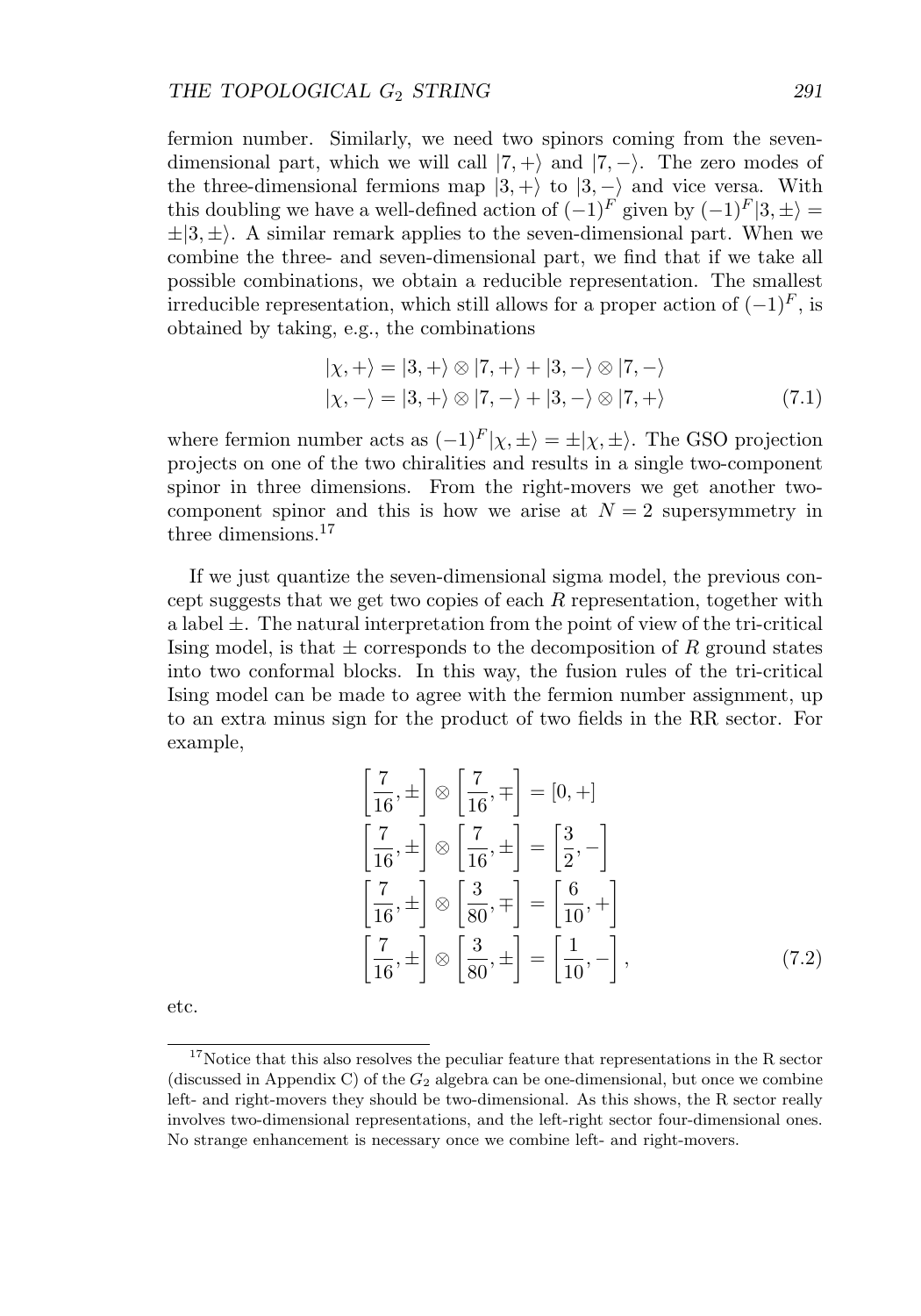Using these fusion rules, it is easy to see that tree level correlation functions only vanish if the total  $(-1)^F$  of the operators in the correlation function is equal to  $(-1)^p$ , where  $p = n_R/2$  is half the number  $n_R$  of R fields. This applies to both the left- and right-movers separately. At higher genus correlation functions also involve a choice of spin structure.

We can now also properly define operators like  $G^{\downarrow}$  and  $G^{\uparrow}$  in the R sector. We decompose the  $R$  Hilbert space as

$$
\mathcal{H}_R \equiv \mathcal{H}_{R,1} \oplus \mathcal{H}_{R,2} \oplus \mathcal{H}_{R,3} \oplus \mathcal{H}_{R,4} = \mathcal{H}_{7/16,+} \oplus \mathcal{H}_{3/80,-} \oplus \mathcal{H}_{3/80,+} \oplus \mathcal{H}_{7/16,-}
$$
\n(7.3)

and define the up and down projections exactly as in the case of the NS sector in terms of the action on  $\mathcal{H}_i$ . For example,  $G^{\downarrow}$  will only map  $\mathcal{H}_i \to \mathcal{H}_{i+1}$ .

# **7.2 Relation of the topological** *G***<sup>2</sup> string to physical amplitudes**

An important application of topological strings stems from the realization [1, 30, 31] that its amplitudes agree with certain amplitudes of the physical superstring. The usual topological strings on Calabi–Yau manifolds compute F-terms in four-dimensional compactification of the physical superstrings. A natural question is: What physical amplitudes does the topological  $G_2$  string compute in three-dimensional  $\mathcal{N}=2$  compactifications of superstring theories? As we will see, at genus zero, the topological string indeed computes certain Yukawa couplings. However, at higher genus, unlike the usual topological string theories, the topological  $G_2$  string does not compute F-terms in three dimensions. As we will see, this failure to compute such terms can be traced to the absence of chiral spinors in three dimensions.

Comactification of type II superstrings on  $G_2$  holonomy manifolds leads to  $\mathcal{N}=2$  supergravity in three dimensions, where a single supercharge arises from each world sheet chirality. The (e.g., left moving) supersymmetry generator is constructed according to the standard FMS ansatz [40]

$$
Q^{\alpha} = \oint e^{-\varphi/2} \left( S^{\alpha}_{3+} \Sigma_+ + S^{\alpha}_{3-} \Sigma_- \right) \tag{7.4}
$$

where  $S_{3\pm}$  is a spin-field in  $R^{1,2}$  (corresponding to the states  $|3,\pm\rangle$  in Section 7.1) and  $\Sigma_{\pm}$  are operators corresponding to the states  $|7,\pm\rangle$  in Section 7.1. Also,  $\varphi$  is the bosonized super-ghost arising in the standard BRST quantization of type II superstrings.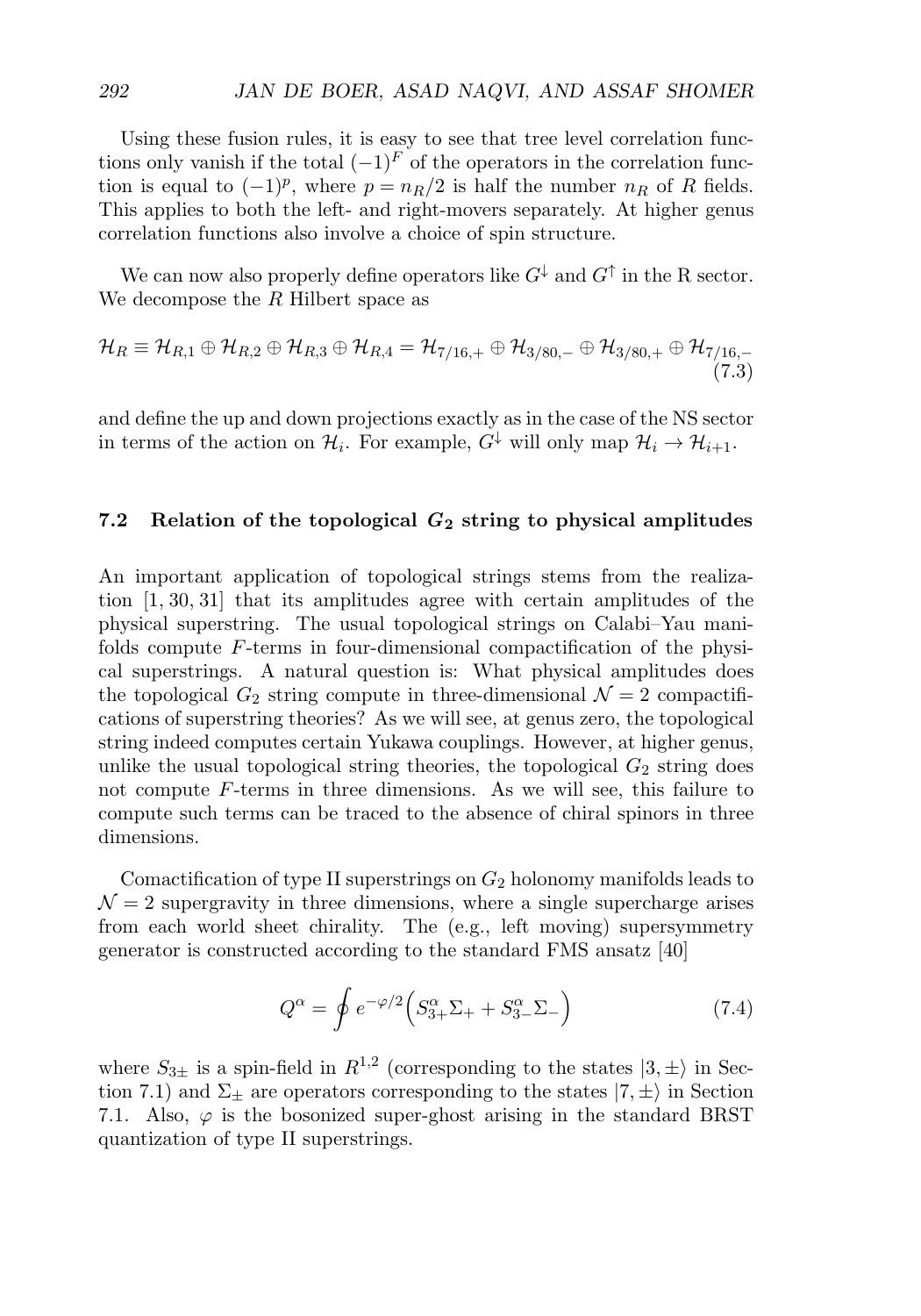#### THE TOPOLOGICAL  $G_2$  *STRING* 293

Which physical amplitudes can we possibly relate to the topological string? These should be amplitudes involving Ramond sector vertex operators which, in their  $G_2$  factor have the field  $\Sigma_-\$  inserted an appropriate number of times to give a topological amplitude.<sup>18</sup> In addition, in order to have some non-trivial dynamics in three dimensions, we need a field which sits in  $(3,1)$  of  $SO(3) \times G_2 \subset SO(10)$ . A singlet under the  $SO(3)$  factor would imply a non-dynamical degree of freedom in three dimensions.

The RR sector. The RR vertex operators have spinor bilinears. We are looking for singlets under  $G_2$ . These will come from the spinor bilinears made out of the covariantly constant spinor on the  $G_2$  manifold. As discussed before, this can only generate a three-form or a four-form. All other combinations vanish. Then, there remains a unique field which sits in the  $(3, 1)$  of  $SO(3) \times G_2$ . For types IIA and IIB, this corresponds to a scalar field  $\rho$  such that

type IIA 
$$
\partial_{\mu}\rho = \int_{M_7} F_{RR}^{(4)} \wedge * \phi,
$$
  
type IIB  $\partial_{\mu}\rho = \int_{M_7} F_{RR}^{(5)} \wedge \phi.$  (7.5)

where  $\phi$  is the three-form that defines the  $G_2$  structure. The vertex operator (in type IIB) corresponding to these spacetime fields in the  $\frac{-1}{2}$  picture is

$$
V^i = e^{-(\varphi + \tilde{\varphi})/2} \left( S^{\alpha}_{3+}(\tau^i_{\alpha\beta}) \tilde{S}^{\beta}_{3+} \Sigma_+ \tilde{\Sigma}_+ + S^{\alpha}_{3-}(\tau^i_{\alpha\beta}) \tilde{S}^{\beta}_{3-} \Sigma_- \tilde{\Sigma}_- \right) \tag{7.6}
$$

where (non)tilde denotes (left) right-movers and  $\tau^{i}$  are the Pauli matrices.<sup>19</sup>

At first sight, it might seem that  $2q - 2$  insertions of this operator would twist the  $G_2$  part of the CFT by appropriate insertions of the spin field  $\Sigma_-$ . However, this is of course incorrect, because the vertex operator in (7.6) is a sum of two terms. Therefore, in addition to getting terms with  $\Sigma^{2g-2}_{-} \tilde{\Sigma}^{2g-2}_{-}$ which can be simply related to the topological amplitudes, we get terms with  $\Sigma_{+}^{2g-2}\tilde{\Sigma}_{+}^{2g-2}$  insertions and also all possible cross-terms which are nontopological in nature. At a generic genus, generally these non-topological

<sup>&</sup>lt;sup>18</sup>In the case of Calabi–Yau three-folds, analogous amplitudes which are related to the topological string consist of  $2g - 2$  graviphotons, which suggests a F-term in the fourdimensional effective action of the form  $W^{2g}$ , where W is the Weyl super-multiplet of  $\mathcal{N}=2$  supergravity. Here, W is the chiral superfield of  $\mathcal{N}=2$  supergravity multiplet whose first component is the graviphoton field strength  $T_{\mu\nu}$ . In components, the  $W^{2g}$ term gives a coupling between two gravitons and  $2g - 2$  graviphotons:  $R^2T^{2g-2}$ , and it can be shown that the coefficient of this term is the topological string partition function  $F_g(t,\bar{t})$ .

<sup>&</sup>lt;sup>19</sup>For type IIA, we need to change  $\tilde{\Sigma}_{\pm}$  to  $\tilde{\Sigma}_{\mp}$ .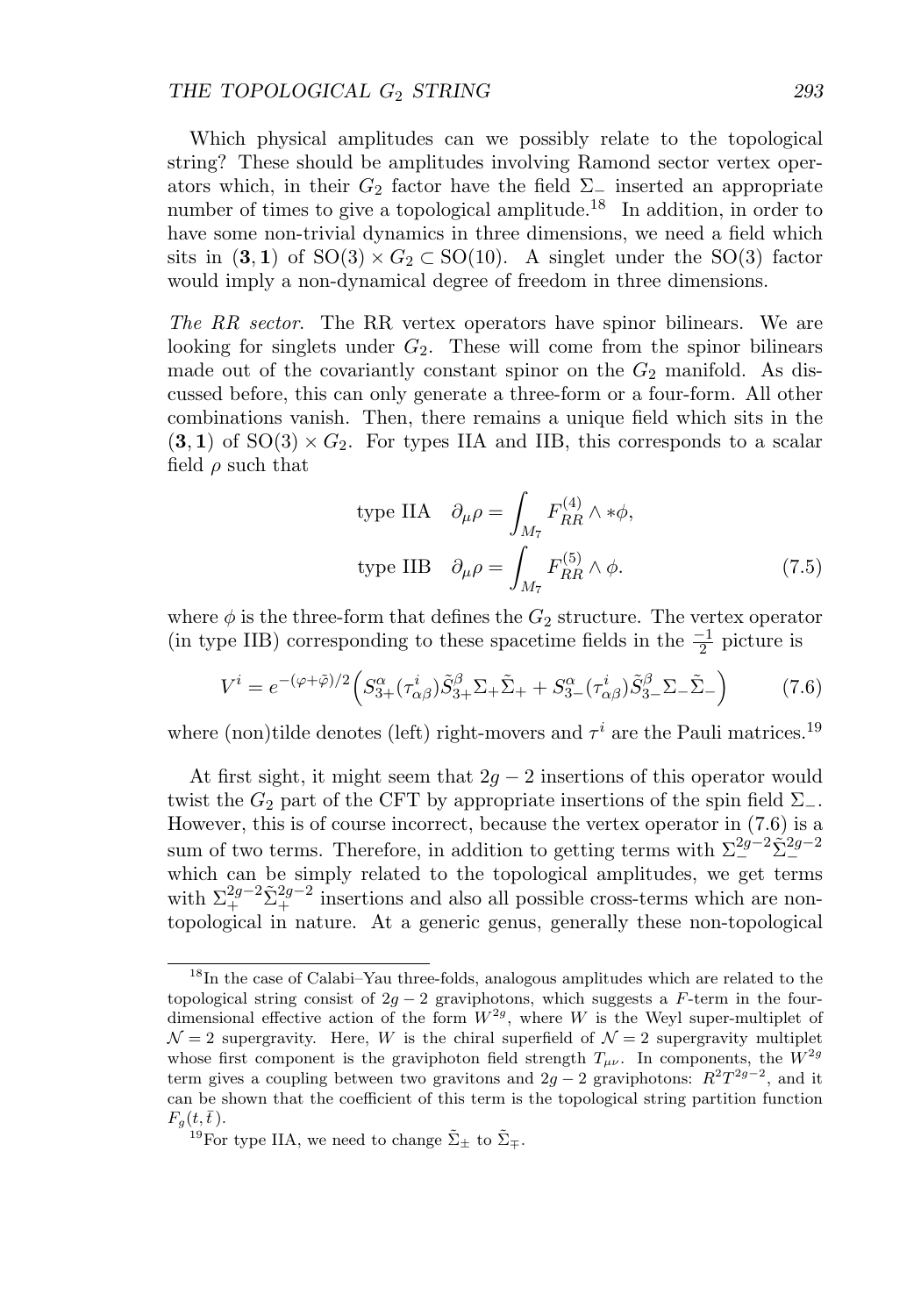terms are non-vanishing, with the result that the total amplitude is nontopological in nature. For type II strings on Calabi–Yau manifolds, there is a natural way to restrict to one of the two terms in such a vertex operator 7.6, and that is by looking at self-dual (or anti-self-dual) graviphoton field strengths. In three dimensions, there is no natural way to restrict to one of the two terms in the vertex operator. Therefore, we conclude that generically, the topological string does not seem to compute F-terms in the three-dimensional effective action. There is an exception, though, at genus 0.

# **7.3 Tree level effective action and the topological** *G***<sup>2</sup> string**

In order to describe the three-dimensional effective action it is convenient to first work with 11-dimensional supergravity compactification on  $G_2$  manifolds down to four dimensions. The three-dimensional action can then be obtained by a dimensional reduction. The four-dimensional theory has  $b_3$ chiral multiplets and  $b_2$  vector multiplet. The scalars in the chiral multiplets are complex combinations of the metric moduli and the three form 11-dimensional C-field moduli:  $S^A = t^A + ip^A$ , where  $p^A$  is defined in footnote 16. The Kähler potential for the scalars is a function of the real part of  $S^A$  and is given by [37]

$$
K(S + \bar{S}) = -3\log\left(\frac{1}{7}\int \phi \wedge * \phi\right) \tag{7.7}
$$

The kinetic terms for the  $b_2$  gauge fields are given by

$$
\operatorname{Im} \int d^4x d^2\theta \tau_{ab} W^a_\alpha W^{\alpha b} \tag{7.8}
$$

which can be dimensionally reduced to three dimensions

$$
S = \operatorname{Im} \int d^3x d^2\theta \tau_{ab} W^a_\alpha W^{b\alpha} \tag{7.9}
$$

where  $W^a_\alpha$  is the field strength superfield, the gauge coupling is  $\tau_{ab} = S^A \partial_A \partial_a$  $\partial_b\left(\frac{36}{7}\mathcal{I}_{\text{tot}}\right)$ , where  $\mathcal{I}_{\text{tot}}$  is defined in equation (5.54) and  $\partial_a = \frac{\partial}{\partial s^a}$ .

This action is written in terms of dimensionally reduced four-dimensional vector multiplet as an integral over a chiral half of superspace. In three dimensions, vector multiplets are dual to the chiral multiplet and it is interesting to determine the Kähler potential for these chiral multiplets. To this end, we need to perform the duality transformation and it is convenient to do this directly in superspace. Four-dimensional vector multiplets are not the most convenient way to define gauge theories in three dimensions. Gauge theories in three dimensions are usually formulated in terms of linear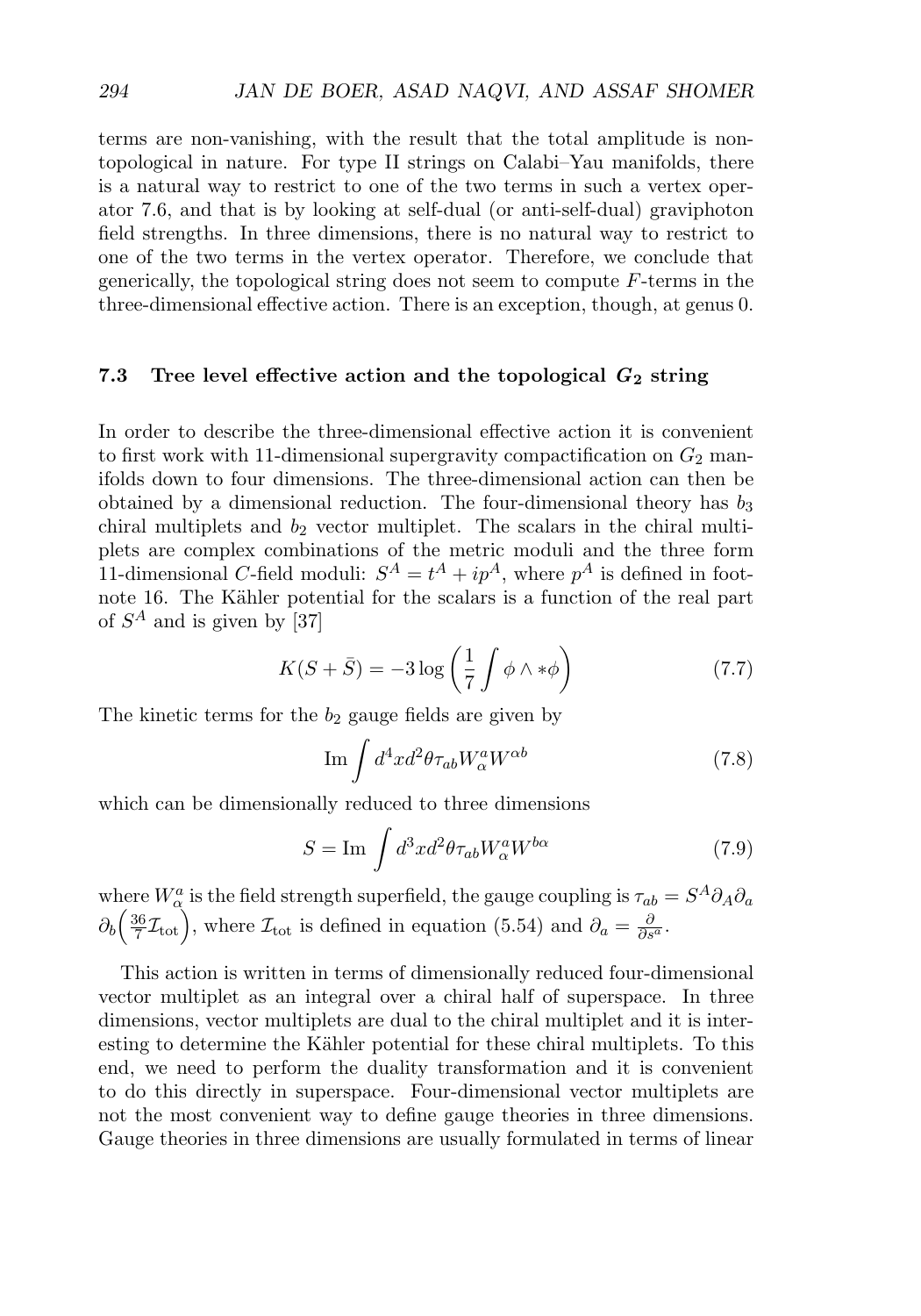multiplets. We therefore first rewrite  $(7.9)$  in terms of linear multiplets  $G^a$ in terms of which the action becomes

$$
S = \int d^3x d^4\theta (\tau_{ab}(S) + \bar{\tau}_{ab}(\bar{S})) G^a G^b. \tag{7.10}
$$

We can write the B-field as  $G^a \omega_a$  and  $\phi = (S^A + \bar{S}^A) \chi_A$ , where  $\omega_a$  and  $\chi_A$  are bases of  $H^2$  and  $H^3$  respectively, of the  $G_2$  manifold. Then, the superspace action can be formally written as

$$
S = \int d^3x d^4\theta \int B \wedge B \wedge \phi \tag{7.11}
$$

which is exactly the second term which appears in  $\mathcal{I}_{total}$ .

To perform the duality transformation explicitly between the linear and the chiral multiplets (see e.g., [41]), we can even start from a more general action

$$
S = \int d^3x d^4\theta f(G^a, S, \bar{S}).\tag{7.12}
$$

This action can be rewritten as

$$
S = \int d^3x d^4\theta f(\tilde{G}^a, S, \bar{S}) - \tilde{G}^a (Y_a + \bar{Y}_a)
$$
\n(7.13)

where the superfields  $\tilde{G}^a$  are unconstrained real superfields, and the  $Y_a$  are chiral superfields. Extremizing the action with respect to  $Y_a$  constrains  $\tilde{G}^a$ to be linear superfields from which we obtain (7.12) again. We can also vary this action with respect to  $\tilde{G}^a$  which yields the equation

$$
Y_a + \bar{Y}_a = \frac{\partial f(\tilde{G}^a, S, \bar{S})}{\partial \tilde{G}^a}.
$$
\n(7.14)

By solving for  $\tilde{G}^a$  in terms of S and  $\bar{S}$  and substituting in (7.13) gives the dual description in terms of a Kähler potential  $K(Y_a + \overline{Y}_a, S, \overline{S})$  for the chiral multiplets  $Y_a$ :

$$
S = \int d^3x d^4\theta K(Y_a + \bar{Y}_a, S, \bar{S}).\tag{7.15}
$$

Here, K is the Legendre transform of f. For our case  $(7.10)$ ,  $f = (\tau_{ab}(S) +$  $(\bar{s}_{ab}(\bar{S}))\tilde{G}^a\tilde{G}^b,$  so

$$
K(Y_a + \bar{Y}_a, S, \bar{S}) = (Y_a + \bar{Y}_a) \left( \Re \tau(S)^{-1} \right)^{ab} (Y_b + \bar{Y}_b). \tag{7.16}
$$

This is simply the Legendre transform of (7.11) with respect to the B-field moduli.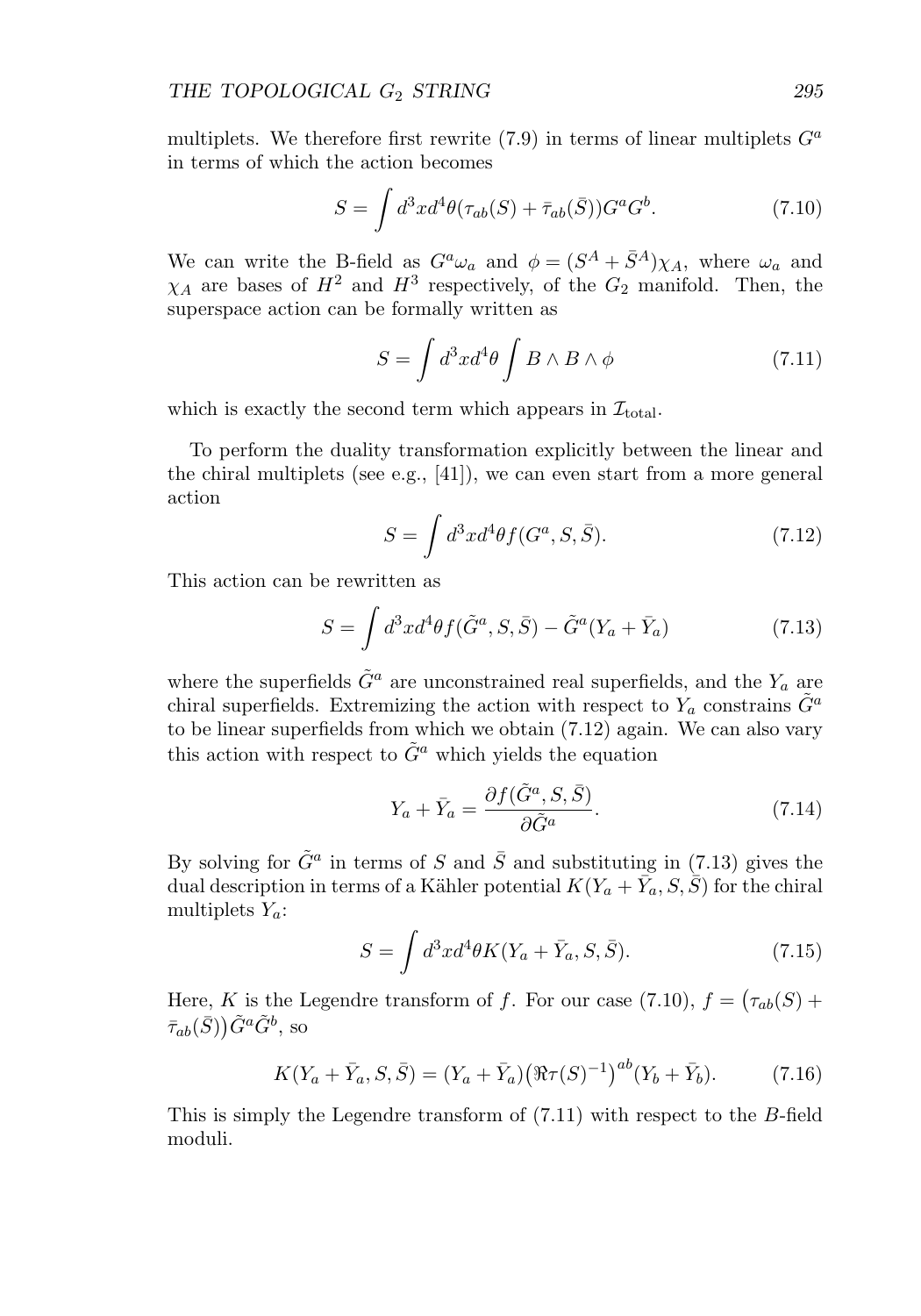# **8 Discussion, open questions, and future directions**

In this concluding section, we list and discuss several interesting issues and future directions.

## **8.1 The coupling constant**

The partition function for the ordinary topological string on Calabi–Yau manifolds is better thought of as a wave function. This picture emerges from the holomorphic anomaly, where the holomorphic anomaly equation is interpreted as describing the change in basis (an infinitesimal fourier transform) in the quantum mechanics whose phase space is given by  $H^3(M)$  [35]. It remains an interesting question whether the partition function of our topological string should naturally have a wave function interpretation. In our case, there is no corresponding holomorphic anomaly equation. Also, when we consider our topological string on  $CY \times S^1$ , it naturally contains both the holomorphic and anti-holomorphic A and B models. These facts suggest an interpretation as a partition function as opposed to a wave function.

However, we also argued in Section 5.6 that we could view the topological  $G_2$  string as a wavefunction corresponding to a Lagrangian submanifold of  $H^2 + H^3 + H^4 + H^5$ . From this perspective, it is interesting to note that we can naturally incorporate the string coupling in the framework. Consider again our function

$$
\mathcal{I} = \frac{1}{g_s^2} \int \phi \wedge * \phi + \frac{7}{24g_s^2} \int B \wedge B \wedge \phi \tag{8.1}
$$

where we have now included the string coupling constant. We can associate to it a Lagrangian submanifold of  $H^*(M)$  which now also includes  $H^0$  and  $H^7$ , namely

$$
\left(\frac{1}{g_s}, B, \phi, \frac{\partial \mathcal{I}}{\partial \phi}, \frac{\partial \mathcal{I}}{\partial B}, \frac{\partial \mathcal{I}}{\partial \frac{1}{g_s}}\right).
$$
\n(8.2)

In this way the string coupling gets naturally associated to  $H^0(M)$ . This is similar to what is done in the A model. In the B model, the string coupling is related to one particular component of  $H^3$ , namely the one proportional to the holomorphic three-form. At first sight, it does not seem to be the case here. However, as discussed in Appendix D, there is an isomorphism between  $H^0$  and  $H_1^3$ , i.e., those elements of the third cohomology which transform as the singlet under the group  $G_2$ . The moduli space has a projective structure. We can view the  $t^A$  defined in (5.26) as providing real projective coordinates on the  $b_{27}^3 = b_3 - 1$  dimensional moduli space of  $G_2$  metrics which correspond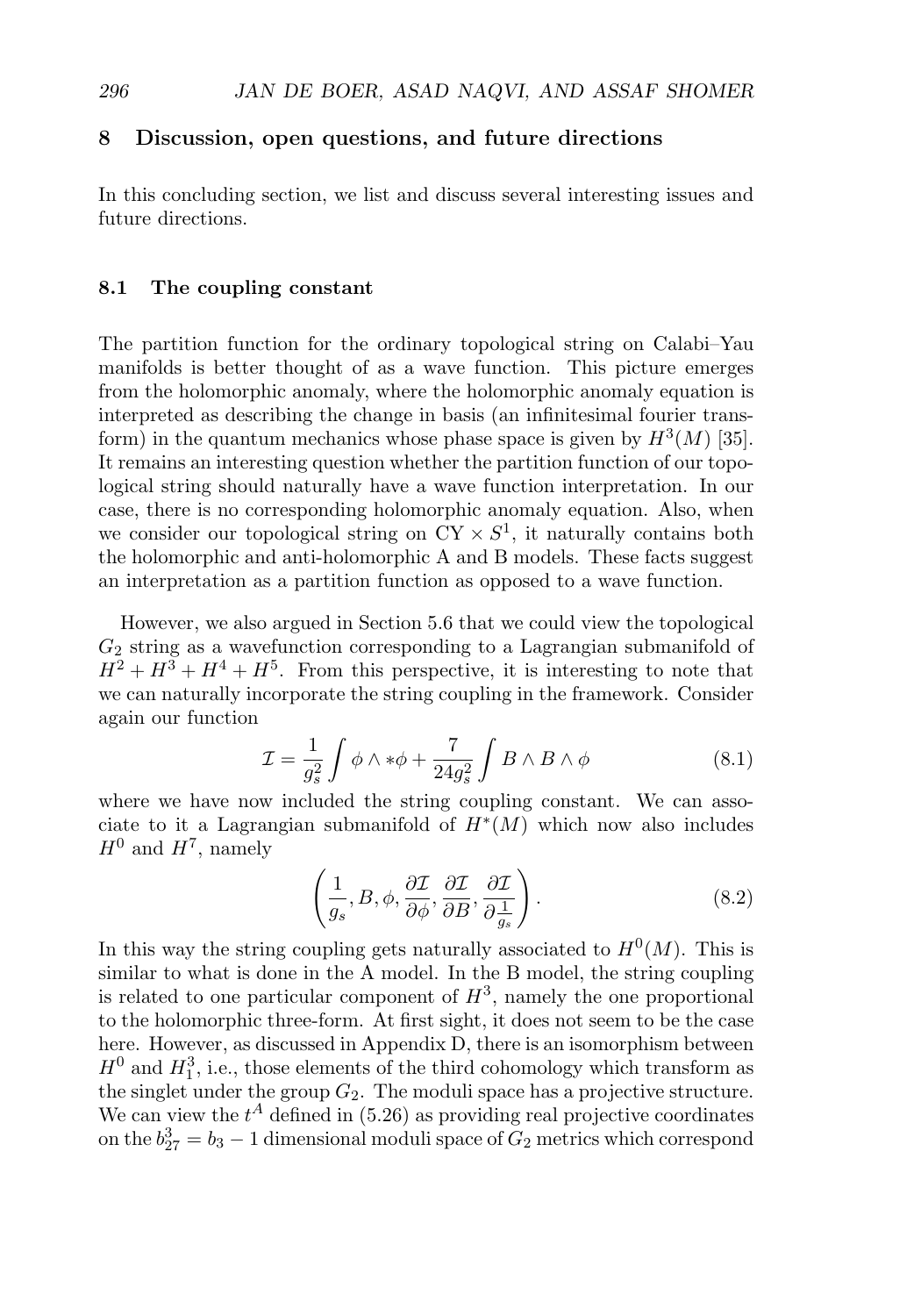to deformations of the  $G_2$  structure which are not rescalings of the metric. The partition function of the topological  $G_2$  string is then a section of a real-line bundle of degree  $\frac{7}{3}$ . Though this is not the structure that we find in the topological string, it may naturally emerge when we try to lift it to M-theory.

## **8.2 Strong coupling limit**

The construction of the topological string theory that we have given is a perturbative one. The strong coupling limit and a non-perturbative completion remains an interesting question. A strong coupling limit, if well defined, could naturally be topological M-theory [3–5]. An obvious strong coupling limit is one where we scale  $\phi$  with  $\lambda^{3/7}$  and  $g_s$  with  $\lambda$ , after which we send  $\lambda \to \infty$ . This does not change the form of *I*. It is not clear whether the result should be viewed as a string theory. In fact, it is perhaps more appropriate to think of this topological theory as describing certain sector of M-theory compactification on  $G_2$  manifolds down to four dimensions. The number of variables that remain will be one-less compared to the number of variables in three dimensions—we lose the degree of freedom corresponding to the rescaling of  $\phi$ , the three-form which defines the  $G_2$  structure; or equivalently, the string coupling.

Another limit we can study is the theory on  $CY \times S^1$ . In this case we can try to decompactify the  $S^1$ , which is related via a 9–11 flip to the strong coupling limit before. Since  $R$  depends non-trivially on all moduli, it is not immediately clear what is a natural set of variables that survives. Perhaps we should keep all  $H^3$  except the class proportional to  $\phi$ , as we do for the complex structure in the B-model?

#### **8.3 Relation to black holes and Hitchin flows**

Notice that our function  $P(q^I, p_I)$  (5.82) is the Legendre transform of the free energy of the B-model, which is exactly the expression that appears in the recent discussions of the relation between topological strings and black hole entropy [42]. This is perhaps not that surprising given that  $P(q^I, p_I)$  is the volume of the CY at the horizon of the black hole through the attractor mechanism. Yet, one may wonder whether the circle in the seven-dimensional theory on  $CY \times S^1$  can be interpreted as a Euclidean time direction so that the theory can be directly viewed as a thermal system with non-zero entropy, giving a microscopic description of the black hole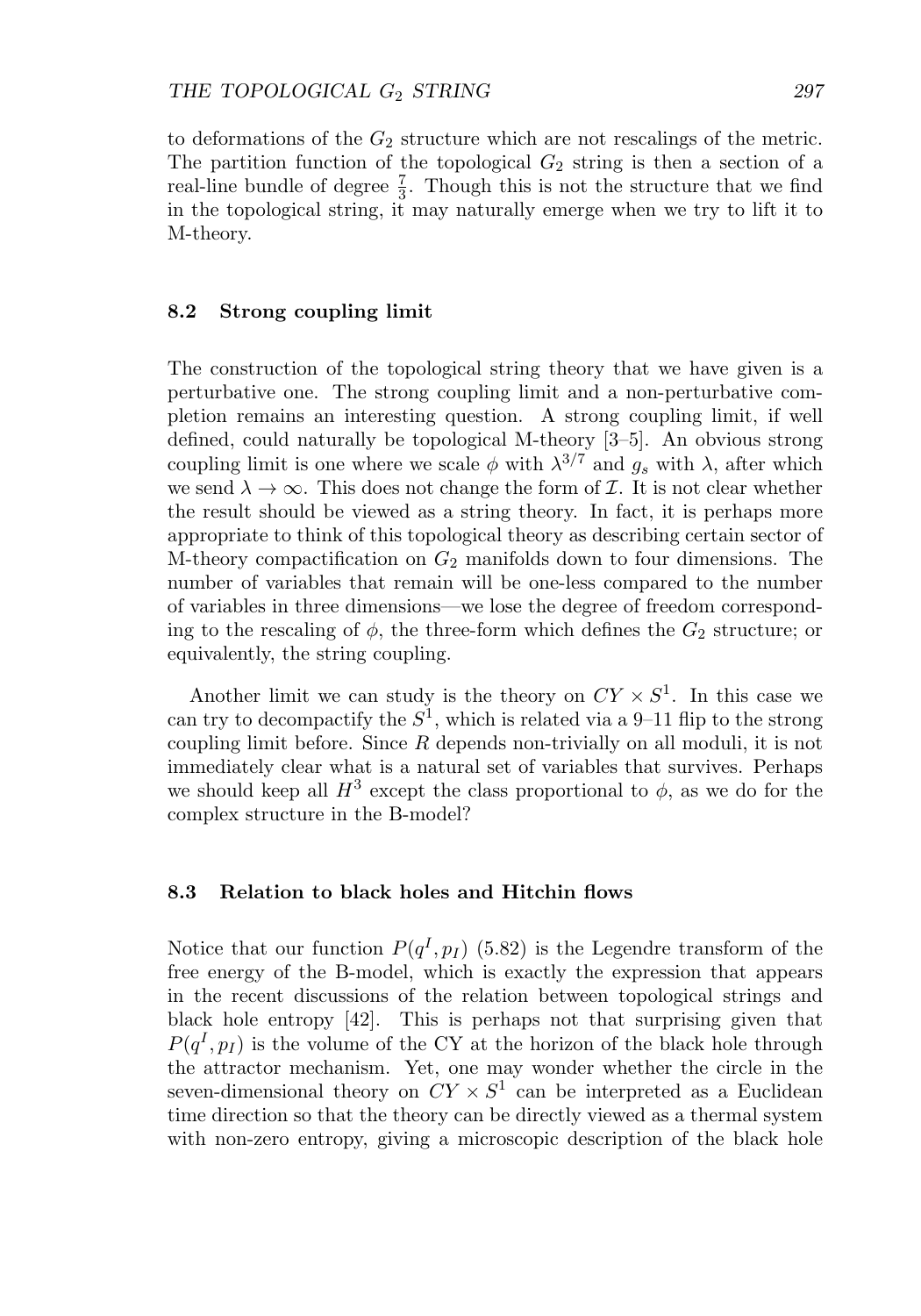entropy. Perhaps our topological twist can be interpreted as counting BPS states in a black hole background.

In [43], domain wall solutions of  $\mathcal{N}=2$  gauged four-dimensional supergravity were constructed, where the supergravity theory was obtained by the dimensional reduction of type IIA on "half-flat" six manifolds. These are manifolds which have a particular type of SU(3) structure. The domain walls are determined by flow equations which govern the dependence of scalars (corresponding to the moduli of the internal manifold) in the direction transverse to the domain wall. These flow equations were shown to be equivalent to Hitchin's flow equations, which implies that the transverse direction to the domain wall combines with the internal manifold to give a  $G_2$  manifold. A natural question is whether the black hole attractor flows have a similar interpretation in terms of Hitchin flows which may then admit a re-interpretation of these in terms of a manifold with  $G_2$  structure. We leave this interesting point for a future investigation.

Notice that in M-theory on  $G_2$  manifolds there are no supersymmetric black holes, so we do not expect the existing relation between topological strings and BPS black holes to generalize to this setup.

#### **8.4 An analog of KS theory?**

The topological A and B models are defined perturbatively in an on-shell formalism which studies maps from the world sheet to a target space. Perturbative computations can be done using world-sheet methods. However, for the B-model, there is a target space "string field theory" (though for the B-model, this reduces to a field theory), namely the Kodaira Spencer theory which presumably yields exactly the same results as the world-sheet calculations. This is a theory of complex structure deformations of the Calabi–Yau manifold. The fundamental variable of Kodaira Spencer theory corresponds to an infinitesimal change of the complex structure of the Calabi–Yau manifold. The equation of motion of this theory is equivalent to the complex structure being integrable. The action, which can be written down by following the standard rules of string field theory [44], consists of a quadratic kinetic term and a cubic interaction term. There are no higher point interaction terms since four and higher point correlation functions in the world-sheet theory vanish.

One may hope that the target space theory of the topological  $G_2$  string is a seven-dimensional theory of deformations of  $G_2$  structures, a version of the Kodaira Spencer theory that lives in seven dimensions. The fundamental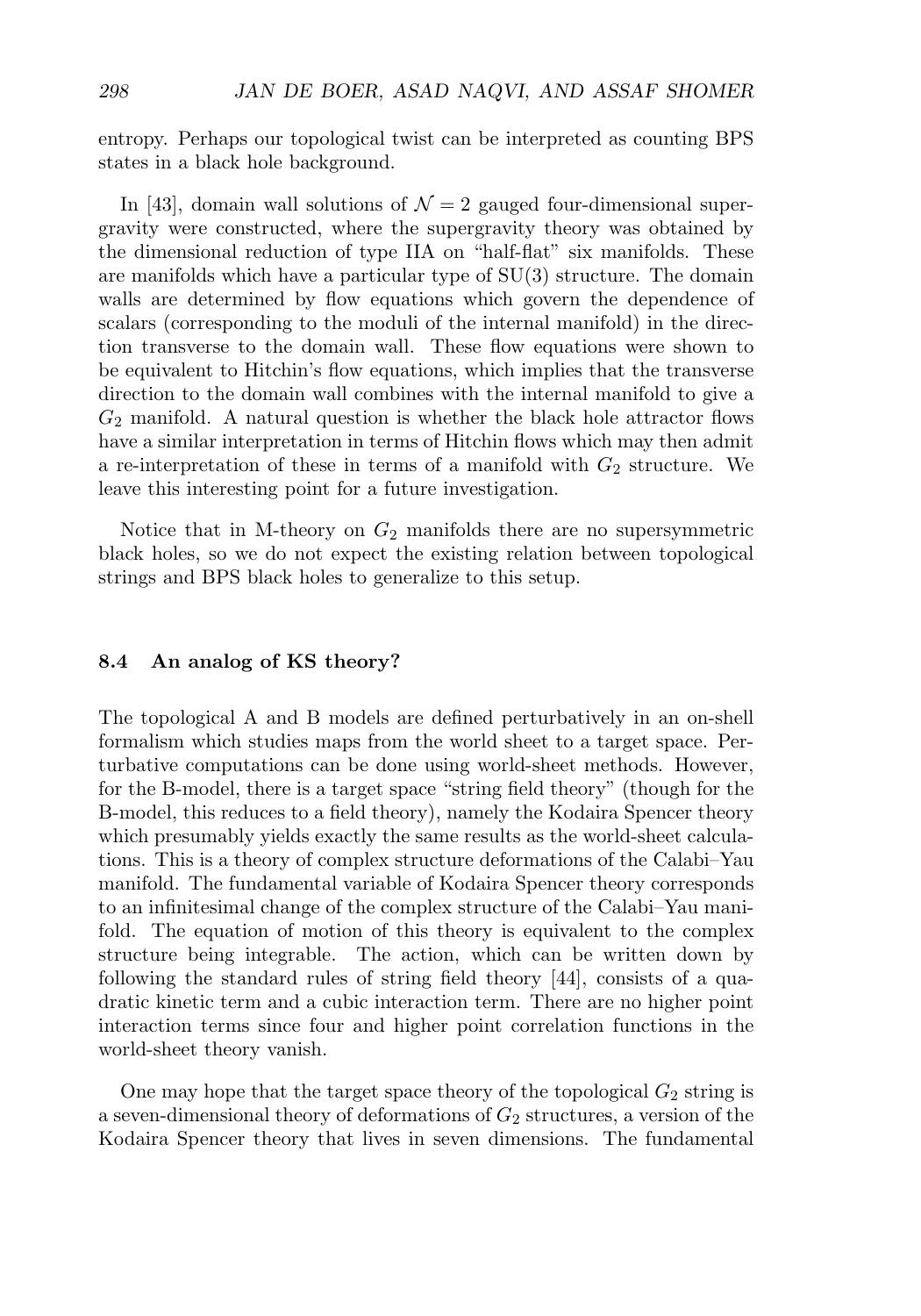variable should be an infinitesimal metric deformation, i.e., a symmetric two-tensor  $A_{\mu\nu}$ . If we again follow the standard string field theory logic, the action would take the form

$$
S = S_2(A) + S_3(A) \tag{8.3}
$$

with 
$$
S_2(A) \sim \int A \frac{G_0^-}{b_0^-} A = \int A \frac{G_0^{\downarrow}}{G_{*0}^{\uparrow}} A
$$
 and with  
\n
$$
S_3(A) = \int d^7 x \sqrt{g} \phi^{\alpha\beta\gamma} A_{\alpha\alpha'} A_{\beta\beta'} A_{\gamma\gamma'} \phi^{\alpha'\beta'\gamma'}.
$$
\n(8.4)

The equation of motion of this theory, if correct, should correspond to the equation for integrability of  $A$  to a  $G_2$  metric. Such a quadratic equation is unknown to us so it would be interesting to study further. Notice that for the A-model such a simple cubic theory does not exist.

There is yet another theory in the case of the B-model which has been proposed as a possible equivalent space-time theory, which is a six-dimensional Hitchin functional. This is proposed in [4] and studied and refined in [38]. In the latter paper it is also pointed out that the six-dimensional Hitchin theory has a one-loop gravitational anomaly which again suggests that complex and Kähler moduli cannot be treated independently. This agrees well with the analysis of our model on  $CY \times S^1$  and clearly it is worth trying to understand whether our theory on  $CY \times S^1$  is free of any such oneloop anomalies. What is confusing and begs for clarification is the fact that the six-dimensional theory has a Kodaira Spencer formulation and a Hitchin formulation and both are supposed to reproduce the prepotential (see also [3]), whereas in seven dimensions, we only have the prepotential itself and that is the Hitchin functional. It would be quite interesting if the seven-dimensional Hitchin functional would also be the effective spacetime theory, since that would mean that prepotential obtained from Hitchin's functional would again be Hitchin's functional. We clearly need to sort all this out if we want to make progress in "topological M-theory" (see also [3–5]).

### **8.5 Branes**

Though our theory does not have world-sheet instantons (since there are no supersymmetric two-cycles), it does have supersymmetric branes, namely 0, 3, 4 and 7 branes, that will give rise to non-perturbative corrections. Presumably, the formulation of topological M-theory is in terms of topological membranes. However, strings and membranes are dual in seven dimensions. It is for these reasons that the 3 brane is specially interesting. Its world-volume theory is a candidate topological membrane theory that might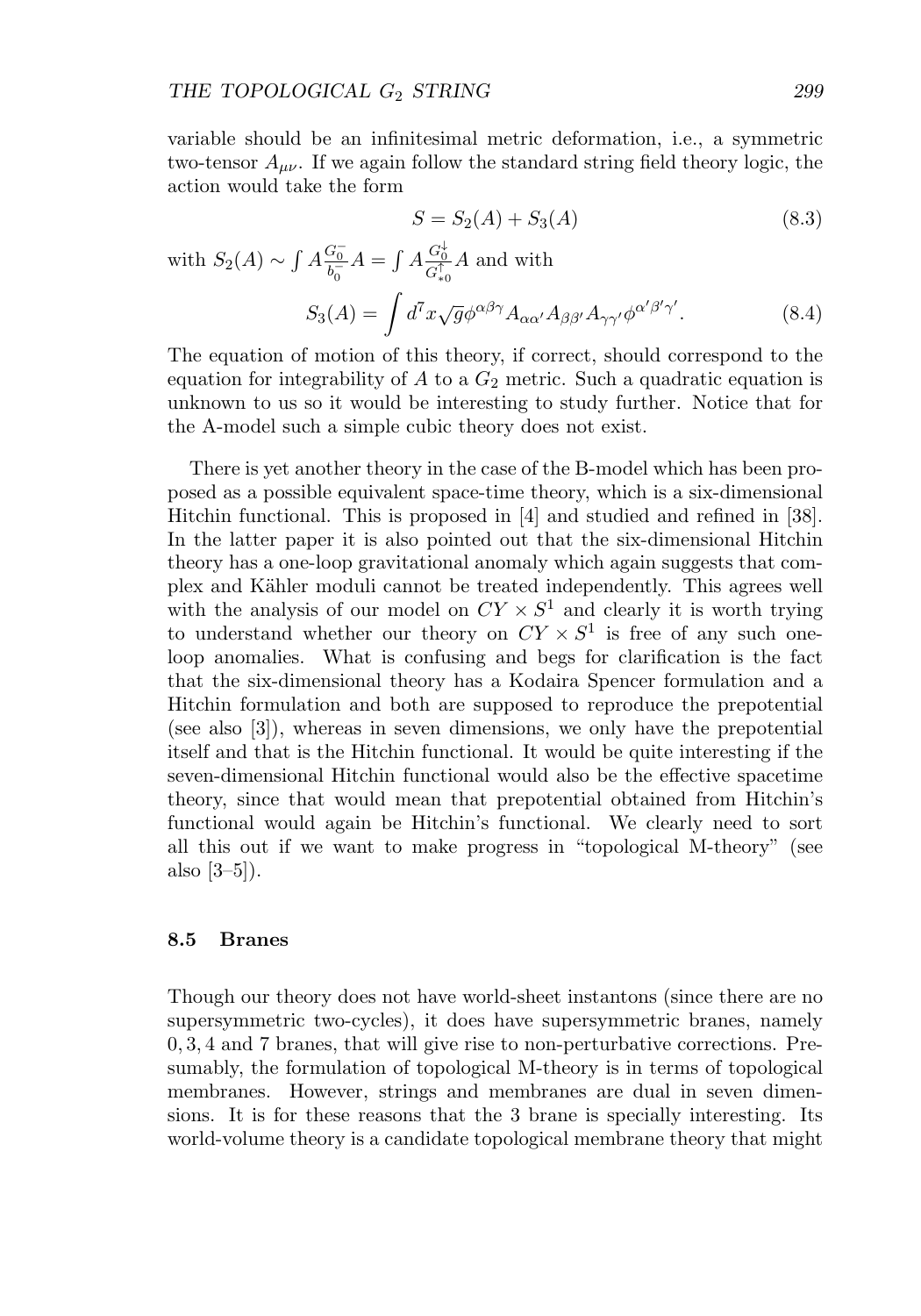give rise to an alternative definition of a seven-dimensional theory ( see also [45,46] for further discussions of membranes in  $G_2$  manifolds). In some examples one can see that membranes should play an important role. For example, if one considers topological strings on orientifolds of CY compactifications, one finds a version of Gromow–Witten invariants coming from oriented and unoriented string world-sheets. As the theory is equivalent to M-theory on  $(CY \times S^1)/\mathbb{Z}_2$ , from the M-theory point of view we are counting membranes wrapping the  $S<sup>1</sup>$  [47]. We leave a detailed discussion of the branes in the theory to a future publication.

#### **8.6 Open problems and future directions**

There are several further open problems. Perhaps the most important one is to find a twisted stress tensor which is crucial for the definition of the topological string beyond genus zero. It is also interesting to understand the geometric meaning of the higher genus amplitudes. In the case of the A-model, the higher genus amplitudes roughly compute the number of holomorphic maps from a genus g Riemann surface into the Calabi–Yau. Such an interpretation is less clear for the B-model for  $g > 1$  (the genus 0 result reproduce the special geometry relations and the genus 1 result is related to the holomorphic Ray–Singer torsion). For example, are there interesting indices (like the elliptic genus) that we can define and study in this context? Perhaps related to this, we would like to understand better the localization arguments.

Mirror symmetry for  $G_2$  manifolds will be interesting to investigate in the context of our topological twist. A version of mirror symmetry for  $G_2$ manifolds was studied in [14,19,20,23]. In [20], an analog of Witten index was introduced that counts the total number of ground states and not just ground states weighted with  $(-1)^F$ , where F counts the fermion number. This was defined by using a  $Z_2$  automorphism L of the  $G_2$  algebra under which the currents K and  $\Phi$  change signs, and the index was defined as  $Tr(L(-1)<sup>F</sup>)$ . This index will count the total number of chiral primary states in our topological theory. In fact, in [23], it was argued that acting with L in the left sector and the identity in the right sector corresponds to the mirror automorphism of the  $G_2$  algebra, which can then be geometrically interpreted as mirror symmetry for  $G_2$  manifolds.

We list several other related questions that still remain open. For example, are there other relations to the low energy effective action? Is there a Berkovits formulation in three dimensions? Is the Dolbeault-like complex for  $G_2$  manifolds that corresponds to the BRST cohomology in the left or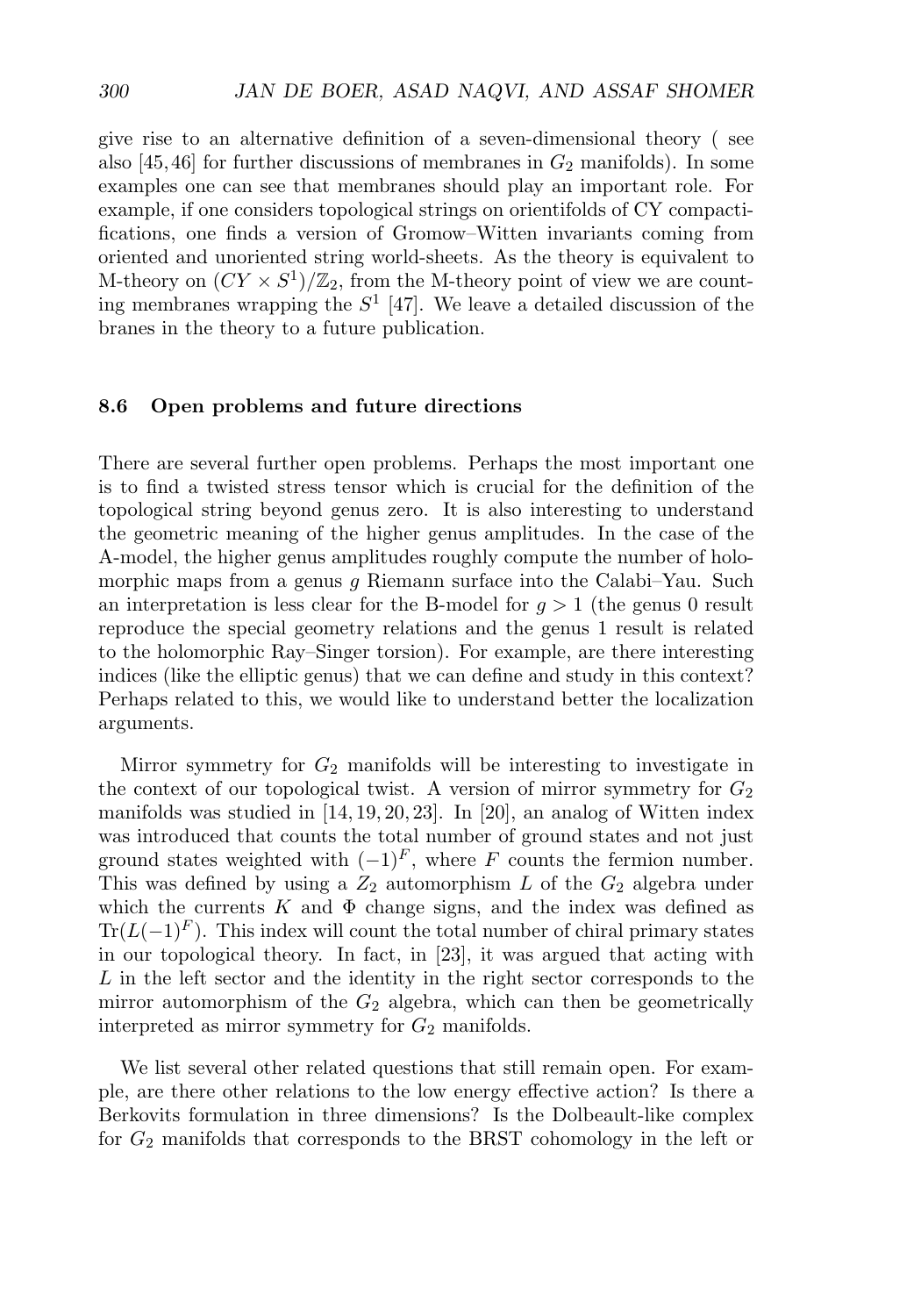the right sector useful in other contexts? It is also perhaps worthwhile to investigate more concrete world-sheet models of theories based on the  $G_2$ algebra, e.g., using minimal models and discrete torsion, see e.g., [15–23]. It is also interesting to extend this construction to more general setting which involve turning on the NS–NS background fields. As discussed in [48], this setup involves a study of  $G_2 \times G_2$  structures, and it would be interesting to understand how our topological twist is modified in this context.

A natural extension of this work is to study topological strings on spin(7) manifolds. This may reveal interesting extensions of Hitchin's functionals to such manifolds.

#### **Acknowledgments**

It is a pleasure to thank Nathan Berkovits, David Berman, Volker Braun, Robbert Dijkgraaf, Anton Gerasimov, Thomas Grimm, Sergei Gukov, Hirosi Ooguri, Samson Shatashvili, Annamaria Sinkovics and Erik Verlinde for useful discussions. The authors also thank Sheer El-Showk for finding typographical errors in the earlier version of this paper. This research is partially supported by the stiching FOM.

## **Appendix A The Coulomb gas representation**

A useful (though subtle) representation of minimal models is the "Coulomb gas" representation. Much of the evidence pointing at a possible topological twisting for  $G_2$  manifolds was constructed in  $[8]$  using this approach. For reasons that will become apparent defining the topological theory in this representation is very difficult. Although we proceeded in the main text to define the topological construction in an independent way which avoids many of the complications of the Coulomb gas representation, we summarize it here for completeness as well as for a useful source of intuition for the results we obtained in the main text.

In the Coulomb gas representation minimal model primaries are represented as vertex operators in a theory of a scalar coupled to a background charge. The holomorphic energy momentum tensor in such theories is given by

$$
T(z) = -\frac{1}{2} \left( \partial \phi(z) \partial \phi(z) + i Q \partial^2 \phi(z) \right)
$$
 (A.1)

with central charge

$$
c = 1 - 3Q^2. \tag{A.2}
$$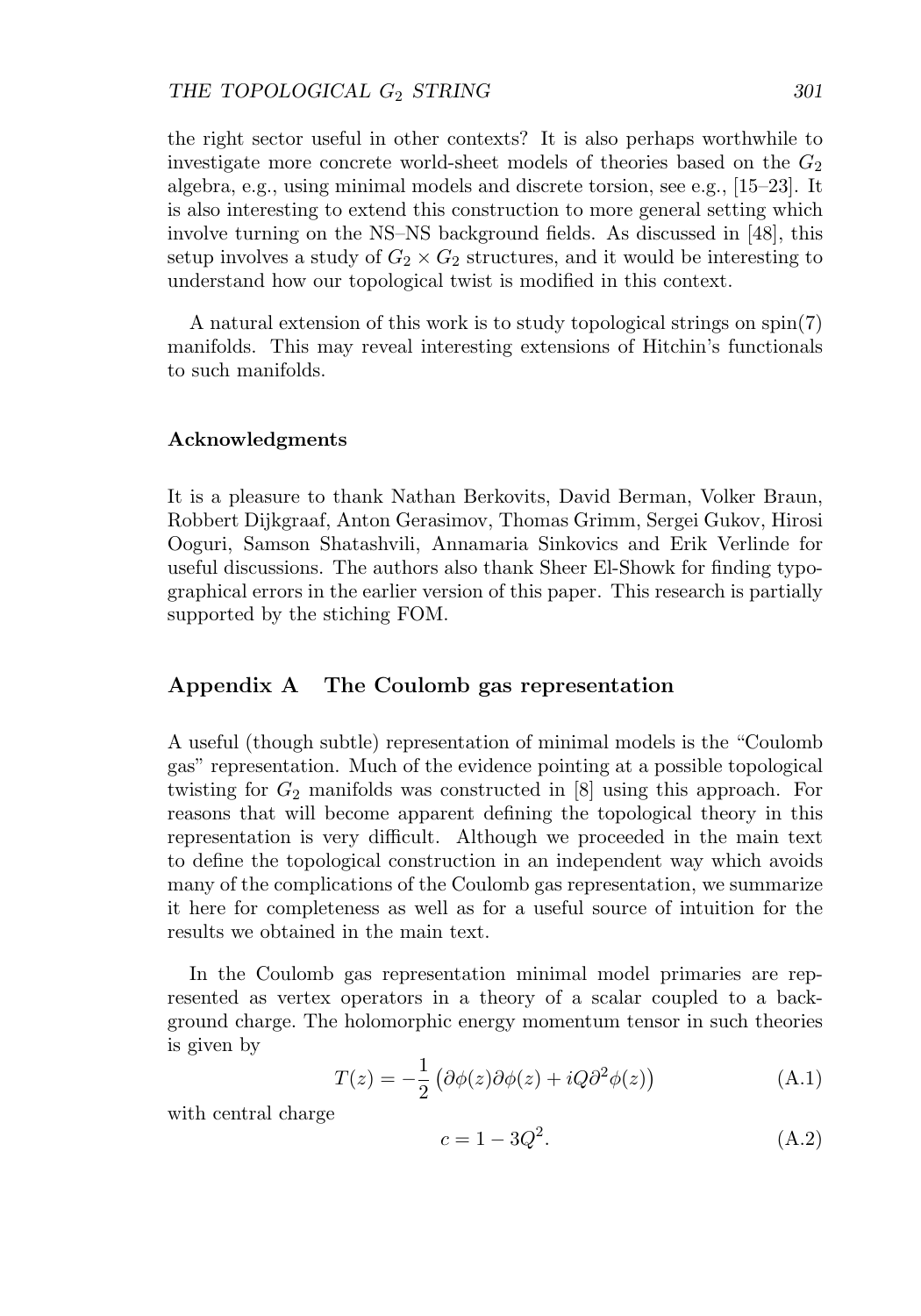Primaries are the "vertex operators"

$$
V_{n'n}(z) \equiv e^{i\alpha_{n'n}\phi(z)}\tag{A.3}
$$

where

$$
\alpha_{n'n} = \frac{1}{\sqrt{2}} [(n'-1)\alpha_{-} + (n-1)\alpha_{+}].
$$
\n(A.4)

The conformal dimension of these operators

$$
h(V_{n'n}) = \frac{1}{2}\alpha_{n'n}(\alpha_{n'n} + Q).
$$
 (A.5)

In the tri-critical Ising model we choose  $Q = \frac{1}{\sqrt{10}}$  which sets  $\alpha_+ = \frac{4}{\sqrt{10}}$  and  $\alpha_-= -\frac{5}{\sqrt{10}}$  and one can easily verify that  $(A.5)$  correctly reproduces the conformal weights inside the tri-critical Ising model.

An important subtlety arises because one can construct two weight 1 vertex operators  $V_{\pm} \equiv V_{\pm 1, \mp 1} = e^{-i\sqrt{2}\alpha_{\pm}}$  called screening operators. Integrating  $V_{\pm}$  against the vertex operators (A.3) gives screened vertex operators which have the same conformal weight as  $(A.3)$  but a different "charge" under  $\phi \rightarrow \phi + \text{const.}$  More precisely, these operators are defined as

$$
V_{n'n}^{r'r}(z) = \int \prod_{i=1}^{r'} du_i \prod_{j=1}^r dv_j V_{n'n}(z) V_+(u_1) \cdots V_+(u_{r'}) V_-(v_1) \cdots V_-(v_r)
$$
\n(A.6)

where the contours of the  $u$  and  $v$  integrations have been defined carefully in [27]. Each screened vertex operator  $V_{n'n}^{\vec{r'}r}$  corresponds to a different conformal block of the operator  $V_{n'n}$ . So, e.g., in (2.12), the two conformal blocks, in the Coulomb gas picture are given by

$$
\Phi_{2,1}^{\uparrow} = P_{+} V_{21}^{10} P_{+} + P_{+} V_{21}^{00} P_{-1}, \quad \Phi_{2,1}^{\downarrow} = P_{+} V_{21}^{00} P_{+} + P_{+} V_{21}^{10} P_{-1} \tag{A.7}
$$

where we have been careful to put in projectors  $P_{\vdash}$  and  $P_{\dashv}$ .  $P_{\vdash}$  projects to the states corresponding to the first column of the Kac table and the first two entries of the second column, whereas  $P_{\perp}$  projects to the last two entries of the middle column and the third column of the Kac table. In this way we unambiguously embed the minimal model Hilbert space in the Hilbert space of the scalar field. Similarly, for the conformal blocks of  $\Phi_{1,2}$  we have the following Coulomb gas representations:

$$
\Phi_{1,2}^{+} = P_{+} V_{12}^{00} P_{+} + P_{+} V_{12}^{01} P_{+}, \quad \Phi_{1,2}^{-} = P_{+} V_{12}^{01} P_{+} + P_{+} V_{12}^{00} P_{+}.
$$
 (A.8)

In the Coulomb gas representation of the tri-critical Ising model, the field  $\phi$  has a background charge  $Q = \frac{1}{\sqrt{10}}$ . If we just consider the subspace of the Hilbert space corresponding to the projection  $P_{\vdash}$ , we can write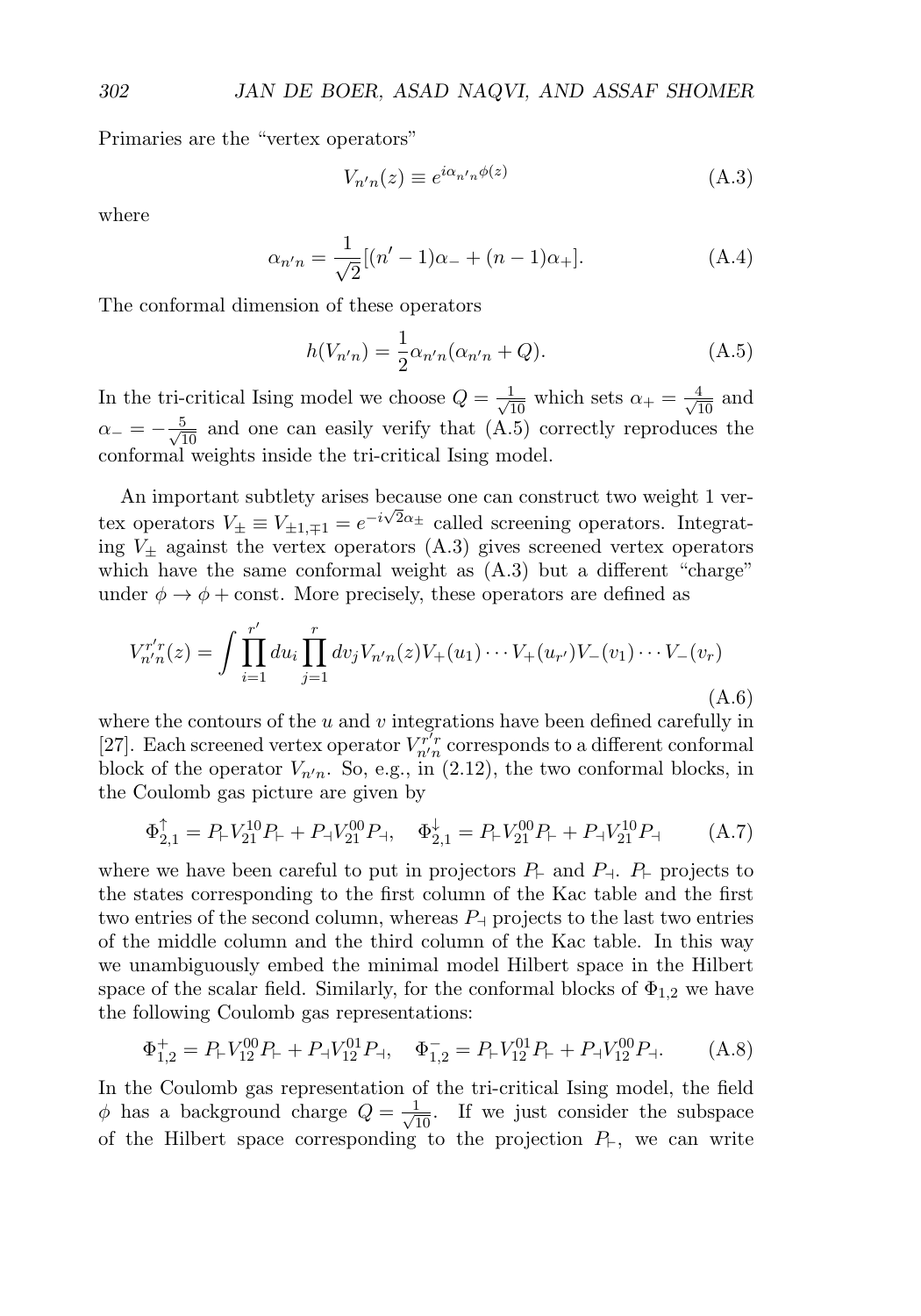$P_{\vdash}V_{12}^{00}P_{\vdash} = e^{i\frac{5}{2\sqrt{10}}\phi}$  and then in this sector, insertions of two  $\Sigma$  fields on a sphere effectively changes the background charge from

$$
Q = \frac{1}{\sqrt{10}} \to \frac{6}{\sqrt{10}}.\tag{A.9}
$$

The central charge of the total CFT changes from  $c = \frac{21}{2}$  to zero:

$$
c = \frac{3}{2} \times 7 = \frac{7}{10} + \frac{98}{10} \to 1 - 3\left(\frac{6}{\sqrt{10}}\right)^2 + \frac{98}{10} = 0
$$
 (A.10)

which hints strongly at the existence of a topological theory.

Changing the background charge changes the weights of various fields. The change in weight depends on the charge of the field. In fact, since different conformal blocks of the same field carry different charges, their weights shift by different amounts after the twist. The twisting acts differently on the conformal blocks of the same operator. For example, the new weights of some of the blocks after the twist are

$$
G^{\downarrow} \to 1, \quad G^{\uparrow} \to 2
$$
  
\n
$$
M^{\downarrow} \to 2, \quad M^{\uparrow} \to 3.
$$
\n(A.11)

Using (A.5) one finds the conformal weights of Coulomb gas vertex operators in the twisted theory shifted

$$
V_{21}^{00} = e^{-2i/\sqrt{10}}, V_{31}^{00} = e^{-4i/\sqrt{10}} \to -\frac{2}{5}
$$
  

$$
V_{31}^{00} = e^{-6i/\sqrt{10}}, \mathbf{1} \to 0
$$
  

$$
V_{21}^{10} \sim e^{2i/\sqrt{10}} \to \frac{3}{5}.
$$
 (A.12)

Notice that the blocks corresponding to the unscreened vertex operators in the Coulomb gas representation, dressed with the appropriate weight in the remainder CFT of the "chiral" states (3.1) become weight 0 after the twist. Similar arguments were used in [8].

A few words about the Coulomb gas approach are however in order. The Hilbert space of the free theory with a background charge is larger than that of the minimal model. To go from the free theory to the minimal model, we need to consider cohomologies of approach BRST operators defined by Felder [27]. So while the Coulomb gas representation is useful in doing computations, it cannot be used to construct new operators unless they commute with Felder's BRST operators. We thus emphasize that these arguments should be taken as inspirational rather than rigorous.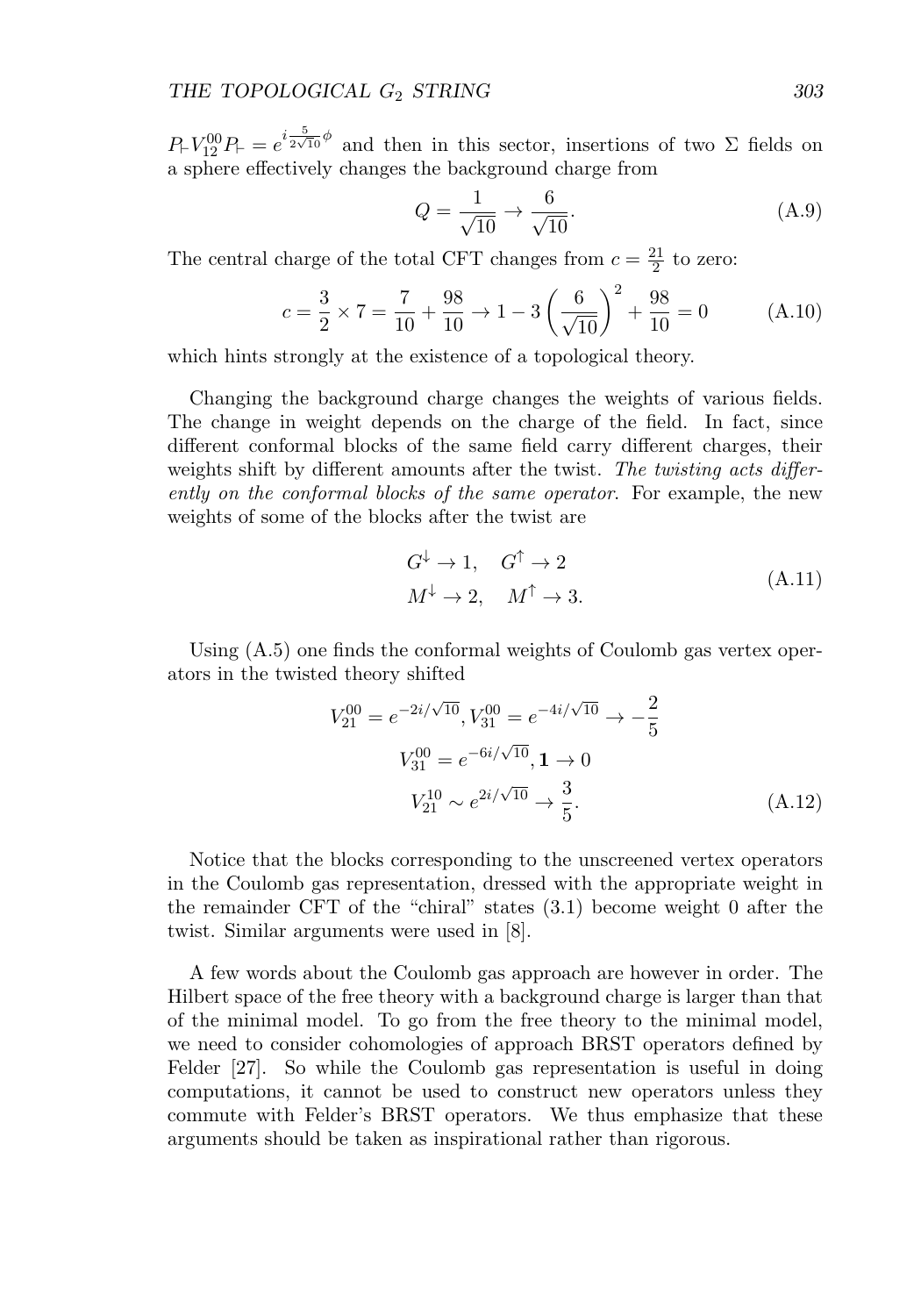# **Appendix B The** *G***<sup>2</sup> algebra**

# The  $G_2$  algebra is given by  $[8]$

$$
\{G_n, G_m\} = \frac{7}{2} \left( n^2 - \frac{1}{4} \right) \delta_{n+m,0} + 2L_{n+m}
$$
\n(B.1)

$$
[L_n, L_m] = \frac{21}{24}(n^3 - n)\delta_{n+m,0} + (n-m)L_{n+m}
$$
 (B.2)

$$
[L_n, G_m] = \left(\frac{1}{2}n - m\right)G_{n+m} \tag{B.3}
$$

$$
\{\Phi_n, \Phi_m\} = -\frac{7}{2} \left( n^2 - \frac{1}{4} \right) \delta_{n+m,0} + 6X_{n+m}
$$
\n(B.4)

$$
[X_n, \Phi_m] = -5\left(\frac{1}{2}n - m\right)\Phi_{n+m} \tag{B.5}
$$

$$
[X_n, X_m] = \frac{35}{24}(n^3 - n)\delta_{n+m,0} - 5(n-m)X_{n+m}
$$
\n(B.6)

$$
[L_n, X_m] = -\frac{7}{24}(n^3 - n)\delta_{n+m,0} + (n-m)X_{n+m}
$$
 (B.7)

$$
\{G_n, \Phi_m\} = K_{n+m} \tag{B.8}
$$

$$
[G_n, K_m] = (2n - m)\Phi_{n+m} \tag{B.9}
$$

$$
[G_n, X_m] = -\frac{1}{2} \left( n + \frac{1}{2} \right) G_{n+m} + M_{n+m}
$$
 (B.10)

$$
\{G_n, M_m\} = -\frac{7}{12} \left(n^2 - \frac{1}{4}\right) \left(n - \frac{3}{2}\right) \delta_{n+m,0} + \left(n + \frac{1}{2}\right) L_{n+m} + (3n - m) X_{n+m}
$$
\n(B.11)

$$
[\Phi_n, K_m] = \frac{3}{2} \left( m - n + \frac{1}{2} \right) G_{n+m} - 3M_{n+m}
$$
 (B.12)

$$
\{\Phi_n, M_m\} = \left(2n - \frac{5}{2}m - \frac{11}{4}\right)K_{n+m} - 3: G\Phi :_{n+m}
$$
\n(B.13)

$$
[X_n, K_m] = 3(m+1)K_{n+m} + 3: G\Phi :_{n+m}
$$
\n(B.14)

$$
[X_n, M_m] = \left[\frac{9}{4}(n+1)\left(m+\frac{3}{2}\right) - \frac{3}{4}\left(n+m+\frac{3}{2}\right)\left(n+m+\frac{5}{2}\right)\right]G_{n+m}
$$

$$
-\left[5(n+1) - \frac{7}{2}\left(n+m+\frac{5}{2}\right)\right]M_{n+m} + 4:GX:_{n+m}
$$
(B.15)

$$
[K_n, K_m] = -\frac{21}{6}(n^3 - n)\delta_{n+m,0} + 3(n-m)(X_{n+m} - L_{n+m})
$$
 (B.16)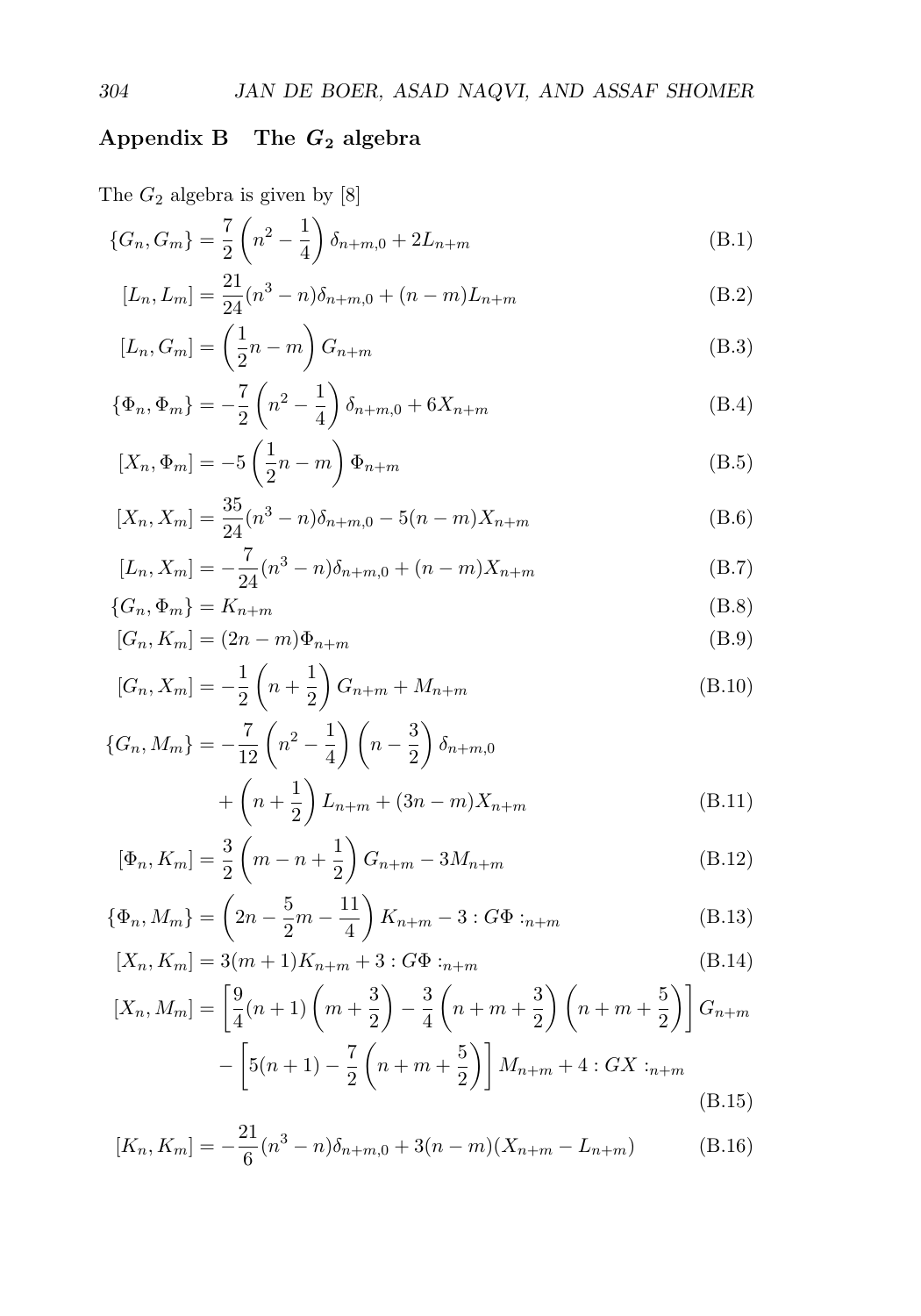$$
[K_n, M_m] = \left[\frac{11}{2}(n+1)\left(n+m+\frac{3}{2}\right) - \frac{15}{2}(n+1)n\right] \Phi_{n+m}
$$
  
+3: GK:  $i_{n+m} - 6 : L\Phi_{n+m}$  (B.17)

$$
\{M_n, M_m\} = -\frac{35}{24} \left( n^2 - \frac{1}{4} \right) \left( n^2 - \frac{9}{4} \right) \delta_{n+m,0} + \left[ \frac{3}{2} (n+m+2)(n+m+3) - 10 \left( n + \frac{3}{2} \right) \left( m + \frac{3}{2} \right) \right] X_{n+m} + \left[ \frac{9}{2} \left( n + \frac{3}{2} \right) \left( m + \frac{3}{2} \right) - \frac{3}{2} (n+m+2)(n+m+3) \right] L_{n+m}
$$
  
- 4 : *GM* : *n+m* + 8 : *LX* : *n+m*. (B.18)

An important property of the algebra is the fact that it contains a null ideal, generated by [10,11]

$$
\mathcal{N} = 4(GX) - 2(\Phi K) - 4\partial M - \partial^2 G.
$$
 (B.19)

This null ideal has various consequences. For example, it allows us to determine the eigenvalue of  $K_0$  on highest weight states in terms of their  $L_0$  and  $X_0$  eigenvalues. Thus,  $K_0$  is not an independent quantum number in the theory.

In [10] a two-parameter family of chiral algebras was found, with the same generators as the  $G_2$  algebra. However, the  $G_2$  algebra is the only one among this family which has the right central charge  $c = 21/2$  and contains the tri-critical Ising model as a sub-algebra. The latter is needed for spacetime supersymmetry, and therefore the  $G_2$  algebra appears to be uniquely fixed by these physical requirements.

The representation theory of the  $G_2$  algebra was studied in some detail in [12]. Both in the NS and R sectors there are short and long representations. We will discuss the representations of the latter in the next Section (Appendix C). In the NS sector the short representations correspond to what we called chiral primaries, whereas in the R sector the short representations correspond to R ground states.

Character formulae for the  $G_2$  algebra are unknown. In [15] the partition functions for string theory on particular non-compact  $G_2$  manifolds were found, and from these one can extract candidate character formulas for some of the representations of the  $G_2$  algebra. It would be nice to have general explicit expressions for the characters. One may try to obtain these by using the fact that the  $G_2$  algebra can be obtained by quantum Hamiltonian reduction (see e.g., [49]) from the affine super Lie algebra based on  $D(2, 1, \alpha)$ , as suggested in [50]. Following the strategy in [51] one expects that the characters can be expressed in terms of highest weight characters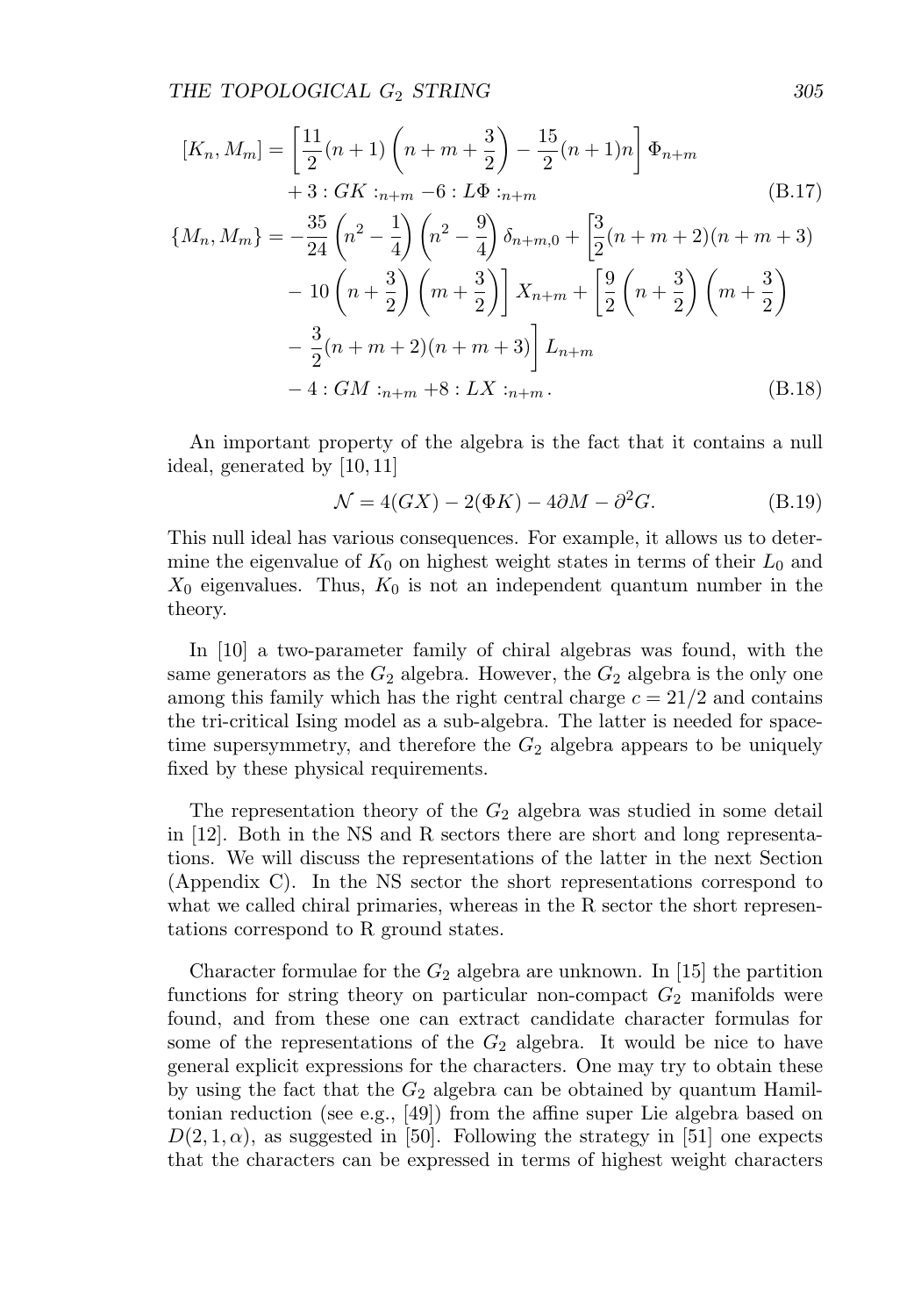of the  $D(2, 1, \alpha)$  affine super Lie algebra, but we have not explored this in this paper.

## **Appendix C R sector**

In this section we will be completely pedantic. In the R sector we have the following commutation relations of the zero modes  $(L_0$  commutes with everything)

$$
\{G_0, G_0\} = 2\left(L_0 - \frac{7}{16}\right)
$$
  
\n
$$
\{G_0, \phi_0\} = K_0
$$
  
\n
$$
[G_0, X_0] = -\frac{1}{4}G_0 + M_0
$$
  
\n
$$
\{G_0, M_0\} = \frac{1}{2}\left(L_0 - \frac{7}{16}\right)
$$
  
\n
$$
[G_0, K_0] = K_0
$$
  
\n
$$
[X_0, K_0] = \frac{3}{2}K_0 - 3\phi_0G_0
$$
  
\n
$$
[X_0, \phi_0] = 0
$$
  
\n
$$
[X_0, M_0] = \frac{21}{16}G_0 - \frac{9}{4}M_0 + 4G_0X_0
$$
  
\n
$$
[K_0, \phi_0] = -\frac{3}{4}G_0 + 3M_0
$$
  
\n
$$
[K_0, M_0] = 3G_0K_0 - 6\phi_0\left(L_0 - \frac{7}{16}\right)
$$
  
\n
$$
\{\phi_0, \phi_0\} = \frac{7}{8} + 6X_0
$$
  
\n
$$
\{\phi_0, M_0\} = \frac{7}{4}K_0 - 3G_0\phi_0
$$
  
\n
$$
\{M_0, M_0\} = \frac{21}{8}\left(L_0 - \frac{7}{16}\right) + 8\left(L_0 - \frac{7}{16}\right)X_0 - 4G_0M_0.
$$
 (C.3)

In addition, there is the operator

$$
\mathcal{N} = \frac{3}{2}M_0 - 3K_0\phi_0 + 6G_0X_0
$$
 (C.4)

which should be null when acting on highest weight states. To extract this algebra from the operator product expansion one needs to use a suitable normal ordering prescription. One may check that this algebra is consistent with hermiticity, associativity and yields the right spectrum for  $X_0$ .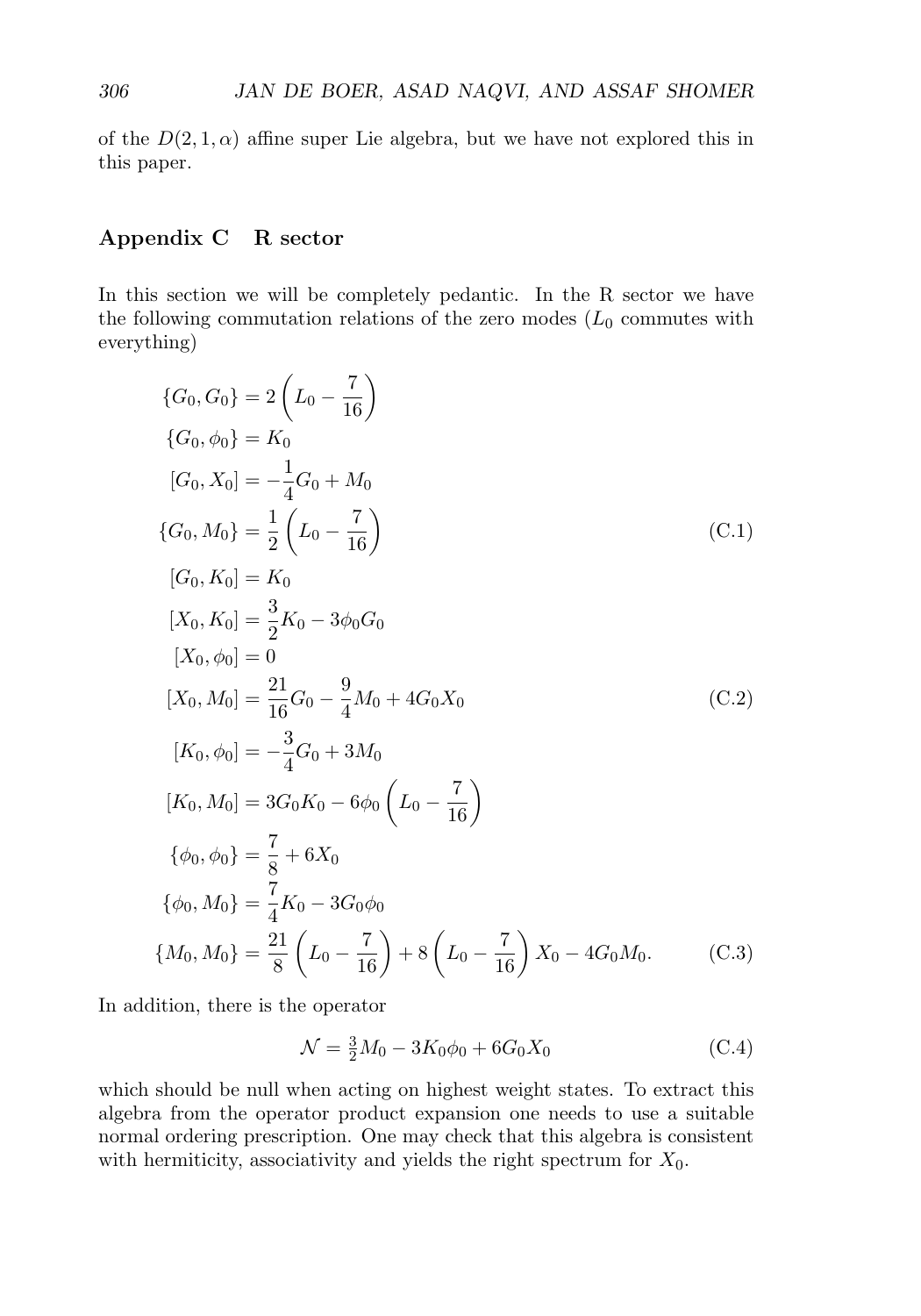# THE TOPOLOGICAL  $G_2$  *STRING* 307

To build representations, we first consider a highest weight vector of the form  $|7/16, h_r\rangle$ . One may check that  $(\frac{7}{4}G_0 + M_0)|7/16, h_r\rangle$  has  $X_0$  eigenvalue equal to  $-99/16$ . This is outside the Kac table for the tri-critical Ising model. Therefore, this vector has to be null. Given this null vector, we find that the representation a priori has four states remaining. Notice that, as we will discuss momentarily, these representations may still be reducible.

We introduce the basis

$$
\left(\begin{array}{c} \left|\frac{7}{16}, h_r\right\rangle \\ \left(-\frac{17}{4}G_0 + M_0\right) \left|\frac{7}{16}, h_r\right\rangle \\ \phi_0 \left|\frac{7}{16}, h_r\right\rangle \\ \left(-\frac{17}{4}G_0 + M_0\right) \phi_0 \left|\frac{7}{16}, h_r\right\rangle \end{array}\right).
$$
(C.5)

In this basis the various generators look like (with  $\hat{l} = L_0 - \frac{7}{16}$ )

$$
G_0 = \begin{pmatrix} 0 & -6\hat{l} & 0 & 0 \\ -\frac{1}{6} & 0 & 0 & 0 \\ 0 & 0 & 0 & -6\hat{l} \\ 0 & 0 & -\frac{1}{6} & 0 \end{pmatrix}
$$

$$
M_0 = \begin{pmatrix} 0 & -\frac{27}{2}\hat{l} & 0 & 0 \\ \frac{7}{24} & 0 & 0 & 0 \\ 0 & 0 & 0 & -\frac{27}{2}\hat{l} \\ 0 & 0 & \frac{7}{24} & 0 \end{pmatrix}
$$

$$
\phi_0 = \begin{pmatrix} 0 & 0 & -\frac{49}{8} & 0 \\ 0 & 0 & 0 & \frac{7}{8} \\ 1 & 0 & 0 & 0 \\ 0 & -\frac{1}{7} & 0 & 0 \end{pmatrix}
$$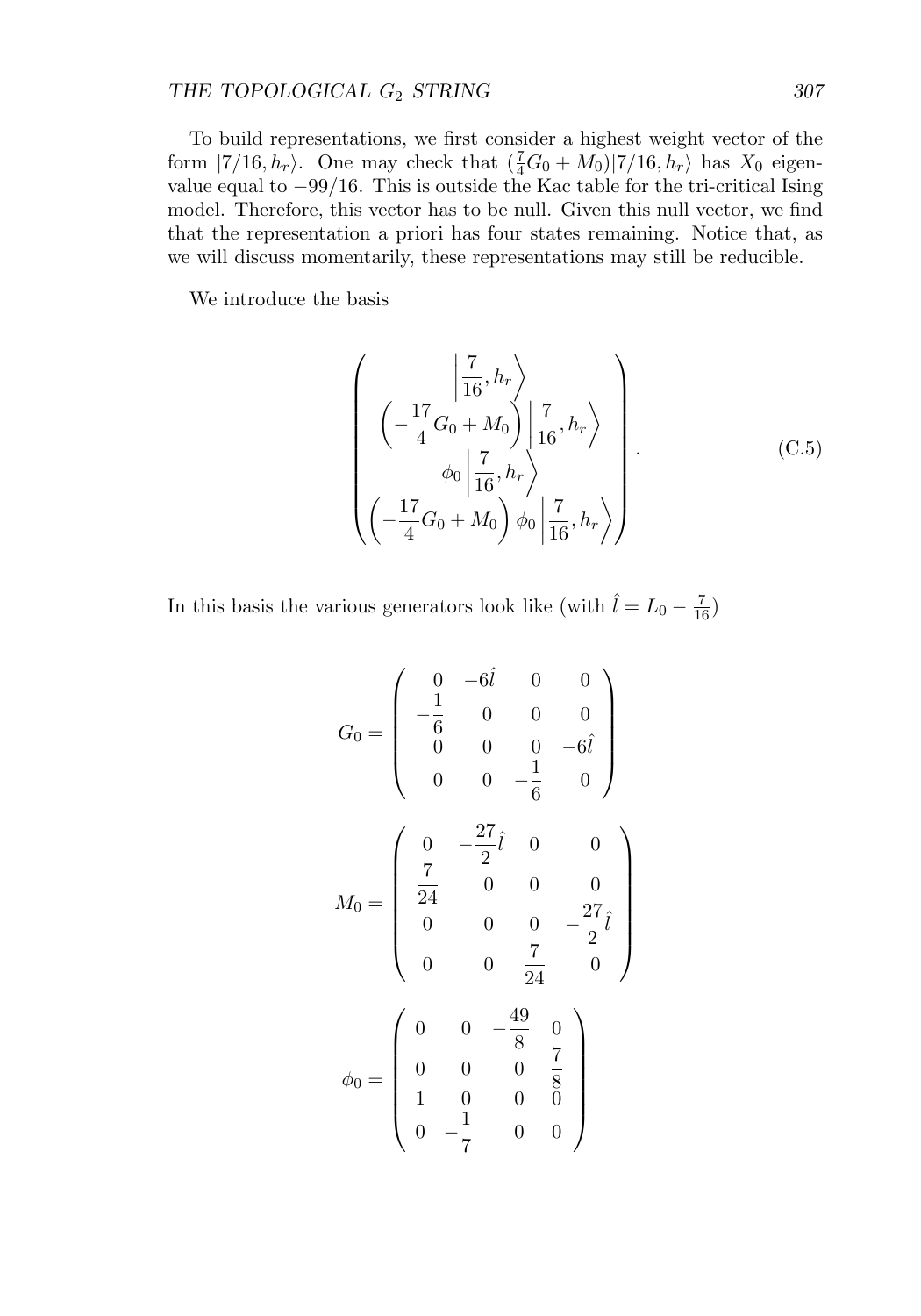$$
X_0 = \begin{pmatrix} -\frac{35}{16} & 0 & 0 & 0 \\ 0 & -\frac{3}{16} & 0 & 0 \\ 0 & 0 & -\frac{35}{16} & 0 \\ 0 & 0 & 0 & -\frac{3}{16} \end{pmatrix}
$$

$$
K_0 = \begin{pmatrix} 0 & 0 & 0 & \frac{63}{2}\hat{i} \\ 0 & 0 & \frac{7}{8} & 0 \\ 0 & -\frac{36}{7}\hat{i} & 0 & 0 \\ -\frac{1}{7} & 0 & 0 & 0 \end{pmatrix}.
$$
(C.6)

There is a two-parameter family of possible metrics compatible with unitarity, namely

$$
g = \begin{pmatrix} \frac{8a}{49} & 0 & -ib & 0 \\ 0 & \frac{288a\hat{l}}{49} & 0 & -36i\hat{l}b \\ ib & 0 & a & 0 \\ 0 & 36i\hat{l}b & 0 & 36\hat{l}a \end{pmatrix}.
$$
 (C.7)

These representations are not irreducible. Indeed, we can go to an eigenbasis of  $\phi_0$ . To do this we define a new basis as

$$
\begin{pmatrix}\n\frac{7i}{\sqrt{8}} & 0 & 1 & 0 \\
-\frac{7i}{\sqrt{8}} & 0 & 1 & 0 \\
0 & -\frac{7i}{\sqrt{8}} & 0 & 1 \\
0 & \frac{7i}{\sqrt{8}} & 0 & 1\n\end{pmatrix}\n\begin{pmatrix}\n\frac{7}{16}, h_r \\
-\frac{17}{4}G_0 + M_0\n\end{pmatrix}\n\begin{pmatrix}\n\frac{7}{16}, h_r \\
\frac{7}{16}, h_r\n\end{pmatrix}
$$
\n(C.8)\n
$$
\begin{pmatrix}\n\frac{7i}{16}, h_r \\
0 & \frac{7i}{\sqrt{8}} & 0 & 1\n\end{pmatrix}\n\begin{pmatrix}\n-\frac{17}{4}G_0 + M_0 \\
-\frac{17}{4}G_0 + M_0\n\end{pmatrix}\n\phi_0\n\begin{pmatrix}\n\frac{7}{16}, h_r \\
\frac{7}{16}, h_r\n\end{pmatrix}
$$

Then the generators become

$$
G_0 = \left(\begin{array}{cccc} 0 & 0 & 0 & -6\hat{l} \\ 0 & 0 & -\hat{l} & 0 \\ 0 & -\frac{1}{6} & 0 & 0 \\ -\frac{1}{6} & 0 & 0 & 0 \end{array}\right)
$$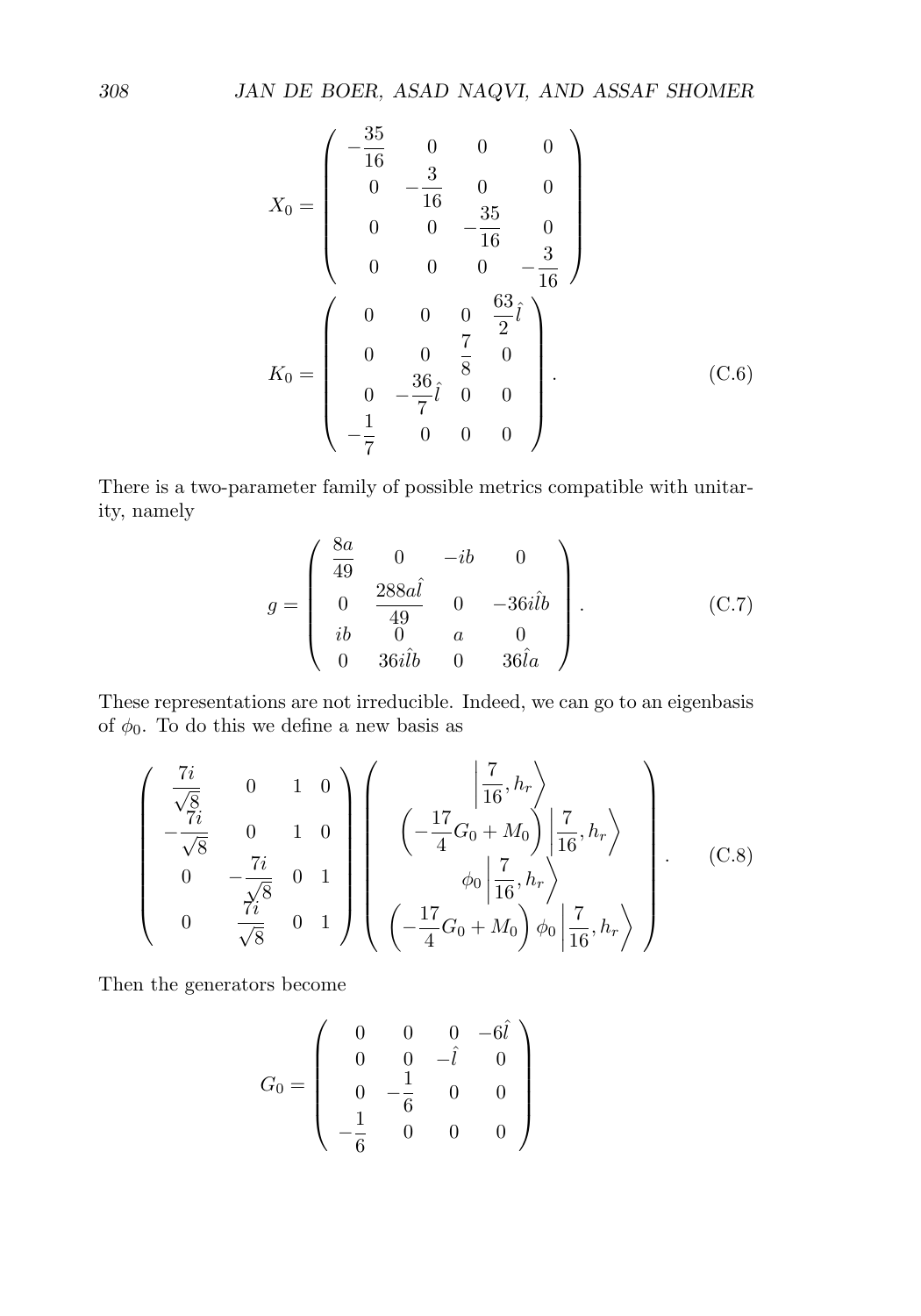$$
M_0 = \begin{pmatrix} 0 & 0 & 0 & -\frac{27}{2}\hat{i} \\ 0 & 0 & -\frac{27}{2}\hat{i} & 0 \\ 0 & \frac{7}{24} & 0 & 0 \\ \frac{7}{24} & 0 & 0 & 0 \end{pmatrix}
$$
  
\n
$$
\phi_0 = \begin{pmatrix} \frac{7i}{\sqrt{8}} & 0 & 0 & 0 \\ 0 & -\frac{7i}{\sqrt{8}} & 0 & 0 \\ 0 & 0 & \frac{i}{\sqrt{8}} & 0 \\ 0 & 0 & 0 & -\frac{i}{\sqrt{8}} \end{pmatrix}
$$
  
\n
$$
X_0 = \begin{pmatrix} -\frac{35}{16} & 0 & 0 & 0 \\ 0 & -\frac{35}{16} & 0 & 0 \\ 0 & 0 & -\frac{3}{16} & 0 \\ 0 & 0 & 0 & -\frac{18i}{16} \end{pmatrix}
$$
  
\n
$$
K_0 = \begin{pmatrix} 0 & 0 & 0 & -\frac{18i}{\sqrt{2}}\hat{i} \\ 0 & 0 & \frac{18i}{\sqrt{2}}\hat{i} & 0 \\ 0 & \frac{i}{\sqrt{8}} & 0 & 0 \\ -\frac{i}{\sqrt{8}} & 0 & 0 & 0 \end{pmatrix}.
$$
 (C.9)

The metric becomes

$$
g = \begin{pmatrix} c_1 & 0 & 0 & 0 \\ 0 & c_2 & 0 & 0 \\ 0 & 0 & 36c_2\hat{l} & 0 \\ 0 & 0 & 0 & 36c_1\hat{l} \end{pmatrix}
$$
 (C.10)

where  $c_1, c_2$  are arbitrary constants related to  $a, b$  in some way which is not terribly important. We therefore see that the representation splits into two complex conjugate ones which are each two-dimensional. For  $\hat{l} \neq 0$  this is the complete story, i.e., the zero modes are represented as two complex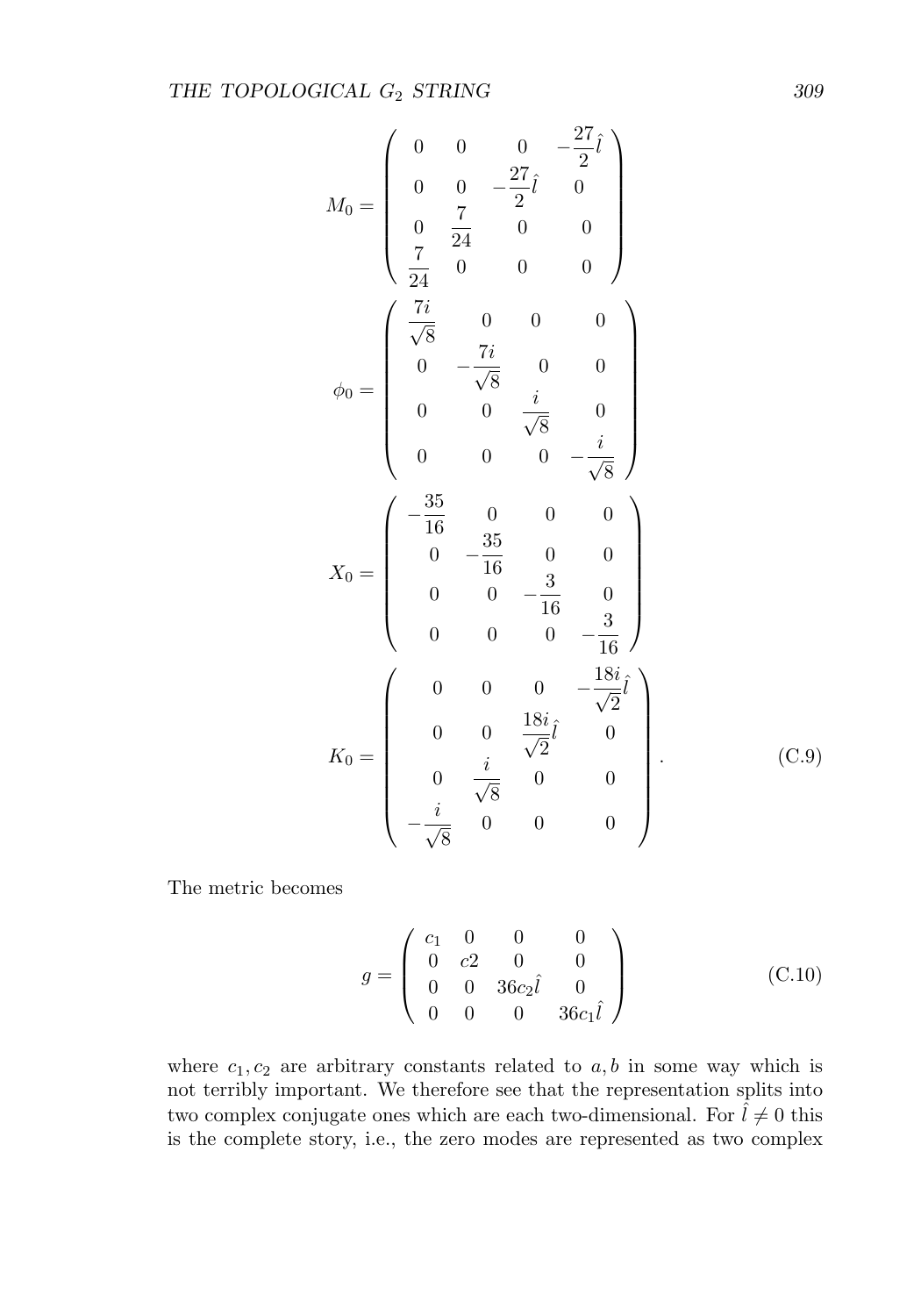conjugate two-dimensional representations. One is spanned by the first and fourth vectors, the other one by the second and the third.

In the case we have R ground states, i.e.,  $\hat{l} = 0$ , we see that the system degenerates further. We can consistently decouple the third and fourth vectors and find two complex conjugate one-dimensional representations of the algebra. These correspond to the  $h_I = \frac{7}{16}R$  ground state that is purely internal. In this representation,  $G_0 = M_0 = \tilde{K}_0 = 0$ .

The null module generated by the third and fourth vectors also provides two one-dimensional complex conjugate representations. Taking  $c_1$  and  $c_2$ to scale as  $\frac{1}{l}$ , we see that this gives rise to one-dimensional representations of the form  $\left(\frac{3}{80}, \frac{2}{5}\right)$ . In these representations also  $G_0 = M_0 = K_0 = 0$ .

In short, in the R sector we have massless and massive representations. If we combine the left- and right-movers, things change a little bit. We cannot use eigenvectors of  $\phi_0$  and  $\bar{\phi}_0$  with non-zero eigenvalue simultaneously, since that is inconsistent with  $\{\phi_0, \bar{\phi}_0\} = 0$ . The smallest unitary representation of this algebra is two-dimensional. Therefore, combining left and right massless representations leads to a two-dimensional representation. Combining massless and massive to a four-dimensional representation, and combining two massive representations to a eight-dimensional representation.

# **Appendix D Decomposition of differential forms into irreps of** *G***<sup>2</sup>**

In this appendix, we review the decomposition of differential forms into irreducible representations of the group  $G_2$ . Our discussion follows the one in [52].

For a  $G_2$  manifold, differential forms of any degree can be decomposed into irreducible representations of  $G_2$ 

$$
\begin{aligned} \Lambda^0&=\Lambda_1^0 \quad \Lambda^1=\Lambda_7^1\\ \Lambda^2&=\Lambda_7^2\oplus\Lambda_{14}^2 \quad \Lambda^3=\Lambda_1^3\oplus\Lambda_7^3\oplus\Lambda_{27}^3. \end{aligned}
$$

This decomposition is compatible with the Hodge star operation, so  $*\Lambda_m^n = \Lambda_m^{7-n}$ . It is useful to define this decomposition into irreducible representations explicitly.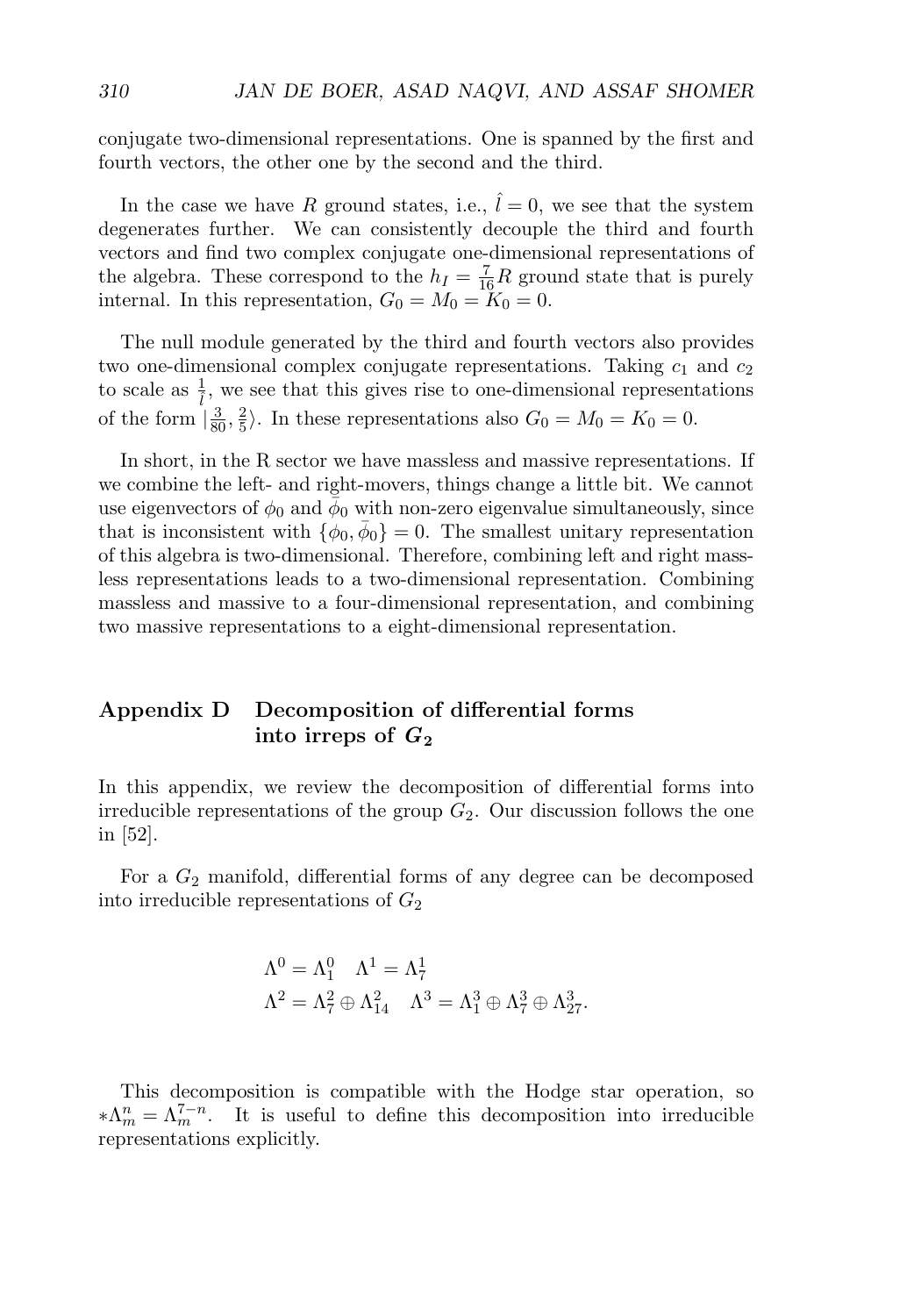Two- and five-forms. The two-forms decompose into a **7** and **14** of  $G_2$ . These spaces can be characterized as follows:

$$
\Lambda_7^2 = \{ \omega \in \Lambda^2; *(\phi \wedge \omega) = 2\omega \}
$$
  

$$
\Lambda_{14}^2 = \{ \omega \in \Lambda^2; *(\phi \wedge \omega) = -\omega \}.
$$

It is useful to write expressions for projector operators  $\pi_7$  and  $\pi_{14}$ . These project on to the appropriate subspaces:

$$
\pi_7^2(\omega) = \frac{\omega + *(\phi \wedge \omega)}{3}
$$

$$
\pi_{14}^2(\omega) = \frac{2\omega - *(\phi \wedge \omega)}{3}
$$

where the superscript 2 on  $\pi_k^2$  indicates that this is the projector when acting on two-forms. In local co-ordinates, these can be written as

$$
(\pi_7^2)_{ab}^{de} = 6\phi_{ab}^c \phi_c^{de} = 4\phi_{ab}^{de} + \frac{1}{6}(\delta_a^d \delta_b^e - \delta_a^e \delta_b^d)
$$

$$
(\pi_{14}^2)_{ab}^{ef} = -4\phi_{ab}^{ef} + \frac{1}{3}(\delta_a^e \delta_b^f - \delta_a^d \delta_b^e).
$$

Similarly, for five forms, we have the decomposition:

$$
\Lambda_7^5 = \{ \omega \in \Lambda^5; \phi \wedge * \omega = 2\omega \}
$$

$$
\Lambda_{14}^5 = \{ \omega \in \Lambda^5, \phi \wedge * \omega = -\omega \}
$$

which implies the projectors

$$
\pi_7^5(\omega) = \frac{\omega + \phi \wedge \ast \omega}{3}
$$

$$
\pi_{14}^5(\omega) = \frac{2\omega - \phi \wedge \ast \omega}{3}.
$$

Three- and four-forms. The three-forms decompose into **1**-, **7**- and **27**-dimensional representations of  $G_2$ . Explicitly, these spaces are given by

$$
\Lambda_1^3 = \{ \omega \in \Lambda^3 : \phi \wedge (*(*\phi \wedge \omega)) = 7\omega \}
$$
  

$$
\Lambda_7^3 = \{ \omega \in \Lambda^3 : *(\phi \wedge *(\phi \wedge \omega)) = -4\omega \}
$$
  

$$
\Lambda_{27}^3 = \{ \omega \in \Lambda^3 : \phi \wedge \omega = *\phi \wedge \omega = 0 \}.
$$

We also define projection operators:

$$
\pi_1^3(\omega) = \frac{1}{7}\phi \wedge (*(*\phi \wedge \omega))
$$
  

$$
\pi_7^3(\omega) = -\frac{1}{4}(*(\phi \wedge *(\phi \wedge \omega)))
$$
  

$$
\pi_{27}^3(\omega) = \omega - \pi_1^3(\omega) - \pi_7^3(\omega).
$$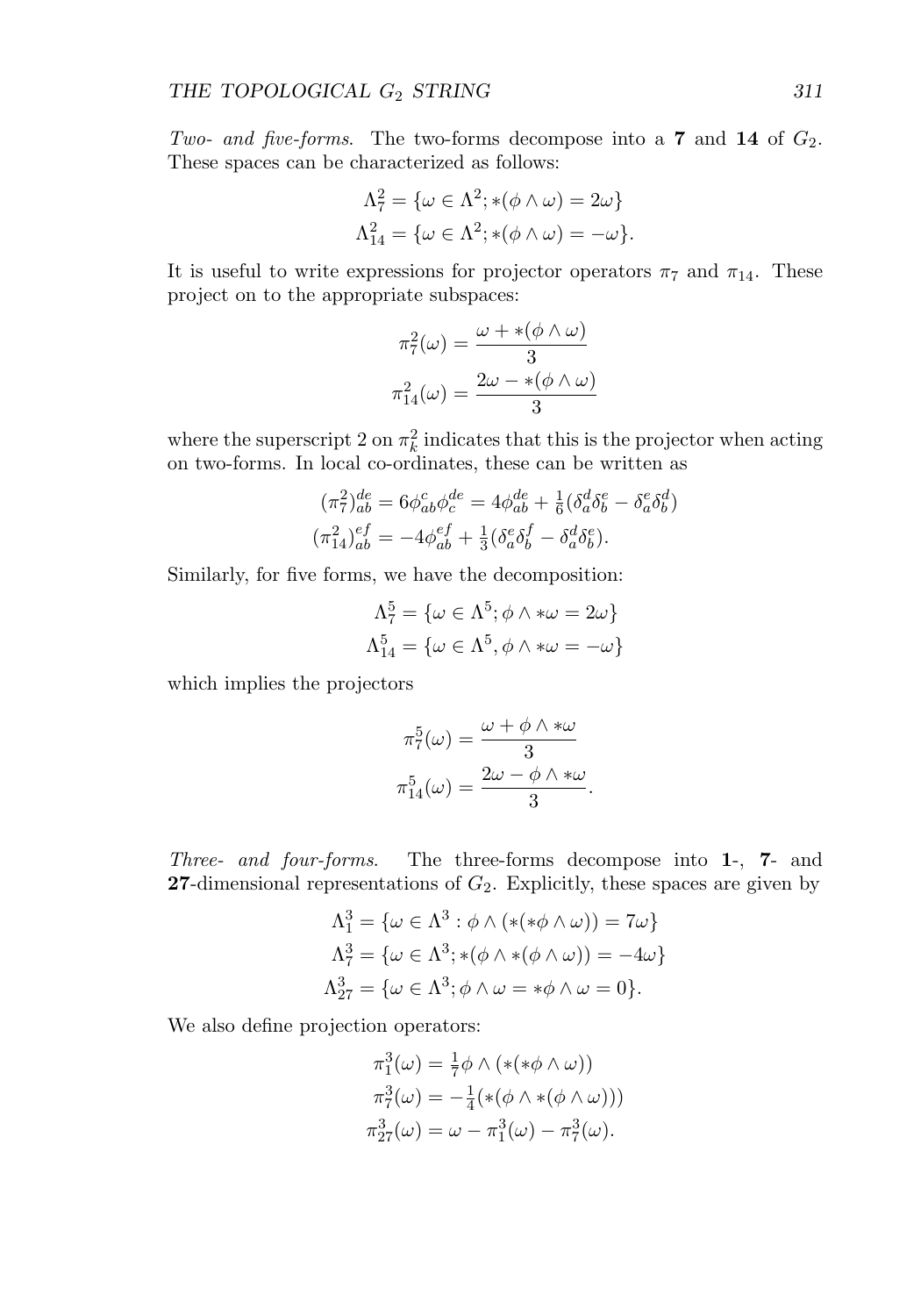For four forms, we have the decomposition

$$
\Lambda_1^4 = \{ \omega \in \Lambda^4 : * \phi \wedge (*(\phi \wedge \omega)) = 7\omega \}
$$
  

$$
\Lambda_7^4 = \{ \omega \in \Lambda^4 : \phi \wedge * (\phi \wedge * \omega) = -4\omega \}
$$
  

$$
\Lambda_{27}^4 = \{ \omega \in \Lambda^4 : \phi \wedge \omega = * \phi \wedge \omega = 0 \}
$$

and the projectors

$$
\pi_1^4(\omega) = \frac{1}{7} * \phi \wedge (*(\phi \wedge \omega))
$$

$$
\pi_7^4(\omega) = -\frac{1}{4}(\phi \wedge *(\phi \wedge * \omega))
$$

$$
\pi_{27}^4(\omega) = \omega - \pi_1^4(\omega) - \pi_7^4(\omega).
$$

There are natural  $G_2$ -equivariant isomorphisms between these spaces. For example, the map  $\omega \to \phi \wedge \omega$  is an isomorphism between  $\Lambda_r^p \cong \Lambda_r^{p+3}$  if  $\phi \wedge \omega_p$ is non-zero when  $\omega \in \Lambda_r^p$ :

$$
\begin{aligned}\n\Lambda_1^0 &\cong \Lambda_1^3 & \Lambda_7^1 &\cong \Lambda_7^4 \\
\Lambda_7^2 &\cong \Lambda_7^5 & \Lambda_{14}^2 &\cong \Lambda_{14}^5 \\
\Lambda_7^3 &\cong \Lambda_7^6 & \Lambda_1^4 &\cong \Lambda_1^7.\n\end{aligned}
$$

Also, the map  $\omega \to * \phi \wedge \omega$  is an isomorphism between  $\Lambda_r^p \cong \Lambda_r^{p+4}$  when  $*\phi \wedge \phi$  $\omega_p$  is non-zero when  $\omega \in \Lambda_r^p$ :

$$
\begin{aligned}\n\Lambda_1^0 &\cong \Lambda_1^4 & \Lambda_7^1 &\cong \Lambda_7^5 \\
\Lambda_7^2 &\cong \Lambda_7^6 & \Lambda_1^3 &\cong \Lambda_1^7\n\end{aligned}
$$

# **Appendix E Some correlation functions**

We can use the expression (4.3) to compute some correlation functions in the twisted theory in terms of correlation functions of the untwisted theory. For example, the two-point function of operators

$$
\mathcal{O}_2 = \Phi_{2,1} \otimes \psi_h, \quad \mathcal{O}_3 = \Phi_{3,1} \otimes \psi_h
$$

can be written in terms of a four-point function of the tri-critical Ising model

$$
\langle \mathcal{O}_2(z_1)\mathcal{O}_3(z_2)\rangle = z_1^{-1/2} z_2^{-1} (z_1 - z_2)^{-2h}
$$
  
 
$$
\times \langle \Phi_{1,2}(\infty)\Phi_{2,1}(z_1)\Phi_{3,1}(z_2)\Phi_{1,2}(0)\rangle_{\text{tri-critical}}
$$
  
= 
$$
\frac{c}{(z_1 - z_2)^{2h - 4/5}}
$$

where c is a constant. This is independent of the position if  $h = \frac{2}{5}$ , which is what we need for the operators  $\mathcal{O}_2$  and  $\mathcal{O}_3$  to be chiral in the topological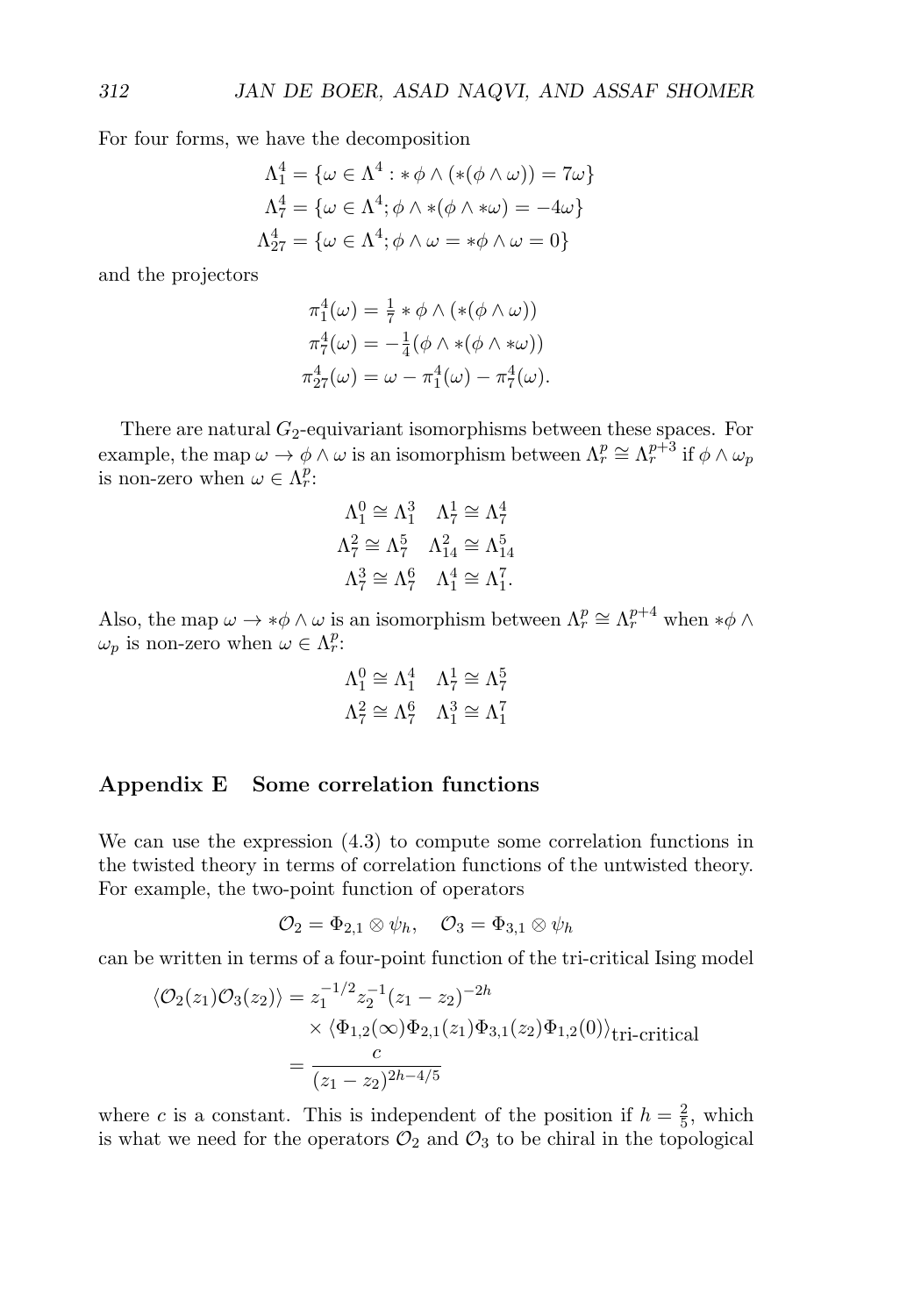theory. This correlation functions gets contributions from only one conformal block, precisely the one that is kept in the topological theory. On the other hand, consider the two-point function of operators whose tri-critical Ising model weight is  $\frac{1}{10}$ :

$$
\mathcal{O}=\Phi_{2,1}\otimes\psi_h.
$$

The two-point function of this operator with itself can be written in terms of a four-point function of the tri-critical Ising model:

$$
\langle \mathcal{O}(z_1)\mathcal{O}(z_2)\rangle = z_1^{-1/2} z_2^{-1/2} (z_1 - z_2)^{-2h}
$$
  
 
$$
\times \langle \Phi_{1,2}(\infty)\Phi_{2,1}(z_1)\Phi_{2,1}(z_2)\Phi_{1,2}(0)\rangle_{\text{tri-critical}}
$$
  
= 
$$
\frac{c}{(z_1 - z_2)^{2h+1/5}} \times \frac{z_1 + z_2}{z_1 z_2}.
$$

This is not even translationally invariant! However, it is easy to see that the conformal block that contributes to this correlation function is

 $\langle \Phi_1, 2\mathcal{O}^\dagger \mathcal{O}^\dagger \Phi_1, 2\rangle$ 

but  $\mathcal{O}^\uparrow$  is not a chiral operator. Correlation functions of chiral operators obey all the properties of a usual CFT. However, correlation functions of non-chiral operators in the twisted theory are not that of a CFT. This is qualitatively different from what happens in the usual  $\mathcal{N} = 2$  twisting. In that case, the twisted theory makes sense as a CFT, even before we restrict ourselves to chiral operators. This intermediate CFT does not seem to exist for us.

# **Appendix F Spectral flow and the twist**

Whether or not the twisted stress tensor exists, and if so what its precise form is remains for now an open problem. In the case of Calabi–Yau manifolds, the existence of spectral flow was useful in order to construct the twisted stress tensor, so it is worth considering what precisely the analog of spectral flow is in our case.

Spectral flow, a word used rather loosely, refers to a particular isomorphism between the R and NS sectors of an  $N = 2$  conformal field theory. What it does is easily illustrated in case of a free scalar field  $\varphi$ . Denote by  $\hat{p} = i \oint \partial \varphi$  the zero mode of the momentum operator, and by  $\hat{x}$  the conjugate coordinate. Then spectral flow by the amount  $\eta$  is simply implemented by the operator

$$
S_1 = e^{i\eta \hat{x}}.\t\t(F.1)
$$

Spectral flow maps representations with momentum eigenvalue  $p$  to representations with momentum eigenvalue  $p + \eta$ . If we bosonize the  $U(1)$  current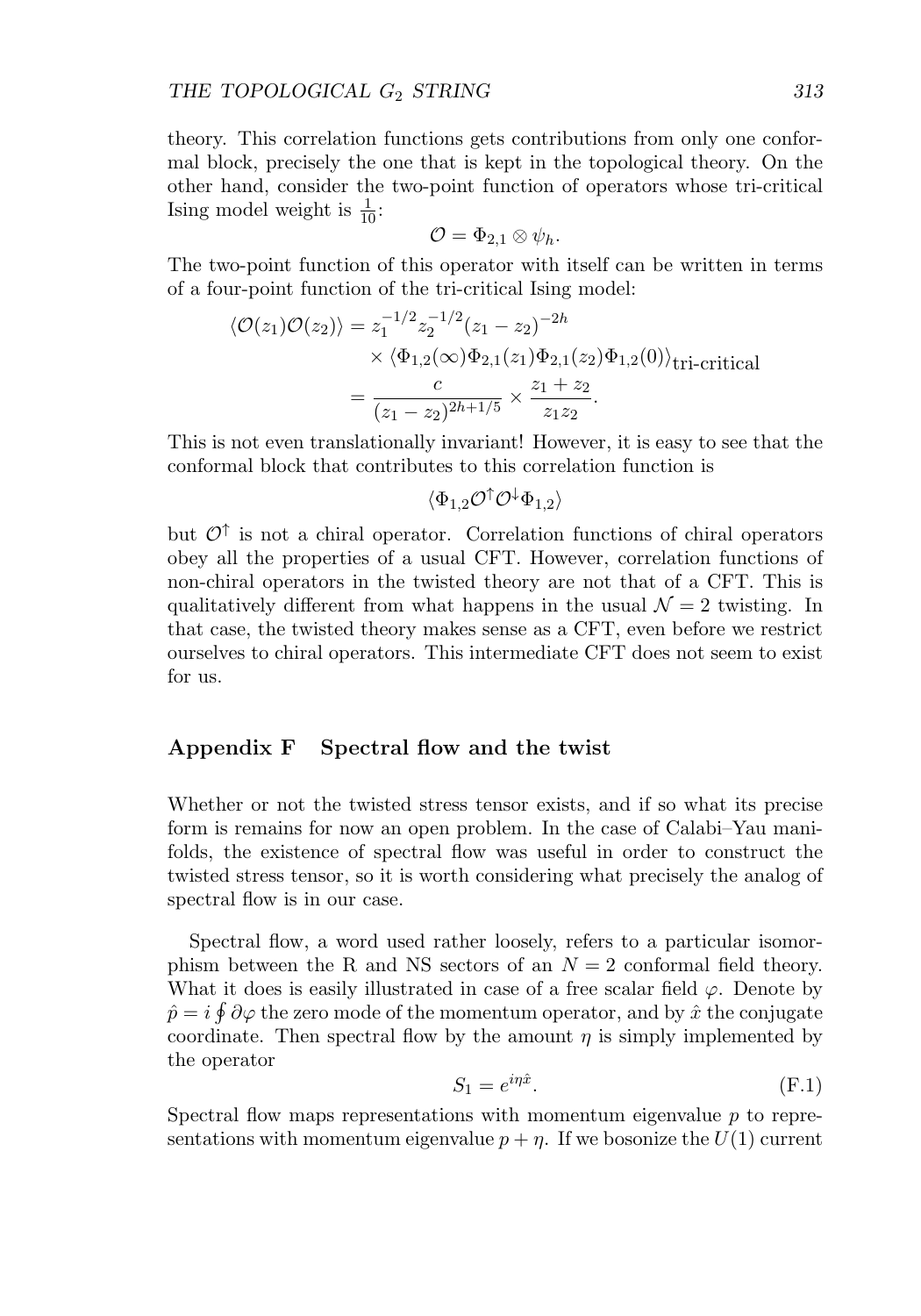in  $N = 2$  theories then this  $S_1$  precisely implements what is usually referred to as spectral flow.

This is not quite the same as the statement that some particular R operator generates spectral flow. In that case, we are talking about an operator in the theory, and not a simple object constructed out of zero modes only such as  $S_1$ . It is this full operator, and not  $S_1$ , that appears in the generator of space-time supersymmetry. It is again easy to illustrate this in the case of a free scalar field. Instead of  $S_1$  we consider the operator

$$
S_2 = \oint \frac{dz}{z^{\eta q+1}} e^{i\eta \phi} : \mathcal{H}_p \to \mathcal{H}_{\eta+p}
$$
 (F.2)

acting on representations with momentum eigenvalue  $p$  and mapping them to representations of eigenvalue  $p + \eta$ . On highest weight states,  $S_1$  and  $S<sub>2</sub>$  are identical, but on descendants they are not. The new stress tensors obtained by spectral flow are obtained using  $S_1$ . One can also define new stress tensors using the action of  $S_2$ , simply as  $L'_n = S_2^{-1} L_n S_2$ , but this is not usually done. One can explicitly work out the difference between the two prescriptions, but that is not very insightful. The modes of the twisted stress tensors of the A and B models are linear combinations of the modes of the initial stress tensor and its spectrally flown version. This is spectral flow with respect to  $S_1$ . Whether the twisted stress tensor has any relation to the new stress tensor obtained through  $S_2$  is not known.

In the case of  $G_2$  manifolds, the situation is different. We no longer have a version of  $S_1$ , but we do have a version of  $S_2$ , where the exponential of the field is now replaced by the R vertex operator  $V_{7/16,+}$ . It maps chiral primaries to R ground states and vice versa. It should induce an isomorphism between the NS and R sectors of the theory, otherwise the theory would not be space-time supersymmetric. In particular, this implies that we can define a new stress tensor in say the NS sector via  $L'_n = S_2^{-1} L_n S_2$ . Clearly,  $L'_0$  annihilates all chiral primaries and is a good candidate for the zero mode of a twisted stress tensor. Whether the highest modes of  $L'_n$  can also be used to construct the modes of a twisted stress tensor still remains to be worked out, even in the case of Calabi–Yau manifolds. We leave this as an interesting direction to explore.

## **References**

- [1] E. Witten, Mirror manifolds and topological field theory, Preprint, arXiv:hep-th/9112056.
- [2] A. Neitzke and C. Vafa,  $N = 2$  strings and the twistorial Calabi–Yau, Preprint, arXiv:hep-th/0402128; N. Nekrasov, H. Ooguri and C. Vafa,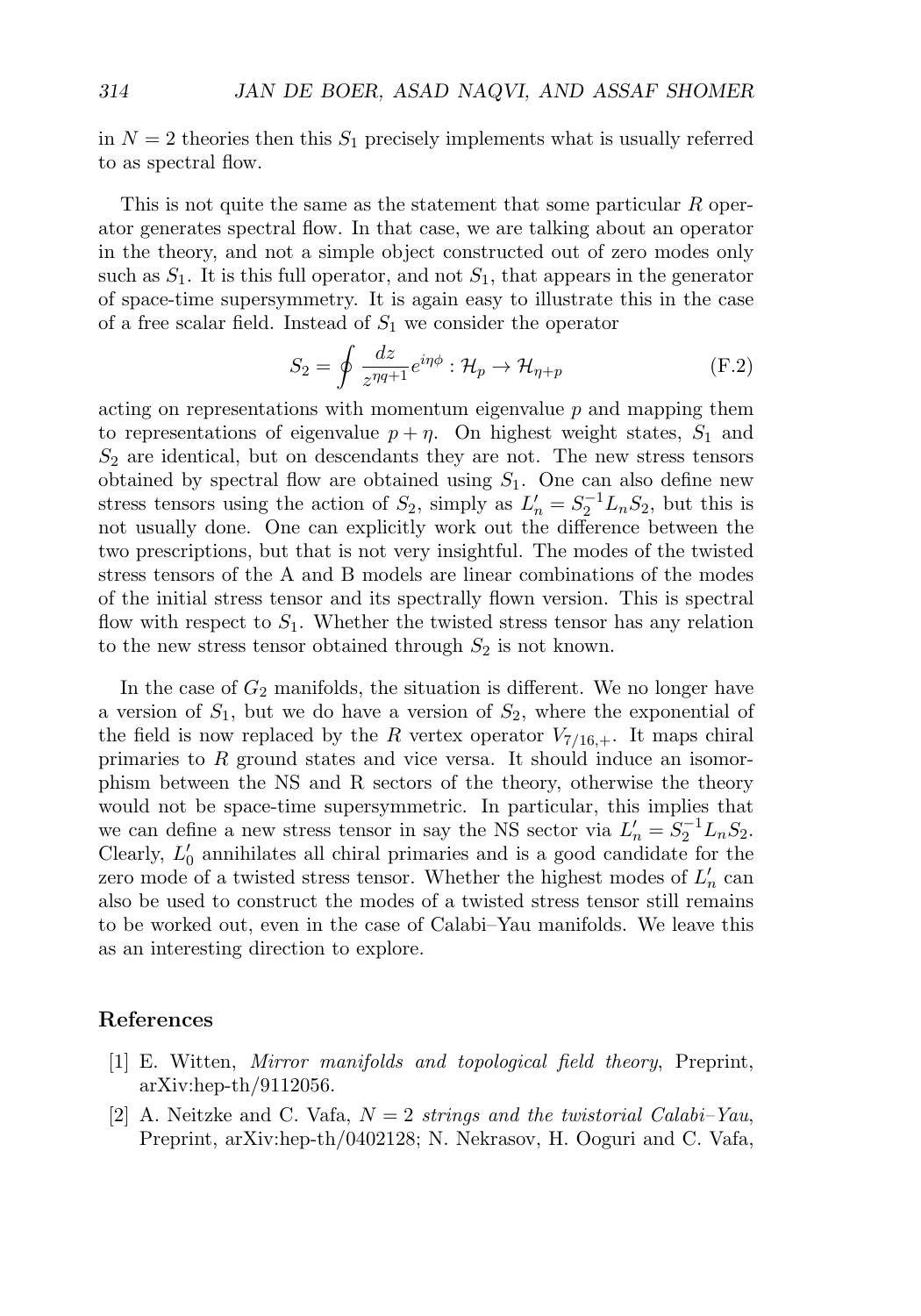S-duality and topological strings, JHEP **0410** (2004), 009, arXiv:hepth/0403167.

- [3] A.A. Gerasimov and S.L. Shatashvili, Towards integrability of topological strings. I: three-forms on Calabi–Yau manifolds, JHEP **0411** (2004), 074, arXiv:hep-th/0409238.
- [4] R. Dijkgraaf, S. Gukov, A. Neitzke and C. Vafa, Topological M-theory as unification of form theories of gravity, Preprint, arXiv:hep-th/0411073.
- [5] N. Nekrasov, A la recherche de la m-theorie perdue. Z theory: chasing  $m/f$  theory, Preprint, arXiv:hep-th/0412021.
- [6] P.A. Grassi and P. Vanhove, Topological M theory from pure spinor formalism, Preprint, arXiv:hep-th/0411167.
- [7] L. Anguelova, P. de Medeiros and A. Sinkovics, On topological F-theory, Preprint, arXiv:hep-th/0412120.
- [8] S.L. Shatashvili and C. Vafa, Superstrings and manifold of exceptional holonomy, Preprint, arXiv:hep-th/9407025.
- [9] S. Salamon, Riemannian geometry and holonomy groups, Pitman Research Notes in Math. Series **201**, Longman, Harlow, 1989; R. Reyes, Some special geometries defined by Lie Groups, PhD Thesis, Oxford University, 1993; M. Fernandez and L. Ugarte, Dolbeault cohomology for G2-manifolds, Geometriae Dedicata, **70**, issue (1) (1998), 57–86.
- [10] R. Blumenhagen, *Covariant construction of*  $N = 1$  superW algebras, Nucl. Phys. B **381** (1992), 641.
- [11] J.M. Figueroa-O'Farrill, A note on the extended superconformal algebras associated with manifolds of exceptional holonomy, Phys. Lett. B **392** (1997), 77, arXiv:hep-th/9609113.
- [12] D. Gepner and B. Noyvert, Unitary representations of  $SW(3/2,2)$ ] superconformal algebra, Nucl. Phys. B **610** (2001), 545, arXiv:hepth/0101116; B. Noyvert, Unitary minimal models of  $SW(3/2,3/2,2)$ superconformal algebra and manifolds of G(2) holonomy, JHEP **0203** (2002), 030, arXiv:hep-th/0201198.
- [13] B.S. Acharya,  $N = 1$  *M*-theory-heterotic duality in three dimensions and Joyce manifolds, Preprint, arXiv:hep-th/9604133.
- [14] B.S. Acharya, On mirror symmetry for manifolds of exceptional holonomy, Nucl. Phys. B **524** (1998), 269, arXiv:hep-th/9707186.
- [15] T. Eguchi and Y. Sugawara, CFT description of string theory compactified on non-compact manifolds with G(2) holonomy, Phys. Lett. B **519** (2001), 149, arXiv:hep-th/0108091.
- [16] R. Roiban and J. Walcher, *Rational conformal field theories with*  $G(2)$ holonomy, JHEP **0112** (2001), 008, arXiv:hep-th/0110302.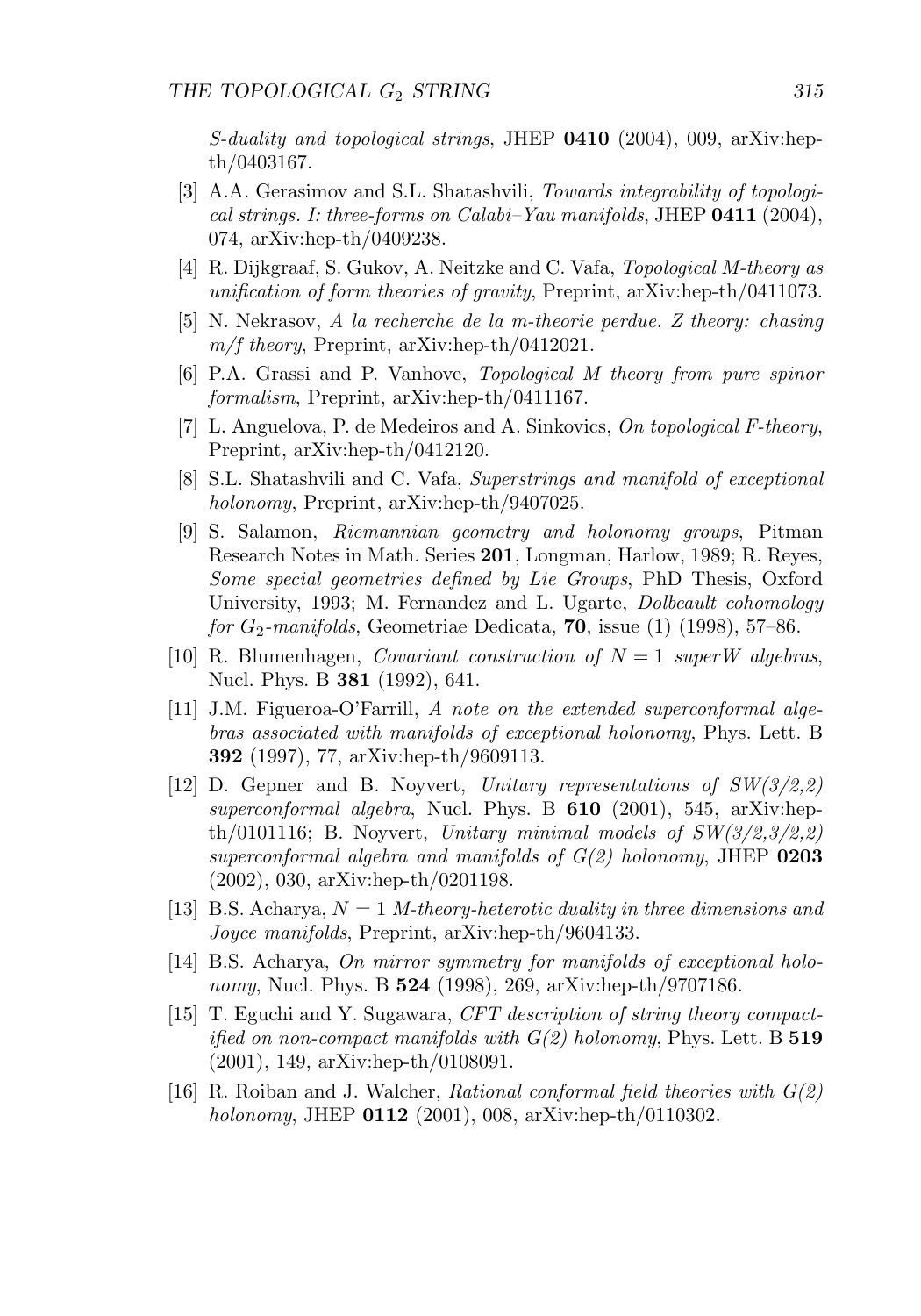- [17] T. Eguchi and Y. Sugawara, *String theory on*  $G(2)$  *manifolds based* on Gepner construction, Nucl. Phys. B **630** (2002), 132, arXiv:hepth/0111012.
- [18] R. Blumenhagen and V. Braun, Superconformal field theories for compact G(2) manifolds, JHEP **0112** (2001), 006, arXiv:hep-th/0110232; Superconformal field theories for compact manifolds with  $spin(7)$  holonomy, JHEP **0112** (2001), 013, arXiv:hep-th/0111048.
- [19] M. Aganagic and C. Vafa,  $G(2)$  manifolds, mirror symmetry and geometric engineering, Preprint, arXiv:hep-th/0110171.
- [20] R. Roiban, C. Romelsberger and J. Walcher, Discrete torsion in singular G(2)-manifolds and real LG, Adv. Theor. Math. Phys. **6** (2003), 207, arXiv:hep-th/0203272.
- [21] K. Sugiyama and S. Yamaguchi, Coset construction of noncompact Spin(7) and G(2) CFTs, Phys. Lett. B **538** (2002), 173, arXiv:hepth/0204213.
- [22] T. Eguchi, Y. Sugawara and S. Yamaguchi, Supercoset CFT's for string theories on non-compact special holonomy manifolds, Nucl. Phys. B **657** (2003), 3, arXiv:hep-th/0301164.
- [23] M.R. Gaberdiel and P. Kaste, Generalised discrete torsion and mirror symmetry for G(2) manifolds, JHEP **0408** (2004), 001, arXiv:hepth/0401125.
- [24] B.S. Acharya and S. Gukov, M theory and singularities of exceptional holonomy manifolds, Phys. Rept. **392** (2004), 121, arXiv:hepth/0409191.
- [25] P.S. Howe and G. Papadopoulos, Holonomy groups and W symmetries, Commun. Math. Phys. **151** (1993), 467, arXiv:hep-th/9202036.
- [26] S. Odake, *Extension of*  $N = 2$  superconformal algebra and Calabi–Yau compactification, Mod. Phys. Lett. A **4** (1989), 557.
- [27] G. Felder, Best approach to minimal methods, Nucl. Phys. B **317** (1989), 215, erratum ibid. B **324** (1989), 548.
- [28] D. Joyce, Compact manifolds with special holonomy, Oxford University Press, 2000.
- [29] X. Dai, X. Wang and G. Wei, On the stability of Riemannian manifold with parallel spinors, Preprint, arXiv:math.dg/0311253.
- [30] M. Bershadsky, S. Cecotti, H. Ooguri and C. Vafa, Kodaira-Spencer theory of gravity and exact results for quantum string amplitudes, Commun. Math. Phys. **165** (1994), 311, arXiv:hep-th/9309140.
- [31] I. Antoniadis, E. Gava, K.S. Narain and T.R. Taylor, Topological amplitudes in string theory, Nucl. Phys. B **413** (1994), 162, arXiv:hepth/9307158.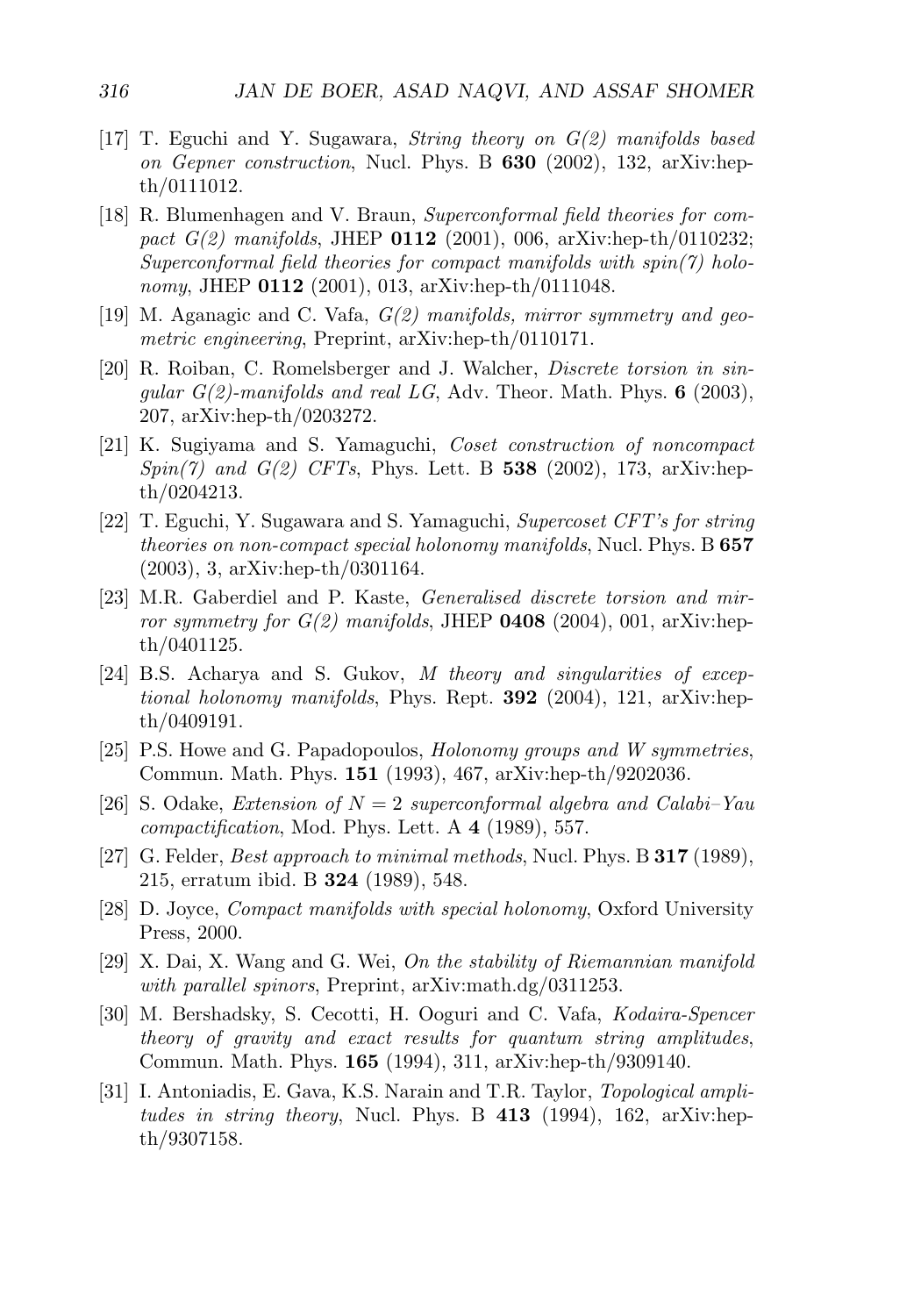- [32] R. Dijkgraaf, H. Verlinde and E. Verlinde, *Topological strings in*  $D < 1$ , Nucl. Phys. B **352** (1991), 59.
- [33] N. Hitchin, The geometry of three-forms in six and seven dimensions, Preprint, arXiv:math.dg/0010054; N. Hitchin, Stable forms and special metrics, Preprint, arXiv:math.dg/0107101.
- [34] J.H. Lee and N.C. Leung, *Geometric structures on G(2) and spin(7)*manifolds, Preprint, arXiv:math.dg/0202045.
- [35] E. Witten, Quantum background independence in string theory, Preprint, arXiv:hep-th/9306122.
- [36] E. Verlinde, Attractors and the holomorphic anomaly, Preprint, arXiv:hep-th/0412139.
- [37] J. Gutowski and G. Papadopoulos, Moduli spaces and brane solitons for M theory compactifications on holonomy  $G(2)$  manifolds, Nucl. Phys. B **615** (2001), 237, arXiv:hep-th/0104105.
- [38] V. Pestun and E. Witten, The Hitchin functionals and the topological B-model at one loop, Preprint, arXiv:hep-th/0503083.
- [39] T.W. Grimm and J. Louis, The effective action of type IIA Calabi–Yau orientifolds, Preprint, arXiv:hep-th/0412277.
- [40] D. Friedan, E.J. Martinec and S.H. Shenker, Conformal invariance, supersymmetry and string theory, Nucl. Phys. B **271** (1986), 93.
- [41] N.J. Hitchin, A. Karlhede, U. Lindstrom and M. Rocek, Hyperkahler metrics and supersymmetry, Commun. Math. Phys. **108** (1987), 535.
- [42] H. Ooguri, A. Strominger and C. Vafa, Black hole attractors and the topological string, Phys. Rev. D **70** (2004), 106007, arXiv:hepth/0405146.
- [43] C. Mayer and T. Mohaupt, Domain walls, Hitchin's flow equations and G(2)-manifolds, Class. Quant. Grav. **22** (2005), 379, arXiv:hepth/0407198.
- [44] E. Witten, Chern-Simons gauge theory as a string theory, Prog. Math. **133** (1995), 637, arXiv:hep-th/9207094.
- [45] J.A. Harvey and G.W. Moore, Superpotentials and membrane instantons, Preprint, arXiv:hep-th/9907026.
- [46] C. Beasley and E. Witten, A note on fluxes and superpotentials in Mtheory compactifications on manifolds of G(2) holonomy, JHEP **0207** (2002), 046, arXiv:hep-th/0203061.
- [47] V. Bouchard, B. Florea and M. Marino, Counting higher genus curves with crosscaps in Calabi–Yau orientifolds, JHEP **0412** (2004), 035, arXiv:hep-th/0405083; V. Bouchard, B. Florea and M. Marino, Topological open string amplitudes on orientifolds, JHEP **0502** (2005), 002, arXiv:hep-th/0411227.